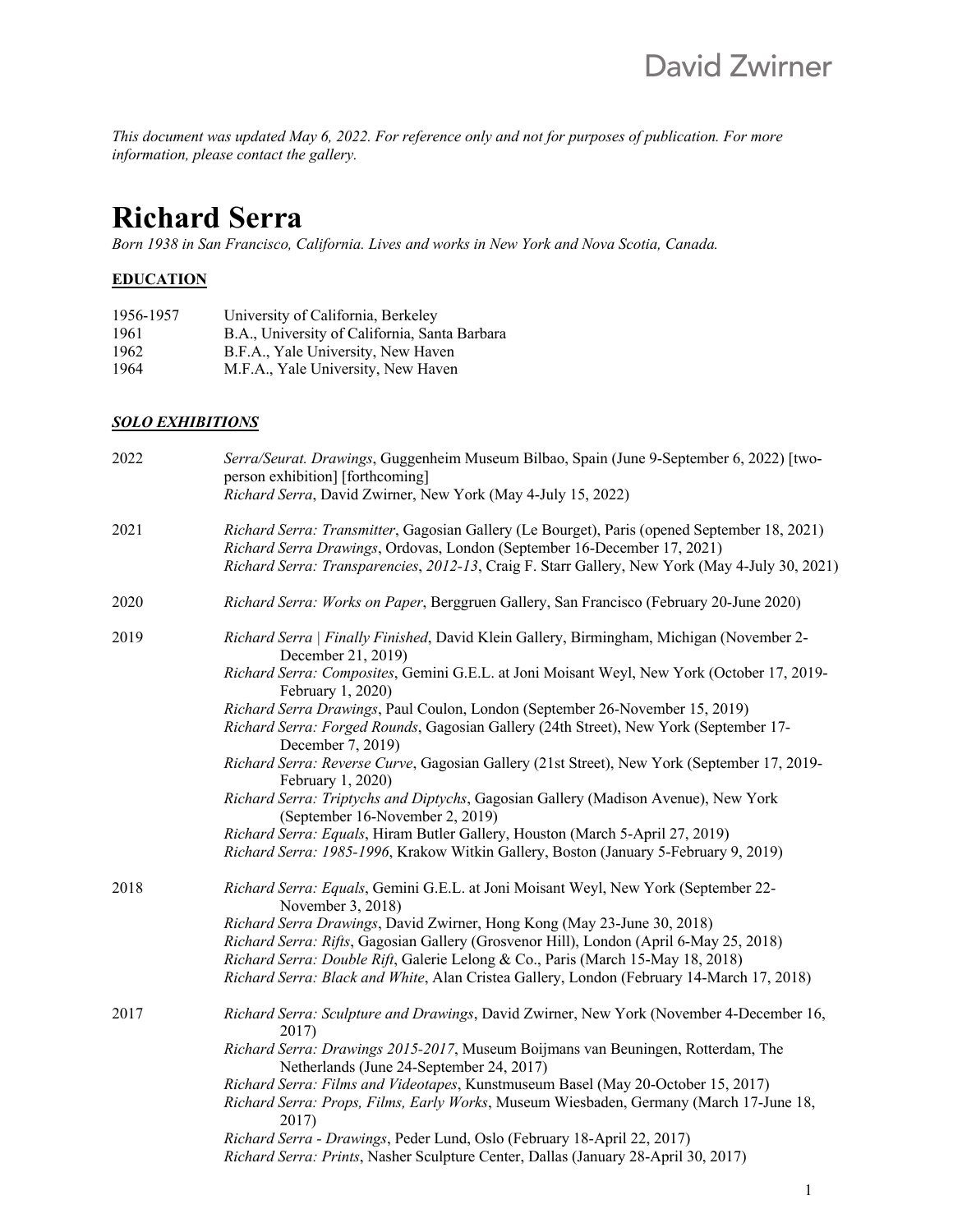| 2016 | Richard Serra: Reversal, Galerie Lelong, Paris (October 12-November 19, 2016)<br>Richard Serra: NJ-2, Rounds: Equal Weight, Unequal Measure, Rotate, Gagosian Gallery<br>(Britannia Street), London (October 1, 2016-February 25, 2017)                                                     |
|------|---------------------------------------------------------------------------------------------------------------------------------------------------------------------------------------------------------------------------------------------------------------------------------------------|
|      | Richard Serra: Drawings, Gagosian Gallery (Davies Street), London (September 1-December<br>17, 2016                                                                                                                                                                                         |
|      | Richard Serra: NJ-1, Gagosian Gallery (21st Street), New York (May 7-July 29, 2016)<br>Richard Serra: Above Below Betwixt Between, Every Which Way, Silence (For John Cage),<br>Through), Gagosian Gallery (24th Street), New York (May 7-July 29, 2016)                                    |
|      | Richard Serra: Prints, The Fralin Museum of Art, University of Virginia, Charlottesville, Virginia<br>(January 29-May 8, 2016)                                                                                                                                                              |
|      | Richard Serra: Ramble Drawings, Gagosian Gallery, Paris (January 28-April 16, 2016)                                                                                                                                                                                                         |
| 2015 | Richard Serra: Ramble Drawings, Gagosian Gallery (Madison Avenue), New York (September<br>26-October 24, 2015)                                                                                                                                                                              |
|      | Richard Serra: Equal, David Zwirner (20 <sup>th</sup> Street), New York (May 1-July 24, 2015)                                                                                                                                                                                               |
| 2014 | Richard Serra: Vertical and Horizontal Reversals, David Zwirner (20th Street), New York<br>(November 8-December 20, 2014)                                                                                                                                                                   |
|      | Richard Serra: Backdoor Pipeline, Ramble, Dead Loan, London Cross, Gagosian Gallery<br>(Britannia Street), London (October 11, 2014-February 28, 2015)                                                                                                                                      |
|      | Richard Serra: Drawing, Gagosian Gallery (Davies Street), London (October 11-November 22,<br>2014)                                                                                                                                                                                          |
|      | Richard Serra: desenhos na casa da Gávea, Instituto Moreira Salles, Rio de Janeiro (May 29-<br>September 28, 2014)                                                                                                                                                                          |
|      | Richard Serra Retrospective, QMA Gallery, Katara and Al Riwaq, Doha (April 10-July 6, 2014)<br>Sight Lines: Richard Serra's Drawings for Twain, Saint Louis Art Museum, Missouri (March 28-<br>September 7, 2014)                                                                           |
| 2013 | Richard Serra: New Sculpture, Gagosian Gallery (24 <sup>th</sup> and 21 <sup>st</sup> Street), New York (October 26,<br>2013-January 11, 2014)                                                                                                                                              |
|      | Richard Serra: Levels, Weights & Rifts 2008-2013, Gemini G.E.L. at Joni Moisant Weyl, New<br>York (October 24-December 11, 2013)                                                                                                                                                            |
|      | Richard Serra: Black is the Drawing, Axel Vervoordt Gallery, Antwerp, Belgium (October 24-<br>December 1, 2013)                                                                                                                                                                             |
|      | Richard Serra: Drawings for the Courtauld, The Courtauld Gallery, London (September 19,<br>2013-January 12, 2014)                                                                                                                                                                           |
|      | Richard Serra: Double Rifts, Gagosian Gallery, Beverly Hills (April 17-June 1, 2013)<br>Richard Serra: Early Work, David Zwirner (20th Street), New York (April 12-June 15, 2013)                                                                                                           |
| 2012 | Transparencies: Richard Serra Recent Drawings, Craig F. Starr Gallery, New York (October 26-<br>December 15, 2012, extended to December 22)                                                                                                                                                 |
|      | Richard Serra: Echoic Drawing, Galeria Carreras Mugica, Bilbao, Spain (February 7-March 16,<br>2012)                                                                                                                                                                                        |
| 2011 | Richard Serra: Drawings, Gagosian Gallery, Paris (November 23, 2011-January 7, 2012)<br><i>Richard Serra: Junction/Cycle, Gagosian Gallery (24<sup>th</sup> Street), New York (September 14-</i>                                                                                            |
|      | November 26, 2011)<br>Richard Serra Drawing: A Retrospective, The Metropolitan Museum of Art, New York (April 13-<br>August 28, 2011) [itinerary: San Francisco Museum of Modern Art, San Francisco<br>(October 15, 2011-January 16, 2012); The Menil Collection, Houston (March 2-June 10, |
|      | $2012$ ]<br>Richard Serra: Paperworks, mpk-Museum Pfalzgalerie Kaiserslautern, Germany (February 12-<br>May 1, 2001) [itinerary: Kunsthalle Rostock, Germany (March 3-August 21, 2011)]                                                                                                     |
| 2010 | Richard Serra: Greenpoint Rounds, Gagosian Gallery, Rome (April 9-May 15, 2010)<br>Richard Serra: Weight and Level: Grandes Estampes, Galerie Lelong, Paris (April 1-May 15,<br>2010)                                                                                                       |
| 2009 | Richard Serra: Blind Spot Open Ended, Gagosian Gallery (24 <sup>th</sup> Street), New York (October 27-<br>December 23, 2009)                                                                                                                                                               |
|      | Richard Serra: Fernando Pessao, Gagosian Gallery, London (May 21-July 31, 2009)                                                                                                                                                                                                             |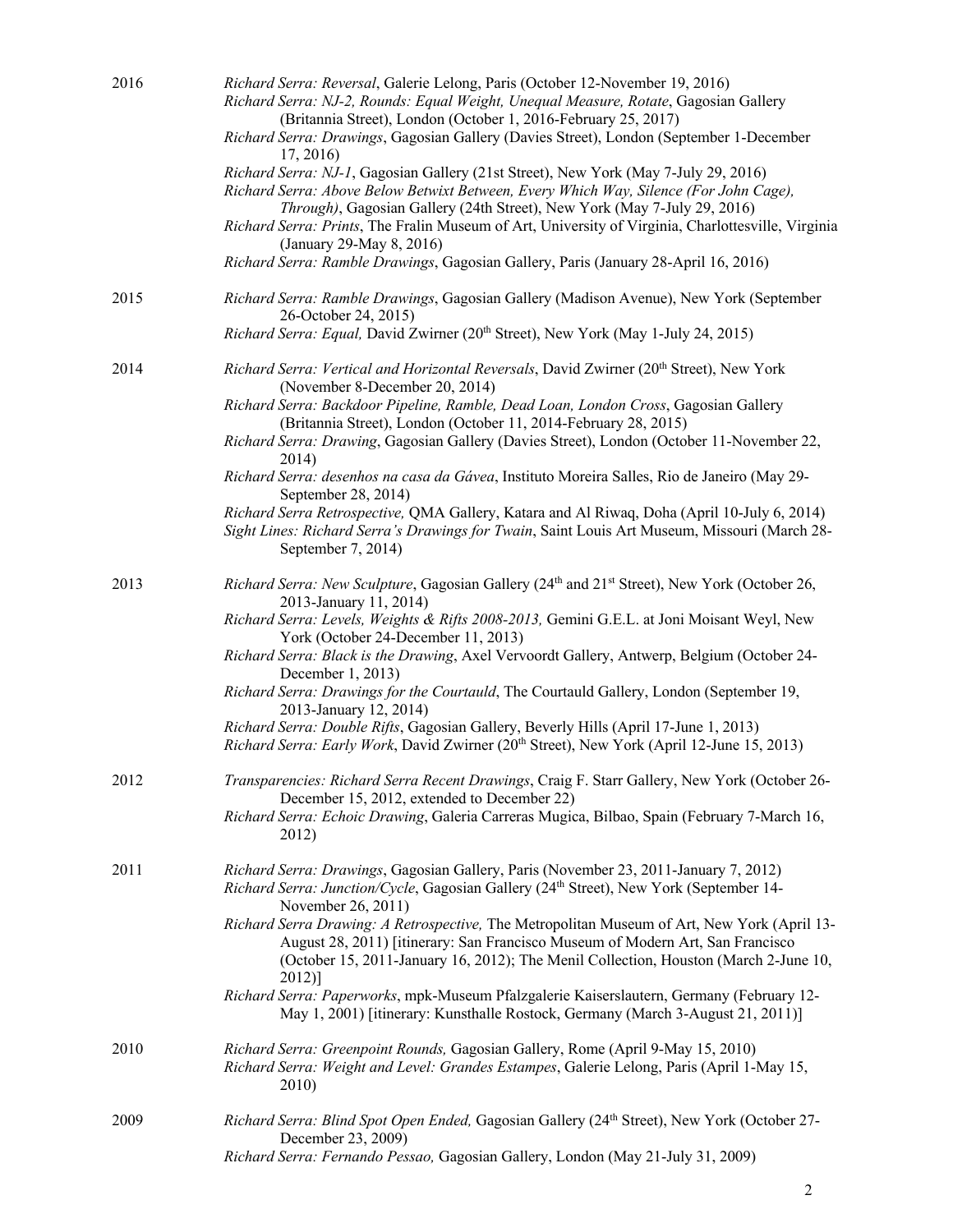|      | Richard Serra: Tracks, Galerías Carreras Mugica, Bilbao, Spain (April 28-May 29, 2009)                                                                                                                                                                                                                                                                                                                                                                                                                                                                                    |
|------|---------------------------------------------------------------------------------------------------------------------------------------------------------------------------------------------------------------------------------------------------------------------------------------------------------------------------------------------------------------------------------------------------------------------------------------------------------------------------------------------------------------------------------------------------------------------------|
| 2008 | Richard Serra: Solids, Gagosian Gallery (Madison Avenue), New York (November 4-December<br>20, 2008)                                                                                                                                                                                                                                                                                                                                                                                                                                                                      |
|      | Richard Serra: Sculpture, Gagosian Gallery (Britannia Street), London (October 4-December 20,<br>2008)                                                                                                                                                                                                                                                                                                                                                                                                                                                                    |
|      | Richard Serra: Drawing, Gagosian Gallery (Davies Street), London (October 4-November 22,<br>2008)                                                                                                                                                                                                                                                                                                                                                                                                                                                                         |
|      | Richard Serra: Drawings: Work Comes Out of Work, Kunsthaus Bregenz, Austria (June 14-<br>September 14, 2008)                                                                                                                                                                                                                                                                                                                                                                                                                                                              |
|      | Monumenta 2008: Richard Serra: Promenade, Galeries nationales du Grand Palais, Paris (May 7-<br>June 15, 2008)                                                                                                                                                                                                                                                                                                                                                                                                                                                            |
|      | Richard Serra. Druckgrafik, Zeichnung/Prints, Drawings, Museum für Gegenwartskunst, Siegen,<br>Germany (February 17-May 18, 2008)                                                                                                                                                                                                                                                                                                                                                                                                                                         |
| 2007 | Richard Serra Sculpture: Forty Years, The Museum of Modern Art, New York (June 3-<br>September 10, 2007)                                                                                                                                                                                                                                                                                                                                                                                                                                                                  |
|      | Richard Serra: Escultura, Dibujo, Galeria Guillermo de Osma, Madrid (May 3-June 8, 2007)                                                                                                                                                                                                                                                                                                                                                                                                                                                                                  |
| 2006 | Richard Serra: Rolled and Forged, Gagosian Gallery (24th Street), New York (May 5-September<br>23, 2006)                                                                                                                                                                                                                                                                                                                                                                                                                                                                  |
| 2005 | Richard Serra: The Matter of Time, Museo Guggenheim Bilbao, Spain (opened June 6, 2005,<br>ongoing for twenty-five years)                                                                                                                                                                                                                                                                                                                                                                                                                                                 |
|      | Richard Serra: Arc of the Curve, William Shearburn Gallery, St. Louis, Missouri (May 6-August<br>31, 2005)                                                                                                                                                                                                                                                                                                                                                                                                                                                                |
| 2004 | Richard Serra: Sculpture from 1967-1968, Peter Freeman Inc., New York (January 15-February<br>28, 2004)                                                                                                                                                                                                                                                                                                                                                                                                                                                                   |
| 2003 | Richard Serra. Naples, Piazza Plebiscito, Naples, Italy (December 20, 2003-May 10, 2004)<br>Richard Serra: Large-Scale Prints, Addison Gallery of American Art, Phillips Academy,<br>Andover, Massachusetts (November 25, 2003-March 29, 2004) [itinerary: Snite Museum<br>of Art, University of Notre Dame, Indiana (September 5-November 14, 2004); Colby<br>College Museum of Art, Waterville, Maine (February 24-April 24, 2005)]<br>Richard Serra: Wake, Blindspot, Catwalk, Vice-Versa, Gagosian Gallery (24th Street), New York<br>(September 20-October 25, 2003) |
|      | Richard Serra: Round, The Sheldon Art Gallery, St. Louis, Missouri (May 7-July 26, 2003)<br>Richard Serra. Drawings/Zeichnungen 2001/2002, Galerie m, Bochum, Germany (April 27-July<br>23, 2003)                                                                                                                                                                                                                                                                                                                                                                         |
|      | Sculpture and Drawings by Richard Serra, The Pulitzer Foundation for the Arts, St Louis,<br>Missouri (March 1, 2003-July 24, 2004)                                                                                                                                                                                                                                                                                                                                                                                                                                        |
| 2002 | Richard Serra: Venice Notebook: New Etchings, Mira Goddard Gallery, Toronto, Ontario<br>(February 1-15, 2003)                                                                                                                                                                                                                                                                                                                                                                                                                                                             |
|      | Richard Serra: Paintstik on Linen, Akira Ikeda Gallery, Taura, Yokosuka, Japan (October 3-<br>December 21, 2002, extended to March 15, 2003)                                                                                                                                                                                                                                                                                                                                                                                                                              |
|      | Richard Serra: Line Drawings, Gagosian Gallery (24th Street), New York (September 14-October<br>19, 2002)                                                                                                                                                                                                                                                                                                                                                                                                                                                                 |
|      | Richard Serra: Venice Notebook 2001: New Prints, Danese, New York (June 28-August 30, 2002)<br>Richard Serra Prints, Jim Kempner Fine Art, New York (April 13-June 1, 2002)<br>Prop Sculptures 1969-1987, Van de Weghe Fine Art, New York (February 22-May 25, 2002)                                                                                                                                                                                                                                                                                                      |
| 2001 | Richard Serra: Torqued Spirals, Toruses and Spheres, Gagosian Gallery (24 <sup>th</sup> Street), New York<br>(October 18-December 15, 2001)                                                                                                                                                                                                                                                                                                                                                                                                                               |
|      | Richard Serra: New Prints, Danese, New York (July 20-September 7, 2000)<br>An Empty Space: Richard Serra, Akira Ikeda Gallery, New York (July 1-December 31, 2000)                                                                                                                                                                                                                                                                                                                                                                                                        |
| 1999 | Richard Serra. Weight and Measure Drawings, American Academy in Rome, Italy (December 7,<br>1999-February 20, 2000)<br>Richard Serra, Trajan's Market, Rome (December 6, 1999-March 5, 2000)                                                                                                                                                                                                                                                                                                                                                                              |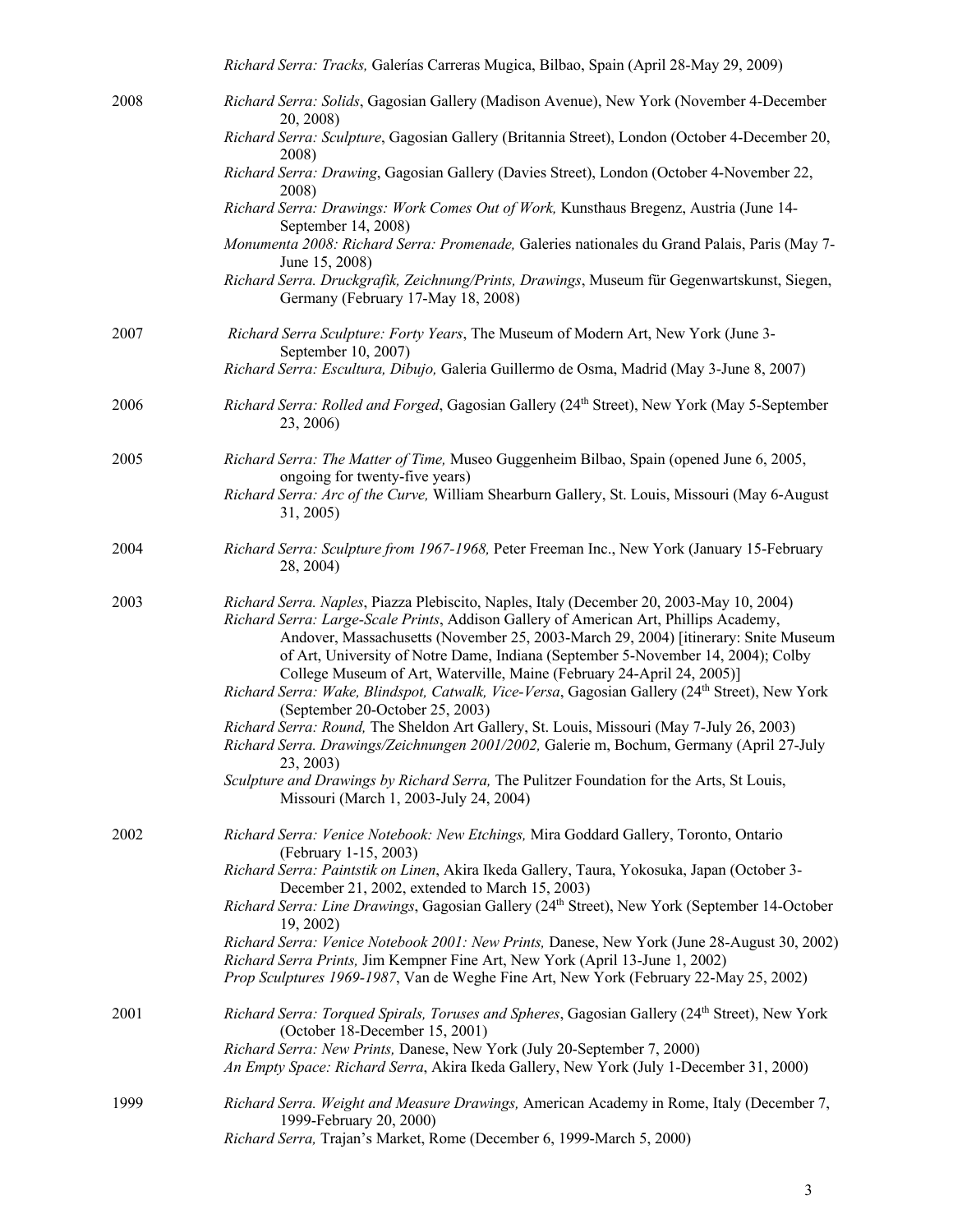|      | Richard Serra: Selected Prints 1981-1996, Danese, New York (December 3, 1999-January 8,<br>2000)                                                                                                                                                                                                                                                                                                                  |
|------|-------------------------------------------------------------------------------------------------------------------------------------------------------------------------------------------------------------------------------------------------------------------------------------------------------------------------------------------------------------------------------------------------------------------|
|      | Richard Serra: Torqued Ellipses and Rounds: 9 New Etchings, Timothy Taylor Gallery, London<br>(November 15-December 18, 1999)                                                                                                                                                                                                                                                                                     |
|      | Richard Serra: Switch, Gagosian Gallery (24 <sup>th</sup> Street), New York (November 13, 1999-February<br>26, 2000)                                                                                                                                                                                                                                                                                              |
|      | Richard Serra: Out-of-Round Drawings, Gagosian Gallery (980 Madison Avenue), New York<br>(November 13, 1999-January 14, 2000)                                                                                                                                                                                                                                                                                     |
|      | Richard Serra: Torqued Ellipses and Rounds: 15 New Etchings, Gemini G.E.L. at Joni Moisant<br>Weyl, New York (November 3, 1999-January 7, 2000)                                                                                                                                                                                                                                                                   |
|      | Richard Serra: Torqued Ellipses and Rounds, Gemini G.E.L., Los Angeles (October 21-December<br>31, 1999)                                                                                                                                                                                                                                                                                                          |
|      | Richard Serra: Works on Paper 1981-1993, Grant Selwyn Fine Art, New York (June 21-<br>September 1, 1999)                                                                                                                                                                                                                                                                                                          |
|      | Richard Serra. Druckgrafik 1972-1999, Museum Kurthaus Kleve, Germany (March 28-June 20,<br>1990) [itinerary: Künstlerhaus, Vienna (August 11-September 26, 1999); Graphische<br>Sammlung der Staatsgalerie Stuttgart, Germany (October 8, 1999-January 16, 2000);<br>Kunstsammlungen Chemnitz, Germany (March 16-May 14, 2000); Stedelijk Museum<br>voor Actuele Kunst, Ghent, Belgium, June 23-August 27, 2000)] |
|      | Richard Serra, The Solomon R. Guggenheim Museum, Bilbao, Spain (March 27-October 17,<br>1999)                                                                                                                                                                                                                                                                                                                     |
| 1998 | Richard Serra: Rounds, Eleven New Drawings, Galerie m, Bochum, Germany (November 13,<br>1998-March 10, 1999)                                                                                                                                                                                                                                                                                                      |
|      | Richard Serra: Weight and Measure Drawings, Gagosian Gallery, New York (October 27, 1998-<br>January 3, 1999)                                                                                                                                                                                                                                                                                                     |
|      | Richard Serra, The Geffen Contemporary at the Museum of Contemporary Art, Los Angeles<br>(September 20, 1998-January 3, 1999)                                                                                                                                                                                                                                                                                     |
| 1997 | Richard Serra: Rio Rounds, Centro Municipal de Arte Hélio Oiticica, Rio de Janeiro, Brazil<br>(November 27, 1997-March 31, 1998)                                                                                                                                                                                                                                                                                  |
|      | Richard Serra: Rounds, Gagosian Gallery (SoHo), New York (November 8-December 20, 1997)<br>Richard Serra: Torqued Ellipses, Dia Center for the Arts, New York (September 25, 1997-<br>February 5, 1998)                                                                                                                                                                                                           |
| 1996 | Richard Serra: Exchange (Dessins), Musée National d'Histoire et d'Art, Luxembourg (December<br>12, 1996-February 5, 1997)                                                                                                                                                                                                                                                                                         |
|      | Richard Serra: New Editions, Gemini G.E.L. at Joni Moisant Weyl, New York (November 15,<br>1996-February 9, 1997)                                                                                                                                                                                                                                                                                                 |
|      | Richard Serra: 58 x 64 x 70, Gagosian Gallery (SoHo), New York (October 26-December 15,<br>1996)                                                                                                                                                                                                                                                                                                                  |
|      | Richard Serra: Thirteen Intaglio Prints, Gemini G.E.L., Los Angeles (October 1996-January<br>1997)                                                                                                                                                                                                                                                                                                                |
|      | Richard Serra: Weight and Measure Etchings, John Berggruen Gallery, San Francisco (June 6-<br>July 6, 1996)                                                                                                                                                                                                                                                                                                       |
|      | Richard Serra. Drawings, Galeria Nieves Fernadez, Madrid (March 15-May 11, 1996)<br>Richard Serra: "Weight and Measure Etchings" and "Ike and Tina," a Drawing Installation,                                                                                                                                                                                                                                      |
|      | Matthew Marks Gallery, New York (March 9-April 13, 1996)                                                                                                                                                                                                                                                                                                                                                          |
| 1995 | Richard Serra: Selected Drawings, Verneuil-Marc Blondeau, Paris (October 7-December 16,<br>1995)                                                                                                                                                                                                                                                                                                                  |
|      | Richard Serra: To Whom it May Concern, Matthew Marks Gallery, New York (April 27-June 25,<br>1995)                                                                                                                                                                                                                                                                                                                |
|      | Richard Serra. 5 Skulpturen/Sculptures 1994-5, Galerie m, Bochum, Germany (February 4-April<br>29, 1995)                                                                                                                                                                                                                                                                                                          |
| 1994 | Richard Serra: Nova Scotia Drawings, Gagosian Gallery, New York (October 22-December 23,<br>1994)                                                                                                                                                                                                                                                                                                                 |
|      | Richard Serra: Weight and Measure Drawings, The Drawing Center, New York (June 3-July 30,<br>19940 [itinerary: Saint Louis Art Museum, Missouri (September 13-November 6, 1994);<br>The Baltimore Museum of Art, Maryland (November 23, 1994-January 29, 1995); Centro                                                                                                                                            |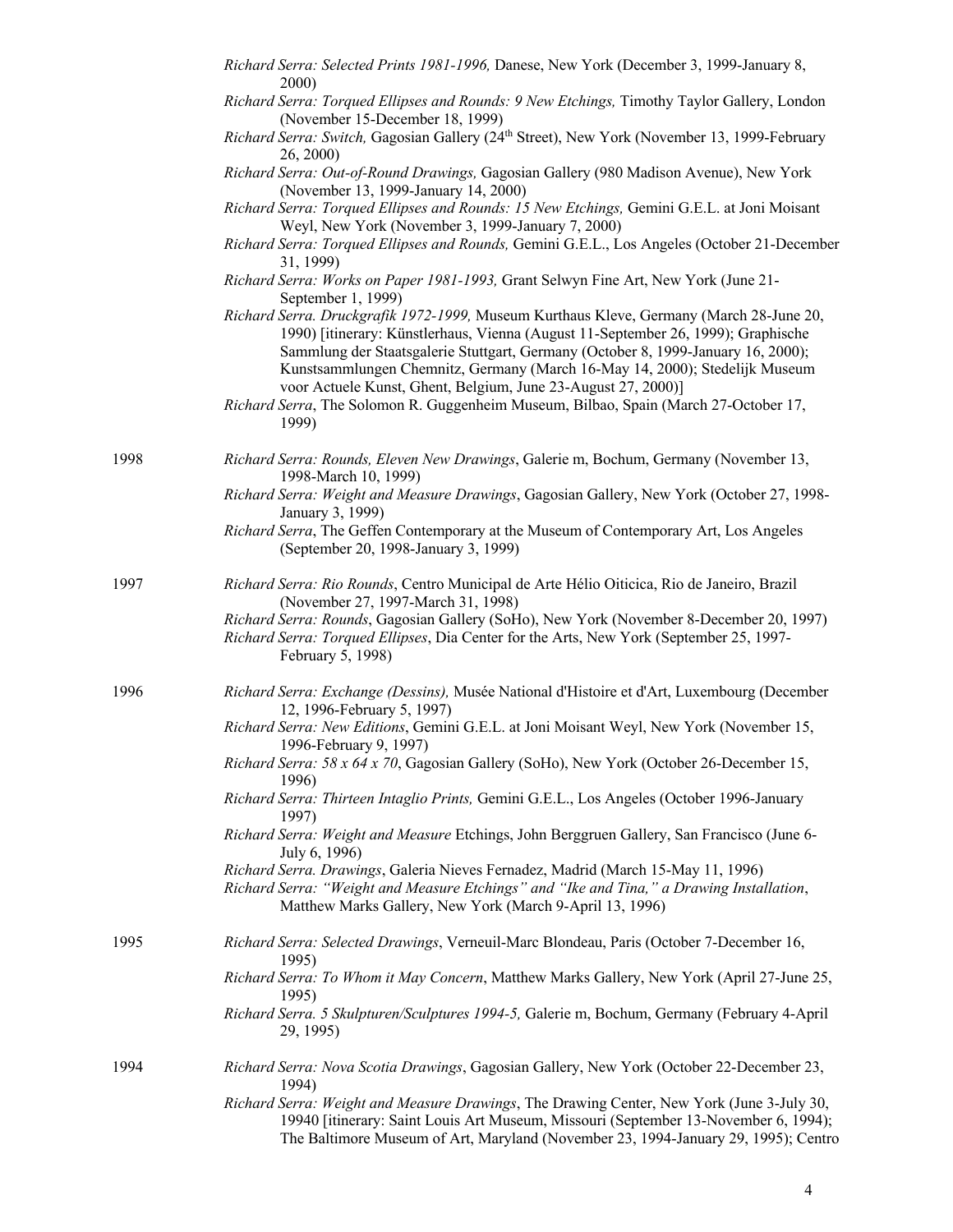|      | de Arte Moderna, Fundação Calouste Gulbenkian, Lison, Spain (April 6-June 1995);<br>Center of the Fine Arts, Miami (October 26, 1995-February 25, 1996)]<br>Richard Serra: Drawings and Prints, The National Museum of Art, Osaka, Japan (February 12-<br>March 27, 1994) |
|------|---------------------------------------------------------------------------------------------------------------------------------------------------------------------------------------------------------------------------------------------------------------------------|
|      | Richard Serra. Props, Wilhelm-Lehmbruck-Museum, Duisburg, Germany (January 16-April 3,<br>1994) [itinerary: Narodowa Galeria Sztuki Współczesnej Zacheta, Warsaw, Poland<br>(September 23-November 20, 1994)]                                                             |
| 1993 | Richard Serra: Wall to Wall, Benesse House, Naoshima Contemporary Art Museum, Kagawa<br>Prefecture, Japan (October 30, 1993-May 31, 1994)                                                                                                                                 |
|      | Richard Serra: Eight Drawings, Daniel Weinberg Gallery, Los Angeles (October 22-November<br>16, 1993)                                                                                                                                                                     |
|      | Richard Serra: Works on Paper, Galerie Pels-Leusden, Villa Grisebach, Berlin (August 28-<br>November 27, 1993)                                                                                                                                                            |
|      | Richard Serra: Drawings, Gagosian Gallery (Madison Avenue), New York (March 4-April 17,<br>1993)                                                                                                                                                                          |
|      | Richard Serra: Intersection II, Gagosian Gallery (136 Wooster Street), New York (February 13-<br>April 17, 1993)                                                                                                                                                          |
|      | Richard Serra: Selections from the Permanent Collection, Solomon R. Guggenheim Museum,<br>New York (January 22-April 25, 1993)                                                                                                                                            |
| 1992 | Richard Serra. Drawings, Serpentine Gallery, London (October 3-November 15, 1992)<br>Richard Serra: Weight and Measure, Tate Gallery, London (September 30, 1992-January 15,<br>1993)                                                                                     |
|      | Richard Serra: Running Arcs, for John Cage, Kunstsammlung Nordrhein-Westfalen, Düsseldorf<br>(September 12-December 13, 1992)                                                                                                                                             |
|      | Richard Serra. Gravures, Musee d'Art Moderne de Ceret, France (July 18-September 30, 1992)<br>Richard Serra: The Drowned and the Saved, Synagogue Stommeln, Pulheim, Germany (April 23-<br>September 13, 1992)                                                            |
|      | Richard Serra: Ten Prints, Susan Sheehan Gallery, New York (April 1-25, 1992)                                                                                                                                                                                             |
|      | Richard Serra: Deadweight Series, Pace Gallery, New York (March 21-April 25, 1992)<br>Richard Serra: Drawings and Etchings from Iceland, Matthew Marks Gallery, New York (March<br>20-April 25, 1992)                                                                     |
|      | Richard Serra: Graphik aus den Jahren 1989 bis 1992, Saarland Museum, Saarbrücken, Germany<br>(February 16-April 20, 1992)                                                                                                                                                |
|      | Richard Serra, Museo Nacional Centro de Arte Reina Sofía, Madrid (January 28-March 23, 1992)                                                                                                                                                                              |
| 1991 | Richard Serra: The Afangar Icelandic Series, Gemini G.E.L., Los Angeles (December 1991-<br>February 1992)                                                                                                                                                                 |
|      | Richard Serra: The Afangar Icelandic Series, The Museum of Modern Art, New York (November<br>26, 1991-March 24, 1992)                                                                                                                                                     |
|      | Richard Serra: Sculpture and Drawings, Gagosian Gallery, New York (November 2, 1991-March<br>24, 1992)                                                                                                                                                                    |
|      | Richard Serra, New Editions Published by Gemini G.E.L., Paintsticks and Etchings 1991, Gemini<br>G.E.L. at Joni Moisant Weyl, New York (September 19-November 2, 1991)                                                                                                    |
|      | Richard Serra: Videy Afangar Series, Gemini G.E.L., Los Angeles (May-July 1991)<br>Richard Serra. Skulptur, Malmö, Sweden (April 13-May 26, 1991)                                                                                                                         |
| 1990 | Richard Serra: Paintstiks, Gemini G.E.l., Los Angeles (November 1990-January 1991)<br>Richard Serra: Drawings, Galerie Yvon Lambert, Paris (October 19-November 25, 1990)                                                                                                 |
|      | Richard Serra: Drei Zeichnungen, Städelsches Kunstinstitut und Städtische Galerie, Frankfurt am<br>Main, Germany (October 9, 1990-April 30, 1991)                                                                                                                         |
|      | Richard Serra. Vier Neue Zeichnungen/Four New Drawings, Galerie m, Bochum, Germany<br>(September 1-November 28, 1990)                                                                                                                                                     |
|      | Richard Serra: The Sculpture: Threats of Hell, C.A.P.C. Musée d'Art Contemporain, Bordeaux,<br>France (June 29-October 25, 1990)                                                                                                                                          |
|      | Richard Serra: The Hours of the Day, Kunsthaus Zürich (March 9-April 30, 1990)                                                                                                                                                                                            |
|      | Richard Serra: Tekeningen, Bonnefantenmuseum, Maastricht, The Netherlands (February 17-May<br>27, 1990)                                                                                                                                                                   |
| 1989 | Richard Serra: 8 Drawings: Weights and Measures, Leo Castelli Gallery (420 West Broadway),<br>New York (September 23 – October 14, 1989)                                                                                                                                  |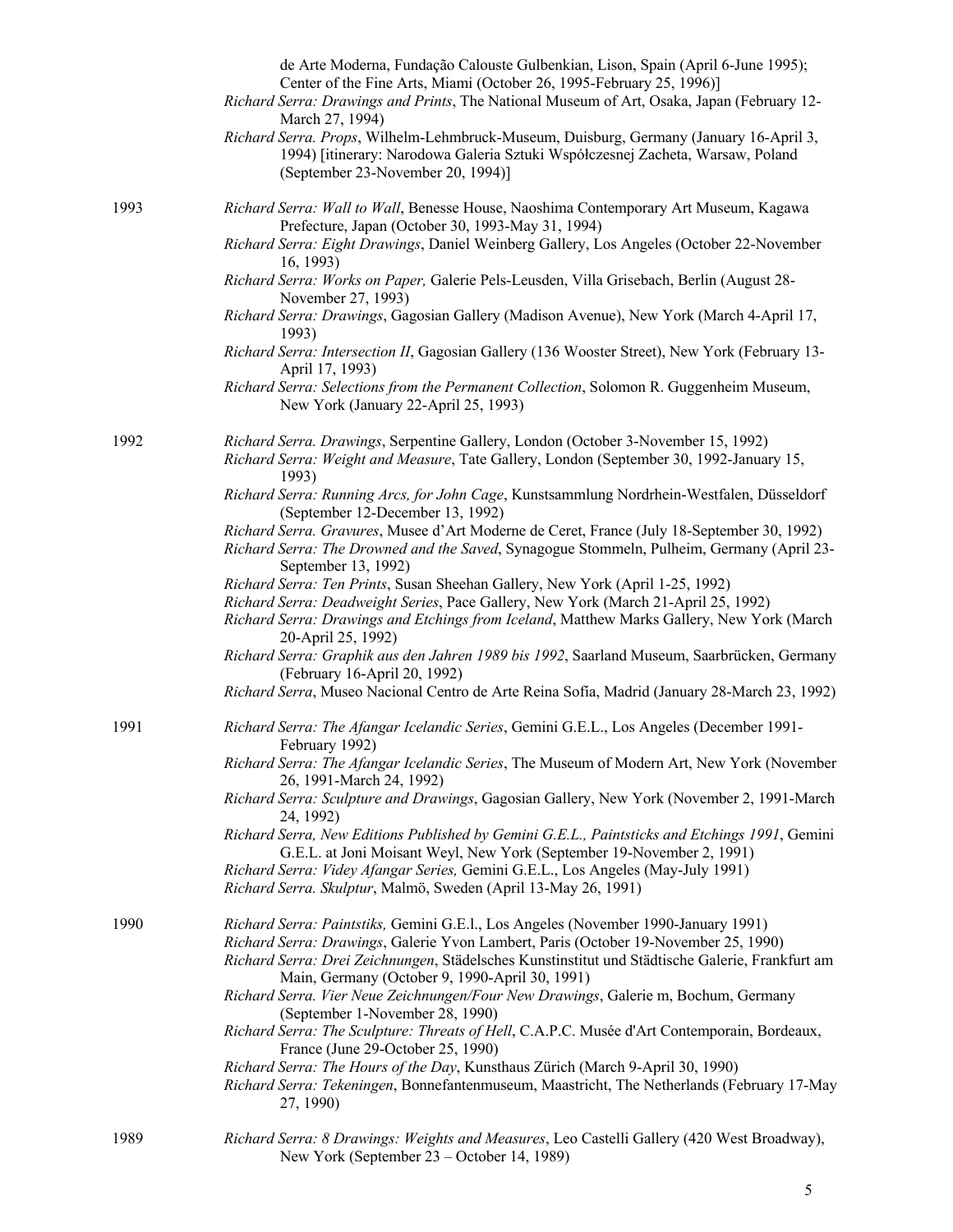|      | Richard Serra: Sculpture 1987-1989: Three Sculputures, Pace Gallery, New York (September 15-<br>October 14, 1989)                                                                                                                                                                                                                                                                                                                                                                                                                                                 |
|------|-------------------------------------------------------------------------------------------------------------------------------------------------------------------------------------------------------------------------------------------------------------------------------------------------------------------------------------------------------------------------------------------------------------------------------------------------------------------------------------------------------------------------------------------------------------------|
|      | Richard Serra, Donald Young Gallery, Chicago (June 29-October 14, 1989)<br>Richard Serra: New Paintstick/Silkscreen Prints, John C. Stoller & Co., Minneapolis (May 5-July<br>14, 1989)                                                                                                                                                                                                                                                                                                                                                                           |
|      | Richard Serra: Gravures Récentes, Galerie Lelong, Paris (April 19-May 20, 1989)<br>Richard Serra Graphik, Galerie Cora Hölzl, Düsseldorf (April 12-May 13, 1989)                                                                                                                                                                                                                                                                                                                                                                                                  |
| 1988 | Richard Serra: 10 Sculptures for the van Abbe, Stedelijk van Abbemuseum, Eindhoven, The<br>Netherlands (September 4-October 30, 1988)                                                                                                                                                                                                                                                                                                                                                                                                                             |
|      | Richard Serra: Neue Arbeiten: 6 Skulpturen, 3 Zeichnungen, Galerie m, Bochum, Germany<br>(September 3-November 23, 1988)<br>Richard Serra; Lithographien und Handüberzeichnete Siebdrucke, Neuer Berliner Kunstverein,                                                                                                                                                                                                                                                                                                                                            |
|      | Berlin (July 1-August 6, 1988)                                                                                                                                                                                                                                                                                                                                                                                                                                                                                                                                    |
|      | Richard Serra. Das Druckgraphische Werk 1972-1988, Neuer Berliner Kunstverein, Berlin (July<br>1-August 6, 1988) [itinerary: Wilhelm-Hack-Museum, Ludwigshafen am Rhein,<br>Germany (August 27-October 2, 1988); Ulmer Museum, Ulm; Graphik-Sammlung<br>E.T.H. Zürich (October 23-November 27, 1988); Neue Galerie der Stadt Linz, Austria<br>(February-March 1990); Kunstmuseum Düsseldorf (April-May 1990); Frankfurter<br>Kunstverein, Frankfurt, Germany (June 1-July 1, 1990); Malmö Konsthall, Sweden;                                                      |
|      | Provinciaal Museum Hasselt, Belgium (September 15-November 6, 1990)]<br>Richard Serra: Zeichnungsinstallationen, Kunsthalle Basel, Switzerland (January 21-May 1,<br>1988)                                                                                                                                                                                                                                                                                                                                                                                        |
|      | Richard Serra: New Graphics, Galerie Littmann, Basel, Switzerland (January 1-March 18, 1988)<br>Richard Serra, New Prints, Gemini, G.E.L., Los Angeles (January 1988)                                                                                                                                                                                                                                                                                                                                                                                             |
| 1987 | Richard Serra: 7 Spaces/7 Sculptures, Städtische Galerie m Lenbachhaus, München, Germany<br>(November 26, 1987-February 28, 1988)                                                                                                                                                                                                                                                                                                                                                                                                                                 |
|      | Richard Serra: Wall Props, Akira Ikeda Gallery, Tokyo (October 31-November 28, 1987)<br>Richard Serra: Zeichnungen, Westfälisches, Landesmuseum für Kunst und Kulturgeschichte,<br>Münster, Germany (October 18-November 22, 1987)                                                                                                                                                                                                                                                                                                                                |
|      | Richard Serra: Three Sculptures, Leo Castelli Gallery (142 Greene Street), New York (September<br>26-October 17, 1987)                                                                                                                                                                                                                                                                                                                                                                                                                                            |
|      | Richard Serra: New Editions, Pace Prints, New York (September 25-October 24, 1987)<br>Richard Serra: Sculpture 1985-1987: Wall Props and Drawings, Pace Gallery, New York<br>(September 25-October 24, 1987)                                                                                                                                                                                                                                                                                                                                                      |
|      | Richard Serra, New Prints, Gemini, G.E.L., Los Angeles (September 9-October 24, 1987)<br>Richard Serra at Gemini 1983-1987, Gemini, G.E.L., Los Angeles (May-June 1987)<br>Richard Serra Graphics, Harcus Gallery, Boston (March 14-April 15, 1987)                                                                                                                                                                                                                                                                                                               |
| 1986 | Richard Serra: Major Sculpture, Hoffman Borman Gallery, Santa Monica, (December 2, 1986-<br>January 21, 1987)                                                                                                                                                                                                                                                                                                                                                                                                                                                     |
|      | Richard Serra: Sculpture, Jean Bernier Gallery, Athens, Greece (September 25-Ocotber 5, 1986)<br>Richard Serra: Drawings, Louisiana Museum, Humlebaek, Denmark (September 5-October 5,<br>1986)                                                                                                                                                                                                                                                                                                                                                                   |
|      | Richard Serra, Musée de Brou, Bourg-en-Bresse, France (April 26-June 8, 1986)<br>Richard Serra: New Sculpture, Leo Castelli Gallery, New York (March 8-April 26, 1986)<br>Richard Serra: New Drawings, Maeght Lelong Gallery, New York (March 8-April 27, 1986)<br>Richard Serra, Sculpture, The Museum of Modern Art, New York (February 27-May 13, 1986)<br>Richard Serra: Early Lead Sculptures and Lithographs, Galerie m, Bochum, Germany (February<br>16-June 19, 1986)<br>Richard Serra, Middendorf Gallery, Washington, D.C. (February 15-March 22, 1986) |
| 1985 | Richard Serra, Akira Ikeda Gallery, Tokyo (September 17-October 26, 1985)<br>Richard Serra, Galleria Christian Stein, Milan, Italy (May 1985)<br>Large Silkscreens, Gemini G.E.L., Los Angeles (opened April 27, 1985)<br>Richard Serra: Vertical Structures (Models), Galerie Maeght Lelong, New York (March 8-April<br>13, 1985)<br>Richard Serra, Le Coin du Miroir, Dijon, France (January 29-March 2, 1985)                                                                                                                                                  |
|      | Richard Serra: skulpturen und Zeichnungen, Museum Haus Lange, Krefeld, Germany (January<br>27-March 24, 1985)                                                                                                                                                                                                                                                                                                                                                                                                                                                     |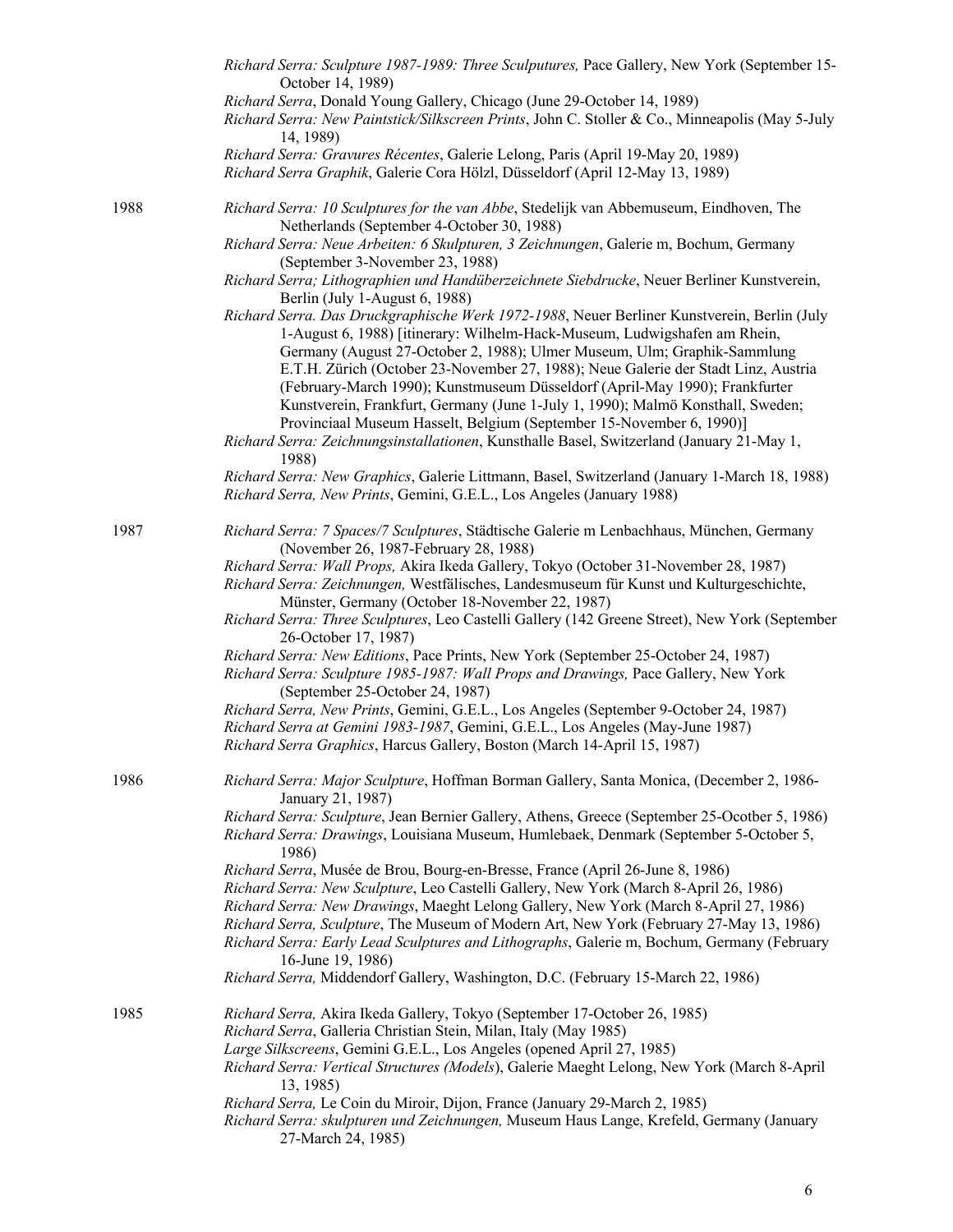| 1984 | Richard Serra: Drawings, Gagosian Gallery, Los Angeles (December 18, 1984-January 19, 1985)<br>Richard Serra: Sculpture, Galerie Daniel Templon, Paris (September 15-October 20, 1984)<br>Richard Serra: Ten Paintstiks, Gemini G.E.L., Los Angeles (September-November 1984)<br>Richard Serra, Galerie Nordenhake, Malmö, Sweden (May 18-August, 1984)<br>Richard Serra: Room Installation Drawing and Drawings from Clara-Clara, Leo Castelli Gallery,<br>New York (February18-March 10, 1984) |
|------|--------------------------------------------------------------------------------------------------------------------------------------------------------------------------------------------------------------------------------------------------------------------------------------------------------------------------------------------------------------------------------------------------------------------------------------------------------------------------------------------------|
| 1983 | Richard Serra: Skulpturen, Zeichnungen, Galerie m, Bochum, Germany (November 6, 1983-May<br>30, 1984)<br>Richard Serra, Musée Nationale d'Art Moderne, Centre Georges Pompidou, Paris (October 26,                                                                                                                                                                                                                                                                                               |
|      | 1983-January 2, 1984)<br>Richard Serra: Skulpturen und Zeichnungen 1967-1983, Galerie Reinhard Onnasch, Berlin                                                                                                                                                                                                                                                                                                                                                                                   |
|      | (September 17-October 21, 1983)<br>Richard Serra: New Drawings & Prints, Akira Ikeda Gallery, Tokyo (June 6-July 30, 1983)                                                                                                                                                                                                                                                                                                                                                                       |
|      | Richard Serra: New Sculpture, Akira Ikeda Gallery, Tokyo (June 6-July 30, 1983)<br>Richard Serra, Gagosian Gallery, Los Angeles (May 14-June 25, 1983)<br>Richard Serra: Around the Corner, 1982, Blum Helman Gallery, New York (January 12-February<br>12, 1983)                                                                                                                                                                                                                                |
| 1982 | Richard Serra, Carol Taylor Art, Dallas, Texas (December 7-31, 1982)<br>Richard Serra: Drawings and Studies, The St. Louis Art Museum, Missouri (April 27-May 23,<br>1982)                                                                                                                                                                                                                                                                                                                       |
|      | Richard Serra: Marilyn Monroe-Greta Garbo (A Sculpture for Museum Goers), Leo Castelli<br>Gallery, New York (April 3-24, 1982)                                                                                                                                                                                                                                                                                                                                                                   |
|      | Richard Serra: Model for St. Louis Project and Large-Scale Drawings, Leo Castelli Gallery, New<br>York (April 3-24, 1982)                                                                                                                                                                                                                                                                                                                                                                        |
|      | Richard Serra: Metal Wall Drawings, Lithographs, Gemini G.E.L., Los Angeles (January 18-<br>February 15, 1982)                                                                                                                                                                                                                                                                                                                                                                                   |
| 1981 | Richard Serra: Five Lithographs, Gemini G.E.L., Los Angeles (December 1981-February 15,<br>1982)                                                                                                                                                                                                                                                                                                                                                                                                 |
|      | Richard Serra, Castelli Graphics, New York (September 19-October 10, 1981)<br>Richard Serra, Träger des Kaiserringpreises der Stadt Goslar, Mönchehaus-Museum für Moderne<br>Kunst, Goslar, Germany (September 9-November 22, 1981)<br>Richard Serra: Seven Sketches and Three Multiples, Gemini G.E.L., Los Angeles (September-                                                                                                                                                                 |
|      | November 1981)<br>Richard Serra, KOH Gallery, Tokyo (May 1981)                                                                                                                                                                                                                                                                                                                                                                                                                                   |
|      | Richard Serra: Slice, 1980, Leo Castelli Gallery (142 Green Street) in conjunction with Blum<br>Helman Gallery, New York (February 28-April 4, 1981)                                                                                                                                                                                                                                                                                                                                             |
|      | Richard Serra: Recent Drawings, Blum Helman Gallery, New York (February 3-28, 1981)                                                                                                                                                                                                                                                                                                                                                                                                              |
| 1980 | Richard Serra: Elevator 1980, The Hudson River Museum, Yonkers, New York (opened<br>November 15, 1980)                                                                                                                                                                                                                                                                                                                                                                                           |
|      | Richard Serra, Museum Boijmans-van Beuningen, Rotterdam, The Netherlands (October 11-<br>November 16, 1980)                                                                                                                                                                                                                                                                                                                                                                                      |
| 1979 | Richard Serra: Drawings, KOH Gallery, Tokyo (March 29-April 21, 1979) [itinerary: Richard<br>Hines Gallery, Seattle, Washington (June 20-July 31, 1979); Galerie Alfred Schmela,<br>Dusseldorf, Germany (October 6 – November 5, 1979)]                                                                                                                                                                                                                                                          |
|      | Richard Serra: 1966-1978, Films, Staatliche Kunsthalle Baden-Baden, Germany (March 10-April<br>16, 1979)                                                                                                                                                                                                                                                                                                                                                                                         |
|      | Richard Serra: Matrix/Berkeley 20, Matrix Gallery, University Art Museum, University of<br>California, Berkeley, California (February 1-May 31, 1979)                                                                                                                                                                                                                                                                                                                                            |
| 1978 | Richard Serra, Blum Helman Gallery, New York (September 26-October 17, 1978)<br>Richard Serra: Early Works in Steel and Lead, Ace Gallery, Los Angeles (April 26-May 31, 1978)<br>Richard Serra: Sculpture, Films, Drawings, Staatliche Kunsthalle Baden-Baden, Germany (April<br>22-May 21, 1978)                                                                                                                                                                                               |
|      | Richard Serra: Zeichnungen 1971-1977 [Richard Serra: Drawings 1971-1977], Kunsthalle<br>Tübingen, Germany (March 8-April 2, 1978) [itinerary: Staatliche Kunsthalle<br>Baden-Baden, Germany]                                                                                                                                                                                                                                                                                                     |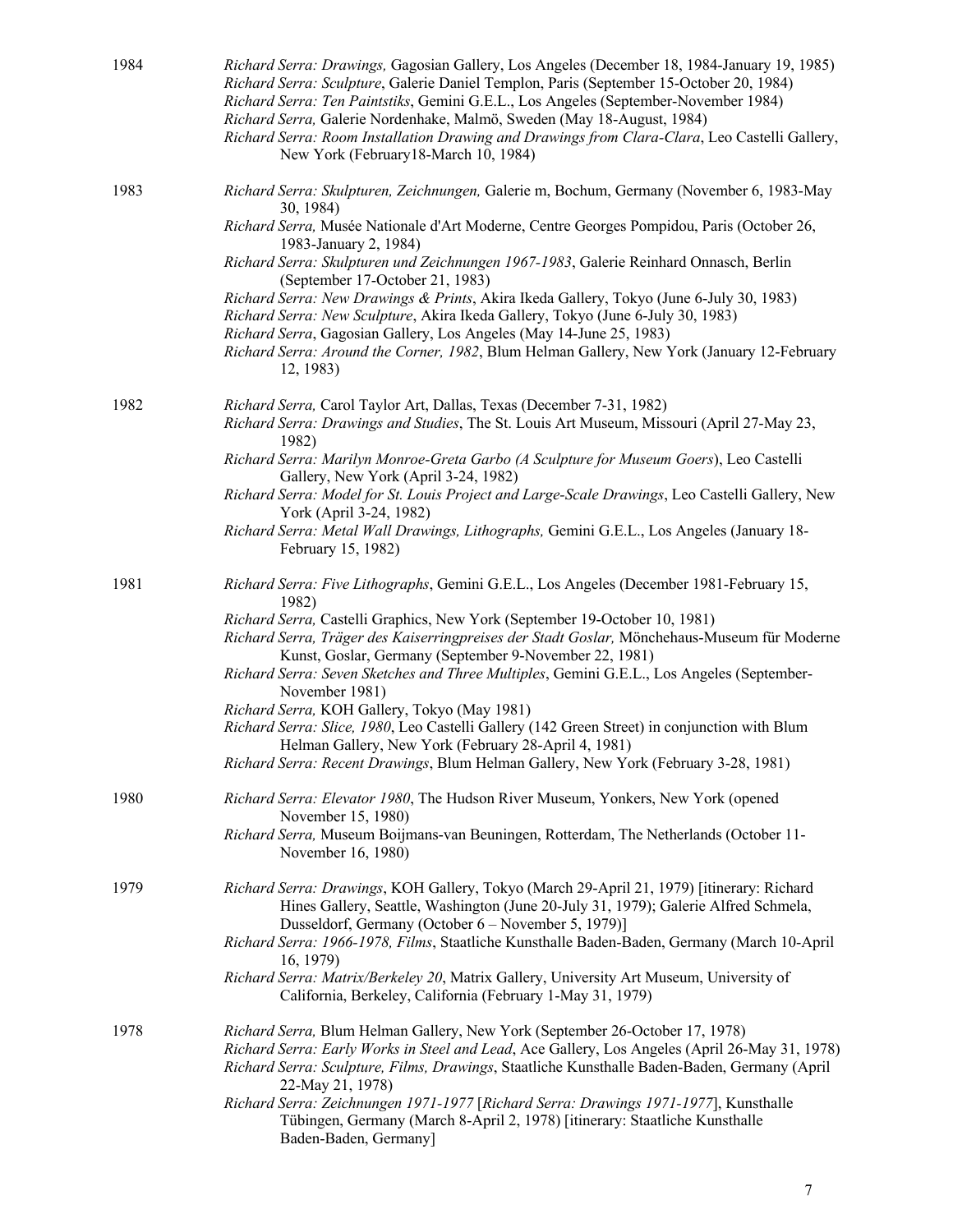| 1977 | Richard Serra: Drawings 1971-1977, Stedelijk Museum, Amsterdam, The Netherlands<br>(November 18, 1977-January 2, 1978) [itinerary: Kunsthalle Tübingen, Germany;<br>Staatliche Kunsthalle Baden-Baden, Germany (through 1978)] |
|------|--------------------------------------------------------------------------------------------------------------------------------------------------------------------------------------------------------------------------------|
|      | Richard Serra, Galerie m, Bochum, Germany (April 22-June 2, 1977)                                                                                                                                                              |
|      | Richard Serra, Galerie Daniel Templon, Paris (January 29-March 2, 1977)                                                                                                                                                        |
| 1976 | Richard Serra: Drawings, Ace Gallery, Los Angeles (March-April 10, 1976)                                                                                                                                                       |
| 1975 | Richard Serra, Portland Center for the Visual Arts, Portland, Oregon (October 30-November 30,<br>1975)                                                                                                                         |
|      | Richard Serra: Delineator, Ace Gallery, Los Angeles (July-August 1975, extended through<br>February 1976)                                                                                                                      |
| 1974 | <i>Richard Serra: Drawings, Leo Castelli Gallery (4 East 77th Street), New York (October 12-</i><br>October 26, 1974)                                                                                                          |
|      | Richard Serra: Large-Scale Drawings, Ace Gallery, Los Angeles (September 28-October 19,<br>1974)                                                                                                                               |
|      | Richard Serra: Drawings, School of Visual Arts, New York (October 1-November 7, 1974)                                                                                                                                          |
| 1973 | Richard Serra, Castelli Graphics, New York                                                                                                                                                                                     |
|      | Drawings, Ace Gallery, Los Angeles                                                                                                                                                                                             |
|      | Richard Serra, Galleria Toselli, Milan<br>Richard Serra: 7 Lithographien, Galerie Ricke, Cologne, Germany (January 13-February 8, 1973)                                                                                        |
|      |                                                                                                                                                                                                                                |
| 1972 | Richards Serra: Seven Lithographs, Gemini G.E.L., Los Angeles (November 1972-January 1973)                                                                                                                                     |
|      | Richard Serra, Ace Gallery, Los Angeles (November 17-December 31, 1972)                                                                                                                                                        |
|      | Richard Serra, Videogalerie Gerry Schum, Düsseldorf (opened June 2, 1972)                                                                                                                                                      |
| 1970 | Richard Serra, Pasadena Art Museum, Pasadena, California (February 26-March 31, 1970)                                                                                                                                          |
|      | Richard Serra, University of California, San Diego, California (February 24-March 31, 1970)                                                                                                                                    |
|      | Richard Serra, Joseph Helman Gallery, St. Louis, Missouri (January)                                                                                                                                                            |
| 1969 | Richard Serra, Leo Castelli Warehouse, New York (December 16, 1969-January 10, 1970)                                                                                                                                           |
|      | Richard Serra, Galleria Francoise Lambert, Milan (June 1969)                                                                                                                                                                   |
| 1968 | Richard Serra: Skulpturen, Neon-Objekte, Galerie Ricke, Cologne (October16-November 25,<br>1968)                                                                                                                               |
| 1966 | Richard Serra, Galleria La Salita, Rome (May 24-June 1966)                                                                                                                                                                     |
|      |                                                                                                                                                                                                                                |
|      | <u>SELECTED GROUP EXHIBITIONS</u>                                                                                                                                                                                              |

|  | 2021 | NEW ORDER: On Art and Order in Uncertain Times, Museum im Kulturspeicer Würzburg,<br>Germany (September 19, 2021 – January 9, 2022)                                                         |
|--|------|---------------------------------------------------------------------------------------------------------------------------------------------------------------------------------------------|
|  |      | <i>Image Processors</i> , Adam Art Gallery, Victoria University of Wellington (September 14 –<br>November 7, 2021)                                                                          |
|  | 2020 | 20/20, David Zwirner, New York (October 29 – December 19, 2020)                                                                                                                             |
|  |      | Knotted, Torn, Scattered: Sculpture after Abstract Expressionism, Solomon R. Guggenheim<br>Museum, New York (October 3, 2020 – August 2, 2021)                                              |
|  |      | Orthodox Abstraction (And Of Course There Was Poetry), Galerie Nordenhake, Berlin (June 27 –<br>August 29, 2020)                                                                            |
|  |      | <i>Broadcast: Alternate Meanings in Film and Video: Chapter One, Gagosian Online (May 19 –</i><br>June 1, 2020) [online presentation]                                                       |
|  |      | Revenir vers le futur (Go back to the future): La Collection Lambert & la Donation Albers-<br>Honegger, Espace de l'Art Concret, Mouans-Sartoux, France (April 25, 2020 – April 4,<br>2021) |
|  |      | Print Project Space: New Editions, Cristea Roberts Gallery, London (February 13 – March 16,<br>2020)                                                                                        |
|  |      | Silent Vision: Images of Calm and Quiet, Fondation Beyeler, Basel (February 12 - July 26, 2020)                                                                                             |
|  |      |                                                                                                                                                                                             |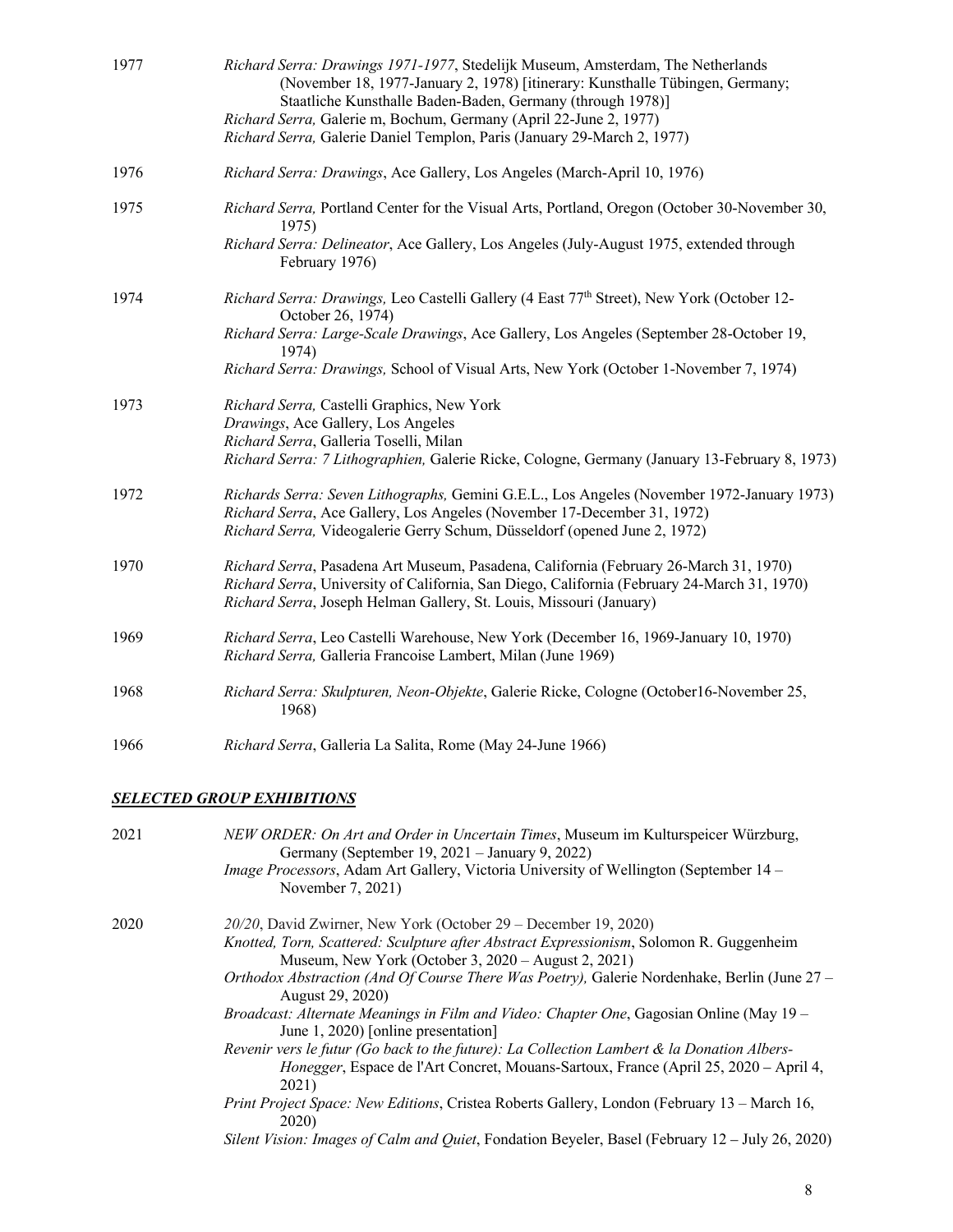- 2019 *Drawings + Prints*, C. Grimaldis Gallery, Baltimore (November 14, 2019 January 11, 2020) *Five Decades of Minimalism*, Van de Weghe, New York (October 30 – December 13, 2019)
	- *Japan Is America*, Fergus McCaffrey, New York (October 30 December 14, 2019)
	- *Sammlung Beyeler / Sammlung Rudolf Staechelin*, Fondation Beyeler, Basel (October 26, 2019 January 5, 2020)
	- *Bodies—Cities: Collections and Excursions*, Museum der Moderne Salzburg, Austria (October 19, 2019 – March 8, 2020)

*Picasso–Gorky–Warhol. Sculptures and works on paper from the Hubert Looser Collection*, Kunsthaus Zürich (September 20, 2019 – January 5, 2020)

- *In Conversation: Black*, Sheldon Museum of Art, Lincoln, Nebraska (August 9 December 31, 2019)
- *PUSH / PULL*, Skarstedt Gallery, London (June 25 August 2, 2019)
- *An Exhibition for Notre-Dame*, Gagosian Gallery, Paris (June 11 July 27, 2019)
- *Continuing Abstraction*, Gagosian Gallery, Basel (June 10 July 13, 2019)
- *Heimat – Selected Works from the Alex Hank Collection*, Tarmak 22, Gstaad Airport, Gstaad, Switzerland (June 6 – November 15, 2019)
- *A Line (A)round An Idea: Selected Works on Paper*, Gagosian Gallery, Geneva (May 2 July 27, 2019)
- *Negative Space. Trajectories of Sculpture*, ZKM | Center for Art and Media Karlsruhe, Germany (April 6 – August 11, 2019)
- *Messin' Around,* Gemini G.E.L. at Joni Moisant Weyl, New York (March 21 May 11, 2019)
- *Interpolations: Artworks from The Ringling and Monda Collections*, The John and Mable Ringling Museum of Art, Sarasota, Florida (March 17 – September 8, 2019)
- *Selected Contemporary Paintings and Works on Paper*, Berggruen Gallery, San Francisco (February 28 – March 23, 2019)
- 2018 *Minimalism: Space. Light. Object.*, National Gallery of Singapore (November 16, 2018 April 14, 2019)
	- *I Still Believe in Miracles - Works from Selvaag Art Collection*, Astrup Fearnley Museet, Oslo (June 8 – September 1, 2018)
	- *Photographic Impressions*, Gemini G.E.L. at Joni Moisant Weyl, New York (May 9 September 15, 2018)
	- *Studio Visit: Selected Gifts from Agnes Gund*, The Museum of Modern Art (April 24 July 22, 2018)

*Contemporary Works on Paper*, Berggruen Gallery, San Francisco (March 28 – May 5, 2018) *Second Sight: The Paradox of Vision in Contemporary Art*, Bowdoin College Museum of Art, Maine (March 1 – June 3, 2018)

*David Zwirner: 25 Years*, David Zwirner, New York (January 13 – February 17, 2018)

- *Omakase*, Shin Gallery, New York (January 11 February 25, 2018)
- *Latitudes*, Krakow Witkin Gallery, Boston (January 6 February 10, 2018)

2017-2019 *The Long Run*, The Museum of Modern Art, New York (November 11, 2017 – May 5, 2019)

2017 *A Tale of Two Worlds: Experimental Latin American Art in Dialogue with the MMK Collection, 1944-1989*, MMK Museum of Modern Art, Frankfurt (November 25, 2017 – April 2, 2018) [itinerary: Museo de Art Moderno de Buenos Aires, Buenos Aires, July 12 – October 14, 2018]

*Electronic Superhighway (1966-2016)*, Museum of Art, Architecture and Technology (MAAT), Lisbon (November 11, 2017 – March 19, 2018)

*Never Ending Stories: The Loop in Art, Film, Architecture, Music, Literature and Cultural History*, Kunstmuseum Wolfsburg, Gemany (October 29, 2017 – February 19, 2018)

 *Minimalism & Beyond*, Mnuchin Gallery, New York (September 13 – October 18, 2017) *Deadeye Dick: Richard Bellamy and His Circle*, Peter Freeman, New York (September 12 – October 28, 2017)

- *Thirty Works for Thirty Years*, The Menil Collection, Houston (August 11, 2017 January 28, 2018)
- *Vom Raum an die Wand: Bildhauergrafik/Of the Space on the Wall: Sculptural Graphics*, Kunstmuseum Vogelmann, Heilbronn, Germany (July 15 – October 8, 2017)
- *The Horizontal*, Cheim & Read, New York (July 6 August 31, 2017)
- *Restless gestures. Works from the Hubert Looser Collection*, Nasjonalmuseet for kunst, arkitektur og design, Oslo (June 23, 2017 – January 7, 2018)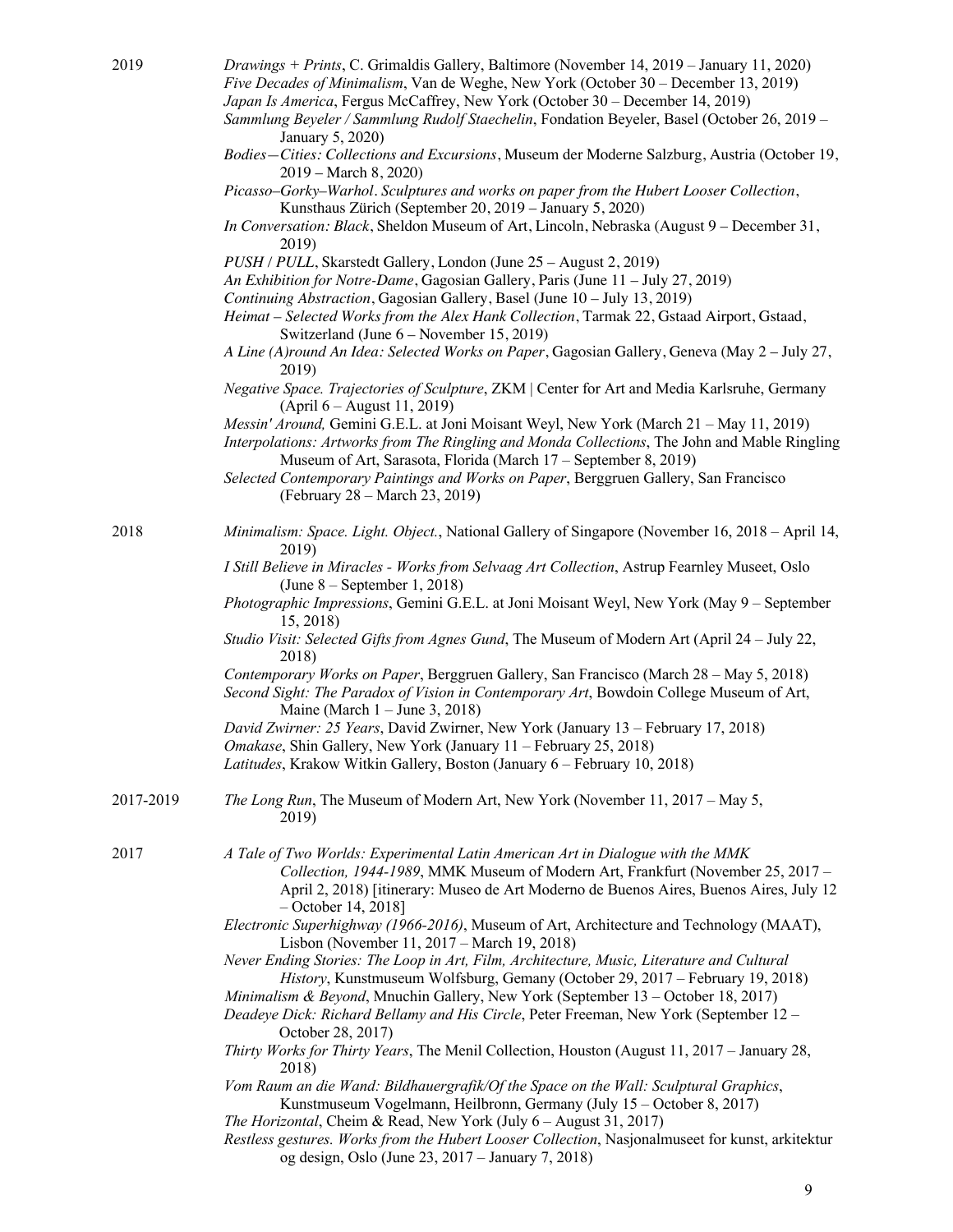- *Beyeler Collection/Remix. With Works by Andy Warhol from the Daros Collection*, Fondation Beyeler, Basel (June 10 – September 3, 2017)
- *Converation Piece*, Galleria Nazionale d'Arte Moderna e Contemporanea, Rome (May 19 September 17, 2017)
- *Minimal Art from the Marzona Collection*, Galerie Thaddaeus Ropac Ely House, London (April 28 – July 29, 2017)

*Beauty is a rare thing: Art in balance from Buchheister to Serra*, Museum Kunstpalast, Düsseldorf (April 14, 2017 – January 7, 2018)

- *A different way to move. Minimalismes, New York, 1960-1980*, Carré d'Art musée d'art contemporain, Nîmes, France (April 7 - September 17, 2017)
- *The Great Graphic Boom*, Nasjonalmuseet for kunst, arkitektur og design, Oslo (March 3 May 28, 2017) [itinerary: Staatsgalerie Stuttgart, Germany, July 14 – November 5, 2017]
- *Primary Structures. Masterworks of Minimal Art*, Museum für Moderne Kunst (MMK), Frankfurt, Germany (February 22 – August 13, 2017)
- 2016 *Primary structures and speculative forms*, Art Gallery of New South Wales, Sydney (October 15, 2016 – August 6, 2017)

*Die Akademie der Künste, Berlin. Zu Gast in den Kunstsammlungen Chemnitz*, Kunstsammlungen Chemnitz, Chemnitz, Germany (September 25 – November 20, 2016)

- *Melodrama*, Luxembourg & Dayan, New York (July 14 September 17, 2016)
- *Embracing the Contemporary: The Keith L. and Katherine Sachs Collection*, Philadelphia Museum of Art (June 28 – September 5, 2016)
- *FORTY*, MoMA PS1, New York (June 19 August 29, 2016)
- *2000 Years of Art, Design, and Collectibiels: Boys' Toys & Girls' Pearls*, Galerie Bob van Orsouw, Zurich (May 27 – October 15, 2016)
- *Plane.site*, Gagosian Gallery, San Francisco (May 18 August 27, 2016)

*Approaching American Abstraction: The Fisher Collection*, San Francisco Museum of Modern Art, San Francisco (May 14, 2016 – ongoing)

- *Rodin – Giacometti | Pollock – Twombly | Rothko – Serra…The Looser Collection at the Museum Folkwang. Dialogues*, Museum Folkwang, Essen (April 29 – October 30, 2016)
- *Sculpture on the Move 1946-2016*, Kunstmuseum Basel (April 19 September 18, 2016)
- *Memory and Continuity: A Selection from the Huma Kabakcı Collection*, Pera Museum, Istanbul (February 24-May 1, 2016)
- *A Material Legacy: The Nancy A. Nasher and David J. Haemisegger Collection of Contemporary Art*, Nasher Museum of Art at Duke University, Durham, North Carolina (February 18- June 26, 2016)
- *The Serial Impulse at Gemini G.E.L.*, Los Angeles County Museum of Art (September 11, 2016- January 2, 2017)
- *[sic]: oeuvres de la Collection du CAPC/works from the CAPC Collection*, Centre d'arts plastiques contemporains (CAPC) Musée d'art contemporain de Bordeaux, France (October 13, 2016 - October 27, 2019)
- *The Sonnabend Collection: Meio Século De Arte Europeia E Americana. Part 1*, Museu de Arte Contemporânea de Serralves, Porto, Portugal (February 6-May 8, 2016)
- *Material Considerations,* John Berggruen Gallery, San Francisco (February 4-March 12, 2016)
- *Electronic Superhighway: From Experiments in Art and Technology to Art After the Internet*, Whitechapel Art Gallery, London (January 29-May 15, 2016)
- *Dansaekhwa And Minimalism*, Blum & Poe, Los Angeles (January 16-March 12, 2016) [itinerary: Blum & Poe, New York (April 14 – May 21, 2016)]
- *From Minimalism Into Algorithm*, The Kitchen, New York (January 8-April 2, 2016)
- *From the Collection: 1960-1969,* Museum of Modern Art, New York (March 26, 2016 March 12, 2017)
- *Three Centuries of American Prints from The National Gallery of Art*, The National Gallery of Art, Washington, D.C. [itiernary: Národní galerie v Praze, Prague; Antiguo Colegio de San Ildefonso, Mexico City; Dallas Museum of Art]

- 2015 *Narrativas monumentales. Figuras, paisajes y rituales*, Museo de Arte Contemporáneo Gas Natural Fenosa (MAC), A Coruña, Spain (December 17, 2015-April 24, 2016)
	- *Maison Fragiles*, Hauser & Wirth, London (December 11, 2015-February 6, 2016)
	- *Realm of the Absolute: Prints by Robert Ryman and Richard Serra*, Senior & Shopmaker Gallery, New York (December 4, 2015-January 30, 2016)
	- *Black Sun*, Fondation Beyeler, Riehen, Switzerland (October 4, 2015-January 10, 2016)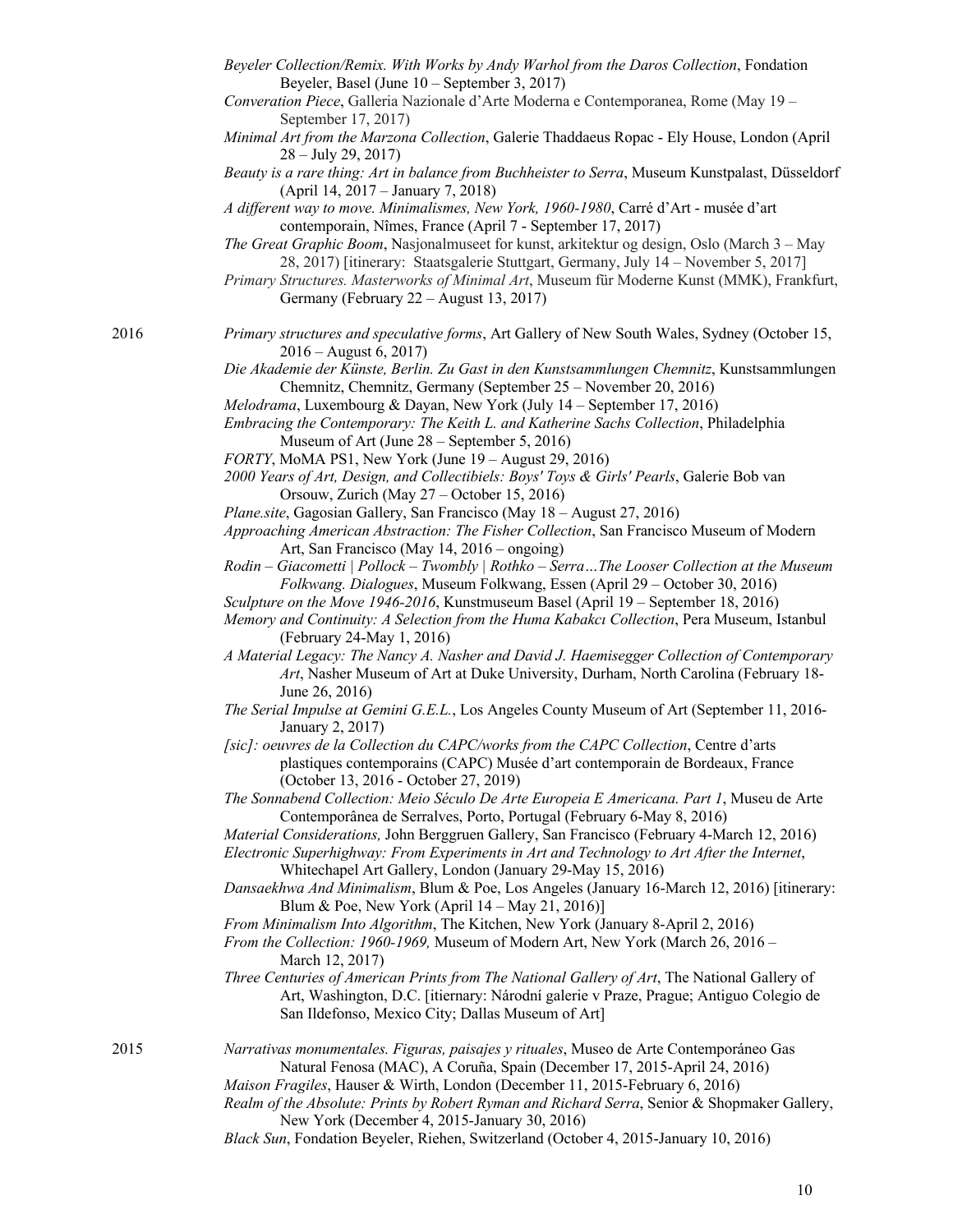|      | The Art of Our Time. Masterpieces from the Guggenheim Collections, Guggenheim Museum<br>Bilbao, Spain (September 23-May 10, 2015)                                                                                                                                                                                                                                                                                                                                                                                                                |
|------|--------------------------------------------------------------------------------------------------------------------------------------------------------------------------------------------------------------------------------------------------------------------------------------------------------------------------------------------------------------------------------------------------------------------------------------------------------------------------------------------------------------------------------------------------|
|      | Alfredo Jaar: Nous l'avons tant aimée la revolution/We loved it so much, the revolution, Musée<br>d'Art Contemporain (MAC), Marseille, France (July 4, 2015-January 10, 2016)                                                                                                                                                                                                                                                                                                                                                                    |
|      | Zero to one on paper, Ratio 3, San Francisco (July 2-August 21, 2015)<br>America is Hard to See, Whitney Museum of American Art, New York (May 1-September 27,<br>2015)                                                                                                                                                                                                                                                                                                                                                                          |
|      | Glenn Ligon: Encounters and Collisions, Nottingham Contemporary, England (April 3-June 14,<br>2015) [itinerary: Tate Liverpool, England (June 30-October 18, 2015)]                                                                                                                                                                                                                                                                                                                                                                              |
|      | Private View, Städtische Galerie Villingen-Schwenningen, Villingen-Schwenningen, Germany<br>(March 29-May 31, 2015)                                                                                                                                                                                                                                                                                                                                                                                                                              |
|      | Fresh Prints: The Nineties to Now, The Cleveland Museum of Art, Cleveland, Ohio (March 22-<br>July 26, 2015)                                                                                                                                                                                                                                                                                                                                                                                                                                     |
|      | From The Archives: Art And Technology At LACMA, 1967-1971, Los Angeles County Museum of<br>Art, Los Angeles (March 21-October 25, 2015)                                                                                                                                                                                                                                                                                                                                                                                                          |
|      | Poor Art - Rich Legacy. Arte Povera and parallel practices 1968-2015, The Museum of<br>Contemporary Art, Oslo, Norway (March 13, 2015-February 28, 2016)                                                                                                                                                                                                                                                                                                                                                                                         |
|      | (Re)-Discovered. Werke aus der Sammlung des Mönchehaus Museums, Mönchehaus Museum<br>Goslar, Germany (March 1-April 26, 2015)                                                                                                                                                                                                                                                                                                                                                                                                                    |
|      | Abstracción. De Jean Arp a Richard Serra, Galeria Guillermo de Osma, Madrid, Spain (February<br>17-March 27, 2015)                                                                                                                                                                                                                                                                                                                                                                                                                               |
|      | Nice to See You! 160 Works from the Collection, Kunstmuseum Liechtenstein, Vaduz,<br>Liechtenstein (February 13-August 23, 2015)                                                                                                                                                                                                                                                                                                                                                                                                                 |
|      | Geometries On and Off the Grid: Art from 1950 to the Present, The Warehouse, Dallas (February<br>2-November 30, 2015)                                                                                                                                                                                                                                                                                                                                                                                                                            |
|      | Chromophobia, Gagosian Gallery, Geneva, Switzerland (January 27-March 27, 2015)                                                                                                                                                                                                                                                                                                                                                                                                                                                                  |
| 2014 | One Way: Peter Marino, Bass Museum of Art, Miami, Florida (December 3, 2014-May 17, 2015)<br>Standing in the Shadows of Love: The Aldrich Collection 1964-1974, Part 2, Richard<br>Artschwager, Eva Hesse, Ellsworth Kelly, Agnes Martin, Richard Serra, The Aldrich<br>Contemporary Art Museum, Ridgefield, Connecticut (October 19, 2014-April 5, 2015)<br>Sufficient Force: Minimal art, conceptual art and land art. The adventurous spirit of the American<br>avant-garde art of the nineteen sixties, Kröller-Müller Museum, Otterloo, The |
|      | Netherlands (October 11, 2014-March 22, 2015)                                                                                                                                                                                                                                                                                                                                                                                                                                                                                                    |
| 2013 | Sculptors on Paper, David Winton Bell Gallery, Brown University, Providence, Rhode Island<br>(December 14, 2013-Janaury 12, 2014)                                                                                                                                                                                                                                                                                                                                                                                                                |
|      | Re-View: Onnasch Collection, Hauser & Wirth, London (September 20-December 14, 2013)<br>[itinerary: Hauser & Wirth, New York (February 7-April 12, 2014)]                                                                                                                                                                                                                                                                                                                                                                                        |
|      | Il Palazzo Enciclopedico, $55th International Art Exhibition at the Venice Biennale, Venice, Italy$<br>(June 1-November 24, 2013)                                                                                                                                                                                                                                                                                                                                                                                                                |
|      | When Attitudes Become Form: Bern 1969/Venice 2013, Ca' Corner della Regina, Fondazione<br>Prada, Venice, Italy (June 1-November 3, 2013)                                                                                                                                                                                                                                                                                                                                                                                                         |
|      | Moving: Norman Foster on Art, Carr d'Art Nimes, France (May 3-September 6, 2013)                                                                                                                                                                                                                                                                                                                                                                                                                                                                 |
| 2012 | Art=Text=Art: Works by Contemporary Artists from the Sally and Wynn Kramarsky Collection,<br>Jane Voorhees Zimmerli Art Museum, Rutgers, New Brunswick, New Jersey (September<br>22, 2012-January 6, 2013)                                                                                                                                                                                                                                                                                                                                       |
|      | Ends of the Earth: Art of the Land to 1974, Museum of Contemporary Art, Los Angeles (May 27,<br>2012-September 3, 2012) [itinerary: Haus der Kunst, Munich (October 11, 2012-<br>February 15, 2013)]                                                                                                                                                                                                                                                                                                                                             |
|      | House of Cards: An Exhibition of Contemporary Sculpture in Response to Chardin, Waddesdon<br>Manor, Aylesbury, Buckinghamshire, U.K (May 26-October 26, 2012)                                                                                                                                                                                                                                                                                                                                                                                    |
|      | Il Guggenheim: L'avanguardia americana 1945-1980, Palazzo delle Esposizioni, Rome (February<br>7-May 6, 2012)                                                                                                                                                                                                                                                                                                                                                                                                                                    |
| 2011 | The Language of Less (Then and Now), Museum of Contemporary Art, Chicago (October 8, 2011-<br>April 8, 2012)                                                                                                                                                                                                                                                                                                                                                                                                                                     |
|      |                                                                                                                                                                                                                                                                                                                                                                                                                                                                                                                                                  |

*Works on Paper: American Art 1945-1975,* The Washington State Museum of Art, Seattle (October-December 2011)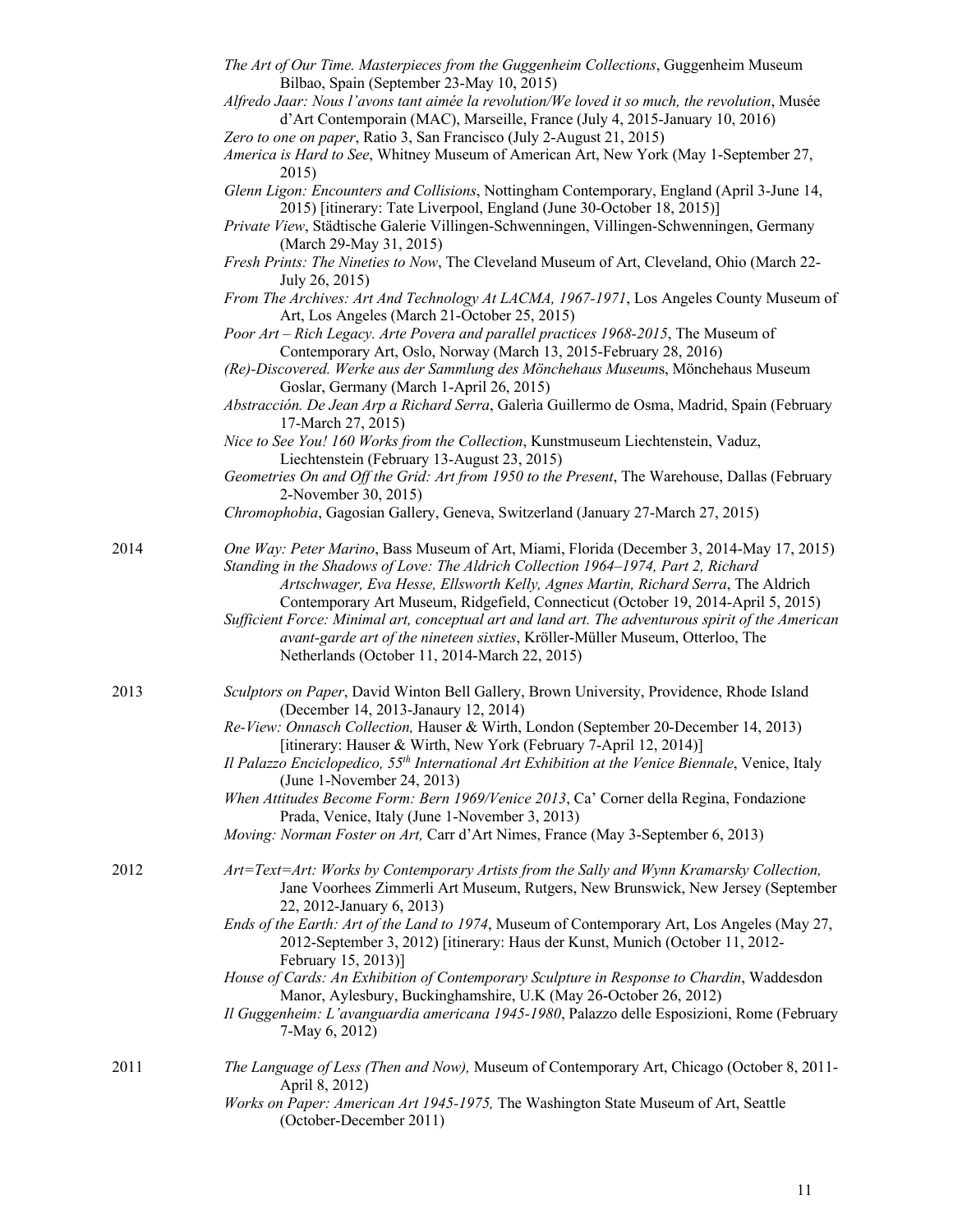- *Extended Drawing: Sol LeWitt, Robert Mangold, Bruce Nauman, Richard Serra,*  Bonnefantenmuseum, Maastricht, The Netherlands (September 18, 2011-Janaury 15, 2012)
- *De Pablo Picasso a Richard Serra: 20 años de Galeria Guillermo de Osma*, Sala Municipal de Exposiciones del Museo de Pasión, Valladolid, Spain (September 1-October 30, 2011)
- *3rd Biennial of the End of the World,* Ushuaia Aerospace Hangar, Ushuaia, Argentina (August 25- October 31, 2011)
- *Brancusi—Serrra,* Beyeler Foundation, Riehen, Switzerland (May 22-August 21, 2011) [itinerary: Guggenheim Museum Bilbao, Spain (October 8, 2011-April 15, 2012)]
- *Malevich and the American Legacy,* Gagosian Gallery, New York (March 3-April 30, 2011) [itinerary: San Francisco Museum of Modern Art, San Francisco; The Menil Collection, Houston, Texas]
- *Architectures, Dessins, Utopies: Works for the Centre National des Arts Plastiques*, Paris, Muzeul National de Arta Contemporana, Bucharest, Romania (January 24-April 20, 2011)
- *Drawn, Taped, Burned: Abstraction on Paper*, Katonah Museum of Art, Katonah, New York (January 23-May 1, 2011)
- *Mannerism and Modernism: The Kaspar Collection of Drawings and Photographs*, The Morgan Library & Museum, New York (January 21-May 1, 2011)

2010 *Framed,* Indianapolis Museum of Art, McCormack Forefront Gallery, Indianapolis, Indiana (November 5, 2010-March 6, 2011)

- *Move: Choreographing You*, Hayward Gallery, London, U.K. (October 13, 2010-January 9, 2011)
- *Ordinary Madness*, Carnegie Museum of Art, Pittsburgh, Pennsylvania (October 12, 2010-January 9, 2011)
- *RSTW: From the Private Collection of Larry Gagosian*, Gagosian Gallery at Manarat Al Saadiyat, Abu Dhabi (September 22-January 24, 2010)
- *50 Years at Pace*, Pace Gallery (25th Street), New York (September 17-October 23, 2010)
- *Calder to Warhol: The Fisher Collection*, San Francisco Museum of Modern Art, San Francisco (June 25-September 19, 2010)
- *Bilder in Bewegung: Künstler & Video/Film*, Museum Ludwig, Cologne (May 29-October 31, 2010)
- *ColorForms,* Hirshhorn Museum and Sculpture Garden, Smithsonian Institute, Washington D.C. (May 11, 2010-January 2, 2012)
- *Modern Times: Responding to Chaos*, Kettle's Yard, Cambridge, UK (January 16-March 14, 2010)

2009 *Mille et Tre,* Musée du Louvre, Paris (November 6, 2009-February 8, 2010)

- *1969,* P.S.1 Contemporary Art Center, Long Island City, New York (October 25, 2009-April 5, 2010)
- *The Robert and Jane Meyerhoff Collection: Selected Works,* National Gallery of Art, Washington, D.C. (October 1, 2009-May 2, 2010)
- *Moby Dick,* CCA Wattis Institute for Contemporary Arts, San Francisco (September 22-December 12, 2009)
- *Works on Paper*, Jamileh Weber. Zurich (September 20-November 9, 2009)
- *Beyond Black, White, and Gray*, L & M Arts, New York (September 12-October 10, 2009)

*Energy and Process,* Tate Modern, London (Summer 2009)

*Industrial Land Art im Ruhrland: Die Künstlergruppe B1 und die Folgen*, Kunstmuseum Ahlen und KunstVerein Ahlen, Germany (August 23-October 25, 2009)

- *Arte povera dis minimal: Einblicke in die Sammlung Lafrenz,* Museum Wiebaden, Wiesbaden, Germany (June 7, 2009-January 31, 2010)
- *Louis Jacob: 7 Pictures of Nothing Repeated Four Times, In Gratitude,* Städtisches Museum Abteiberg, Mönchengladbach, Germany (June 21-August 23, 2009)

*Aus/gezeichnet/zeichnen,* Akademie der Künste, Berlin (April 24-June 14, 2009)

*Richard Serra: Tracks*, Galería Carreras Múgica, Bilbao, Spain (April-May 2009)

*Conexiones urbanas: Escultura pública en la colección del IVAM*, Jardines del Palacio de la Diputación de Alicante, Spain (opened March 8, 2009)

- *Die Groβe Unschuld*, Kunsthalle Bielefeld, Germany (March 15-September 2, 2009)
- *If We Could Imagine,* Glenstone Museum, Potomac, Maryland (March 2009-October 2010)

*Sites,* Whitney Museum of American Art, New York (February 19-May 3, 2009)

*Man Son 1969: Vom Schreecken der Situation*, Hamburger Kunsthalle, Hamburg, Germany (January 30-April 2, 2009)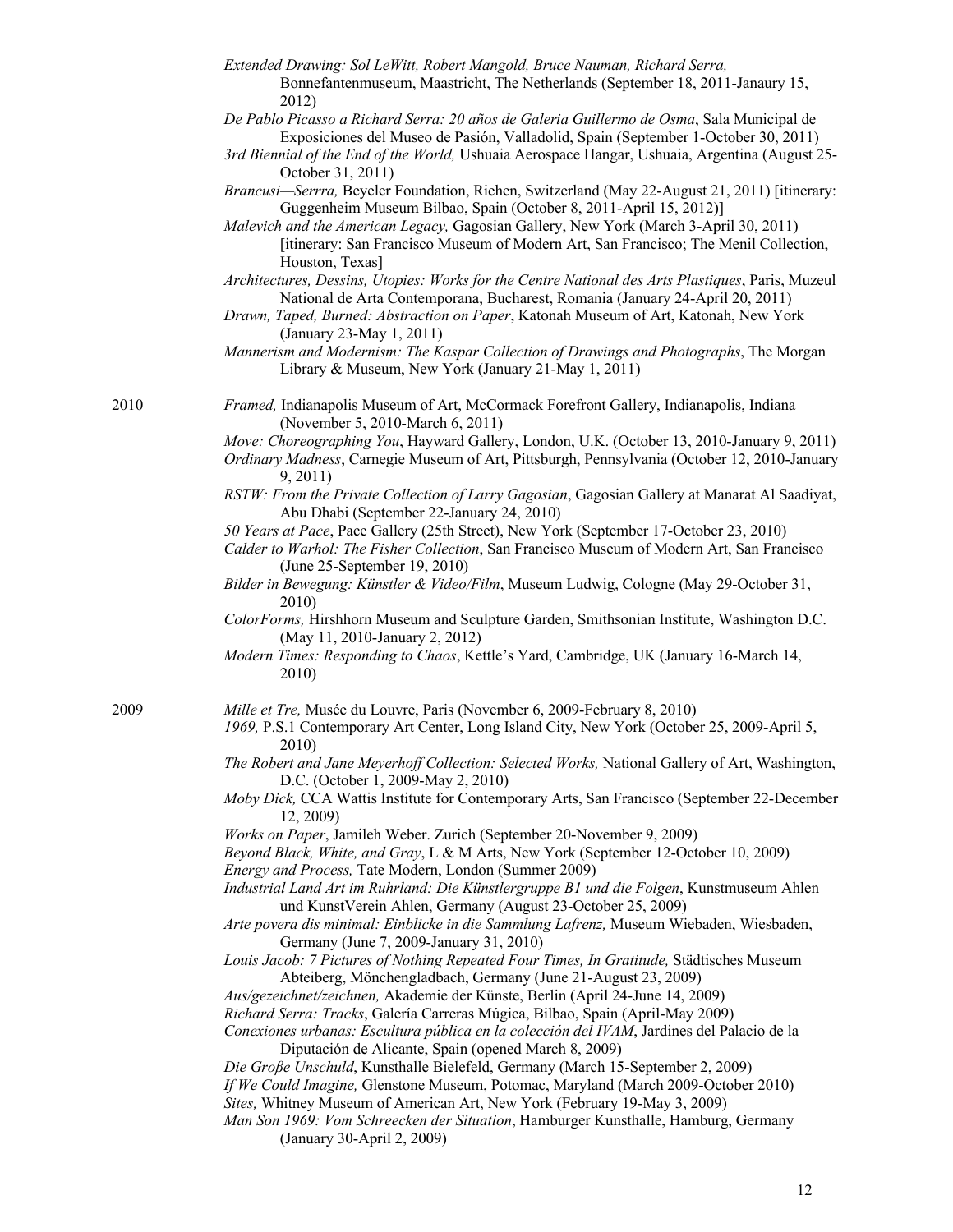|      | New York: New Drawings 1946-2007, Museo de Arte Contemporáneo Este ban Vincente,<br>Segovia, Spain (January 27-May 24, 2009)<br>Focus on Artists: Selections from the Collection, San Francisco Museum of Modern Art (January<br>16-May 23, 2010)                                                                                                 |
|------|---------------------------------------------------------------------------------------------------------------------------------------------------------------------------------------------------------------------------------------------------------------------------------------------------------------------------------------------------|
| 2008 | Heavy Metal: Die Unerklärliche Leichtigkeit eines Materials, Kunsthalle zu Kiel, Germany<br>(December 7, 2008-March 22, 2009)<br>Die verborgene Spur: Jüdische Wege durch die Moderne/The Hidden Trace: Jewish Paths<br>through Modernity, Felix-Nussbaum-Haus, Osnabrück, Germany (December 7, 2008-                                             |
|      | April 19, 2009)<br>Photography and Sculpture: A Correlated Exhibition, The Margulies Collection at the Warehouse,                                                                                                                                                                                                                                 |
|      | Miami (November 15, 2008-April 25, 2009)<br>Minimal is More: Collection Lafrenz, Gemeentemuseum Den Haag, The Netherlands (October 4,                                                                                                                                                                                                             |
|      | 2008-January 25, 2009)                                                                                                                                                                                                                                                                                                                            |
|      | Art of Our Time, The Ueno Royal Museum Tokyo (September 27-November 9, 2008)<br>For What You Are About To Receive, Gagosian Gallery, Moscow (September 18-October 19,<br>2008)                                                                                                                                                                    |
|      | Selections from the Collection of Helga and Walther Lauffs, Hauser & Wirth, Zurich (June 1-July<br>26, 2008)                                                                                                                                                                                                                                      |
|      | For the Pleasure of Seeing: Mel Bochner, John Chamberlain, Alex hay, Michael Heizer, Richard<br>Serra, and Frank Stella, Peter Freeman Inc., New York (May 29-July 31, 2008)                                                                                                                                                                      |
|      | Color Chart: Reinventing Color, 1950 to Today, The Museum of Modern Art, New York (March<br>2-May 12, 2008) [itinerary: Tate Liverpool (May 29-September 13, 2009)                                                                                                                                                                                |
|      | Black Art, Seattle Art Museum, Seattle (May 2-September 7, 2008)<br>Face to Face: The Daros Collection (Part II), Daros Collection, Zürich (March 14-September 7,<br>2008)                                                                                                                                                                        |
|      | Der Grosse Wurf: Faltungen in der Gegenwartskunst, Kaiser Wilhelm Museum/Museum Haus<br>Lange, Kunstmuseen Krefeld, Germany (March 2-May 25, 2008)                                                                                                                                                                                                |
|      | How Artists Draw: Toward the Menil Drawing Institute and Drawing Center, The Menil<br>Collection, Houston (February 15-May 18, 2008)                                                                                                                                                                                                              |
|      | Inaugural Installation, Broad Contemporary Art Museum, Los Angeles (opened February 2008)<br>Wall Sculptures: Richard Artschwager, Donald Judd, Robert Morris, Salvatore Scarpitta, Richard<br>Serra, Castelli Gallery, New York (January 15-February 23, 2008)                                                                                   |
| 2007 | Television Delivers People, Whitney Museum of Modern Art, New York (December 12, 2007-<br>February 17, 2008)                                                                                                                                                                                                                                      |
|      | Insight?, Gagosian Gallery at Red October Chocolate Factory Bernevskaya, Moscow (October 19-<br>28, 2007)                                                                                                                                                                                                                                         |
|      | Sounding the Subject and Video Trajectories: Selections from the Pamela and Richard Kramlich<br>Collection and the New Art Trust, MIT List Visual Arts Center, Cambridge,<br>Massachusetts (October 12-December 30, 2007)                                                                                                                         |
|      | Time Is Always Now! Galerie m, Bochum, Germany (June 30-September 8, 2007)<br>Art for Yale: Collecting for a New Century, Yale University Art Gallery, New Haven, Connecticut<br>(September 18, 2007-Janaury 13, 2008)                                                                                                                            |
|      | Lines, Grids, Stains, Words: Minimal Art Drawings from the Collection of The Museum of Modern<br>Art, New York, The Museum of Modern Art, New York (June 13-October 22, 2007)<br>[itinerary: Museu de Arte Contemporânea de Serralves, Porto, Portugal (May 9-June 22,<br>2008); Museum Wiesbaden, Germany (September 28, 2008-Janaury 18, 2009)] |
|      | Das Kapital: Blue Chips and Masterpieces: Die Sammlung Rolf Ricke im MMK, Museum für<br>Moderne Kunst, Frankfurt, Germany (April 21-August 26, 2007)                                                                                                                                                                                              |
|      | Living, Looking, Making: Sculpture by Giacometti, Fontana, Twombly, Serra, Gagosian Gallery,<br>London (March 26-May 19, 2007)                                                                                                                                                                                                                    |
|      | Black Square: Homage a Malevich, Hamburger Kunsthalle, Germany (March 23-June 10, 2007)<br>Samuel Beckett, Centre National d'Art et de Culture Georges Pompidou, Paris (March 14-June 25,                                                                                                                                                         |
|      | 2007) co-organized with the Institut Memoires de l'Edition Contemporaine<br>Art in America: Three Hundred Years of Innovation, National Gallery of China, Beijing (February<br>10-April 5, 2007) [itinerary: Shanghai Art Museum (May 1-June 30, 2007); Museo<br>Guggenheim Bilbao, Spain (October 8, 2007-April 27, 2008)]                       |
| 2006 | Elemental Form, L & M Arts, New York (October 19-December 9, 2006)                                                                                                                                                                                                                                                                                |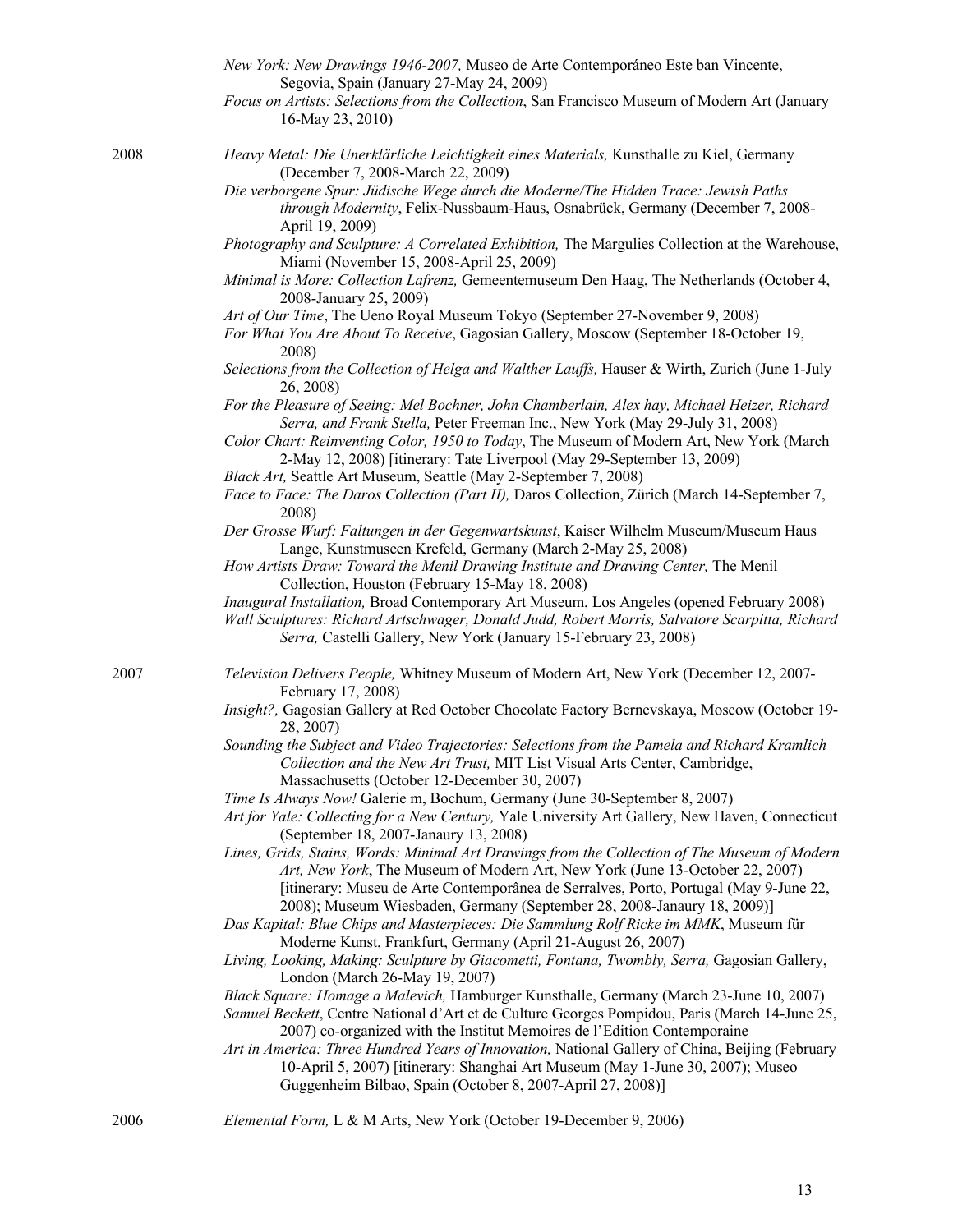|      | Nothing is Everything, Peter Freeman, Inc., New York (September 7-October 28, 2006) [itinerary:<br>Fraenkel Gallery, San Francisco (November 30, 2006-January 27, 2007) under the title<br>Nothing and Everything: Drawing, Painting, Photography and Sculpture 1896 to 2006]<br>Artists Talk: Selections from the Skowhegan Lecture Archive, Colby College Art Museum,<br>Waterville, Maine (July 7-October 3, 2006)<br>Full House: Views of the Whitney's Collection at 75, Whitney Museum of American Art, New<br>York (June 29-September 3, 2006)<br>Whitney Biennial 2006: Day for Night, Whitney Museum of American Art, New York (March 2-<br>May 28, 2006) |
|------|--------------------------------------------------------------------------------------------------------------------------------------------------------------------------------------------------------------------------------------------------------------------------------------------------------------------------------------------------------------------------------------------------------------------------------------------------------------------------------------------------------------------------------------------------------------------------------------------------------------------------------------------------------------------|
| 2005 | Atto secondo: La collezione, Museo d'Arte Donna Regina, Naples, Italy (December 10, 2005-<br>January 10, 2006)                                                                                                                                                                                                                                                                                                                                                                                                                                                                                                                                                     |
|      | Minimalism and Beyond, Pulitzer Foundation for the Arts, St. Louis, Missouri (October 14, 2005-<br>April 26, 2006)                                                                                                                                                                                                                                                                                                                                                                                                                                                                                                                                                 |
|      | Drawings from the Modern: 1975-2005, The Museum of Modern Art, New York (September 14,<br>2005-Janaury 9, 2006)                                                                                                                                                                                                                                                                                                                                                                                                                                                                                                                                                    |
|      | Artists & Prints: Masterworks from The Museum of Modern Art, Part 3, The Museum of Modern<br>Art, New York (July 30-September 26, 2005)                                                                                                                                                                                                                                                                                                                                                                                                                                                                                                                            |
|      | Abstraction, Albright-Knox Art Gallery, Buffalo, New York (July 15-October 2, 2005)<br>Drawing from the Modern: 1945-75, The Museum of Modern Art, New York (March 30-August<br>29, 2005)                                                                                                                                                                                                                                                                                                                                                                                                                                                                          |
|      | Logical Conclusions: 40 Years of Rule-Based Art, Pace Wildenstein, New York (February 18-<br>March 26, 2005)                                                                                                                                                                                                                                                                                                                                                                                                                                                                                                                                                       |
|      | Brancusi and Serra in Dialogue, Pulitzer Foundation for the Arts, St. Louis, Missouri (February 5-<br>July 23, 2005)                                                                                                                                                                                                                                                                                                                                                                                                                                                                                                                                               |
|      | Contemporary Voices: Works from The UBS Art Collection, The Museum of Modern Art, New<br>York (February 4-April 25, 2005)                                                                                                                                                                                                                                                                                                                                                                                                                                                                                                                                          |
|      | Imageless Icons: Abstract Thoughts, Gagosian Gallery, London (February 3-March 26, 2005)                                                                                                                                                                                                                                                                                                                                                                                                                                                                                                                                                                           |
| 2004 | La alegría de mis sueños: 1. International Biennial of Contemporary Art of Seville, Centro<br>Andaluz de Arte Contemporáneo se encuentra en el Monasterio de la Cartuja de Santa<br>María de las Cuevas, Seville, Spain (October 3-December 5, 2004)                                                                                                                                                                                                                                                                                                                                                                                                               |
|      | Specific Objects: The Minimalist Influence, Museum of Contemporary Art of San Diego,<br>California (September 26, 2004-January 30, 2005)                                                                                                                                                                                                                                                                                                                                                                                                                                                                                                                           |
|      | A Minimal Future? Art As Object 1958-1968, Museum of Contemporary Art, Los Angeles (March<br>14-August 2, 2004)                                                                                                                                                                                                                                                                                                                                                                                                                                                                                                                                                    |
|      | Jasper Johns & Richard Serra, Museum of Fine Arts, Houston, Texas (March 13-June 20, 2004)                                                                                                                                                                                                                                                                                                                                                                                                                                                                                                                                                                         |
| 2003 | Ready to Shoot, Fernsehgalerie Gerry Schum, Videogalerie Schum, Kunsthalle Dusseldorf,<br>Germany (December 14, 2003-March 14, 2004)                                                                                                                                                                                                                                                                                                                                                                                                                                                                                                                               |
|      | Primary Matters: The Minimalist Sensibility, 1959-Present, San Francisco Museum of Art,<br>California (November 8, 2003-January 11, 2004)                                                                                                                                                                                                                                                                                                                                                                                                                                                                                                                          |
|      | Drawing Modern: Works from the Agnes Gund Collection, Cleveland Museum of Art, Ohio<br>(October 25, 2003-January 11, 2004)                                                                                                                                                                                                                                                                                                                                                                                                                                                                                                                                         |
|      | Work Ethic, The Baltimore Museum of Art, Maryland (October 12, 2003-January 11, 2004)<br>[itinerary: Des Moines Art Center, Iowa, May 15-August 1, 2004); Wexner Center for the                                                                                                                                                                                                                                                                                                                                                                                                                                                                                    |
|      | Arts, Columbus, Ohio (September 17, 2004-January 2, 2005)]<br>The Heroic Century: The Museum of Modern Art Masterpieces, 200 Paintings and Sculptures,<br>The Museum of Fine Arts, Houston, Texas (September 21, 2003-January 4, 2004)<br>[itinerary: Staatliche Museen zu Berlin—Nationalgalerie, Berlin (February 20-September<br>19, 2004) under the title Das MoMA in Berlin: Meisterwerke aus dem Museum of Modern<br>Art, New York]                                                                                                                                                                                                                          |
|      | Perpetuum Mobile: 40 Jahre Galerie Rolf Ricke, Galerie Rolf Ricke, Cologne (September 12-<br>October 23, 2003)                                                                                                                                                                                                                                                                                                                                                                                                                                                                                                                                                     |
|      | G2003 Mostra internazionale d'Arte all'aperto: Un villaggio e un borgo accolgono l'arte, Vira<br>Gambarogno and Ascona, Switzerland (July 20-December 31, 2003)                                                                                                                                                                                                                                                                                                                                                                                                                                                                                                    |
|      | Flavin, Judd, Lewitt, Serra, Zwirner & Wirth, New York (May 3-July 25, 2003)<br>Schokolade, was den sonst? Sammlung Rolf Ricke, Kunstraum Innsbruck, Austria (April 26-June                                                                                                                                                                                                                                                                                                                                                                                                                                                                                        |
|      | 21, 2003)<br>Visions and Revisions: Art on Paper Since 1969, Museum of Fine Art, Boston (April 1-September<br>21, 2003)                                                                                                                                                                                                                                                                                                                                                                                                                                                                                                                                            |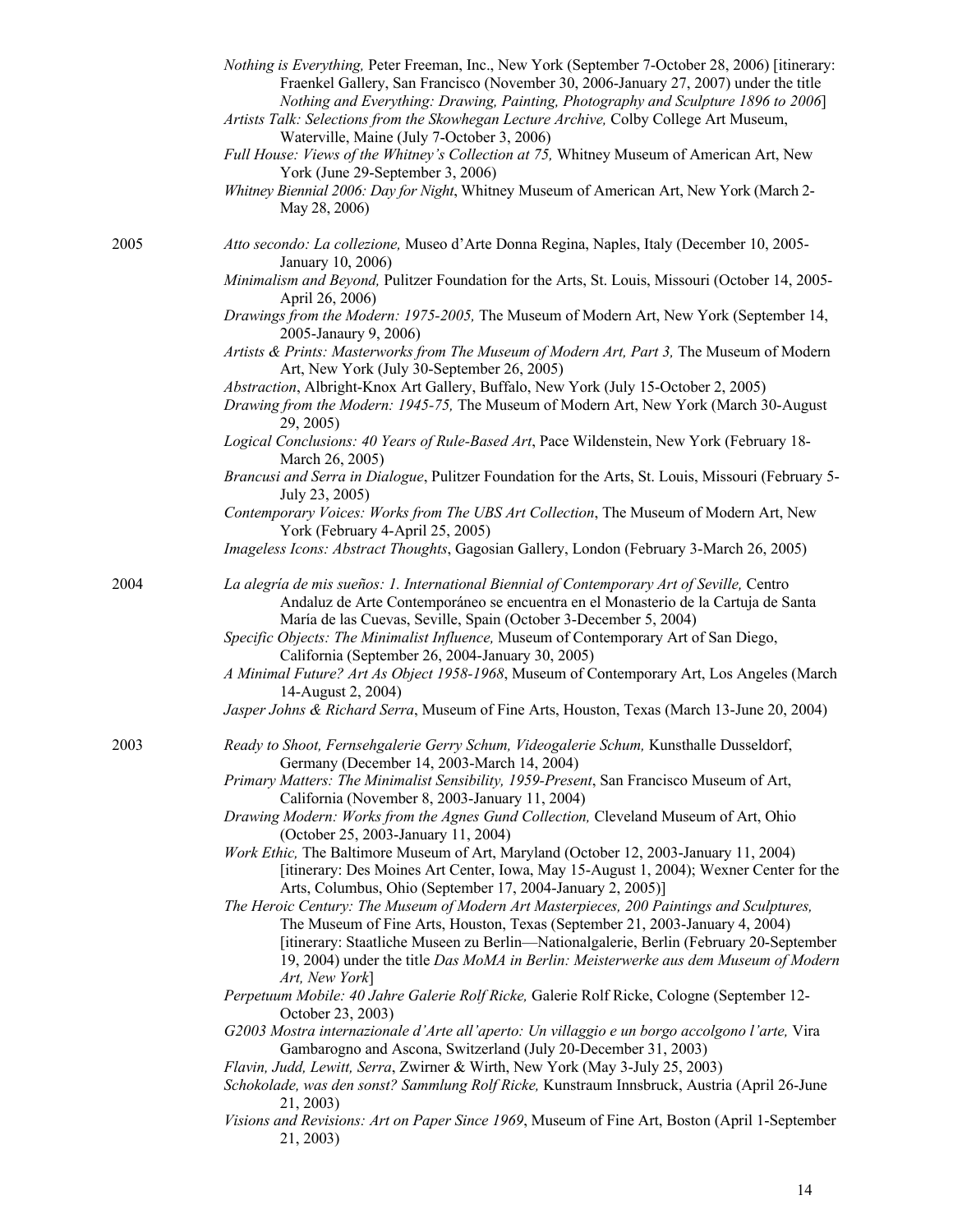- *Andre, Flavin, Gober, Judd, Lewitt, Long, Merz, Serra, Smithson: Sculpture,* Barbara Gladstone Gallery, New York (February 15-March 22, 2003)
- *Recent Acquisitions: works on Paper,* The Metropolitan Museum of Art, New York (February 4- May 4, 2003)
- 2002 *Video Acts: Single Channel Works from the Collections of Pamela and Richard Kramlich and New Art Trust,* PS1 Contemporary Art Center, Long Island City, New York (November 10, 2002-April 13, 2003) [itinerary: Institute of Contemporary Art, London (July 30-October 19, 2003)]
	- *Riverran* (film and video projections on the Holland Tunnel ventilation building), Westside, New York, presented by the Whitney Museum of American Art, New York (September 21- October 4, 2002)
	- *Drawings of Choice from a New York Collection,* Krannert Art Museum, University of Illinois, Champaign (September 4-November 3, 2002) [itinerary: Arkansas Arts Center, Little Rock, November 14, 2002-February 2, 20030; Georgia Museum of Art, University of Georgia, Athens, Georgia (February 11-March 23, 2003); Bowdoin College Museum of Art, Brunswick, Maine (April 10-June 8, 2003); Cincinnati Art Museum, Ohio (August 22-November 16, 2003)]
	- *To Be Looked At: Painting and Sculpture for the Collection,* The Museum of Modern Art/MoMA QNS, Queens, New York (June 29, 2002-September 6, 2004)
	- *Einfach Kunst: Sammlung Rolf Ricke,* Neues Museum, Staatliches Museum für Kunst und Design in Nürnberg, Nuremberg, Germany (June 6-August 25, 2002)
	- *The Physical World: An Exhibition of Painting and Sculpture*, Gagosian Gallery, New York (May 9-June 29, 2002)
	- *The Onnasch Collection: Aspects of Contemporary Art*, Museu de Arte Contemporânea de Serralves, Porto, Portugal (March 23-June 13, 2002)
	- *Looking at Modern Art: In Memory of David Sylvester,* Tate Modern, London (January 17-March 24, 2002)

- 2001 *Alexander Calder, Richard Serra, Frank Stella,* Van de Weghe Fine Art, New York (November 10, 2001-Janaury 26, 2002)
	- *La obra invitada,* Museo de Bellas Artes, Bilbao, Spain (opened November 9, 2001)
	- *Best Impressions: 35 Years of Prints and Sculptures from Gemini G.E.L.,* National Gallery of Art, Washington D.C. (November 4, 2001-January 21, 2002)
	- *Tele(visions),* Kunsthalle, Wien, Vienna (October 18, 2001-January 2, 2002)
	- Jasper Johns to Jeff Koons: Four Decades of Art from the Broad Collection, Los Angeles County Museum of Art, California (October 7, 2001-January 6, 2002) [itinerary: Corcoran Gallery of Art, Washington D.C. (March 16-June 3, 2002); Museum of Fine Arts, Boston (July 21-October 20, 2002)]
	- *Prints by Sculptors: the Rudolph H. and Fannia Weingartner Collection at the Mary and Leigh Block Museum of Art,* Mary and Leigh Block Museum of Art, Northwestern University, Evanston, Illinois (September 21-December 8, 2001)
	- *Artcite: When Montreal Turns into a Museum,* Musée d'art contemporain de Montréal, Quebec (August 10-October 8, 2001)
	- *La Biennale di Venezia 49*, Venice, Italy (June 10-November 4, 2001)
	- *Sol Lewitt, Robert Mangold, Richard Serra,* Galerie Lelong, Paris (May 31-July 21, 2001)
	- *Exhibition of Works by Newly Elected Members and Recipients of Honors and Awards,* American Academy of Arts and Letters (May 16-June 10, 2001)
	- *Kinds of Drawing,* Herter Art Gallery, University of Massachusetts, Amherst (March 13-April 13, 2001)
- 2000 *Flashing in the Shadows: The Artist's Film in America 1966-76,* Whitney Museum of American Art, New York (December 7, 2000-April 1, 2001)
	- *Percepciones en transformación: La Colección Panza de Museo Guggenheim,* Museo Guggenheim Bilbao, Spain (November 9, 2000-January 28, 2001)
	- *Ein/räumen: Arbeiten im Museum,* Hamburger Kunsthalle, Hamburg, Germany (October 20, 2000-January 21, 2001)
	- *Video Time,* The Museum of Modern Art, New York (October 17, 2000-February 17, 2001)
	- *Collecting Drawings, Not Artists: Gifts from the Collection of Sarah-Ann and Werner H. Kramarsky,* Fogg Art Museum, Harvard University Art Museum, Cambridge, Massachusetts (June 3-August 2, 2000)
	- *Opening Exhibition,* Tate Modern, London (Opened May 8, 2000)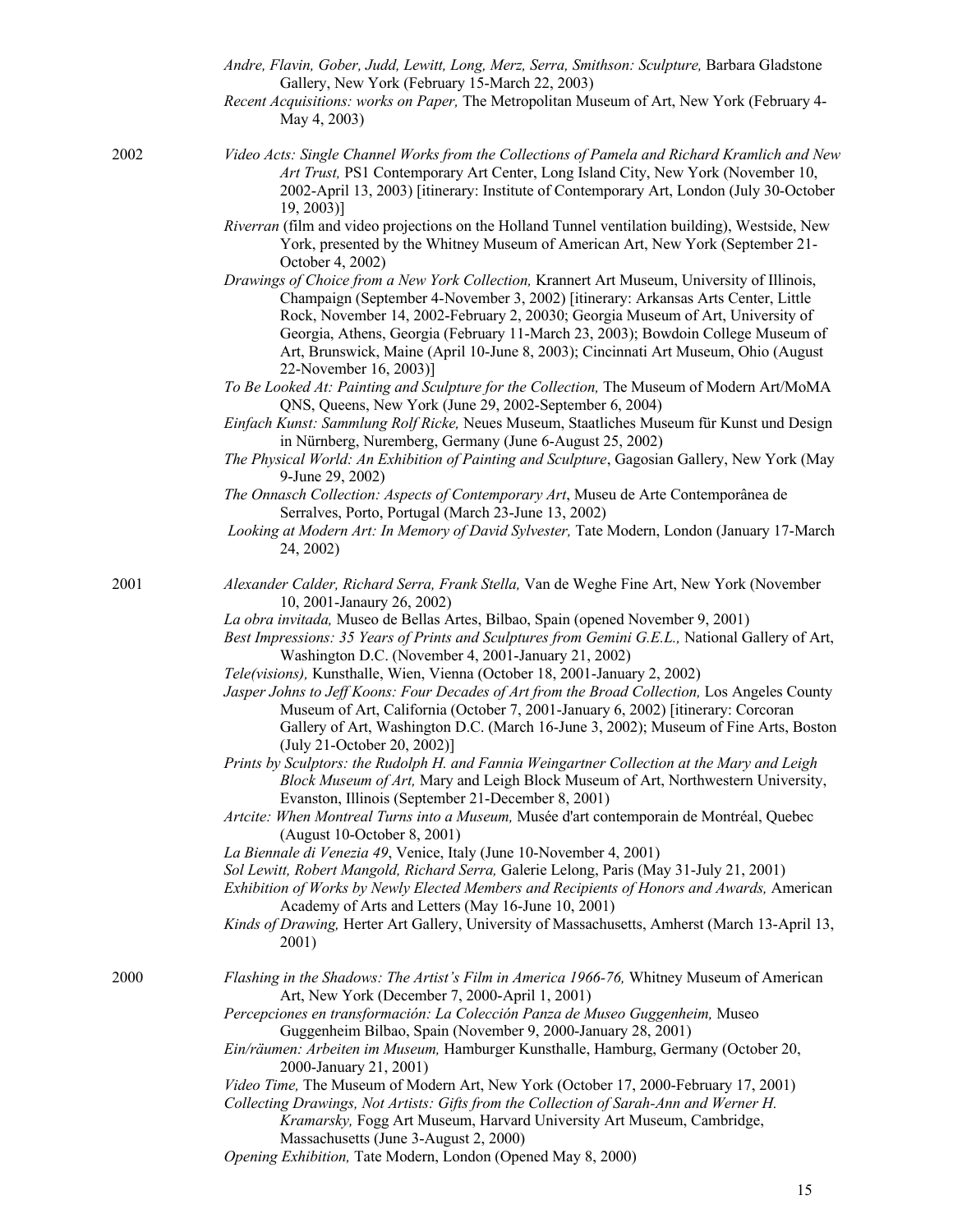|      | Age of Influence: Reflections in the Mirror of American Culture, Museum of Contemporary Art,<br>Chicago (April 8-November 26, 2000)<br>Art Workers, Newlyn Art Gallery, Penzance, Cornwall, United Kingdom (February 19-March 18,<br>2000) [itinerary: Oriel Mostyn Gallery, Llandudno, Wales, United Kingdom (March 25-<br>May 13, 2000; Ferens Art Gallery, Kingston upon Hull, United Kingdom (August 26-<br>November 5, 2000)]<br>Contemporary American Drawings from the Sarah-Ann and Werner H. Kramarsky Collection,<br>Pollack Gallery, Southern Methodist Museum, Dallas, Texas (January 31-March 25,<br>2000)<br>End Papers: Drawings 1890-1990 and 1950-2000, Neuberger Museum of Art, Purchase College,<br>State University of New York (January 30-April 23, 2000)                                                                                                                                                                                                                                                                                                                                                                                                                                                                                                                                                                                                                                                                                                                                                                                                                                                                                                                                                                                                                                                                                                                                                                                                                                                                                          |
|------|--------------------------------------------------------------------------------------------------------------------------------------------------------------------------------------------------------------------------------------------------------------------------------------------------------------------------------------------------------------------------------------------------------------------------------------------------------------------------------------------------------------------------------------------------------------------------------------------------------------------------------------------------------------------------------------------------------------------------------------------------------------------------------------------------------------------------------------------------------------------------------------------------------------------------------------------------------------------------------------------------------------------------------------------------------------------------------------------------------------------------------------------------------------------------------------------------------------------------------------------------------------------------------------------------------------------------------------------------------------------------------------------------------------------------------------------------------------------------------------------------------------------------------------------------------------------------------------------------------------------------------------------------------------------------------------------------------------------------------------------------------------------------------------------------------------------------------------------------------------------------------------------------------------------------------------------------------------------------------------------------------------------------------------------------------------------------|
| 1999 | The American Century: Art & Culture 1900-2000, Part II, 1950-2000, Whitney Museum of<br>American Art, New York (September 26, 1999-February 13, 2000)<br>Circa 1968, Museu de Arte Contemporânea, Fundação de Serralves Porto, Portugal (June 6-<br>August 29, 1999)<br>House of Sculpture, Modern Art Museum of Fort Worth, Texas (May 23-August 8, 1999)<br>[itinerary: El Museo de Arte Contemporáneo de Monterrey, Monterrey, Spain (under<br>titled Casa de la Escultura) (opened November 19, 1999)]<br>Collections paralléles, CAPC Musée d'art Contemporain, Bordeaux, France (opened May 20,                                                                                                                                                                                                                                                                                                                                                                                                                                                                                                                                                                                                                                                                                                                                                                                                                                                                                                                                                                                                                                                                                                                                                                                                                                                                                                                                                                                                                                                                    |
|      | 1999)<br>Postwar to Pop: Masterworks from MoMA's Collection, The Museum of Modern Art, New York<br>(April 22-October 5, 1999)<br>AfterImage: Drawing Through Process (film and video program), The Museum of Contemporary<br>Art, Los Angeles (April 11-August 22, 1999) [itinerary: Contemporary Arts Museum,<br>Houston, Texas (May 13-July 16, 2000)]<br>Urban Mythologies: The Bronx Represented since the 1960's, The Bronx Museum of the Arts,<br>New York (April 8-September 5, 1999)                                                                                                                                                                                                                                                                                                                                                                                                                                                                                                                                                                                                                                                                                                                                                                                                                                                                                                                                                                                                                                                                                                                                                                                                                                                                                                                                                                                                                                                                                                                                                                             |
| 1998 | Hélio Oiticica e a cena Americana, Centro de Arte Hélio Oiticica, Rio de Janerio, Brazil<br>(December 12, 1998-March 28, 1999)<br>50 espèces d'espaces: œuvres du Centre Georges Pompidou, Musée national d'art moderne,<br>Centre de la Vieille Charité and MAC, Musée d'Art Contemporain, Marseille, France<br>(November 28, 1998-May 30, 1999)<br>Joseph Kosuth, Richard Serra, Keith Sonnier, Leo Castelli Gallery, New York (November 14,<br>1998-January 16, 1999)<br>Rendezvous: Masterpieces from the Centre Georges Pompidou and the Guggenheim Museums,<br>Solomon R. Guggenheim Museum, New York (October 16, 1998-January 24, 1999)<br>Minimal Maximal: Die Minimal Art und ihr Einfluß auf Kunst der 90er Jahre/Minimal Art and its<br>Influences on Art of the 1990s, Neues Museum Weserburg, Bremen, Germany (October<br>11, 1998-January 3, 1999) [itinerary: Staatliche Kunsthalle Baden-Baden, Germany<br>(January 22-March 21, 1999); Centro Galego de Arte Contemporánea, Spain (April 16-<br>July 1999)]<br>Performing Buildings, Tate Modern, London (September 11-November 1998)<br>Artist's Proof, Kaiser-Wilhelm-Museum, Krefeld, Germany (September 6-November 1, 1998)<br>[itinerary: Kunsthalle Nürnberg, Nuremberg, Germany (December 17, 1998-March 7,<br>1999)]<br>Summer Show, Leo Castelli Gallery, New York (June 24-August 28, 1998)<br>Giacometti to Judd: Prints by Sculptors, The Museum of Modern Art, New York (June 9-October<br>13, 1998)<br>La Collection Yvon Lambert: Oeuvres sur papier et Photographies, Yokohama Museum of Art,<br>Japan (April 11-June 21, 1998)<br>The Edward R. Broida Collection: A Selection of Works, Orlando Museum of Art, Florida (March<br>12-June 21, 1998)<br>Then and Now: Art Since 1945 at Yale, Yale University Art Gallery, New Haven, Connecticut<br>(February 13-August 1, 1998)<br>Sculptors and their Environments, Pratt Manhattan Gallery, Pratt Institute, New York (January 31-<br>February 26, 1998)<br>Rubber, Robert Miller Gallery, New York (January 27-February 28, 1998) |
|      |                                                                                                                                                                                                                                                                                                                                                                                                                                                                                                                                                                                                                                                                                                                                                                                                                                                                                                                                                                                                                                                                                                                                                                                                                                                                                                                                                                                                                                                                                                                                                                                                                                                                                                                                                                                                                                                                                                                                                                                                                                                                          |

1997 *Drawing is Another Kind of Language: Recent American Drawings from a NY Private Collection*, Harvard University Art Museums, Cambridge, Massachusetts (December 12, 1997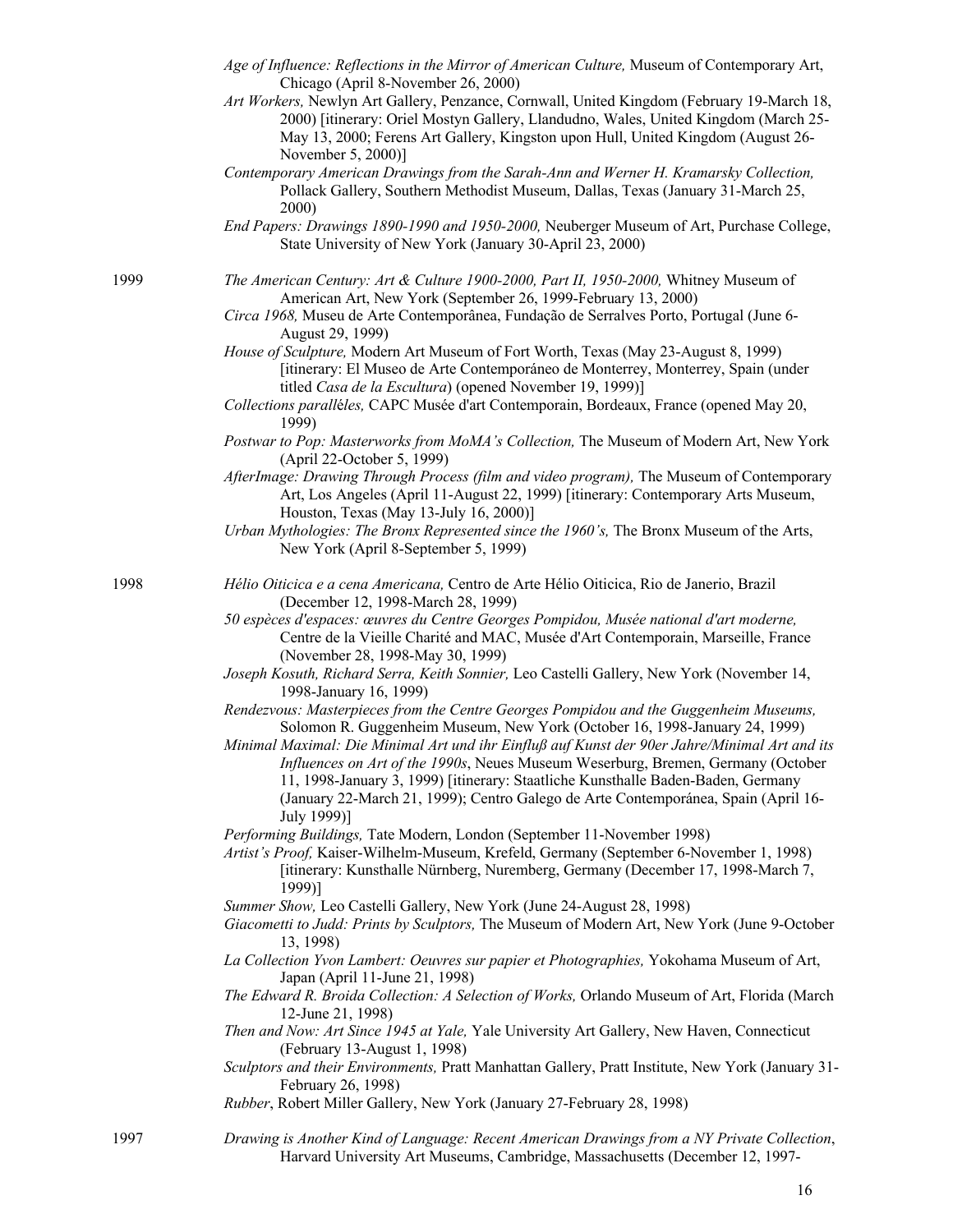February 22, 1998) [itinerary: Kunstmuseum, Winterthur, Switzerland (September 4- November 15, 1998); Kunst-Museum Ahlen, Ahlen, Germany (December 6, 1998- January 31, 1999); Akademie der Künste, Berlin; Fonds Regional d'Art Contemporain, and Musée de Picardie, Amiens, France (May 21-August 15, 1999); Parrish Art Museum, Long Island, New York (October 3-November 14, 1999); Lyman Allyn Art Museum, New London, Connecticut (January 7-March 12, 2000); The Contemporary Museum, Honolulu, Hawaii (April 20-June 10, 2001)]

*Arte Cinema,* Centro Cultural Banco do Brasil, Rio de Janerio, Brazil (December 2-14, 1997)

*40 Years of Innovation and Exploration Part 2: Daphnis, Flavin, Judd, Kelly, Morris, Serra, Stella, Therrien, Waldman,* Leo Castelli Gallery, New York (November 22-December 13, 1997)

*Le Bel Aujourd'hui. Œuvres d'une collection privée,* Institut d'Art Contemporain, Villeurbanne, France (November 21, 1997-February 28, 1998)

*On the Edge: Contemporary Art from the Werner and Elaine Dannheisser Collection,* The Museum of Modern Art, New York (September 30, 1997-January 20, 1998)

*The Serial Attitude,* Addison Gallery of American Art, Phillips Academy, Andover, Massachusetts (September 20, 1997-January 4, 1998)

*Ik ben de wereld: Thierry De Cordier, Richard Serra, Robert Smithson; Museum Overholland in the Kröller-Müller Museum,* Rijksmuseum Kröller-Müller, Otterlo, The Netherlands (August 31-October 26, 1997)

*4e Biennale de Lyon,* Halle Tony Garnier, Lyon, France (July 9-September 24, 1997)

*Envisioning the Contemporary: Selections from the Permanent Collection,* Museum of Contemporary Art, Chicago (June 30, 1997-April 5, 1998)

*Selections from the Video Collection,* The Museum of Modern Art, New York (June 27-September 21, 1997)

*Skulptur Projekte Münster,* City of Münster, Germany (June 22-September 28, 1997)

*Balance Precaire-Gefährdetes Gleichgewicht-Precarious Balance,* Galerie m, Bochum, Germany (June 21-September 10, 1997)

*Die Epoche der Moderne-Kunst im 20. Jahrhundert/The Age of Modernism: Art in the 20th Century,* Martin-Gropius-Bau, Berlin (May 7-July 27, 1997)

- *Rooms with a View: Environments for Video,* Solomon R. Guggenheim Museum, New York (April 16-June 15, 1997)
- *Laying Low,* Kunstnernes Hus, Oslo, Norway (April 12-May 25, 1997)

1996 *Masters of American Sculpture: Alexander Calder, Mark Di Suvero, Richard Serra, David Smith,* Gagosian Gallery (Madison Avenue), New York (November 1-December 21, 1996)

*Holländisches Bad. Radierungen: Zur Renaissance einer Technik*, Kunsthaus Hamburg, Germany (October 15-November 17, 1996) [itinerary: Brecht-Haus Weissensee, Berlin (March 18- April 20, 1970)]

*A Century of Sculpture: The Nasher Collection,* The Fine Arts Museum of San Francisco, California Palace of the Legion of Honor, San Francisco (October 1996-January 1997) [itinerary: Solomon R. Guggenheim Museum, New York (February 7-May 1, 1997)

*Zeichen-Räume,* Museen Haus Lange und Haus Esters, Krefeld, Germany (September 8- November 3, 1996)

*Picasso: Ein zeitgenössischer Dialog*, Galerie Thaddaus Ropac, Salzburg, Austria (July 20-August 31, 1996)

*Thinking Print: From Books to Billboards, 1980 - 1995*, The Museum of Modern Art, New York (June 20-September 10, 1996)

*Monument et modernité à Paris: art, espace public et enjeux de mémoire, 1891-1996, Musée du* Luxembourg (May 30-July 21, 1996)

*A Century of American Drawings from the Collection,* The Museum of Modern Art, New York (May 23-September 17, 1996)

*Drawings by Sculptors,* William Holland Drury Gallery, Marlboro College, Vermont (February 28-March 1996)

*Cultural Economies: Histories from the Alternative Arts Movement, NYC,* The Drawing Center, New York (February 24-April 6, 1996)

*Abstraction in the Twentieth Century: Total Risk, Freedom, Discipline,* Solomon R. Guggenheim Museum, New York (February 9-May 12, 1996)

*Leo Castelli: An Exhibition in Honor of His Gallery and Artists*, Gagosian Gallery, Los Angeles (January 27-March 2, 1996)

*Epitaphs*, Edward Thorp Gallery, New York (January 12-February 24, 1996)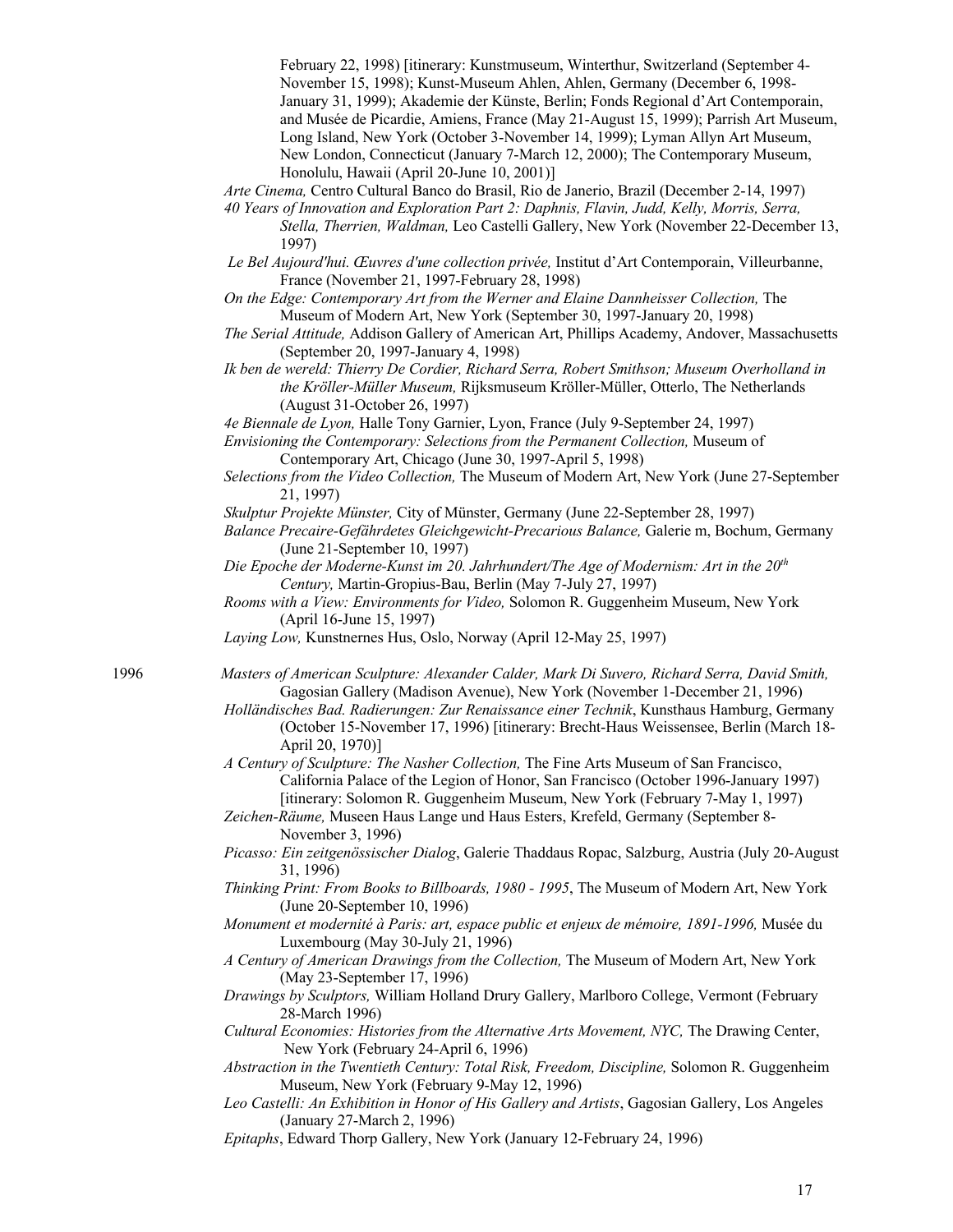- 1995 *Impressions of Nature,* The Museum of Modern Art, New York (September 16, 1995-January 2, 1996)
	- *Contemporary Drawing: Exploring the Territory,* Aspen Art Museum, Aspen, Colorado (July 27- September 24, 1995)
	- *Art Works: The PaineWebber Collection of Contemporary Masters*, The Museum of Fine Arts, Houston, Texas (June 27-September 24, 1995) [itinerary: Museum of Fine Arts, Boston (opened March 12, 1996)]
	- *La tradicion de la Nuevo: Obras tradestras de la coleccion Guggenheim 1945-1990*, Museo de Bellas Artes, Bilbao, Spain (May 10-July 15, 1995)
	- *Object and Image*, Newport Harbor Art Museum, Newport Beach, California (April 15-June 18, 1995)
	- *Works from the Solomon R. Guggenheim Museum's Panza Collection,* Center for Curatorial Studies, Bard College, Annandale-on-the-Hudson, New York (April 2-August 27, 1995)
	- *Essence and Persuasion: The Power of Black and White,* Anderson Gallery, Buffalo, New York (April 1-May 13, 1995)
	- Gravuras Por-Escultores (Alexander Calder, Eduardo Chillida, Richard Serra), Gabinete de Arte Raquel Arnaud, Sao Paulo, Brazil (March 21-April 15, 1995)
	- *Attitudes/Sculpture, 1964-1972*, CAPC Musée d'art Contemporain, Bordeaux, France (March 17- May 14, 1995)
	- *1995 Biennale Exhibition*, Whitney Museum of American Art, New York (March 15-June 11, 1995) [itinerary: Veletržní palác, Museum of Modern Art, Prague (September 21- December 3, 1995); Statens Museum for Kunst, Copenhagen (May 31-August 11, 1996)]

1994 *Arca de Noe/Noah's Ark: Works from the Collection of CAPC Musee de Bordeaux and the fraAquitaine*, Fundação de Serralves, Porto, Portugal (November 29, 1994-February 19, 1995)

> *Drawing Room: Jonathan Borofsky, Sol LeWitt, Richard Serra*, Modern Art Museum of Fort Worth, Texas (October 16-December 31, 1994)

*Drawing in Black and White: A Selection of Contemporary Works from the Collection*, The Museum of Modern Art, New York (September 22, 1994-January 10, 1995)

- *Prints of Darkness,* Fogg Art Museum, Harvard University Art Museum, Cambridge, Massachusetts (July 16-October 9, 1994)
- *Même si c'est la nuit*, capcMusée d'Art Contemporain, Bordeaux, France (June 17-November 6, 1994)
- *The Tradition of the New: Postwar Masterpieces from the Guggenheim Collection*, Solomon R. Guggenheim Museum, New York (May 20-September 11, 1994)
- *30 Years - Art in the Present Tense: The Aldrich's Curatorial History 1964- 1994*, The Aldrich Museum of Contemporary Art, Ridgefield, Connecticut (May 15-September 17, 1994)
- *After and Before*, The Renaissance Society at The University of Chicago, Chicago (March 13- April 17, 1994)
- *Imprimatur*, Galerie Graff, Galerie de L'Uqam, Saidye Bronfman Centre for the Arts, Montreal (March 1-April 2, 1994)
- *Beyond Sculptor's Maquettes: Calder, Dine, Dubuffet, Moore, Nevelson, Oldenburg, Serra, Shapiro*, Pace Wildenstein, New York (January 14-Februaryy 12, 1994)
- 1993 *Postminimal Selections from the Collection,* IVAM Centre Julio González, Valencia, Spain (September 30-December 26, 1993)
	- *Beyond Boundaries: Art of the 60's and 70's*, San Francisco Museum of Modern Art, California (September 1993-January 1994)
	- *Maximal Minimalism: Selected Works from the Sol Lewitt Collection, The Berkshire Museum,* Pittsfield, Massachusetts (June 26-September 12, 1993)
	- *Différentes Natures: Visions de l'art contemporain,* Galerie Art 4 et Galerie de l'Esplanade, La Défense, Paris (June 25-September 26, 1993)
	- *The Second Dimension: Twentieth-Century Sculptor's Drawings,* Brooklyn Museum, New York (June 24-September 19, 1993)
	- *New York on Paper,* Galerie Beyeler, Basel, Switzerland (June-October 1993)
	- *Singular Dimensions in Painting,* Solomon R. Guggenheim Museum, New York (May 27-August 22, 1993)
	- *Amerikanische Kunst im 20. Jahrhundert: Malerei und Plastik 1913-1993,* Martin-Gropius-Bau, Berlin (May 8-July 25, 1993) [itinerary: Royal Academy of Arts, London, September 16- December 12, 1993]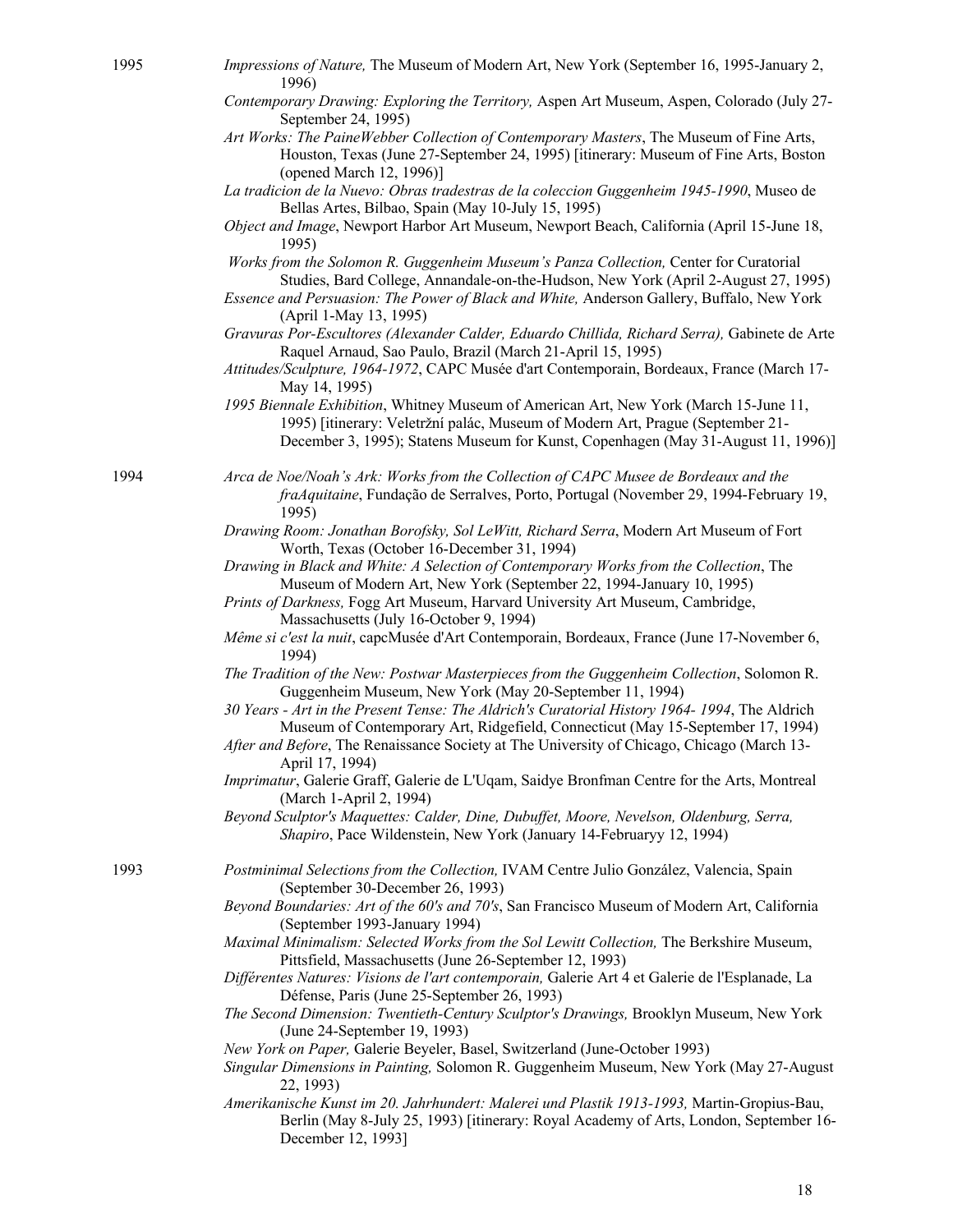|      | Yale Collects Yale, Yale University Art Gallery, New Haven, Connecticut (April 30-July 31,<br>1993)                                                                                                                                             |
|------|-------------------------------------------------------------------------------------------------------------------------------------------------------------------------------------------------------------------------------------------------|
|      | Graphic Works, Leo Castelli Gallery (578 Broadway), New York (April 24-May 29, 1993)                                                                                                                                                            |
|      | From Rodin to Serra, Galerie Saqqârah, Gstaad, Switzerland (Opened March 1993)                                                                                                                                                                  |
|      | Gravity and Grace: The Changing Condition of Sculpture 1965-1975, Hayward Gallery, London<br>(January 21-March 14, 1993)                                                                                                                        |
|      | The Tradition of Geometric Abstraction in American Art 1930-1990, Whitney Museum of                                                                                                                                                             |
|      | American Art, New York (January 11-February 14, 1993)                                                                                                                                                                                           |
| 1992 | Exposition-Face à Face 1, Autour de la Collection Sybil Albers-Barrier, Château de Mouans-<br>Sartoux, Espace de l'Art Concret, France (December 5, 1992-March 7, 1993)                                                                         |
|      | Both Art and Life: Gemini at 25, Newport Harbor Art Museum, Newport Beach, California<br>(September 22-November 29, 1992)                                                                                                                       |
|      | De Opening, De Pont Stichting voor Hedendaagse Kunst, Tilburg, The Netherlands (September<br>12, 1992-January 31, 1993)                                                                                                                         |
|      | Schyls Donation/The Schyl Collection, Malmö Konsthall, Malmö, Sweden (August 13-30, 1992)<br>Tropisme: Colleccio d'Art Contemporani Fundació La Caixa, Centre Cultural Tecla Sala<br>del'Hospitalet, Barcelona, Spain (July 11-August 15, 1992) |
|      | Exposition Sentimentale: Wolfgang Laib, Richard Long, Richard Serra, Lawrence Weiner, Musée                                                                                                                                                     |
|      | d'art moderne de Collioure, Château de Jau, Collioure, France (June 26-September 30,<br>1992)                                                                                                                                                   |
|      | Schwerpunkt Skulptur: Hundertvierzig Werke von achtzig Künstlern, Krefelder Kunstmuseum,<br>Haus Lange, Krefeld, Germany (June 21-October 11, 1992)                                                                                             |
|      | transForm: Bild, Objekt, Skulptur im 20. Jahrhundert, Kunstmuseum und Kunsthalle Basel,<br>Switzerland (June 14-September 27, 1992)                                                                                                             |
|      | Nauman, Oppenheim, Serra: Early Works 1968-71, Blum Helman Warehouse, New York (April<br>25-May 23, 1992)                                                                                                                                       |
|      | Los 80 en la Colección de la Fundación de la Caixa, Fundació La Caixa, Estación de Plaza de<br>Armas, Seville, Spain (April 10-June 20, 1992)                                                                                                   |
|      | Yvon Lambert collectionne, Musée d'Art Moderne de la Communauté Urbaine de Lille et Museé<br>de Beaux-Arts de Tourcoing, Villeneuve d'Ascq and Tourcoing, France (January 18-April<br>20, 1992)                                                 |
|      | Donald Judd, Sol Lewitt, Robert Mangold, Richard Serra, Galerie de l'Ancien Collège École<br>Municipale d'Arts Plastiques, Paris (January 17-February 19, 1992)                                                                                 |
|      | Jasper Johns, Richard Serra, and Willem de Kooning: Works Loaned by the Artists in Honor of<br>Neil and Angelica Rudenstine, Arthur M. Sackler Museum, Harvard University Art                                                                   |
|      | Museums, Cambridge, Massachusetts (January 16-August 9, 1992)                                                                                                                                                                                   |
| 1991 | For 25 Years: Gemini G.E.L., The Museum of Modern Art, New York (November 26, 1991-<br>March 24, 1992)                                                                                                                                          |
|      | Schwerelos, Berlinische Galerie, Grosse Orangerie, Schloss Charlottenburg, Berlin (November 8,<br>1991-January 22, 1992)                                                                                                                        |
|      | Jasper Johns, Ellsworth Kelly, Roy Lichtenstein, Richard Serra: Works Loaned by the Artists in<br>Honor of Neil Rudenstine, Fogg Art Museum, Harvard University Art Museums,<br>Cambridge, Massachusetts (October 12, 1991-February 16, 1992)   |
|      | Minimalism and Post-Minimalism: Drawing Distinctions and Selections from the Elaine and                                                                                                                                                         |
|      | Werner Dannheisser Collection. Painting and Sculpture from the 80's and 90's, Parrish<br>Art Museum, Southampton, New York (September 22-November 17, 1991)                                                                                     |
|      | Power: Its Myths and Mores in American Art, 1961-1991, Indianapolis Museum of Art, Indiana<br>(September 5-November 3, 1991) [itinerary: Akron Art Museum, Ohio, January 18-                                                                    |
|      | March 21, 1992; Virginia Museum of Fine Arts, Richmond, May 11-July 12, 1992]<br>Height x Length x Width: Contemporary Sculpture from the Weatherspoon Collection,                                                                              |
|      | Weatherspoon Art Gallery, The University of North Carolina at Greensboro, North<br>Carolina (August 18-September 22, 1991)                                                                                                                      |
|      | A View from the 60's: Selections from the Leo Castelli Collection and the Michael and Ileana                                                                                                                                                    |
|      | Sonnabend Collection, Guild Hall, East Hampton, New York (August 4-September 22,<br>1991)                                                                                                                                                       |
|      | L'Espai i la idea, Fundació La Caixa Centre Cultural, Barcelona, Spain (June 11-August 1, 1991)                                                                                                                                                 |
|      | Schwarzweiss in der Fläche-Farbe im Raum, Darmstädter Sezession, Darmstadt, Germany (May<br>19-June 16, 1991)                                                                                                                                   |
|      | Artists' Sketchbooks, Matthew Marks Gallery, New York (March 20-May 4, 1991)                                                                                                                                                                    |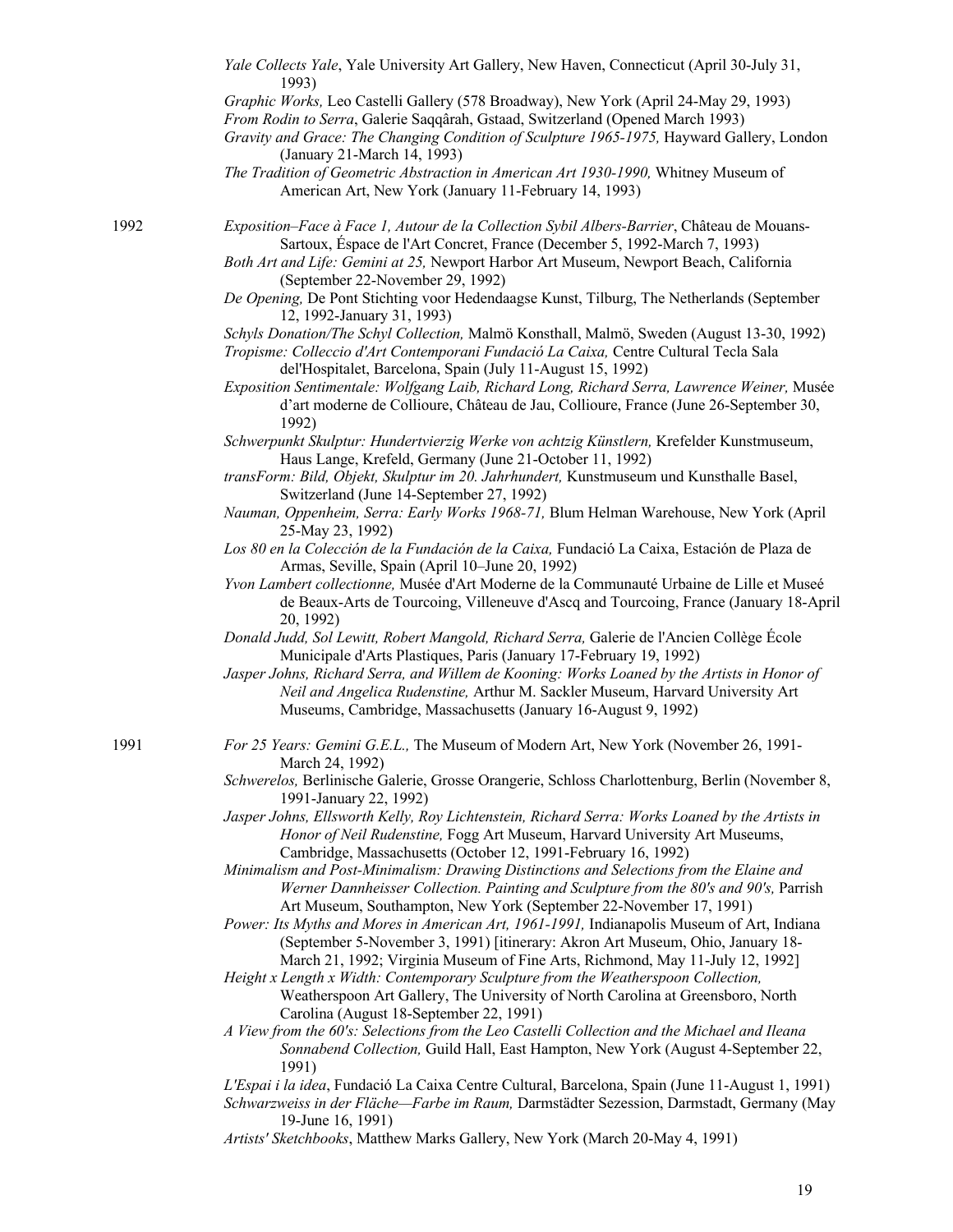*The Body as Site: Art Films at the School of Visual Arts,* School of Visual Arts, New York (opened March 14, 1991) *Olga Rozanova, Richard Serra, Genève Musée d'Art et d'Histoire,* Geneva, Switzerland (February 5-17, 1991) 1990 *Hyperbole: Serra, Lawler, Graham, Godard,* École Supérieure d'Art Visuel, Geneva, Switzerland (November 14-December 14, 1990) *7 Objects / 69 / 90,* Fine Arts Center, University Gallery, University of Massachusetts at Amherst, Massachusetts (November 3-December 16, 1990) *Minimalism and Post-Minimalism: Drawing Distinctions,* Hood Museum of Art, Dartmouth College, Hanover, New Hampshire (October 27-December 16, 1990) *Leo Castelli: Post Pop Artists,* Studio d'Arte Nadia Bassanese, Trieste, Italy (October 6-November 24, 1990) *Amerikanische Videos aus den Jahren 1965-75: The Castelli/Sonnabend Tapes and Films. A Selection,* Künstlerhaus Stuttgart, Germany (September 22-October 13, 1990) *Neon Stücke,* Sprengel Museum Hannover, Germany (September 16-November 4, 1990) *The Unique Print: 70's into 90's,* Museum of Fine Arts, Boston (September 15-December 16, 1990) *Modern and Contemporary: Painting and Sculpture from the Peggy Guggenheim Collection and the Solomon R. Guggenheim Museum*, Palazzo Grassi, Venice, Italy (September 9- December 9, 1990) *The Transparent Thread: Asian Philosophy in Recent American Art,* Hofstra Museum, Hofstra University, Hempstead, New York (September 6-November 11, 1990) *Kunstminen,* Kunstmuseum Düsseldorf, Germany (September 1-October 28, 1990) *Pharmakon '90: Makuhari Messe: Contemporary Art Exhibition,* Nippon Convention Center, Tokyo, Japan (July 28-August 20, 1990) *Presencias dos mil: Minimal Art,* Theospacio, Madrid (June-September 1990) *Two Decades of American Art,* Nassau County Museum of Art, Roslyn Harbor, New York (May 20-September 3, 1990) *Drawings of the 80s from the Collection: Part II,* The Museum of Modern Art, New York (April 12–July 10, 1990) *Situation Kunst (für Max Imdahl)*, Schlosspark, Haus Weitmar, Bochum, Germany (opened March 5, 1990, permanent installation) *The New Sculpture 1965-75: Between Geometry and Gesture,* Whitney Museum of American Art, New York (February 20-June 3, 1990) [itinerary: Museum of Contemporary Art, Los Angeles (February 17-July 7, 1991)] *Concept Art, Minimal Art, Arte Povera, Land Art: Sammlung Marzona,* Kunsthalle Bielefeld, Germany (February 18-April 8, 1990) *Radikal auf Papier,* Aargauer Kunsthaus, Aarau, Switzerland (February 10-March 25, 1990) *The 60's Revisited: New Concepts/New Materials,* Leo Castelli Gallery (578 Broadway), New York (January 6-27, 1990) 1989 *Geometric Abstraction and Minimalism in America,* Solomon R. Guggenheim Museum, New York (December 15, 1989-February 28, 1990) *Aus meiner Sicht: Eine Ausstellung zum 25-jährigen Jubiläum der Galerie Ricke,* Kölnischer Kunstverein, Cologne (November 12, 1989-January 7, 1990) *Einleuchten: Will, Vorstel und Simul in HH*, Deichtorhallen, Hamburg, Germany (November 11, 1989-February 18, 1990) *Drawings of the 80s from the Collection: Part I,* The Museum of Modern Art, New York (November 9, 1989-April 3, 1990) *Image World: Art and Media Culture*, Whitney Museum of American Art, New York (November 8, 1989-February 18, 1990) *The Innovators: Entering the Sculpture,* Ace Gallery, Los Angeles (September 14-November 25, 1989) *Art in Place: Fifteen Years of Acquisitions,* Whitney Museum of American Art, New York (July 28-November 15, 1989) *Exposition Inaugurale,* Fondation Daniel Templon, Musée Temporaire, Fréjus, France (July 11- September 10, 1989) *Contemporary Art from New York: The Collection of the Chase Manhattan Bank*, The Yokohama Museum of Art, Japan (June 18-October 1, 1989)

*I Triennal de Dibuix Joan Miró*, Fundació Joan Miró, Barcelona, Spain (June 15-September 10, 1989)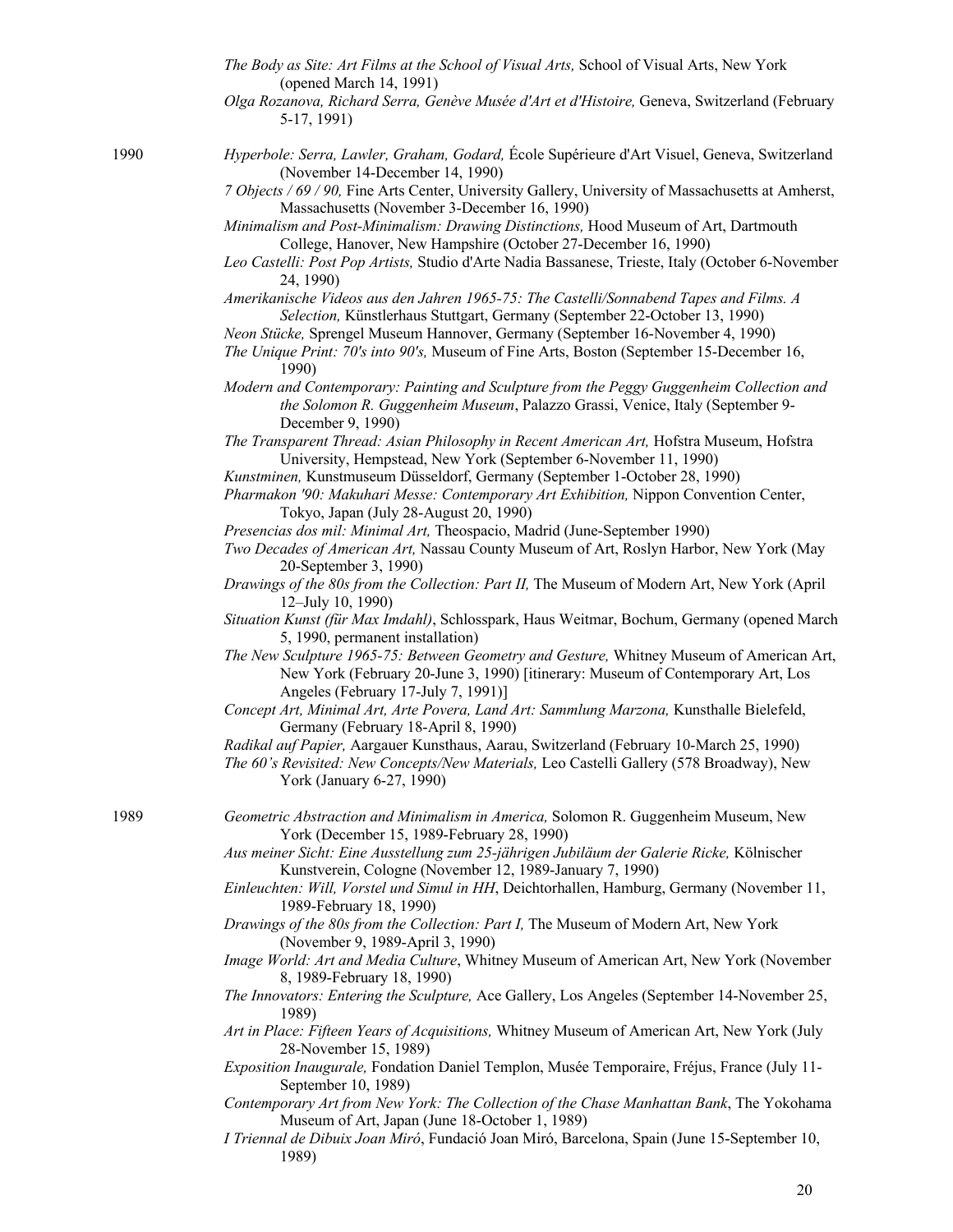|      | "Sculpture Chicago 1989," Chicago Sculpture International, Sumner 1989, Equitable Plaza,<br>Chicago (May 10-October 27,1989); Sculpture Chicago 1989 Group Chicago, Inc., 1989<br>Imaginäres Museum: Kabinette I, Kunstverein Braunschweig, Germany (August 27-October 8,<br>1989)                                 |
|------|--------------------------------------------------------------------------------------------------------------------------------------------------------------------------------------------------------------------------------------------------------------------------------------------------------------------|
| 1988 | Three Decades: The Oliver Hoffmann Collection, Museum of Contemporary Art, Chicago<br>(December 17, 1988-February 5, 1989)                                                                                                                                                                                         |
|      | Exhibition for the Benefit of the Foundation for Contemporary Performance Arts, Leo Castelli                                                                                                                                                                                                                       |
|      | Gallery and Brooke Alexander Gallery, New York (December 8-30, 1988)                                                                                                                                                                                                                                               |
|      | In the Making: Drawings by Sculptors, Sculpture Center, New York (November 8-29, 1988)<br>Bruce Nauman, Richard Serra: Sculpture and Drawing, Leo Castelli Gallery (578 Broadway),<br>New York (October 22-November 19, 1988)                                                                                      |
|      | Black and White, Marisa del Re Gallery, New York (October 12-November 12, 1988)                                                                                                                                                                                                                                    |
|      | La couleur seule: L'expérience du monochrome, Musée d'Art Contemporain, Lyon, France<br>(October 7-December 5, 1988)                                                                                                                                                                                               |
|      | Colección Leo Castelli, Fundación Juan March, Madrid (October 7, 1988-January 8, 1989)                                                                                                                                                                                                                             |
|      | Academia, Bonnefantenmuseum, Maastricht, The Netherlands (October 1, 1988-January 10, 1989)<br>Positionen heutiger Kunst: Merz, Stella, Kounellis, Paik, Serra, Nationalgalerie Berlin (June 23-<br>September 18, 1988)                                                                                            |
|      | Zeitlos [Timeless], Hamburger Bhanhoff, Berlin                                                                                                                                                                                                                                                                     |
|      | 50 jaar Rijksmuseum Kröller-Müller, Rijksmuseum Kröller-Müller, Otterlo, The Netherlands<br>(June 11-October 31, 1988)                                                                                                                                                                                             |
|      | Castelli Graphics 1969-1988: An Exhibition of Selected Works in Honor of Toiny Castelli, Castelli<br>Graphics, New York (May 7-June 15, 1988)                                                                                                                                                                      |
|      | 1988: The World of Art Today, Milwaukee Art Museum, Wisconsin (May 6-August 28, 1988)                                                                                                                                                                                                                              |
|      | Made in the Sixties: Paintings and Sculptures from the Permanent Collection of the Whitney<br>Museum of American Art, Whitney Museum of American Art, Downtown at Federal<br>Reserve Plaza, New York (April 14-July 13, 1988)                                                                                      |
|      | Michael Heizer, Richard Serra, Robert Smithson, Tony Shafrazi Gallery, New York (April 2-May<br>7, 1988)                                                                                                                                                                                                           |
|      | Jannis Kounellis, Richard Serra, Antoni Tápies, Galerie Jean Bernier, Athens, Greece (March 11-<br>April 15, 1988)                                                                                                                                                                                                 |
|      | Gordon Matta Clark and Friend, Galerie Maeght Lelong, New York (March 10-April 16, 1988)<br>In Honor of Leo Castelli Gallery's 30th Anniversary: New Works by Jasper Johns, Roy<br>Lichtenstein, Robert Rauschenberg, Richard Serra, and Frank Stella, Akira Ikeda<br>Gallery, Tokyo (January 12-February 5, 1988) |
|      | Major Sculpture: Heizer, Andre, Di Suvero, Serra, Shapiro, Gagosian Gallery, New York (January<br>1988)                                                                                                                                                                                                            |
| 1987 | Standing Sculpture, Museo d'Art Contemporaneo, Castello di Rivoli, Turin, Italy (December 17,<br>1987-April 30, 1988) [itinerary: Museo de Bellas Artes, Bilbao, Spain]                                                                                                                                            |
|      | Lead, Hirschl & Adler Modern, New York (December 3, 1987-January 6, 1988)                                                                                                                                                                                                                                          |
|      | Gemini G.E.L.: Art and Collaboration, Los Angeles County Museum of Art, Los Angeles<br>(November 1, 1987-January 3, 1988)                                                                                                                                                                                          |
|      | Collection Sonnabend, Museo Nacional Centro de Arte Reina Sofia, Madrid (October 30, 1987-                                                                                                                                                                                                                         |
|      | February 15, 1988) [itinerary: CAPC Musée d'Art Contemporain, Bordeaux, France (May<br>6-September 25, 1988); Art Cologne, Germany (November 10-16, 1988); Hamburger<br>Bahnhof, Berlin (December 7, 1988-February 26, 1989); Galleria Nazionale d'Arte                                                            |
|      | Moderna, Rome (April 14-October 2, 1989); Museo d'Arte Moderna e Contemporanea di<br>Trento e Rovereto, Trent, Italy (November 4, 1989-January 7, 1990); Musée Rath,                                                                                                                                               |
|      | Geneva, Switzerland (January 28-April 16, 1990); Sezon Museum of Art, Tokyo (May 15<br>June 24, 1990); Miyagi Museum of Art, Japan (July 3-August 16, 1990); Fukuyama                                                                                                                                              |
|      | Museum of Art, Japan (September 22-October 14, 1990); The National Museum of                                                                                                                                                                                                                                       |
|      | Modern Art, Kyoto (January 5-February 1, 1991)]<br>Homage to Leo Castelli: Dedicated to the Memory of Toiny Castelli, Galerie Daniel Templon,<br>Paris (October 23-November 25, 1987)                                                                                                                              |
|      | Neon-Kunst: Bruce Nauman, Richard Serra, Keith Sonnier, Städtisches Museum Abteiberg,                                                                                                                                                                                                                              |
|      | Mönchengladbach, Germany (October 11-November 22, 1987)                                                                                                                                                                                                                                                            |
|      | Strong Statements in Black and White, James Goodman Gallery, New York (October 6-31, 1987)<br>Sculpture of the Sixties, Margo Leavin Gallery, Los Angeles (July 11-August 22, 1987)                                                                                                                                |

*Leo Castelli: A Tribute Exhibition*, The Butler Institute of American Art, Youngstown, Ohio (June 28-September 27, 1987)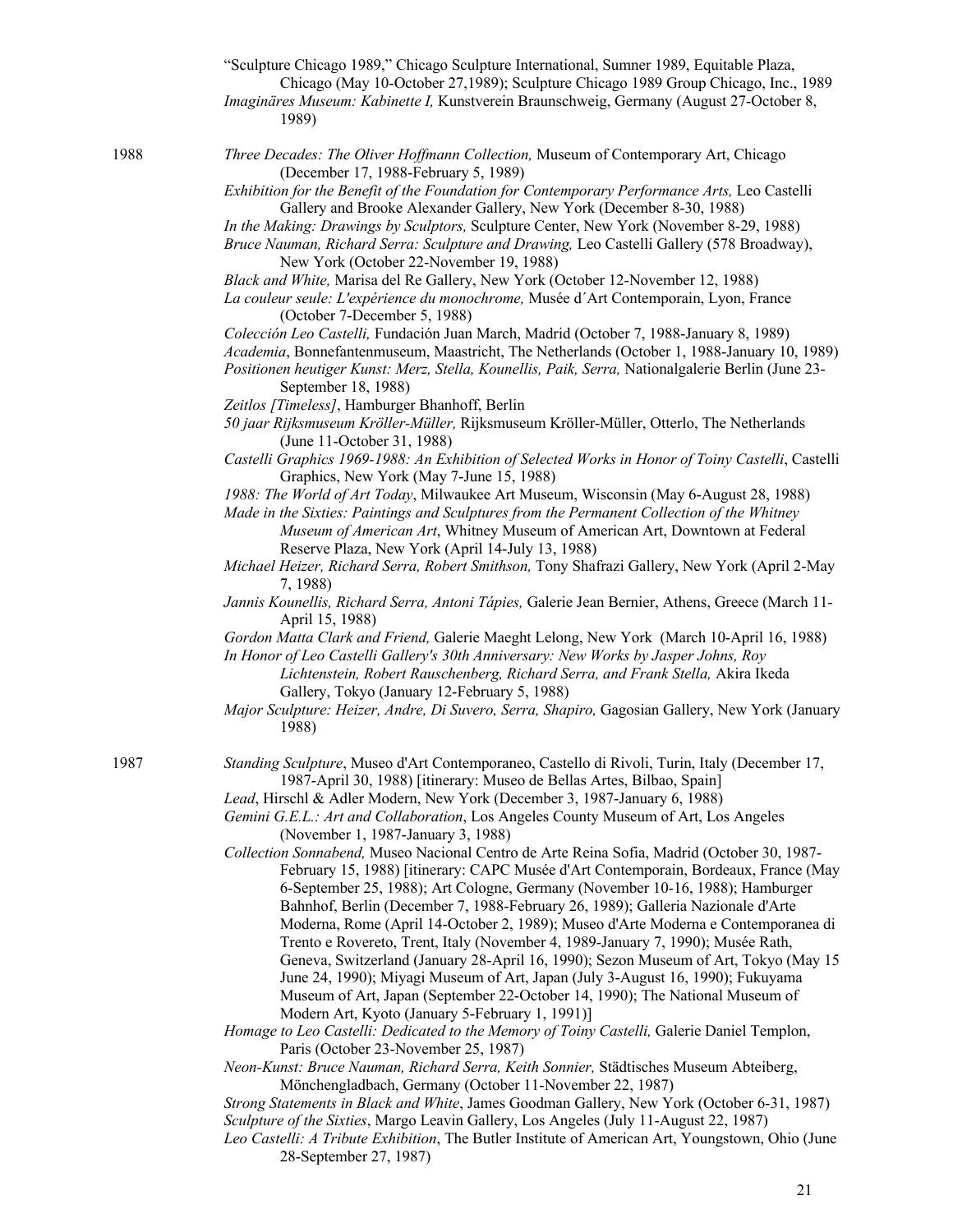- *Leo Castelli y sus artistas: XXX años de promocion del arte contemporáneo,* Centro Cultural Arte Contemporaneo, Mexico City (June 26-October 18, 1987)
- *A Century of Modern Art: The Patsy and Raymond Nasher Collection,* National Gallery of Art, Washington, D.C. (June 24, 1987-January 1988)
- *Skulptur Projekte in Münster,* City of Münster, Germany (June 14-October 4, 1987)
- *Documenta 8*, Kassel, Germany (June 12-September 20, 1987)

*Bourgeois, Horn, Laib, Long, Mangold, Ryman, Serra*, Gallery Maeght Lelong, New York (June 24, 1987-January 1988)

*L'Époque, la mode, la morale, la passion: Aspects de l'art d'aujourd'hui, 1977-1987,* Musée National d'Art Moderne, Centre Georges Pompidou, Paris (May 21-August 17, 19876)

*Pop, Minimalism & Earthart: The MCA's Permanent Collection with Selected Loans*, The Museum of Contemporary Art at 333, Chicago (May 7-June 2, 1987)

- *Group Exhibition* [Kosuth, Morris, Oldenburg, Serra, Stella, Therrien], Leo Castelli Gallery (142 Greene Street), New York (May 9-30, 1987)
- *Acquisitions: Painting and Sculpture,* Margo Leavin Gallery, Los Angeles (April 18-May 9, 1987)
- *XXXth Anniversary Exhibition: The First Fifteen Years: Part Two* [Barry, Darboven, Dibbets, Flavin, Grisi, Huebler, Judd, Kosuth, Morris, Nauman, Serra, Sonnier, Waldman,
- Weiner], Leo Castelli Gallery (142 Greene Street), New York (March 14-April 4, 1987) *Pink Noise: Philip Glass/Richard Serra, KurtMunkacsi: A Collaborative Acoustic Installation*,
- The Hoyt L. Sherman Gallery, Ohio University Gallery of Fine Art, Columbus (February 13-March 20, 1987)

*Der unverbrauchte Blick: Kunst unserer Zeit in Berliner Sicht,* Martin Gropius-Bau, Berlin (January 29-April 5, 1987)

*Drawings Acquisitions,* The Museum of Modern Art, New York (January 24–June 14, 1987)

- 1986 *Individuals: A Selected History of Contemporary Art, 1945-86,* Museum of Contemporary Art, Los Angeles (December 10, 1986-January 10, 1988)
	- *Monumental Drawing: Works by 22 Contemporary Americans*, Brooklyn Museum, New York (September 19-November 10, 1986)
	- *Kiefer and Serra*, Saatchi Foundation, London (opened September 15, 1986)
	- *Qu'est-ce que La Sculpture Moderne?* Musée National d'Art Moderne, Centre Georges Pompidou, Paris (July 3-October 13, 1986)
	- *Referencias*, Museo Nacional Centro de Arte Reina Sofía, Madrid (May 26-September 16, 1986)

*Entre la geometría y el gesto: Escultura Norteamericana 1965-75*, Palacio Velazquez, Madrid (May 23-July 31, 1986)

- *De Sculptura*, Messepalast, Vienna, Austria (May 16-July 20, 1986)
- *Natural Forms and Forces: Abstract Images in American Sculpture*, Hayden Museum, Massachusetts Institute of Technology, Cambridge, Massachusetts (May 9-June 26, 1986)
- *Bodenskulptur*, Kunsthalle Bremen, Germany (April 29-June 15, 1986)

*Sculptors' Drawings,* The Museum of Modern Art, New York (April 26-September 2, 1986)

*Public and Private: American Prints Today, The 24th National Print Exhibition*, Brooklyn Museum, New York (February 7-May 6, 1986)

*Ägyptische und Moderne Skulptur: Aufbruch und Dauer,* Städtisches Museum Leverkusen, Schloss Morsbroich, Germany (January 24-March 31, 1986) [itinerary: Kunsthalle der Hypo-Kulturstiftung München, Munich, April 18-June 22, 1986]

1985 *Transformations in Sculpture: Four Decades of American and European Art*, Solomon R. Guggenheim Museum, New York (November 22, 1985-February 16, 1986)

- *Internationale Triennale der Zeichnung,* Kunsthalle Nürnberg, Nuremberg, Germany (October 11, 1985-February 18, 1986) [itinerary: Neue Galerie der Stadt Linz, Austria, February 20- May 11, 1986]
- *New York 85*, ARCA, Marseille, France (July 9-August 31, 1985)
- *Tension: Examples in Art: The 20th Century*, Leila Taghinia-Milani, New York (June 12-July 12, 1985)
- *MILE-4,* Chicago Sculpture International, State Street Mall, Chicago (May 9-June 9, 1985)
- *Philip Johnson Exhibition: Selected Gifts*, The Museum of Modern Art, New York (April 11- September 1985)
- *Exhibition-Dialogue/ Dialogue/Exposição-Diálogo*, Centro de Arte Moderna, Fundaçao Calouste Gulbenkian, Lisbon, Portugal (March 28-June 16, 1985)

*Sculpture for Public Places: Maquettes, Models and Proposals*, Marisa Del Re Gallery, New York (January-February, 1986)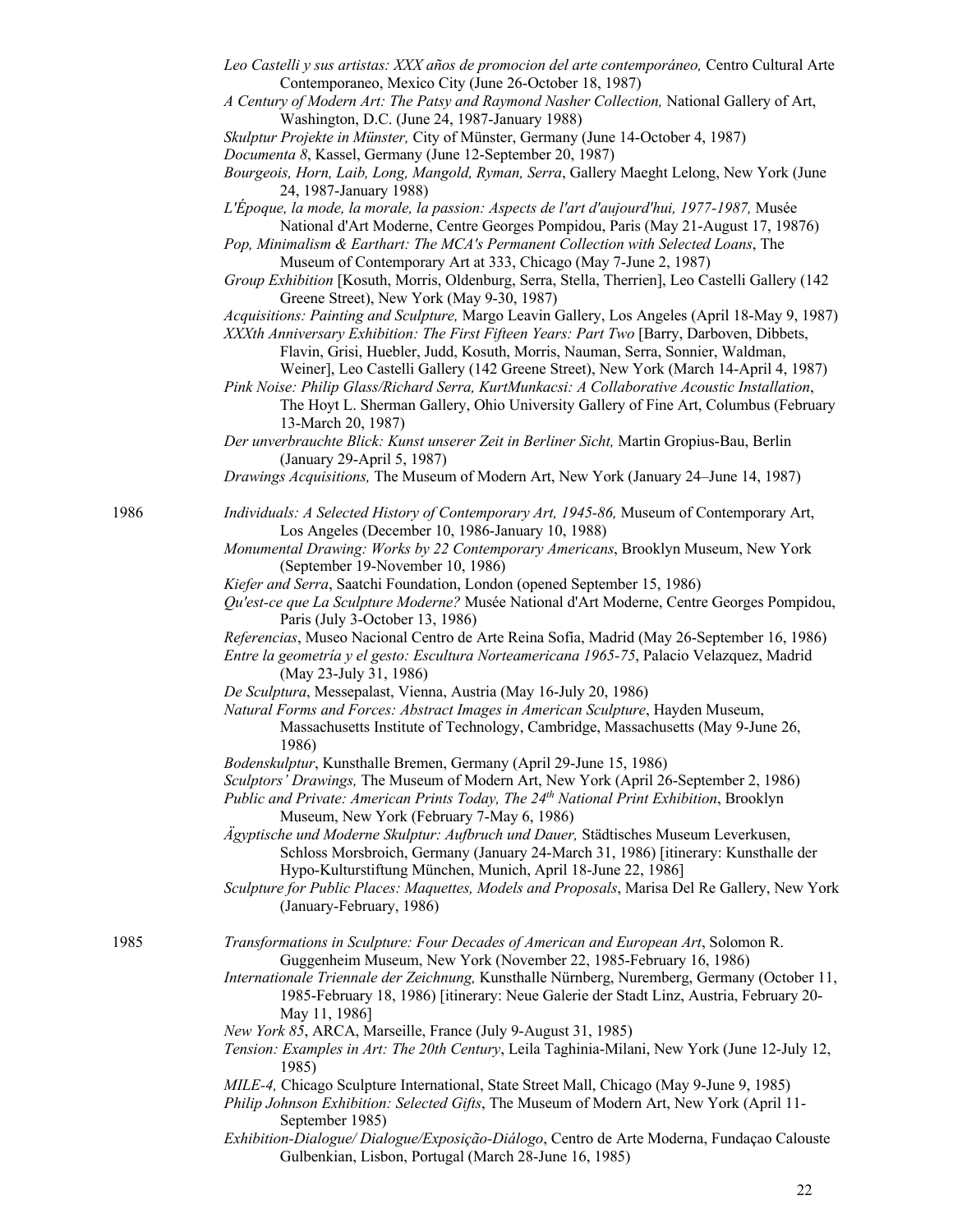- *The Maximal Implications of the Minimal Line*, Edith C. Blum Art Institute, The Bard College Center, Annandale-on Hudson, New York (March 24-April 26, 1985)
- *The Sculptor as Draftsman*, Visual Arts Museum, New York (February 11-March 2, 1985)
- *"Black": Jasper Johns, Frank Stella, Richard Serra*, Akira Ikeda Gallery, Tokyo (February 4-28, 1985)

*Large-Scale Drawings by Sculptors*, The Renaissance Society of the University of Chicago, Illinois (January 27-February 23, 1985)

*Large Drawings*, Bass Museum of Art, Miami Beach, Florida (opened January 15, 1985); curated by Independent Curators Incorporated, New York, and circulated from January 15, 1985 to May 8, 1986 [itinerary: Madison Art Center, Wisconsin; Norman MacKenzie Art Gallery, Regina, Saskatchewan, Canada; Anchorage Historical & Fine Arts Museum, Alaska; Santa Barbara Museum, California]

1984 *Black: Painting and Sculpture*, Akira Ikeda Gallery, Nagoya, Japan (December 3-27, 1984)

*Gemini G.E.L., Art and Collaboration*, National Gallery of Art, Washington, D.C. (November 18, 1984-February 24, 1985)

- *Content: A Contemporary Focus 1974-1984,* Hirshhorn Museum and Sculpture Garden, Smithsonian Institution, Washington, D.C. (October 4, 1984-January 6, 1985)
- *Contemporary Paintings and Sculpture V: 1957-1984*, Oil & Steel Gallery, New York (September 18-November 3, 1984)
- *Prints and Drawings of the New York School*, Fine Arts Center, University of Massachusetts at Amherst, Massachusetts (September 15-October 26, 1984)

*Wiesbadener Skulpturentage*, Am warmen Damm [location of outdoor exhibition], Wiesbaden, Germany (September 2-November 4, 1984)

- *Castelli at Art Center-Sculpture at Art Center*, Art Center College of Design, Pasadena, California (June 24-July 28, 1984)
- *La Biennale di Venezia 41*, Venice, Italy (June 10-September 30, 1984)
- *Skulptur im 20. Jahrhundert*, Merian-Park, Brüglingen/Basel, Switzerland (June 3-September 30, 1984)

*Drawings by Sculptors: Two Decades of Non-Objective Art in the Seagram Collection*, The Montreal Museum of Fine Arts, Quebec (May 3-June 10, 1984) [itinerary: Seagram Building, New York (December 12, 1984-February 10, 1985)]

- *The Skowhegan Celebration Exhibition*, Hirschl & Adler Galleries, New York (opened May 1, 1984)
- *American Art Since 1970: Painting, Sculpture, and Drawings from the Collection of the Whitney Museum of American Art, New York,* La Jolla Museum of Contemporary Art, California (March 10-April 22, 1984); organized by the Whitney Museum of American Art, New York [itinerary: Museo Tamayo, Mexico City (May 17-July 29, 1984); North Carolina Museum of Art, Raleigh (September 29-November 25, 1984); Sheldon Memorial Art Gallery, University of Nebraska, Lincoln (January 12-March 3, 1985); Center for the Fine Arts, Miami, Florida (March 30-May 26, 1985)]

1983 *The First Show: Painting and Sculpture from Eight Collections 1949-1980,* Museum of Contemporary Art, Los Angeles (November 23, 1983-February 19, 1984)

> *Ars 83 Helsinki*, Ateneum Art Museum (Konstmuseet Ateneum), Helsinki, Finland (October 14- December 11, 1983)

- *Sculpture: The Tradition in Steel*, Nassau County Museum of Fine Art, Roslyn Harbour, New York (October 9, 1983-January 22, 1984)
- *Hommage to Leo Castelli*, The Seibu Museum of Art, Tokyo (opened October 7, 1983)
- *Aspects of Minimalism*, Flow Ace Gallery, Los Angeles (September 30-November 5, 1983)

*Monuments & Landscapes: The New Public Art*, McIntosh/Drysdale Gallery, Houston, Texas (June 14-September 6, 1983)

*Artists Choose Artists II*, CDS Gallery, New York (June 8-July 16, 1983)

*Minimalism to Expressionism: Painting and Sculpture Since 1965 from the Permanent Collection*, Whitney Museum of American Art, New York (June 2-December 4, 1983)

*Monumental Drawings by Sculptors*, Hilwood Art Gallery, C.W. Post Center, Long Island University, Greenvale, New York (January 7-February 9, 1983)

- *17th Biennale Antwerpen*, Park Middelheim, Belgium
- 1982 *Kunst wird Material*, Nationalgalerie, Staatliche Museen Preußischer Kulturbesitz, Berlin (October 7-December 5, 1982)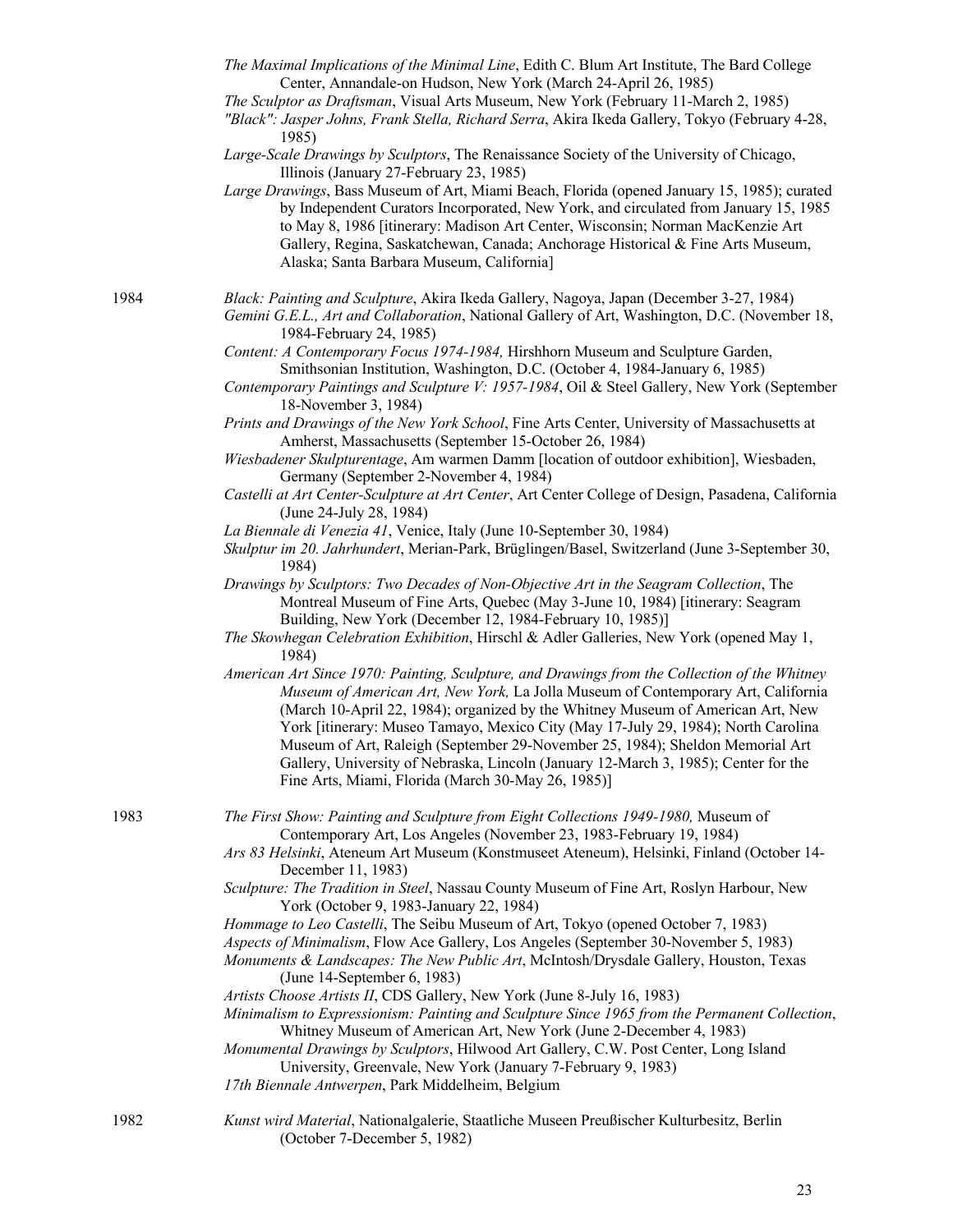- *Correspondencias: 5 Arquitectos, 5 Escultores*, Palacio de las Alhajas, Madrid (October-November, 1982) [itinerary: Museo de Bellas Artes, Bilbao, 1983]
- *The New York School: Four Decades*, Solomon R. Guggenheim Museum, New York (July 1- August 29, 1982)
- *Documenta 7*, Kassel, Germany (June 19-September 28, 1982)

*A Century of Modern Drawing*, The British Museum, London (June 9-September 12, 1982); exhibition organized under the auspices of the International Council of The Museum of Modern Art, New York

*Johns, Kelly, Serra: New York*, Blum Helman Gallery, New York (May 12-June 12, 1982)

- *Abstract Drawings 1911-1981: Selections from the Permanent Collection*, Whitney Museum of American Art, New York (May 5-July 11, 1982)
- *Castelli and His Artists: Twenty-Five Years*, La Jolla Museum of Contemporary Art, California (April 23-June 6, 1982); conceived and organized by the Aspen Center for the Visual Arts, Colorado [itinerary: Aspen Center for the Visual Arts, Colorado (June 17-August 7); Leo Castelli Gallery, New York (September 11-October 9, 1982); Portland Center for the Visual Arts, Oregon (October 22-December 3, 1982); Laguna Art Museum, Austin, Texas (December 17, 1982-February 13, 1983)]
- *'60-'80: Attitudes, Concepts, Images*, Stedeljik Museum, Amsterdam, The Netherlands (April 9- July 11, 1982)
- *Arte Povera, Antiform: Sculptures 1966-1969*, CAPC Centre d'Arts Plastiques Contemporains de Bordeaux, France (March 12-April 30, 1982)
- *Surveying the Seventies: Selections from the Permanent Collection of the Whitney Museum of American Art,* Whitney Museum of American Art, Fairfield County, Connecticut (February 12-March 31, 1982)
- *Great Big Drawings*, Hayden Gallery, Massachusetts Institute of Technology, Cambridge, Massachusetts

1981 *Schwarz*, Städtische Kunsthalle, Düsseldorf, Germany (October 16-November 29, 1981)

*Westkunst: Zeitgenössische Kunst seit 1939*, Museen der Stadt Köln, Rheinhallen, Cologne, Germany (May 29-August 16, 1981)

- *Kounellis, Merz, Nauman, Serra: Arbeiten um 1968*, Museum Haus Lange, Krefeld, Germany (March 15-April 26, 1981)
- *Artists and Architects: Collaboration*, The Architectural League, New York (opened March 3, 1981)
- *The 37th Biennial Exhibition of Contemporary American Painting: Frank Stella, Joan Mitchell, Richard Diebenkorn, Agnes Martin, Richard Serra*, The Corcoran Gallery of Art, Washington, D.C. (February 19-April 5, 1981)
- *20 Artists: Yale School of Art 1950-1970*, Yale University Art Gallery, New Haven, Connecticut (January 29-March 29, 1981)
- *1981 Biennial Exhibition*, Whitney Museum of American Art, New York (January 20-April 19, 1981)
- *Films by American Artists: One Medium Among Many*, Arts Council of Great Britain, a touring collection of films
- 1980 *American Drawing in Black & White: 1970-1980*, Brooklyn Museum, New York (November 22, 1980-January 18, 1981)
	- *Minimal +Conceptual Art aus der Sammlung Panza,* Museum für Gegenwartskunst, Basel, Switzerland (November 9, 1980-June 28, 1981)
	- *Richard Artschwager, Jo Baer, Edgar Hofschen, Harriet Korman, Gary Kuehn, Barry Le Va, Richard Serra, Keith Sonnier: Arbeiten 1966-1972,* Galerie Rolf Ricke, Cologne (July 8- September 17, 1980)
	- *Reliefs: Formprobleme zwischen Malerei und Skulptur im 20. Jahrhundert,* Westfälisches Landesmuseum für Kunst und Kulturgeschichte, Münster, Germany (June 1-September 30, 1980) [itinerary: Kunsthaus Zürich, Switzerland (August 22-November 2, 1980)]
	- *La Biennale di Venezia*, Venice, Italy (May 29-September 29, 1980)
	- *Skulptur im 20. Jahrhundert*, Wekenpark, Riehen/Basel, Switzerland (May 10-September 14, 1980)
	- *American Sculpture: Gifts of Howard and Jean Lipman*, Whitney Museum of American Art, New York (April 15-June 15, 1980)
	- *Mel Bochner/Richard Serra*, Hayden Gallery, Massachusetts Institute of Technology, Cambridge, Massachusetts (April 5-May 11, 1980)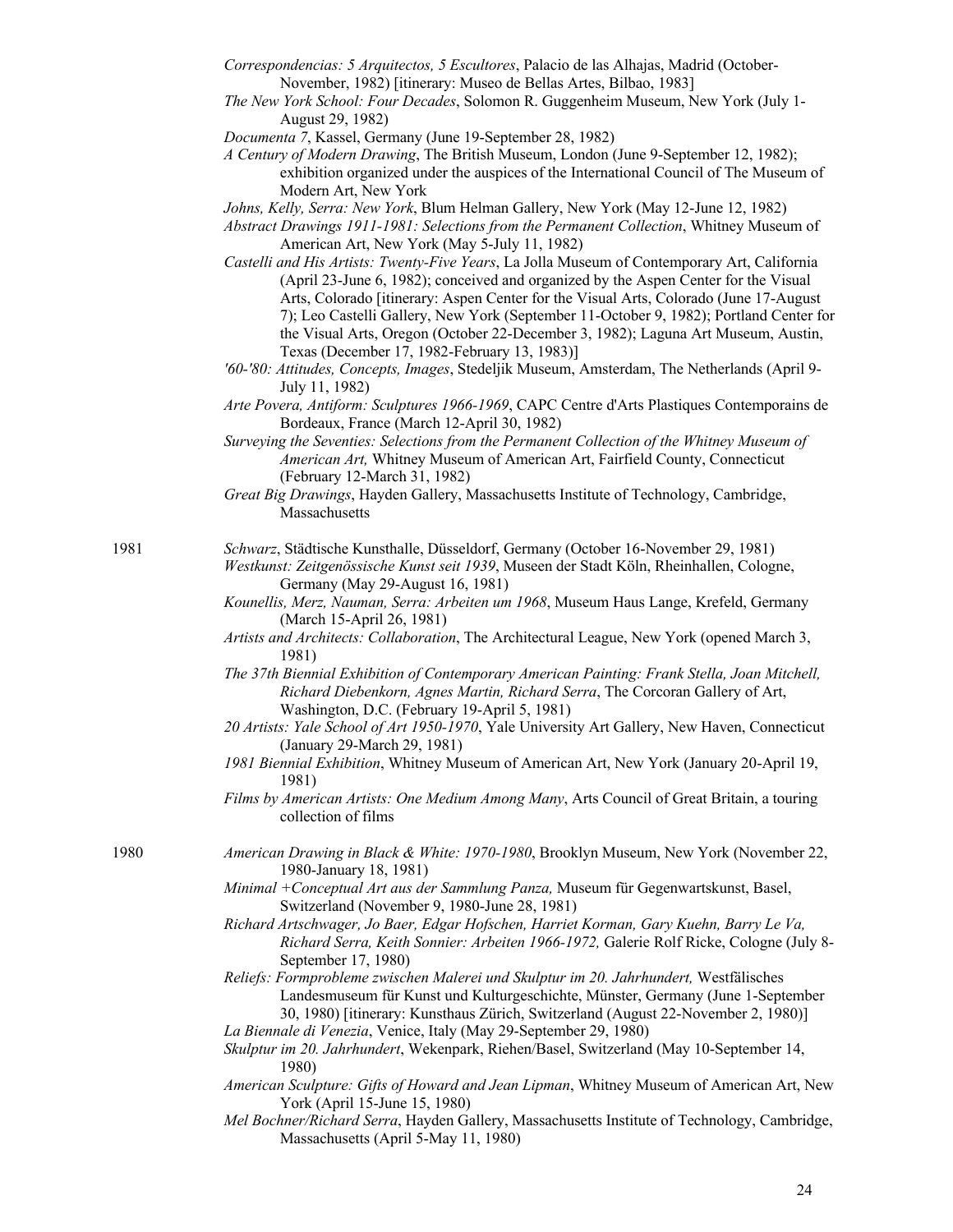|      | The Norman Fisher Collection at the Jacksonville Art Museum, Jacksonville Art Museum, Florida<br>(March 27-May 4, 1980)<br>91e Salon des Artistes Indépendants, Grand Palais, Paris (March 13-April 13, 1980)<br>From Reinhardt to Christo: Works acquired through the late Ruth C. Roush, Ellen Johnson<br>Gallery, Allen Memorial Art Museum, Oberlin College, Oberlin, Ohio (February 20-<br>March 19, 1980)<br>Kelly, Serra, Blum Helman Gallery, New York (February 12-April 15, 1980)<br>Brown Invitational Exhibition, Bell Gallery, Brown University, Providence, Rhode Island<br>(February 2-24, 1980)<br>Marking Black, The Bronx Museum of the Arts, New York (January 24-March 9, 1980)<br>Donald Judd, Richard Serra: Skulpturen und Zeichnungen, Württembergischer Kunstverein,<br>Stuttgart, Germany |
|------|---------------------------------------------------------------------------------------------------------------------------------------------------------------------------------------------------------------------------------------------------------------------------------------------------------------------------------------------------------------------------------------------------------------------------------------------------------------------------------------------------------------------------------------------------------------------------------------------------------------------------------------------------------------------------------------------------------------------------------------------------------------------------------------------------------------------|
| 1979 | Weich und Plastisch: Soft-Art, Kunsthaus Zürich, Switzerland (November 16, 1979-February 4,<br>1980)                                                                                                                                                                                                                                                                                                                                                                                                                                                                                                                                                                                                                                                                                                                |
|      | 73rd American Exhibition, The Art Institute of Chicago, Illinois (June 9-August 5, 1979)<br>Contemporary Sculpture: Selections from the Collection of the Museum of Modern Art, The<br>Museum of Modern Art, New York (May 18-August 7, 1979)                                                                                                                                                                                                                                                                                                                                                                                                                                                                                                                                                                       |
|      | The Minimal Tradition, Aldrich Museum of Contemporary Art, Ridgefield, Connecticut (April 29-<br>September 2, 1979)                                                                                                                                                                                                                                                                                                                                                                                                                                                                                                                                                                                                                                                                                                 |
|      | Great Big Drawing Show, Institute for Art and Urban Resources, PS1, Long Island City, New<br>York (March 25-April 1, 1979)                                                                                                                                                                                                                                                                                                                                                                                                                                                                                                                                                                                                                                                                                          |
|      | Selected Sculpture from the Permanent Collection, Museum of Contemporary Art, Chicago<br>(March-April 1979)                                                                                                                                                                                                                                                                                                                                                                                                                                                                                                                                                                                                                                                                                                         |
|      | 1979 Biennial Exhibition, Whitney Museum of American Art, New York (February 6-April 8,<br>1979)                                                                                                                                                                                                                                                                                                                                                                                                                                                                                                                                                                                                                                                                                                                    |
|      | Wahrnehmungen, Aufzeichnungen, Mitteilungen: Die Erweiterung des Wirklichkeitsbegriffs in der<br>Kunst der 60er und 70er Jahre, Museum Haus Lange, Krefeld, Germany (January 21-<br>March 18, 1979)                                                                                                                                                                                                                                                                                                                                                                                                                                                                                                                                                                                                                 |
|      | Pieces to Be: Unrealized Monumental Sculpture, Rosa Esman Gallery, New York (January 2-<br>February 10, 1979)                                                                                                                                                                                                                                                                                                                                                                                                                                                                                                                                                                                                                                                                                                       |
| 1978 | Door beeldhouwers gemaakt/Made by Sculptors, Stedelijk Museum, Amsterdam (September 14-<br>November 5, 1978)                                                                                                                                                                                                                                                                                                                                                                                                                                                                                                                                                                                                                                                                                                        |
|      | Selections from the Permanent Collection, La Jolla Museum of Contemporary Art, La Jolla,<br>California (August 1978)                                                                                                                                                                                                                                                                                                                                                                                                                                                                                                                                                                                                                                                                                                |
|      | 20th Century Drawings: Five Years of Acquisitions, Whitney Museum of American Art, New<br>York (July 28-October 1, 1978)                                                                                                                                                                                                                                                                                                                                                                                                                                                                                                                                                                                                                                                                                            |
|      | z. B. Skulptur: Beuys, Lee U Fan, Rabinowitch, Reusch, Rückriem, Serra, Spagnulo, Städtische<br>Galerie im Städelschen Kunstinstitut, Frankfurt am Main, Germany (June 1978-May<br>1979)                                                                                                                                                                                                                                                                                                                                                                                                                                                                                                                                                                                                                            |
|      | Structures for Behavior: New Sculptures by Robert Morris, David Rabinowitch, Richard Serra<br>and George Trakas, Art Gallery of Ontario, Toronto (May 13-July 9, 1978)                                                                                                                                                                                                                                                                                                                                                                                                                                                                                                                                                                                                                                              |
|      | Between Sculpture and Painting, Worcester Art Museum, Worcester, Massachusetts (February 23-<br>April 9, 1978)                                                                                                                                                                                                                                                                                                                                                                                                                                                                                                                                                                                                                                                                                                      |
|      | Nauman, Serra, Shapiro, Jenney, Blum Helman Gallery, New York (February 1978)                                                                                                                                                                                                                                                                                                                                                                                                                                                                                                                                                                                                                                                                                                                                       |
| 1977 | Works from the Collection of Dorothy and Herbert Vogel, University of Michigan Museum of Art,<br>Ann Arbor, Michigan (November 11, 1977-January 1, 1978)                                                                                                                                                                                                                                                                                                                                                                                                                                                                                                                                                                                                                                                            |
|      | Drawings for Outdoor Sculpture 1946-1977, John Weber Gallery, New York (October 29-<br>November 23, 1977) [itinerary: Mead Gallery, Amherst College, Massachusetts<br>(February 3-March 4, 1978); University of California Art Galleries, Santa Barbara, June<br>(27-September 4, 1978); La Jolla Museum of Contemporary Art, California; Laguna<br>Gloria Art Gallery, Austin, Texas (September 15-October 27, 1978); Hayden Gallery,<br>Massachusetts Institute of Technology, Cambridge (November 17-December 15, 1978)]                                                                                                                                                                                                                                                                                         |
|      | American Drawn and Matched, The Museum of Modern Art, New York (September 20-December<br>4, 1977)                                                                                                                                                                                                                                                                                                                                                                                                                                                                                                                                                                                                                                                                                                                   |
|      | A View of a Decade, Museum of Contemporary Art, Chicago (September 10-November 10, 1977)<br>Skulptur: Ausstellung in Münster, Westfälisches Landesmuseum für Kunst und Kulturgeschichte,<br>Münster, Germany (July 3-November 13, 1977)                                                                                                                                                                                                                                                                                                                                                                                                                                                                                                                                                                             |
|      | 20th Century American Art from Friends' Collections, Whitney Museum of American Art, New<br>York (June 24-September 27, 1977)                                                                                                                                                                                                                                                                                                                                                                                                                                                                                                                                                                                                                                                                                       |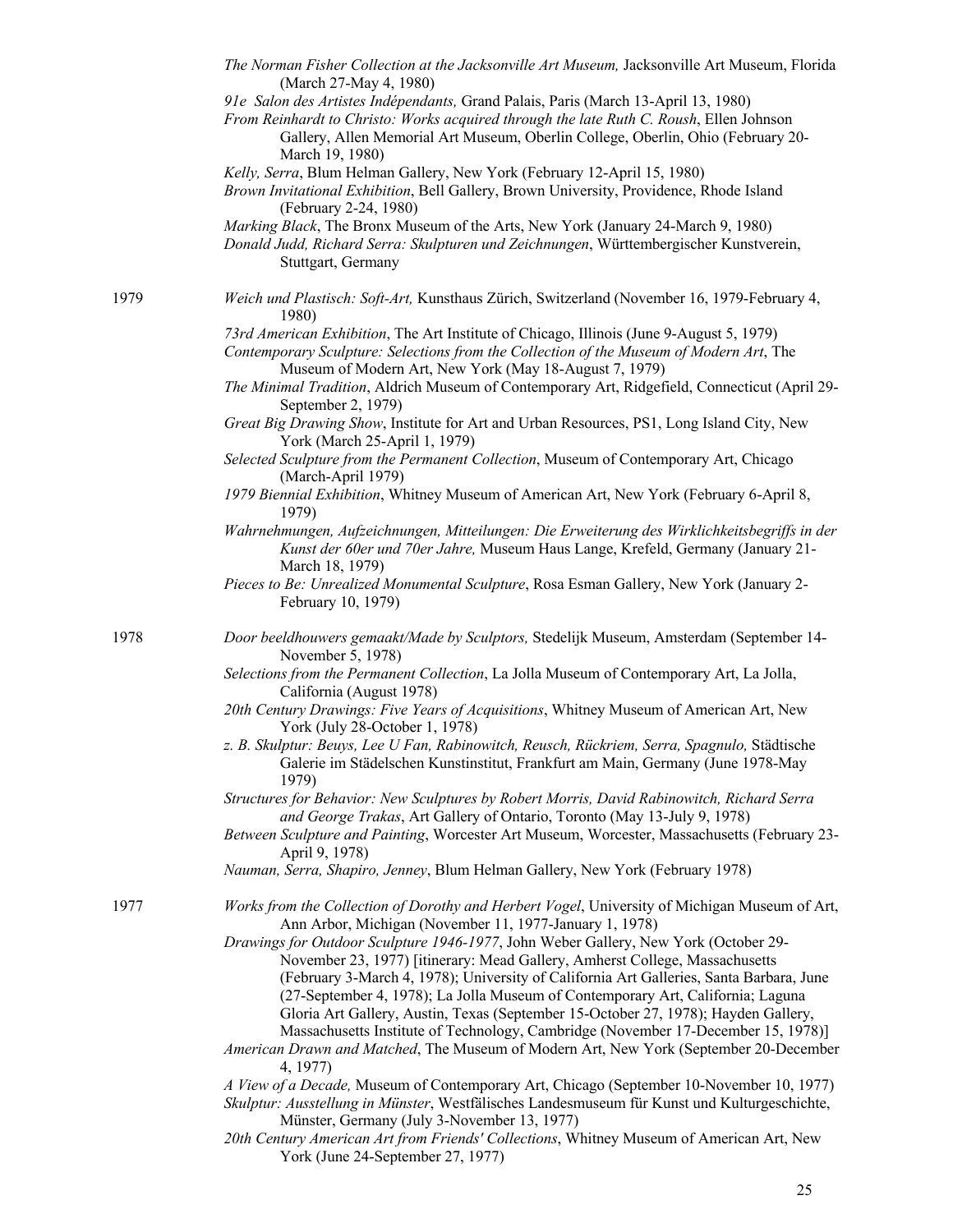*Documenta 6,* Kassel, Germany (June 24-October 2, 1977) *Paris-New York,* Musée National d´Art Moderne, Centre Georges Pompidou, Paris (June 1- September 19, 1977) *Recent Acquisitions of Contemporary Painting and Sculpture,* The Museum of Modern Art, New York (May 31-August 11, 1977) *Ideas in Sculpture 1965-77,* The Renaissance Society at the University of Chicago. (May 1-June 11, 1977) *Two Decades of Exploration: Homage to Leo Castelli at the Occasion of his 20th Anniversary,*  Newport Art Association, Newport, Rhode Island (February 13-March 27, 1987) *1977 Biennial Exhibition: Contemporary American Art*, Whitney Museum of American Art, New York (February 15-April 3, 1977) 1976 *An Exhibition for the War Resisters League*, Heiner Freidrich, New York (December) *New York-Downtown Manhattan: Soho*, Berlin Festival, Akademie der Künste, Berlin (September 4-November 7, 1976) [itinerary: Louisiana Cultural Centre and Museum of Contemporary Art, Humlebæk, Denmark (October 31-December 12, 1976)] *New York in Europa,* Nationalgalerie, Staatliche Museen Preussischer Kulturbesitz, Berlin (September 4-November 7, 1976) *Group Exhibition* [Artschwager, Chamberlain, Daphnis, Dibbets, Flavin, Judd, Kelly, Lichtenstein, Morris, Nauman, Noland, Oldenburg, Owen, Rauschenberg, Serra, Stella, Weiner], Leo Castelli Gallery (420 West Broadway), New York (June 19-September 10, 1976) *Rooms*, Institute of Art and Urban Resources, P.S.1, Long Island City, New York (June 9-26, 1976) *Sculpture 76*, Greenwich Arts Council, Greenwich, Connecticut (June-October, 1976) *Ideas on Paper: 1970-1976*, The Renaissance Society at the University of Chicago, Illinois (May 2-June 6, 1976) *200 Years of American Sculpture*, Whitney Museum of American Art, New York (March 16- September 26, 1976) *Seventy-Second American Exhibition*, The Art Institute of Chicago, Illinois (March 13-May 9, 1976) *Scale*, Fine Arts Building, New York (February 4-14, 1976) *Drawing Now*, The Museum of Modern Art, New York (January 23-March 9, 1976) [itinerary: Kunsthaus Zürich, Switzerland (October 10-November 14, 1976); Staatliche Kunsthalle Baden-Baden, Germany (November 25, 1976-January 16, 1977); Graphische Sammlung Albertina, Vienna (January 20-February 28, 1977); Sonja Henie-Niels Onstad Center for the Arts, Høvikodden, Norway (March 17-April 24, 1977); The Tel Aviv Museum, Israel (May 12-July 2, 1977)] 1975 *Sculpture: American Directions 1945-1975*, National Collection of Fine Arts, Smithsonian Institution, Washington, D.C. (October 3-November 30, 1975) [itinerary: Dallas Museum of Fine Arts, TX (January 7-February 29, 1976); New Orleans Museum of Art, Louisiana (March 31-May 16, 1976)] *Projected Video*, Whitney Museum of American Art, New York (June 5-18, 1975) *The Condition of Sculpture: A Selection of Recent Sculpture by Younger British and Foreign Artists*, Hayward Gallery, London (May 29-July 13, 1975) *U.S.A.: Zeichnungen 3,* Städtisches Museum Leverkusen, Schloss Morsbroich, Germany (May 15- June 29, 1975) *Museum Collection: Recent American Art,* Solomon R. Guggenheim Museum, New York (May 11-September 7, 1975) *The Video Show,* Serpentine Gallery, London (May 1-26, 1975) *Fourteen Artists,* The Baltimore Museum of Art, Baltimore, Maryland (April 15-June 1, 1975) Museo de Arte Moderno, Bogotá, Columbia. Color as Language (February 24-November 23, 1975); exhibition under the auspices of the International Council of the Museum of Modern Art, New York [itinerary: Museu de Arte de São Paulo, Brazil; Museu de Arte Moderna, Rio de Janeiro, Brazil; Museo de Bellas Artes, Caracas,Venezuela; Museo de Arte Moderno, Mexico City] 1974 *Public Sculpture/Urban Environment*, The Oakland Museum, Oakland, California (September 29- December 29, 1974) *In Three Dimensions* [Artschwager, Bontecou, Chamberlain, Daphnis, Flavin, Judd, Kelly,

Lichtenstein, Morris, Nauman, Oldenburg, Rauschenberg, Rosenquist, Scarpitta, Serra,

26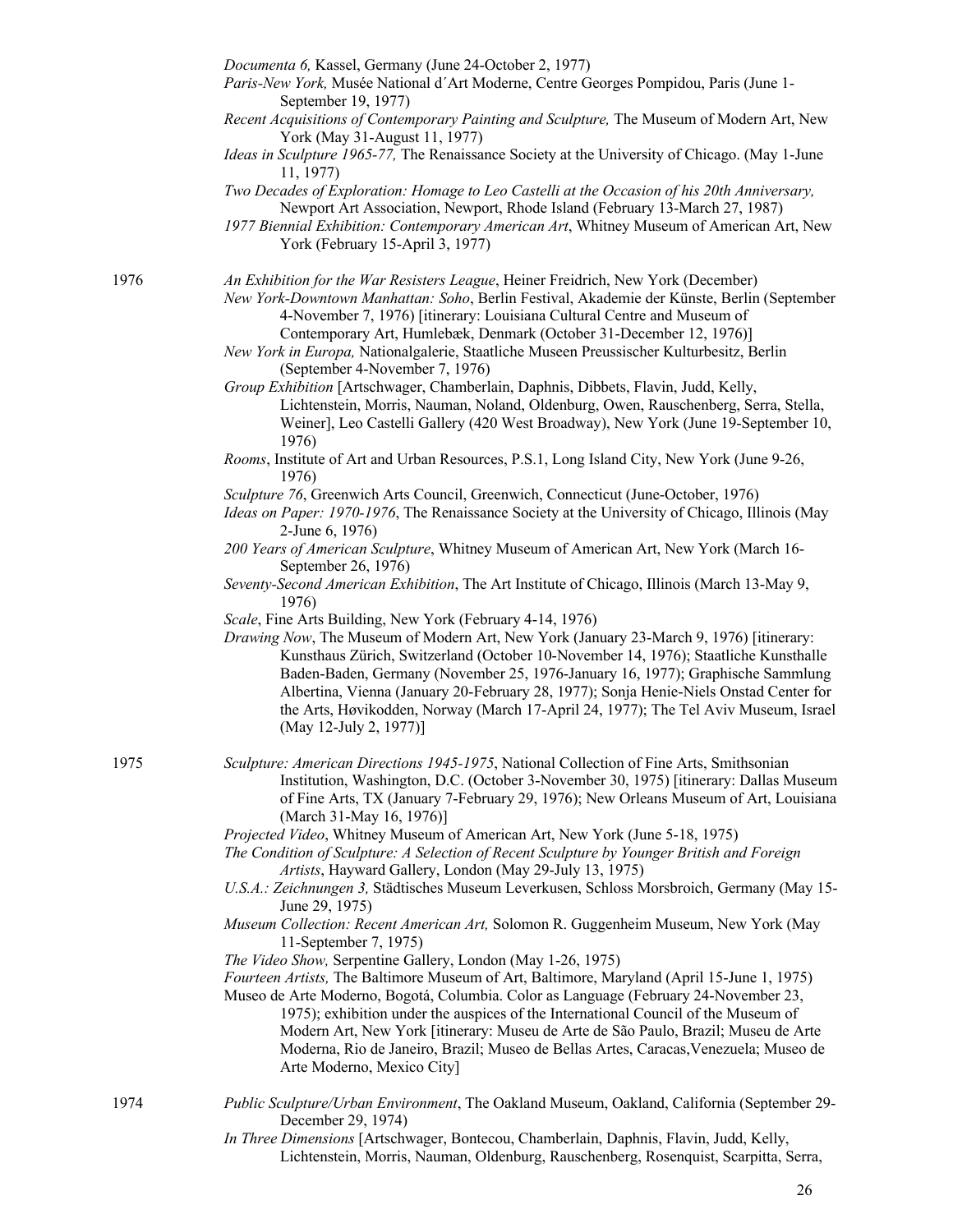| Sonnier, Stella, Waldman], Leo Castelli Gallery (420 West Broadway), New York |  |
|-------------------------------------------------------------------------------|--|
| (September 21-October 12, 1974)                                               |  |

*Art Now 1974*, John F. Kennedy Center for Performing Arts, Washington, D.C. (May 30-June 16, 1974)

*Schallplatte als Kunstwerk - Record as Artwork,* Galerie Rolf Ricke, Cologne (April 26-June 5, 1974) [incorporation with Germano Celant]

- *Interventions in Landscape*, Hayden Gallery, Massachusetts Institute of Technology, Cambridge, Massachusetts (April 12-May 11, 1974)
- *Line as Language: Six Artists Draw*, Princeton University Art Museum, Princeton, New Jersey (February 23-March 31, 1974)
- *Group Drawing Exhibition,* Leo Castelli Gallery (420 West Broadway), New York (February 16- March 2, 1974)
- *Some Recent American Art*, National Gallery of Victoria, Melbourne, Australia (February 12- March 10, 1974); exhibition under the auspices of the International Council of the Museum of Modern Art, New York [itinerary: Art Gallery of New South Wales, Sidney (April 5-May 5, 1974); Art Gallery of South Australia, Adelaide (May 31-June 30, 1974); Art Gallery of Western Australia, Perth (July 26-August 21, 1974); City of Auckland Art Gallery, New Zealand (October 14-November 17, 1974)]

*Videotapes: Six from Castelli*, De Saisset Art Gallery, University of Santa Clara, California

*Castelli at Berggruen: Selected Works from Leo Castelli Gallery,* John Berggruen Gallery, San Francisco

*Art/Voir*, Centre d'Art Contemporain, Paris

1973 *Contemporanea*, Parcheggio di Villa Borghese, Rome (November 1973-February 1974) *American Art: Third Quarter Century*, Seattle Art Museum, Washington (August 22-October 14, 1973)

- *American Drawings 1963-1973*, Whitney Museum of American Art, New York (May 25-July 22, 1973)
- *Art in Space: Some Turning Points*, The Detroit Institute of Arts, Michigan (May 15-June 24, 1973)

*Options and Alternatives: Some Directions in Recent Art*, Yale University Art Gallery, New Haven, Connecticut (April 4-May 16, 1973)

- *Soft as Art*, The New York Cultural Center, New York (March 20-May 6, 1973)
- *3D into 2D: Drawing for Sculpture*, The New York Cultural Center, New York (January 19- March 11, 1973) [itinerary: Art Gallery, Kingsborough Community College of the City University of New York, Brooklyn; The Vancouver Art Gallery; The National Gallery of Canada, Ottawa; Allen Memorial Art Museum, Oberlin College, Ohio; The Art Galleries, University of California, Santa Barbara]
- *1973 Biennial Exhibition, Contemporary American Art*, Whitney Museum of American Art, New York (January 10-March 18, 1973)
- *Group Exhibition,* Lo Giudice Gallery, New York
- Amerika-Haus, Berlin

*American Drawing 1970-1973*, Yale University Art Gallery, New Haven, Connecticut

- 1972 *Diagrams & Drawings*, Rijksmuseum Kröller-Müller, Otterlo, The Netherlands (August 13- September 24, 1972)
	- *Documenta 5*, Kassel, Germany (June 30-October 8, 1972)
	- *Spoleto Arts Festival*, Spoleto, Italy (June 20-July 9, 1972)
	- *Donald Judd/Richard Serra*, Leo Castelli Gallery, New York (May 20-June 10, 1972)
	- *Zeichnungen*, Galerie Ricke, Cologne, Germany (April 22-May12, 1972)
- 1971 *Group Exhibition,* Lo Giudice Gallery, New York (November 28, 1971-January 29, 1972) *Group Film Exhibition* [Jonas, Morris, Nauman, Serra, Sonnier, Rauschenberg], Leo Castelli Gallery (420 West Broadway), New York (September 25-October 9, 1971)

*Amerikansk Kunst 1950-70*, Louisiana Cultural Centre and Museum of Contemporary Art, Humlebæk, Denmark (September 11-October 24, 1971)

- *Arte de Sistema s,* Ciudad de Buenos Aires, Centro de Arte y Comunicacion, Museo de Arte Moderno, Argentina (July 1971)
- *Sonsbeek '71, Sonsbeek buiten de perken*, Park Sonsbeek, Arnhem, The Netherlands (June 19- August 15, 1971)
- *Projects: Pier 18*, The Museum of Modern Art, New York (June 18-August 2, 1971)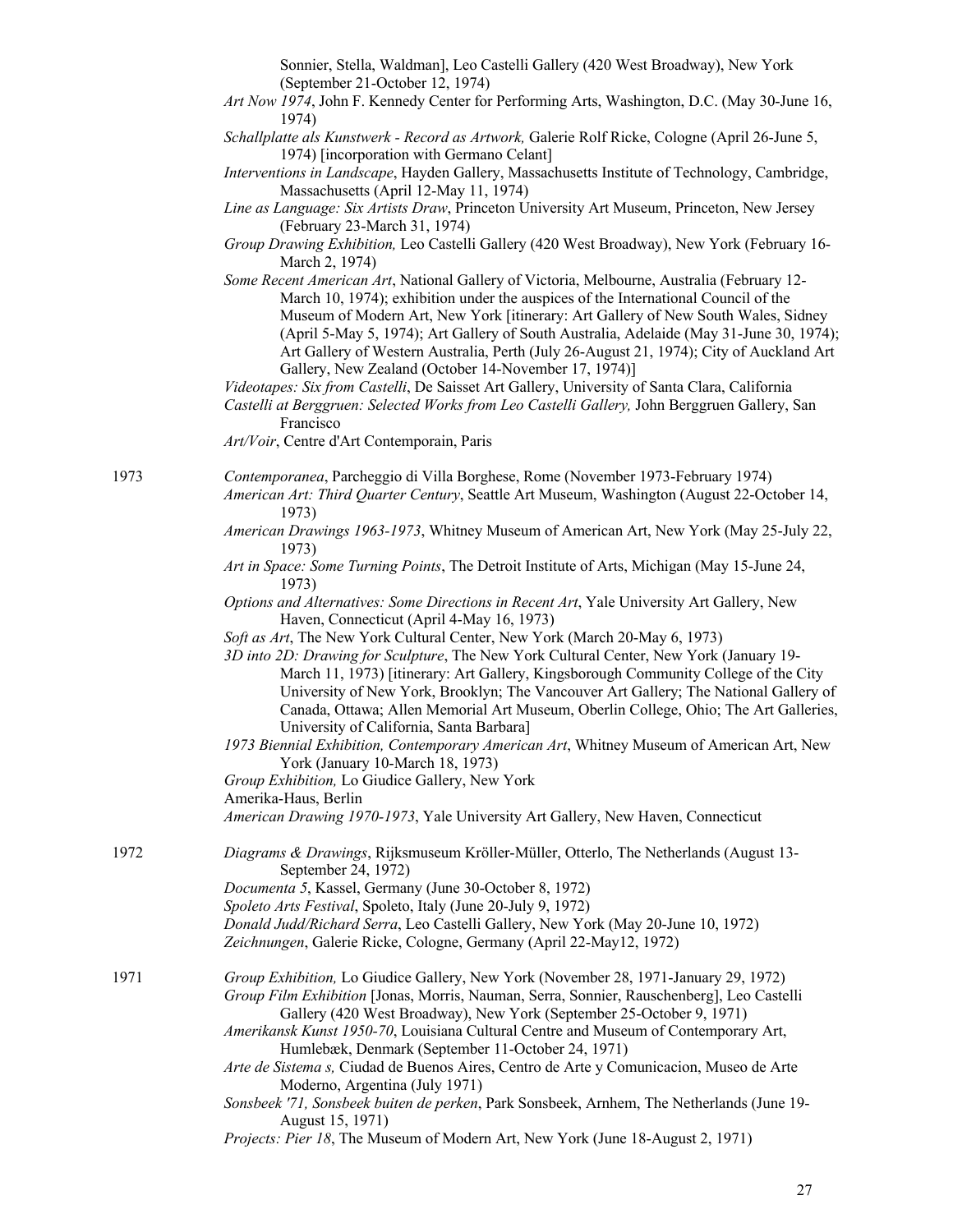|      | Works for New Spaces: An Exhibition, Walker Art Center, Minneapolis, Minnesota (May 18-July<br>25, 1971)<br>Art & Technology, Los Angeles County Museum of Art, California (May 10-August 29, 1971)<br>7 Neue Arbeiten, Galerie Ricke, Cologne, Germany (April 2-May 27, 1971)<br>Sixth Guggenheim International Exhibition, Solomon R. Guggenheim Museum, New York<br>(February 11-April 11, 1971)<br>Body, Loeb Student Center, New York University, New York (February, 1971)<br>Il Triennale India, Lalit Kala Akademi, New Delhi (January 31-March 31, 1971); exhibition                                                                                                                                             |
|------|---------------------------------------------------------------------------------------------------------------------------------------------------------------------------------------------------------------------------------------------------------------------------------------------------------------------------------------------------------------------------------------------------------------------------------------------------------------------------------------------------------------------------------------------------------------------------------------------------------------------------------------------------------------------------------------------------------------------------|
|      | organized under the auspices of the International Council of The Museum of Modern Art,<br>New York                                                                                                                                                                                                                                                                                                                                                                                                                                                                                                                                                                                                                        |
| 1970 | 1970 Annual Exhibition: Contemporary American Sculpture, Whitney Museum of American, New<br>York (December 12, 1970-February 7, 1971)                                                                                                                                                                                                                                                                                                                                                                                                                                                                                                                                                                                     |
|      | Identifications, Kunstverein Hannover, Germany (November 20, 1970, Premiere)<br>3→∞: New Multiple Art, Whitechapel Art Gallery, London (November 19, 1970-January 3, 1971)<br>Information, The Museum of Modern Art, New York (July 2-September 20, 1970); exhibition<br>under the auspices of the International Council of The Museum of Modern Art, New<br>York                                                                                                                                                                                                                                                                                                                                                         |
|      | Conceptual Art/Arte Povera/Land Art, Galleria Civica d'Arte Moderna, Turin, Italy (June-July,<br>1970)                                                                                                                                                                                                                                                                                                                                                                                                                                                                                                                                                                                                                    |
|      | Zeichnungen amerikanischer Künstler, Galerie Ricke, Cologne, Germany (May 15-June 26, 1970)<br>Tokyo Biennale '70: Between Man and Matter (10 <sup>th</sup> International Art Exhibition of Japan), Tokyo<br>Metropolitan Art Gallery, Tokyo (May 10-30, 1970) [itinerary: Kyoto Municipal Art<br>Museum, Kyoto, Japan (June 6-28, 1970); Aichi Prefectural Art Gallery, Nagoya, Japan,<br>(July 15-26, 1970); Fukuoka Prefectural Cultural House, Fujoka, Japan (August 11-16,<br>$1970$ ]                                                                                                                                                                                                                               |
| 1969 | Art by Telephone, Museum of Contemporary Art, Chicago (November 1-December 14, 1969)<br>The George Waterman Collection, Museum of Art, Rhode Island School of Design, Providence,<br>Rhode Island (October 22-Novmeber 23, 1969)                                                                                                                                                                                                                                                                                                                                                                                                                                                                                          |
|      | 557,087: An Exhibition, Seattle Art Museum Pavilion, Seattle, Washington (September 5-October<br>5, 1969) [itinerary: Vancouver Art Gallery, Vancouver, British Columbia as 955,000,<br>(January 3-February 18, 1969); Centro de Arte y Communication, Buenos Aires, Brazil<br>as 3,549,000]                                                                                                                                                                                                                                                                                                                                                                                                                              |
|      | Highlights of the 1968-1969 Art Season, The Aldrich Museum of Contemporary Art, Ridgefield,<br>Connecticut (June 22-September 14, 1969)                                                                                                                                                                                                                                                                                                                                                                                                                                                                                                                                                                                   |
|      | Nine Young Artists: Theodoron Awards, Solomon R. Guggenheim Museum, New York (May 23-<br>July 27, 1969)                                                                                                                                                                                                                                                                                                                                                                                                                                                                                                                                                                                                                   |
|      | Anti-Illusion: Procedures/Materials, Whitney Museum of American Art, New York (May 19-July<br>6, 1969)                                                                                                                                                                                                                                                                                                                                                                                                                                                                                                                                                                                                                    |
|      | No. 7, Paula Cooper Gallery, New York (May 18-June 15, 1969)<br>Castelli at Dayton's, Dayton's Gallery 12, Minneapolis, Minnesota (April 19-May 17, 1969)<br>Contemporary American Sculpture: Selection II, Whitney Museum of American Art, New York<br>(April 15-May 5, 1969)                                                                                                                                                                                                                                                                                                                                                                                                                                            |
|      | Live in Your Head: When Attitudes Becomes Form: Works, Concepts, Processes, Situations,<br>Information, Kunsthalle Bern, Switzerland (March 22-April 27, 1969) [itinerary:<br>Museum Haus Lange, Krefeld, Germany (May 10-June 15, 1969), under title<br>Vorstellungen nehmen Form an; Institute of Contemporary Art, London, (August 28-<br>September 27, 1969)]                                                                                                                                                                                                                                                                                                                                                         |
|      | New Media: New Methods, Montclair Art Museum, New Jersey (March 4-25, 1969); organized by<br>The Museum of Modern Art, New York [itinerary: University of South Florida, Tampa<br>(July 28-August 21, 1969); George Thomas Hunter Gallery, Chattanooga, Tennessee<br>(September 7-28, 1969); Krannert Art Museum, University of Illinois, Champaign-<br>Urbana (October 12-November 9, 1969); Dulin Gallery of Art, Knoxville, Tennessee<br>(December 1-22, 1969); Des Moines Art Center, Iowa (January 16-February 8, 1970);<br>Memorial Art Gallery, Rochester, New York, (March 6-29, 1969); Arkansas Arts Center,<br>Little Rock (May17-June 14, 1969); Edmonton Art Gallery, Alberta (July 13-August 16,<br>$1970$ ] |
|      | Sechs Künstler der Galerie Ricke: Artschwager, Bollinger, Buthe, Kuehn, Serra, Sonnier, Galerie<br>Ricke, Cologne, Germany (March 15-31,1969)                                                                                                                                                                                                                                                                                                                                                                                                                                                                                                                                                                             |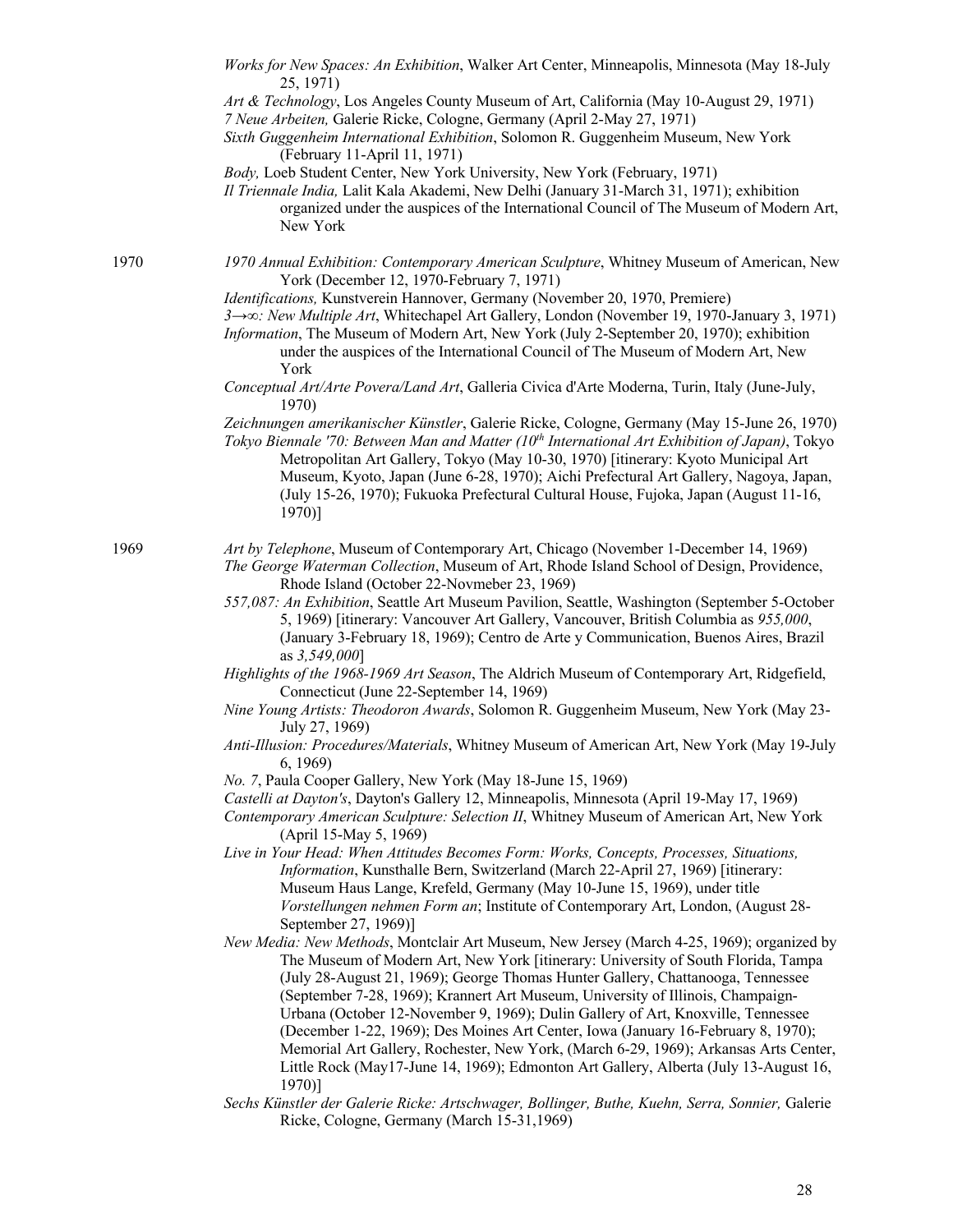|      | Op losse schroeven: Situaties en cryptostructuren, Stedelijk Museum, Amsterdam, The<br>Netherlands (March 15-April 27, 1969) [itinerary: Museum Folkwang, Essen Germany<br>(May 9-June 22, 1969), under title Verborgene Strukturen]                                                                                                     |
|------|------------------------------------------------------------------------------------------------------------------------------------------------------------------------------------------------------------------------------------------------------------------------------------------------------------------------------------------|
|      | Soft Art, New Jersey State Museum Cultural Center, Trenton, New Jersey (March 1-April 27,<br>1969)                                                                                                                                                                                                                                       |
|      | Kunst de sechziger Jahre, Wallraf-Richartz Museum, Cologne, Germany (opened February 28,<br>1969)                                                                                                                                                                                                                                        |
|      | Here & Now: An Exhibition of Thirteen Artists, Washington University Gallery of Art Steinberg<br>Hall, St. Louis, Missouri (January 1-February 21, 1969)                                                                                                                                                                                 |
|      | Anti-Form, Museum of Contemporary Art, Chicago (September 14-October 20, 1968)                                                                                                                                                                                                                                                           |
| 1968 | 1968 Annual Exhibition: Contemporary American Sculpture, Whitney Museum of American Art,<br>New York (December 17, 1968-February 9, 1969)                                                                                                                                                                                                |
|      | Nine at Castelli: Anselmo, Bollinger, Hesse, Kaltenbach, Nauman, Saret, Serra,                                                                                                                                                                                                                                                           |
|      | Sonnier, Zorio, Castelli Warehouse (108th Street), New York (December 4-28, 1968)                                                                                                                                                                                                                                                        |
|      | Series: Photographs, School of Visual Arts, New York (December 3, 1968-January 9,1969)                                                                                                                                                                                                                                                   |
|      | Third Annual: From Arp to Artschwager, Noah Goldowsky Gallery, New York (October 15-<br>November 15, 1968)                                                                                                                                                                                                                               |
|      | Soft and Apparently Soft Sculpture, Georgia Museum of Art, The University of Georgia, Athens,<br>Georgia (October 6-November 3, 1968); circulating exhibition organized by the<br>American Federation of Arts [itinerary: State University of New York, College at<br>Oswego, New York (November 24-December 22, 1968); Cedar Rapids Art |
|      | Center, Iowa (January 12-February 9, 1969); Michigan State University, East Lansing,<br>Michigan (March 2-30, 1969); Andrew Dickson White Museum of Art, Cornell<br>University, Ithaca, New York (April 20-May 18, 1969)]                                                                                                                |
|      | Anti-Form, John Gibson Gallery, New York (October 5-November 7, 1968)                                                                                                                                                                                                                                                                    |
|      | Primary Structure, Minimal Art, Pop Art, Anti-Form, Galerie Ricke, Kassel, Germany (June 27-<br>September, 1968)                                                                                                                                                                                                                         |
|      | Programm I: Bilder, Skulpturen, Objekte, Galerie Ricke, Cologne, Germany (May 29-September<br>23, 1968)                                                                                                                                                                                                                                  |
|      | Three Sculptors: Walter de Maria, Richard Serra, Mark di Suvero, Noah Goldowsky Gallery,<br>New York (February 17-March 15, 1968)                                                                                                                                                                                                        |
| 1967 | Second Annual: From Arp to Artschwager II, Noah Goldowsky Gallery, New York (June-<br>September, 1967)                                                                                                                                                                                                                                   |
|      | Drawings 1967, Ithaca College Museum, Ithaca, New York (January 17-February 25, 1967)                                                                                                                                                                                                                                                    |
| 1966 | Drawings, Yale University Art Gallery, New Haven, Connecticut (opened September 2, 1966)<br>First Annual: From Arp to Artschwager, Noah Goldowsky Gallery, New York (June-September 1,<br>1966)                                                                                                                                          |

## *MONOGRAPHS & SOLO EXHIBITION CATALOGUES*

*Richard Serra*. Exh. cat. Pasadena Art Museum, California, 1970.

Wilde, Edy de. *Richard Serra: Tekeningen/Drawings 1971-1977*. Exh. cat. Stedelijk Museum, Amsterdam, 1977. Includes an interview with the artist by Lizzie Borden.

Buchloh, B. H. D., Max Imdahl, and Clara Weyergraf. *Richard Serra: Arbeiten 66-77/Works 66-77*. Exh. cat. Kunsthalle Tübingen and Kunsthalle Baden-Baden, Germany, 1978. Interview with the artist by Lizzie Borden. Bilingual, German and English.

Bartsch, Ingo. *"Terminal" von Richard Serra: Eine Dokumentation in sieben Kapiteln*. Bochum: Museum Bochum, 1980.

Kuwayama, Maki. *Richard Serra: New Sculpture*. Exh. cat. Akira Ikeda Gallery, Tokyo, 1983. Bilingual, Japanese and English.

Pauseback, Michael. *Richard Serra: Skulpturen und Zeichnungen 1967-1983*. Exh. cat. Reinhard Onnasch Ausstellungen, Berlin, 1983. Bilingual, German and English.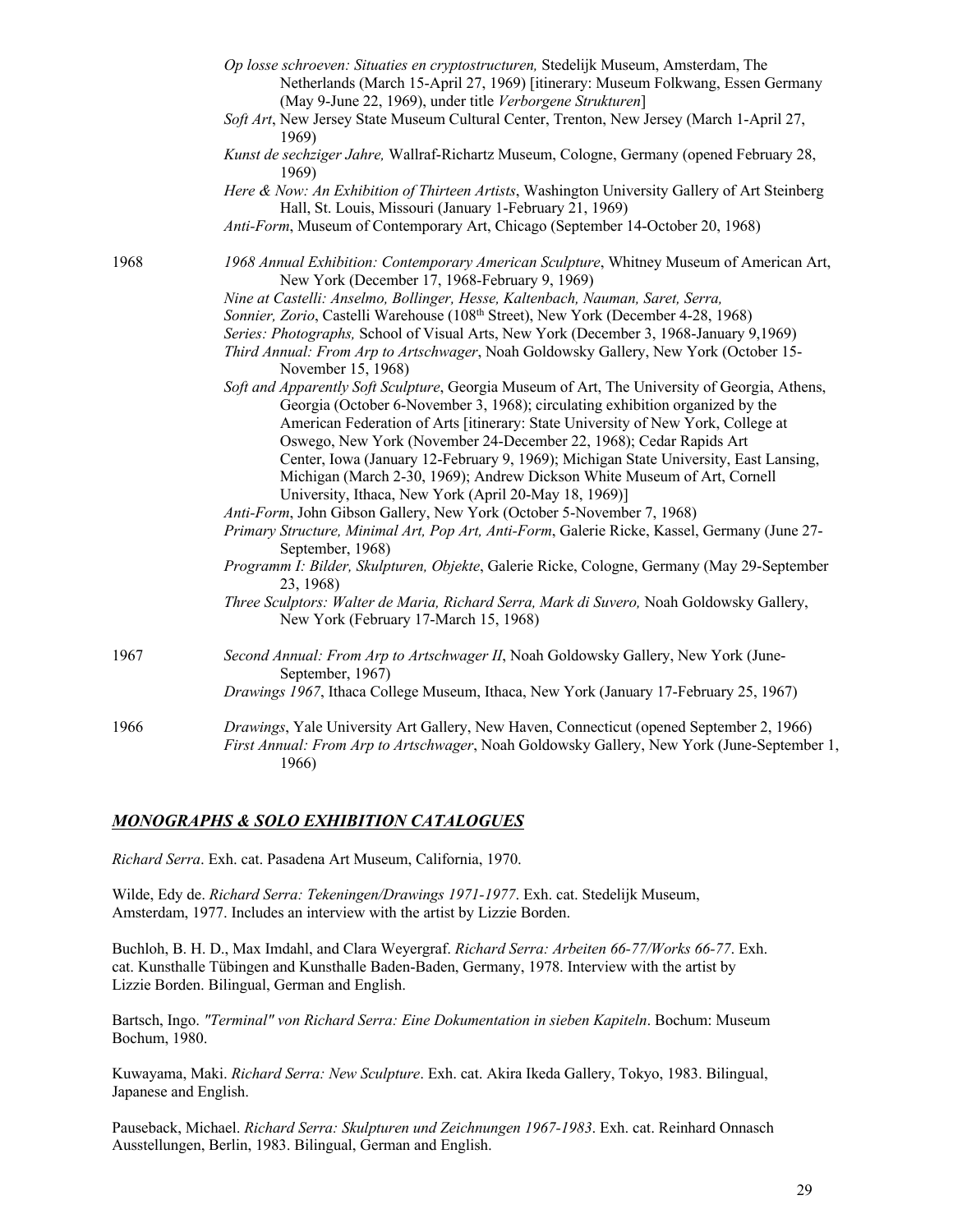Bois, Yve-Alain, Rosalind Krauss, et al. *Richard Serra*. Exh. cat. Centre Georges Pompidou, Musée National d'Art Moderne, Paris, 1983. Interview with the artist by Alfred Pacquement.

Berswordt-Wallrabe, A.-L. Alexander von, ed. *Richard Serra: Neuere Skulpturen in Europa 1977-1985, Eine Auswahl/Recent Sculpture in Europe 1977-1985, Selected*. Bochum: Galerie m, 1985. Essay by Richard Serra. Bilingual, German and English.

Stockebrand, Marianne. *Richard Serra*. Exh. cat. Krefelder Kunstmuseum, Krefeld, Germany, 1985.

Crimp, Douglas, Rosalind Krauss, and Laura Rosenstock. *Richard Serra: Sculpture*. Exh. cat. The Museum of Modern Art, New York, 1986. The show was also accompanied by an identically titled exhibition pamphlet.

Poiret, Marie-Françoise. *Richard Serra*. Exh. cat. Musée de Brou, Bourg-en-Bresse, France, 1986. Includes an interview with the artist by Carine Ascher.

Sherill Jordan, Lisa Parr, Robert Porter, and Gwen Storey, eds. *Public Art, Public Controversy: The Tilted Arc on Trial.* New York: American Council for the Arts, 1987. Essays by Dale McConathy, Judith H. Balfe and Margaret J. Wyszomirski, and Barbara Hoffman.

*Richard Serra: Sculpture 1985-1987*. Exh. cat. Leo Castelli Gallery and The Pace Gallery, New York, 1987.

Ammann, Jean-Christoph, Yve-Alain Bois, Douglas Crimp, Ernst-Gerhard Güse, and Armin Zweite. *Richard Serra*. Ed. Ernst-Gerhard Güse. Exh. cat. Westfälisches Landesmuseum für Kunst und Kulturgeschichte, Münster, Germany; Städtische Galerie im Lenbachhaus, Munich; Kunsthalle, Basel. Bochum: Galerie m, and Stuttgart: Verlag Gerd Hatje, 1987. Published in English as Richard Serra. New York: Rizzoli, 1988. Translation by Michael Robinson and John Shepley.

*Richard Serra: Wall Props*. Exh. cat. Akira Ikeda Gallery, Tokyo, 1987.

Berswordt-Wallrabe, A.-L. Alexander von, ed. *Richard Serra: Neuere Skulpturen in Europa 1986 -1988/Recent Sculpture in Europe 1986-1988*. Bochum: Galerie m, 1988. Essay by Richard Serra. Bilingual, German and English.

Weyergraf, Clara, and Martha Buskirk, eds. *Richard Serra's "Tilted Arc."* Eindhoven: Stedelijk Van Abbemuseum, 1988.

Breidenbach, Susanne, compiler. *Richard Serra: Prints, a Catalogue Raisonné 1972-1988*. Bochum: Galerie m, 1988. Essay by Richard Hoppe-Sailer. Bilingual, German and English. Accompanied the European traveling exhibition Richard Serra: Das druckgraphische Werk 1972–1988.

Driessen, Hendrik, and Richard Serra. *Richard Serra: 10 Sculptures for the Van Abbe*. Exh. cat. Stedelijk Van Abbemuseum, Eindhoven, 1988.

*Richard Serra: "Maillart Extended."* Bern: Benteli Verlag, 1989. Interview with the artist by Harald Szeemann.

*Richard Serra: Sculpture 1987-1989*. Exh. cat. Pace Gallery, New York, 1989. Text by the artist.

*Richard Serra: 8 Drawings: Weights and Measures.* Exh. cat. Leo Castelli Gallery, New York, 1989.

Serra, Richard, and Ursula Blanchebarbe. *Axis: Dokumentation.* Bielefeld: Kunsthalle Bielefeld, 1990.

Janssen, Hans, and Jacqueline Rapmund, compilers. *Richard Serra: Drawings/Zeichnungen 1969-90: Catalogue Raisonné*. Bern: Benteli Verlag, 1990. Essays by Richard Serra and Yve-Alain Bois. Bilingual, German and English. Accompanied the exhibition Richard Serra: Tekeningen/Drawings at Bonnefantenmuseum, Maastricht, The Netherlands.

Germer, Stefan, and Harald Szeemann. *Richard Serra: The Hours of the Day*. Zurich: Kunsthaus Zürich, 1990. Accompanied the exhibition Richard Serra: The Hours of the Day at the Kunsthaus Zürich. Serra, Richard, and Dirk Reinartz. Afangar. Göttingen: Steidl Verlag, and Zurich: Parkett Verlag, 1991. Text by Richard Serra, photographs by Dirk Reinartz.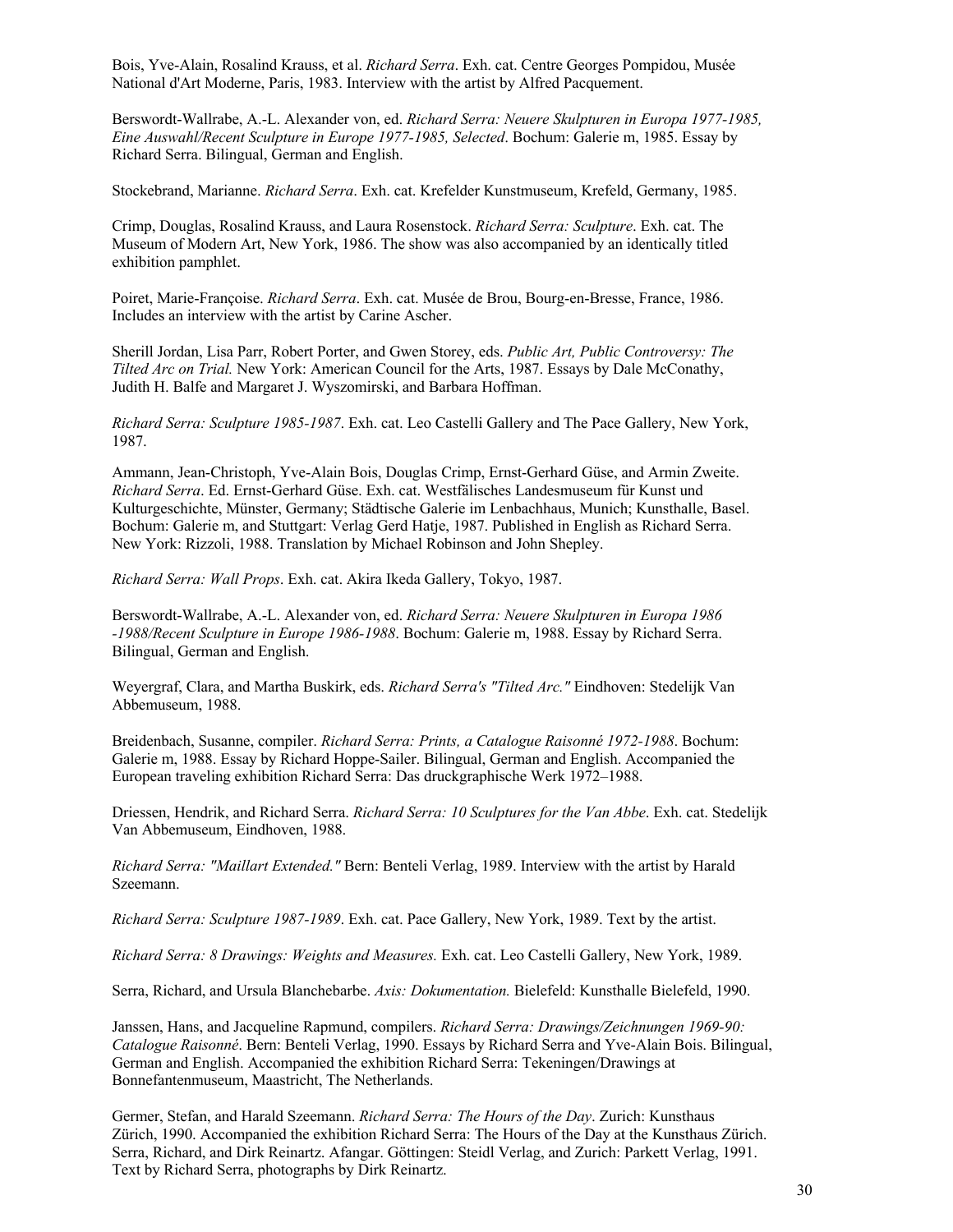Weyergraf-Serra, Clara, and Martha Buskirk, eds. *The Destruction of Tilted Arc: Documents. An October Book.* Cambridge, Massachusetts, and London: The MIT Press, 1991. Introduction by Richard Serra.

Phéline, Jean-Michel, ed. *Richard Serra: "Octagon for Saint Eloi."* Paris: Ministère de la Culture et de la Communication, Délegation aux Arts Plastiques, Centre National des Arts Plastiques, 1991. Essay by Serge Lemoine, photographs by Jacques Hoeffner.

Germer, Stefan. *Richard Serra: Skulptur*. Exh. cat. Malmö Konsthall, Malmö, Sweden, 1991.

Breithaupt, Julia, Gerlinde Rachow, and Angela Wenzel. Zu: *Richard Serra. Kunstsammlung Nordrhein-Westfalen, Düsseldorf, 1992*. Accompanied the exhibition Richard Serra: Running Arcs, For John Cage at the Kunstsammlung Nordrhein-Westfalen.

*Richard Serra: Afangar Icelandic Series 1988-1992*. Exh. cat. Gemini G.E.L., Los Angeles, 1992. Includes statement by the artist.

Bois, Yve-Alain, Stefan Germer, Richard Serra, et al. *Richard Serra.* Exh. cat. Museo Nacional Centro de Arte Reina Sofía, Madrid, 1992. Bilingual, Spanish and English.

*Richard Serra: Drawings and Etchings from Iceland*. Exh. cat. Matthew Marks Gallery, New York, 1992. Interview with the artist by Mark Rosenthal.

*Richard Serra: Deadweights*. Exh. cat. Pace Gallery, New York, 1992. Statement by the artist.

Germer, Stefan. *Richard Serra: "The Drowned and the Saved."* Exh. cat. Synagoge Stommeln, Pulheim, Germany, 1992. English translation by Joachim Neugroeschel published as a leaflet by Matthew Marks Gallery, New York.

Glucksmann, Christine Buci. *Richard Serra: Gravures*. Exh. cat. Musée d'Art Moderne de Céret, France, 1992.

Zweite, Armin. *Richard Serra: Running Arcs (For John Cage).* Exh. cat. Kunstsammlung Nordrhein-Westfalen, Düsseldorf. Düsseldorf: Richter Verlag, 1992. Bilingual, German and English. Translation by John Brogden.

*Richard Serra: Weight and Measure*. Exh. cat. Tate Gallery, London. Düsseldorf: Richter Verlag, 1992. Includes interview with the artist by Nicholas Serota and David Sylvester. Bilingual, English and German. Translation by Norbert Messler and H.-L. Alexander von Berswordt-Wallrabe. The show was also accompanied by an identically titled exhibition brochure with text by Simon Wilson.

Schlieker, Andrea, and Richard Serra. *Richard Serra: Drawings*. Exh. cat. Serpentine Gallery, London. Düsseldorf: Richter Verlag, 1992. Interview with the artist by Lynne Cooke. Bilingual, English and German. Translation by Norbert Messler and Clara Weyergraf-Serra.

Pacquement, Alfred. *Richard Serra.* Paris: Éditions du Centre Georges Pompidou, 1993.

Loebens, Uwe, ed. *Torque, Richard Serra: Dokumentation zu der Großskulptur auf dem Campus der Universität des Saarlandes*. Schriftenreihe des Instituts für aktuelle Kunst im Saarland an der Hochschule der Bildenden Künste Saar. Saarlouis: Institut für aktuelle Kunst, 1993.

*Richard Serra: Drawings and Prints.* Exh. cat. The National Museum of Art, Osaka, Japan, 1994.

Wylie, Charles. *Richard Serra: Weight and Measure Drawings*. Exh. cat. Saint Louis Art Museum, St. Louis, 1994.

Krauss, Rosalind E., and Christoph Brockhaus. *Richard Serra: Props*. Exh. cat. Wilhelm Lehmbruck Museum Duisburg, Germany. Düsseldorf: Richter Verlag, 1994.

Hickey, Dave, and Richard Shiff. *Richard Serra: Weight and Measure Drawings.* Exh. cat. The Drawing Center, New York, 1994.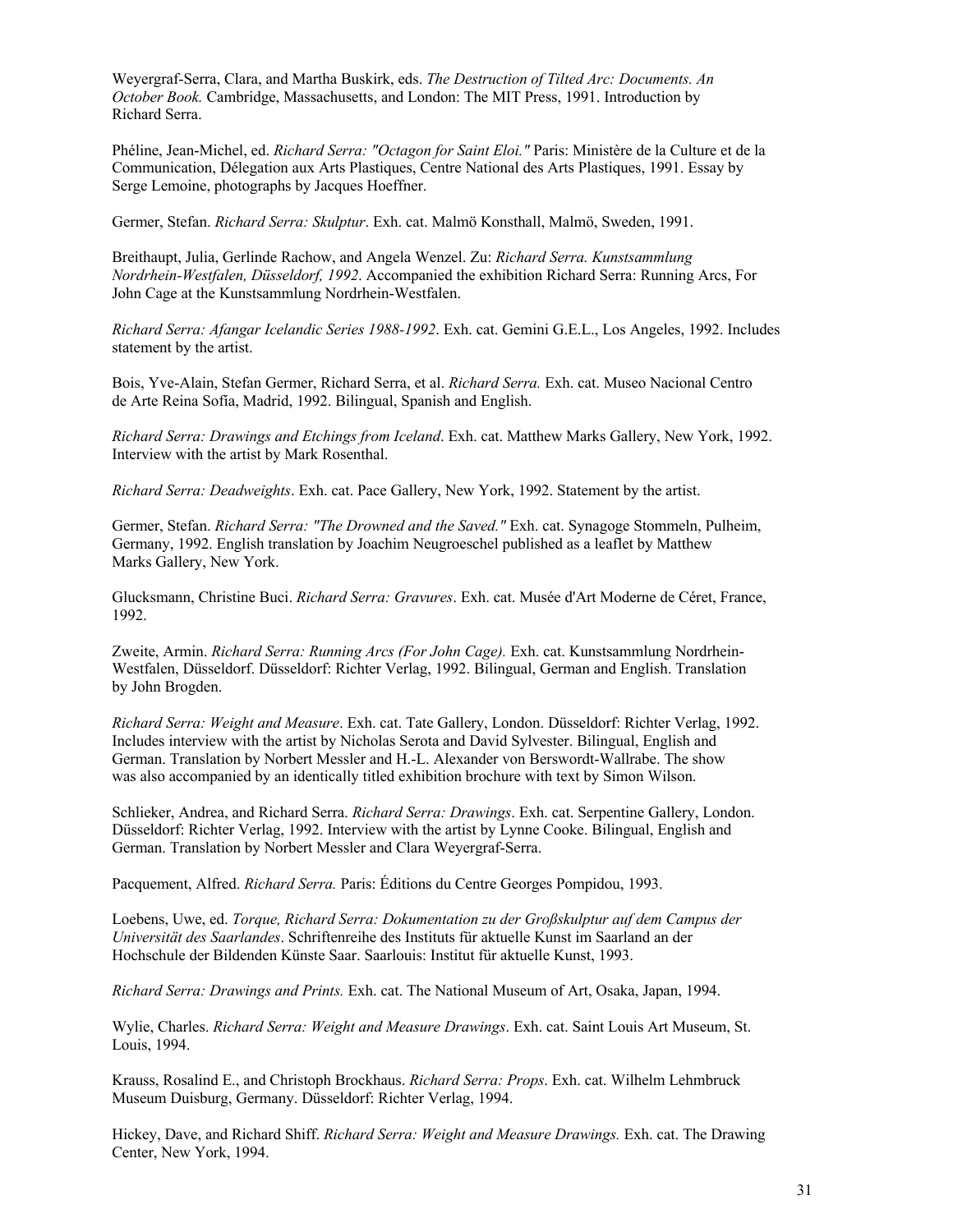Brenson, Michael. *Richard Serra: Nova Scotia Drawings*. Exh. cat. Gagosian Gallery, New York, 1994.

Krauss, Rosalind E., and Anda Rottenberg. *Richard Serra*. Exh. cat. National Gallery of Contemporary Art--Zacheta, Warsaw, 1994.

Bockemühl, Michael, Jörg and Karen van den Berg, eds. *Der leibhafte Raum: Das Terminal von Richard Serra in Bochum.* Witten/Herdecke, Germany: Edition Tertium, 1995. Essay by Karen van den Berg.

Schwander, Martin, ed. *Richard Serra: Intersection Basel*. Basel: Christoph Merian Verlag, and Düsseldorf: Richter Verlag, 1996. Texts by Gottfried Boehm, Richard Serra, Martha Buskirk, Eva Keller, and interview with the artist by Martin Schwander.

*Richard Serra at Gemini, 1993-1996*. Exh. cat. Gemini G.E.L., Los Angeles, 1996. Text by James Reid.

*Richard Serra: Weight and Measure*. Exh. cat. Matthew Marks Gallery, 1996.

Berswordt-Wallrabe, H.L. Alexander von. ed. *Richard Serra: Exchange. Luxembourg*. Bochum: m Bochum, Kunstvermittlung, and Düsseldorf: Richter Verlag, 1996. Essay by Lucien Kayser, photographs by Dirk Reinartz, interview with the artist by Enrico Lunghi. Trilingual, French, German, and English.

Serra, Richard, and Dirk Reinartz. *Richard Serra: La Mormaire.* Edited by Alexander v. Berswordt. Düsseldorf: Richter Verlag, and Bochum: m Bochum, 1997. Text by Stefan Germer, photographs by Dirk Reinartz.

Etz, Wolfgang, and Ralf Scherer. *Richard Serra: Dialog mit Johann Conrad Schlaun: Eine Dokumentation*. Münster: Lions-Club Münster Johann Conrad Schlaun, 1997.

Taylor, Mark. *Richard Serra: Torqued Ellipses*. Exh. cat. Dia Center for the Arts, New York, 1997. Interview with the artist by Lynne Cooke and Michael Govan. The show was also accompanied by an identically titled exhibition brochure.

*Richard Serra: Rounds*. Exh. cat. Gagosian Gallery, New York, 1997.

Berswordt-Wallrabe, Silke v., ed. *Richard Serra: Lemgo Vectors*. Lemgo: STAFF STIFTUNG, Düsseldorf: Richter Verlag, and Bochum: m Bochum Kunstvermittlung, 1998. Text by Silke von Berswordt-Wallrabe, photographs by Dirk Reinartz. Bilingual, German and English.

Foster, Hal, and Richard Serra. *Richard Serra: Sculpture 1985-1998.* Eds. Ferguson, Russell, Anthony McCall, and Clara Weyergraf-Serra. Exh. cat. Museum of Contemporary Art, Los Angeles. Göttingen: Steidl Verlag, 1998. Includes an interview with the artist by David Sylvester, and photographs by Dirk Reinartz. An expanded version, translated into Spanish, was published under title Richard Serra: Escultura 1985-1999 by Museo Guggenheim Bilbao and Steidl Verlag, Göttingen, 1999.

Brito, Ronaldo, Richard Serra, and Vanda Mangia Klabin. *Richard Serra: Rio Rounds*. Exh. cat. Centro de Arte Hélio Oiticica, Rio de Janeiro, 1999. Text by Serra. Bilingual, Portuguese and English.

*Richard Serra: Rio Rounds.* Rio de Janeiro: Centro de Arte Hélio Oiticica, Rio de Janeiro, Brazil, 1999. Introduction by Vanda Mangia Klabin, photographs by Márcia Foletto and Cesar Barreto, and text of lecture by the artist. Bilingual, Portuguese and English.

Berswordt-Wallrabe, Silke von, compiler. *Richard Serra: Druckgraphik/Prints/Estampes: Catalogue Raisonné 1972-1999.* Bochum: Galerie m, 1999. Trilingual, German, English, and French. Accompanied the European traveling exhibition Richard Serra: Druckgrafik, 1972–1999.

Erfurt, Stephan, and Richard Serra. *Weight and Measure: Henrichshütte Hattingen--Tate Gallery London*. Ed. Alexander von Berswordt. Düsseldorf: Richter Verlag and Bochum: m Bochum Kunstvermittlung, 2000. Text by David Sylvester, photographs by Stephan Erfurt. Bilingual, English and German.

Foster, Hal, and Gordon Hughes, eds. *Richard Serra. October Files*. Cambridge, Massachusetts, and London: MIT Press, 2000. Essays by Benjamin H. D. Buchloh, Annette Michelson, Yve-Alain Bois, Rosalind Krauss, Douglas Crimp, and Hal Foster.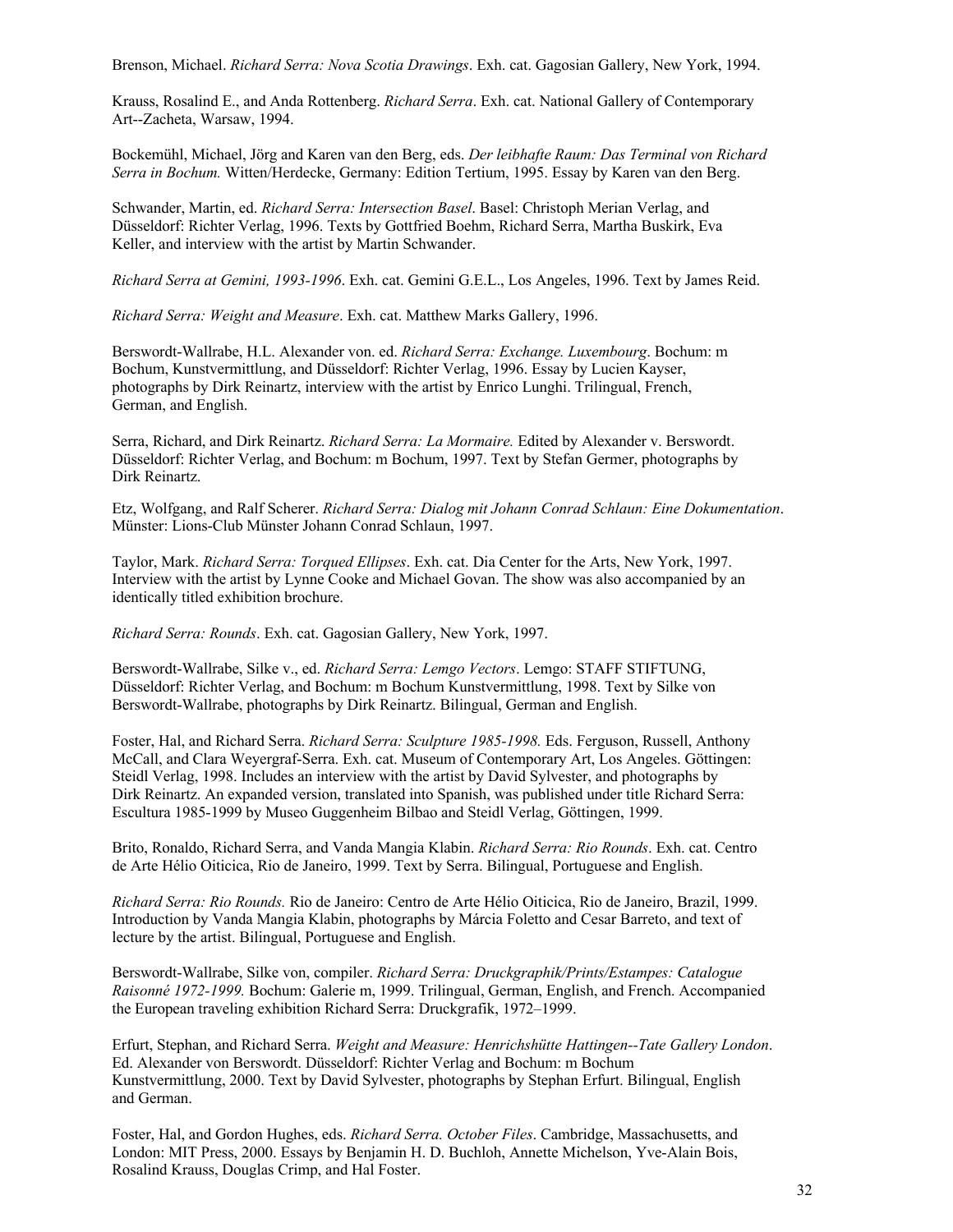Oettl, Barbara. "Schwere Kunst nach Mass: Betrachterfunktionen bei ausgewählten Blei- und Stahlskulpturen im Werk von Richard Serra." Theorie der Gegenwartskunst, 14. Münster, Hamburg, and London: Lit Verlag, 2000.

Foster, Hal. *Richard Serra: Torqued Spirals, Toruses and Spheres*. Exh. cat. Gagosian Gallery, New York. Göttingen: Steidl Verlag, 2001. Photographs by Dirk Reinartz.

Senie, Harriet F. *The Tilted Arc Controversy: Dangerous Precedent?* Minneapolis and London: The University of Minnesota Press, 2002.

*Richard Serra: Naples.* Exh. cat. Piazza del Plebiscito. Naples: Commune di Napoli Regione Campania, 2003. Essay by the artist.

Berswordt-Wallrabe, Silke von, ed. *Richard Serra: Dirk's Pod.* Göttingen: Steidl Verlag, 2004. Texts by Daniel Vasella, Richard Serra, and Silke von Berswordt-Wallrabe, photographs by Dirk Reinartz, Nic Tenwiggenhorn, and Theodor Scherrer.

Cicelyn, Eduardo, Mario Codognato, and Richard Serra. *Serra*. Exh. cat. Museo Archeologico Nazionale, Naples, 2004.

Serra, Richard, and Dirk Reinartz. *Te Tuhirangi Contour*. Göttingen: Steidl Verlag, 2005. Photographs by Dirk Reinartz.

Giménez, Carmen, Hal Foster, Kate D. Nesin, and Richard Serra. *Richard Serra: The Matter of Time*. Bilbao: Museo Guggenheim Bilbao, and Göttingen: Steidl Verlag, 2005. Accompanied the installation of the same title at the Guggenheim Bilbao.

*Richard Serra: Rolled and Forged*. Exh. cat. Gagosian Gallery, New York, 2006. Includes interview with the artist by Phong Bui.

*Richard Serra at Gemini: Between the Torus and the Sphere, Paths and Edges*. Los Angeles: Gemini G.E.L., 2007. Text by Xavier Fumat.

Rodr**í**gez, Delf**í**n. *Richard Serra: Escultura Dibujo*. Exh. cat. Guillermo de Osma Galeria, Madrid, 2007. Bilingual, Spanish and English.

McShine, Kynaston, and Lynn Cooke. *Richard Serra: Sculpture: Forty Years*. Exh. cat. The Museum of Modern Art, New York, 2007. Essays by Benjamin H. D. Buchloh, Lynne Cooke, and John Rajchman. Includes interview with the artist by Kynaston McShine

Faure, Fabien. *Richard Serra: Ma réponse à Kyoto*. Lyon: Fage Editions, 2008.

Berswordt-Wallrabe, Silke von, compiler. *Richard Serra: Druckgraphik/Prints/Estampes: Catalogue Raisonné 1972-2007.* Düsseldorf: Richter Verlag, 2008. Trilingual, German, English, and French.

Schmidt, Eva. *Richard Serra: Druckgrafik, Zeichnung/Prints, Drawings*. Exh. cat. Museum für Gegenwartskunst Siegen. Düsseldorf: Richter Verlag, 2008. Bilingual, German and English.

Pacquement, Alfred. *Monumenta 2008: Richard Serra: Promenade*. Exh. cat. Grand Palais, Paris, 2008. Photographs by Lorenz Kienzle. Bilingual, French and English.

Hindry, Ann, et al. *Richard Serra: Monumenta 2008/Grand Palais*. Boulogne: Beaux Arts Éditions, 2008. Includes an interview with the artist by Alfred Pacquement.

Schneider, Eckhard, ed. *Richard Serra: Drawings: Work Comes out of Work*. Exh. cat. Kunsthaus Bregenz, Austria, 2008. With essays by James Lawrence and Richard Shiff. Bilingual, German and English.

Nesin, Kate. *Richard Serra: Recent Work*. Exh. cat. Gagosian Gallery, London, 2008.

Badiola, Txomin, and Pedro Carreras. *Richard Serra: Tracks*. Exh. cat. Galería Carreras Múgica, Bilbao, 2009. Bilingual, Spanish and English.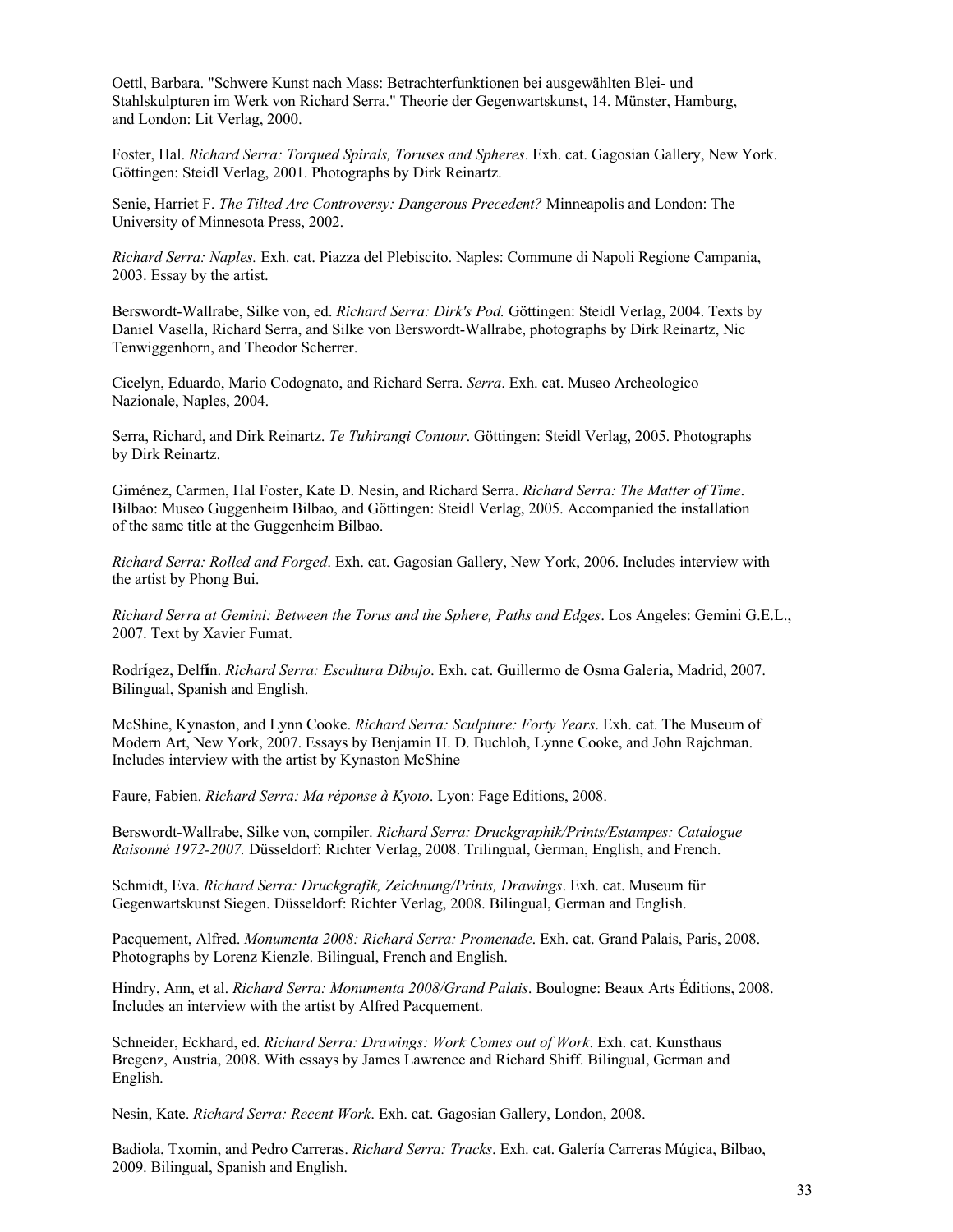*Richard Serra: escritos e entrevistas, 1972-2008*. Universidad Pública de Navarra, Navarra, Spain, 2010. Spanish translation by Gabriel Insausti.

Rose, Bernice, Michelle White, and Gary Garrels. *Richard Serra: Drawing: A Retrospective*. Exh. cat. The Menil Collection, Houston, 2011. With additional contributions by Lizzie Borden, Magdalena Dabrowski, Richard Serra, and Richard Shiff.

Shiff, Richard. *Transparencies: Richard Serra Recent Drawings*. Exh. cat. Craig F. Starr Gallery, New York, 2012.

Wingate, Ealan, ed. *Richard Serra: Drawings, Paris 2011*. Exh. cat. Gagosian Gallery, Paris, 2011.

Frankel, David, ed. *Richard Serra: Early Work*. Exh. cat. David Zwirner, New York, 2013. Essay by Hal Foster.

McDonald, Alison, ed*. Richard Serra: New Sculpture*. Exh. cat. Gagosian Gallery, New York and London, 2013. Essays by Anne Byrd and Daniel Lefferts.

Wingate, Ealan, ed. *Richard Serra: Double Rifts*. Exh. cat. Gagosian Gallery, Beverly Hills, 2013.

Espada, Helioa, and Samuel Titan Jr., eds. *Richard Serra: desenhos na casa da Gávea.* Exh. cat. Instituto Moreira Salles, Rio de Janeiro, 2014. Essay by Sônia Salzstein. Bilingual, Portuguese and English.

Espada, Heliosa, ed. *Richard Serra: escritos e entrevistas, 1967-2013*. Instituto Moreira Salles, Rio de Janeiro, 2014. Portuguese translation by Paloma Vidal.

Al Khalifa, Hala, David Frankel, and Salam Shugrhy, eds. *Richard Serra.* Exh. cat. Qatar Museums Authority at Al Riwaq Doha and QMA Gallery at Katara, Doha, Qatar, 2014. Includes an interview with the artist by Alfred Pacquement. Bilingual, Arabic and English.

Hubert, Bellatrix, and Alexandra Whitney, eds. *Richard Serra: Vertical and Horizontal Reversals.* Exh. cat. David Zwirner, New York, 2015. Essay by Gordon Hughes.

Shiff, Richard, *Richard Serra: Forged Steel*. Exh. cat. David Zwirner, New York, 2016.

Stocch, Francesco, Albert Camus, Neil Cox, and Michelle White. *Richard Serra: Recent Drawings: 2015-2017: Rambles, Composites, Rotterdam Verticals, Rotterdam Hoizontals, Rifts*. Exh. cat. Museum Boijmans van Beuningen, Rotterdam, The Netherlands and Gagosian Gallery, New York, 2017.

Daur, Jörg, Peter Forster, Alexander Klar, and Magdalena Nieslony. *Richard Serra: Props, Films, Early Works*. Exh. cat. Museum Wiesbaden, Germany, 2017.

Lawrence, James. *Richard Serra Drawings*. Exh. cat. Ordovas Books, London, 2021.

# *WRITINGS BY THE ARTIST*

Corinne Robins. "The Circle in Orbit." *Art in America* 56, no. 6 (November-December 1968), pp. 62-69.

Serra, Richard. "Play it Again, Sam." *Arts Magazine* 44, no. 4 (February 1970), pp. 24-27. Reprinted in *Richard Serra: Interviews, Etc. 1970-1980*, pp. 13-21. Yonkers, New York: The Hudson River Museum. German translation by Harald Szeemann published in *Richard Serra: Schriften, Interviews 1970-1989*, pp. 15-18. Bern: Benteli Verlag, 1990. French translation by Gilles Courtois published in *Richard Serra: Écrits et Entretiens, 1970-1989*, pp. 13-17. Paris: Daniel Lelong Éditeur, 1990. Reprinted again in *Richard Serra: Writings, Interviews*, pp. 7-9. Chicago and London: The University of Chicago Press, 1994.

Serra, Richard. "Talus." Included as part of David Antin's "48 Page Exhibition." *Studio International* 180, no. 924 (July-August 1970), p. 4.

Serra, Richard, et al. "The Artist and Politics: A Symposium." *Artforum* 9, no. 1 (September 1970), pp. 35-39.

Serra, Richard. "Lead Shot." *Aspen Magazine*, no. 8 (Fall-Winter 1970-71), section 6.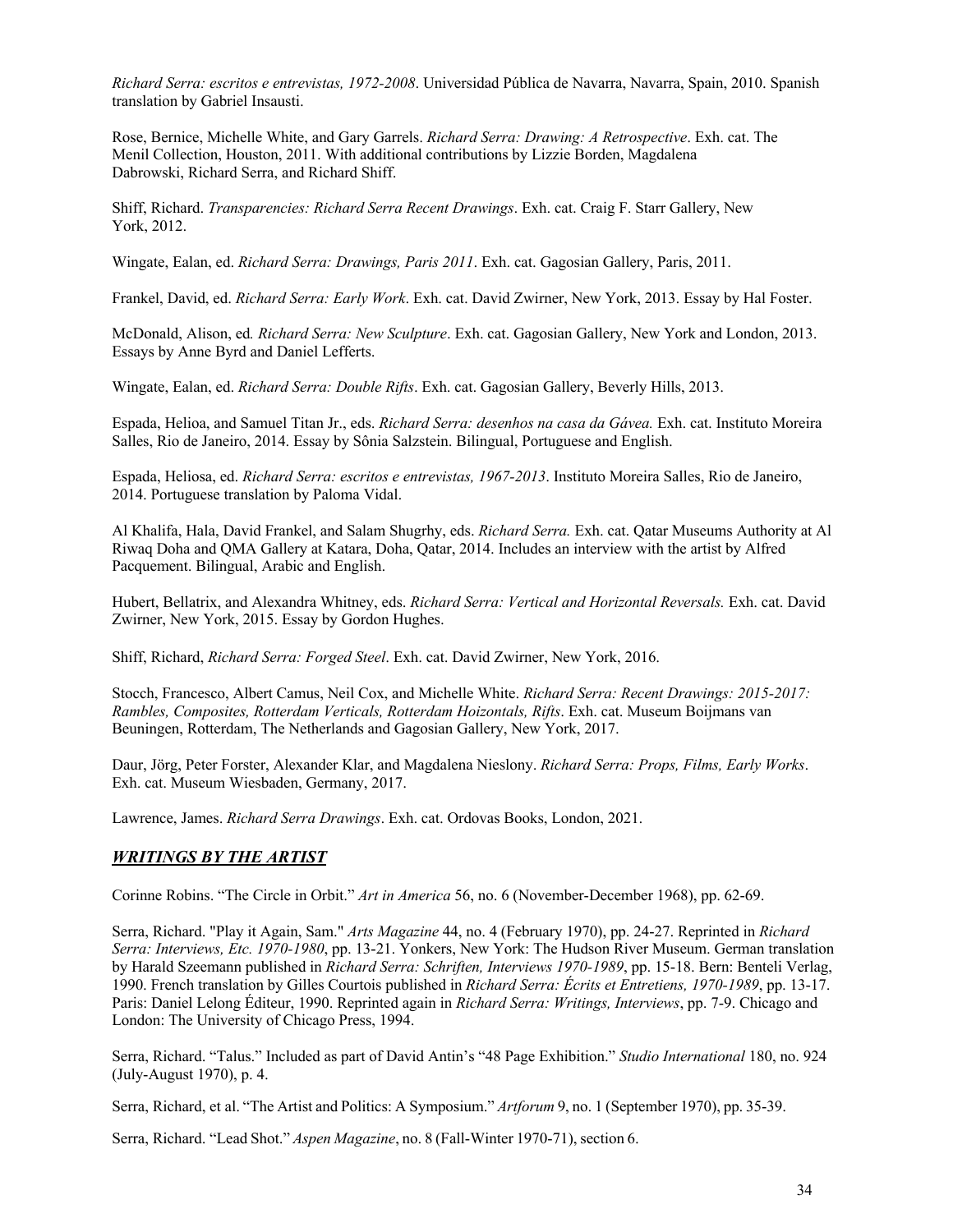Serra, Richard. "Verb List, 1967-68." First published in *Avalanche* [New York], no. 2 (Winter 1971), pp. 20-21. Reprinted in *The New Avant-Garde, Issues for the Art of the Seventies*. Text by Gregoire Müller, photos by Gianfranco Gorgoni. New York: Praeger, 1972. Reprinted again in *Richard Serra: Interviews Etc*. 1970-1980, pp. 9 -11. Yonkers, New York: The Hudson River Museum, 1980. German translation by Harald Szeemann published in *Richard Serra: Schriften, Interviews 1970-1989*, pp. 7-11. Bern: Benteli Verlag, 1990. French translation by Gilles Courtois published in *Richard Serra: Écrits et Entretiens, 1970-1989*, pp. 9-12. Paris: Daniel Lelong Éditeur, 1990. Reprinted in *Richard Serra: Writings, Interviews*, pp. 3-4. Chicago and London: The University of Chicago Press, 1994. Italian translation published in *Richard Serra*, pp. 91-93. Exh. cat. Mercati di Traiano-Roma, Commune di Roma, Rome, 1999. Reprinted in André Lepecki, ed. *Dance*, p. 102. Documents of Contemporary Art. London and Cambridge, Massachusetts: Whitechapel Gallery and The MIT Press, 2012.

Serra, Richard. "Proposal for Los Angeles County Museum in Conjunction with Kaiser Steel." In Scott, Gail R., *A Report on the Art and Technology Program of the Los Angeles County Museum of Art 1967-1971,* p. 298*.* Los Angeles: Los Angeles County Museum of Art, 1971.

"Skullcracker Stacking Series." In Scott, Gail R., *A Report on the Art & Technology Program of the Los Angeles County Museum of Art 1967-1971*, pp. 299-300. Los Angeles: Los Angeles County Museum of Art, 1971.

Jackson, Ward, and Richard Serra. "Richard Serra." *Art Now: New York* 3, no. 3 (September 1971), p. 4.

Serra, Richard. "Statements." *Artforum* 10, no. 1 (September 1971), p. 64.

Serra, Richard. "On Frame, on Color-Aid." *Artforum* 10, no. 1 (September 1971), p. 64.

Jonas, Joan, and Richard Serra. "Paul Revere." *Artforum* 10, no. 1 (September 1971), pp. 65-67.

Serra, Richard. "Letter to the Editor" [amending Robert Pincus-Witten review in January issue]. *Artforum* 10, no. 7 (March 1972), p. 6.

Serra, Richard, and Rosalind Krauss, ed. "Shift." *Arts Magazine* 47, no. 6 (April 1973), pp. 49-55. Reprinted in *Richard Serra: Interviews, Etc. 1970-1980*. pp. 23-33. Yonkers, New York: The Hudson River Museum, 1980. German translation by Harald Szeemann published in *Richard Serra: Schriften, Interviews 1970-1989*, pp. 19-26. Bern: Benteli Verlag, 1990. French translation by Gilles Courtois in *Richard Serra: Écrits et Entretiens*, 1970-1989, pp. 19-23. Paris: Daniel Lelong Éditeur, 1990. Printed again in *Richard Serra: Writings, Interviews*, pp. 11-13. Chicago and London: The University of Chicago Press, 1994.

Serra, Richard. "Shift." *Data* [Italy] 3, no. 9 (Autumn 1973), pp. 68-71.

Serra, Richard. "Text: Television Delivers People." *Art-Rite*, no. 7 (Autumn 1974), p. 5.

Serra, Richard, and Clara Weyergraf. "St. John's Rotary Arc." *Artforum* 19, no. 1 (September 1980), pp. 52-55. Reprinted in Richard Serra: Interviews Etc. 1970-1980, pp. 151-61. Yonkers, New York: The Hudson River Museum, 1980. German translation by Harald Szeemann published in *Richard Serra: Schriften, Interviews 1970 -1989*, pp. 125-31. Bern: Benteli Verlag, 1990. French translation by Bernard Lamarche-Vadel and Gilles Courtois published in *Écrits et Entretiens, 1970-1989*, pp. 151-58. Paris: Daniel Lelong Éditeur, 1990. Printed again in *Serra, Richard: Writings, Interviews*, pp. 119-23. Chicago and London: The University of Chicago Press, 1994.

Serra, Richard et al. "Picasso: A Symposium" [contribution by the artist on p. 13]. *Art in America* 68, no. 10 (December 1980), pp. 9-19, 185-87.

Gehry, Frank O., and Richard Serra. "Connections. " In Diamonstein, Barbaralee, Jonathan Barnett, Paul Goldberger, et al., eds. *Collaboration, Artists & Architects: The Centennial Project of the Architectural League*, pp. 56-59. NewYork: Whitney Library of Design, 1981.

Serra, Richard. "Notes from Sight Point Road." Originally published in *Perspecta: The Yale Architectural Journal,* no. 19 (1982), pp. 172-81. Edited and printed as "Extended Notes from Sight Point Road" in *Richard Serra: Neuere Skulpturen in Europa 1977-1985 (Eine Auswahl)/Recent Sculpture in Europe 1977-1985 (Selected),* pp. 11-15, German translation by Clara Weyergraf-Serra pp. 5-10. Bochum: Galerie m, 1985. Reprinted in Plus 2, January 1986, pp. 5-8. German translation published in *Richard Serra: Schriften, Interviews 1970-1989*. pp. 159-68. Bern: Benteli Verlag, 1990. French translation by Gilles Courtois published in *Richard Serra: Écrits et Entretiens, 1970 -1989*, pp. 193-201. Paris: Daniel Lelong Éditeur, 1990. Reprinted in *Richard Serra: Writings, Interviews,* pp. 167- 73. Chicago and London: The University of Chicago Press, 1994. Reprinted again in Richard Serra: Naples, pp. 13-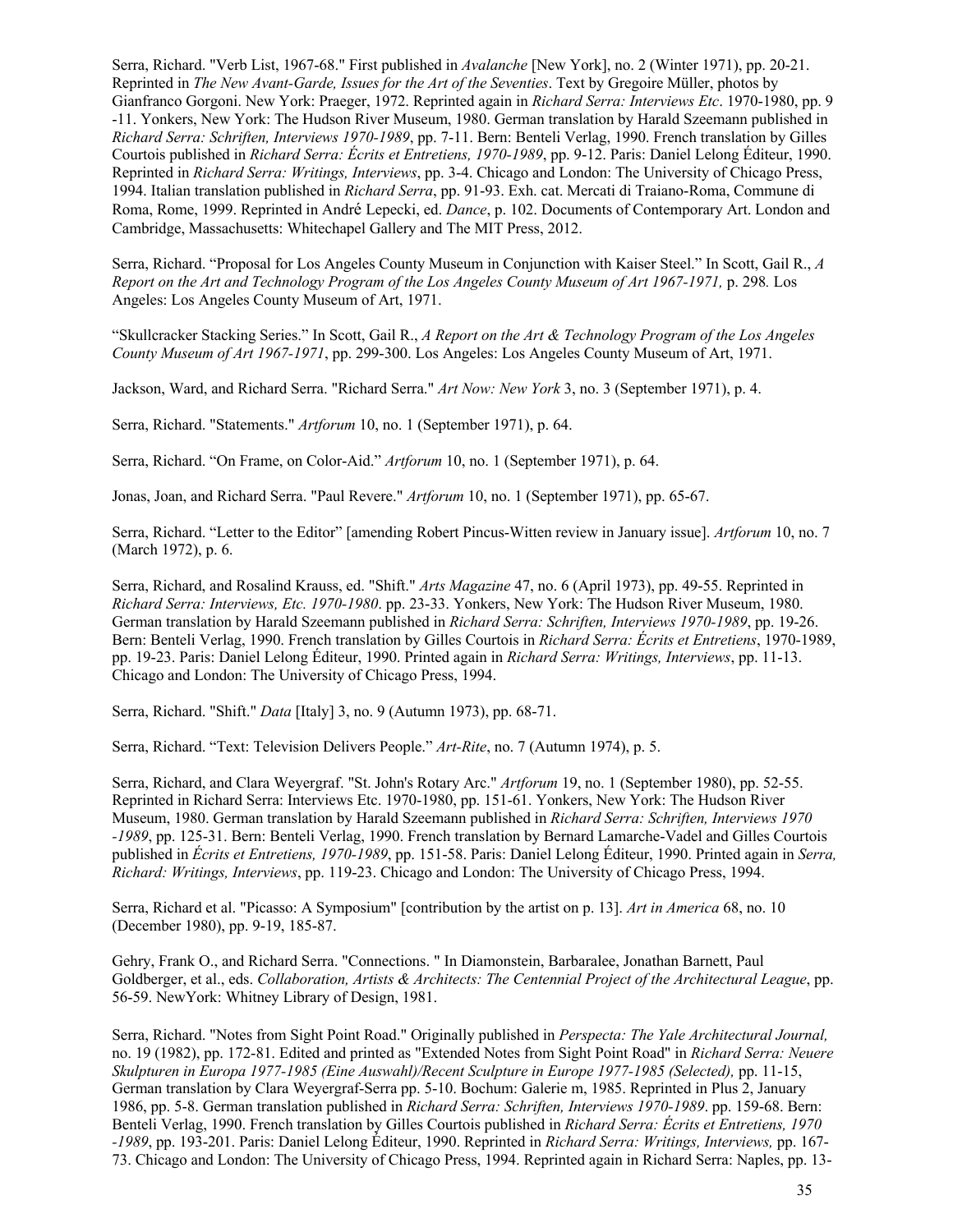19. Exh. cat. Piazza del Plebiscito. Naples: Commune di Napoli Regione Campania, 2003. Printed also in *Richard Serra: The Matter of Time*, pp. 43-45. Bilbao: Museo Guggenheim Bilbao, and Göttingen: Steidl Verlag, 2005.

Serra, Richard. "Statement." In *Richard Serra at Gemini 1980-1981*, pp. 2-3. Los Angeles: Gemini G.E.L., 1982.

Serra, Richard et al."Portraits" [round-table conversation including the artist and Kathy Acker, Joseph Kosuth, Lawrence Weiner, Sandro Chia, Philip Glass, Barbara Kruger, David Salle]. Artforum 20, no. 9 (May 1982), pp. 58- 69.

Serra, Richard. "Letter from Richard Serra to President Ronald Reagan" [in Portuguese and English]. *Lo Spazio Umano* [Portugal], no. 2 (April-July 1985), pp. 89-92. Bilingual, Portuguese and English.

Serra, Richard. "Serra Writes the President." *Art & Artists* 14, no. 3 (May-June 1985), special supplement, pp. 3, 22.

Serra, Richard. "The Artist Speaks Out: Serra at the Hearing." *Art & Artists* 14, no. 3 (May-June 1985), special supplement, p. 3.

Serra, Richard. "Answers to Zone Questionnaire." *Zone 1/2*. New York: Urzone Press, April 1986. German translation by Harald Szeemann published in *Richard Serra: Schriften, Interviews 1970-1989*, p. 193. Bern: Benteli Verlag, 1990. French translation by Gilles Courtois published in *Richard Serra: Écrits et Entretiens, 1970-1989*, pp. 235-37. Paris: Daniel Lelong Éditeur, 1990. Reprinted in *Richard Serra: Writings, Interviews*, p. 175. Chicago and London: The University of Chicago Press, 1994.

Serra, Richard. "Proposition pour une sculpture dans le cloître du Monastère de Brou." In *Richard Serra*, p. 17. Exh. cat. Musée de Brou, Bourg-en-Bresse, France, 1986.

Serra, Richard. "Street Level and Spiral Sections." In Manfred Schneckenburger et al*., Documenta 8,* vol. 2, p. 232*.*  Exh. cat. Kassel, Germany, 1987. German translation by Harald Szeemann published in *Richard Serra: Schriften, Interviews 1970-1989*, pp. 193-97. Bern: Benteli Verlag, 1990.

Serra, Richard. Paper Presented to *Tilted Arc* Site Review Advisory Panel, December 15, 1987. In Clara Weyergraf-Serra and Martha Buskirk, eds., *The Destruction of* Tilted Arc: *Documents*, pp. 180-87. An October Book. Cambridge, Massachusetts, and London: The MIT Press, 1991.

Serra, Richard. "Notes on Drawing." First published in Güse, Ernst-Gerhard, ed. *Richard Serra,* pp. 66-68. New York: Rizzoli, 1988. Printed in Hans Janssen*. Richard Serra: Drawings/Zeichnungen 1969-90: Catalogue Raisonné*, pp. 8-12. German translation by Hubertus von Gemmingen pp. 13-15. Bern: Benteli Verlag, 1990. Published in *Richard Serra: Schriften, Interviews 1970-1989*, pp. 199-204. Bern: Benteli Verlag, 1990. French translation by Gilles Courtois published in *Richard Serra: Écrits et Entretiens, 1970-1989,* pp. 239-45. Paris: Daniel Lelong Éditeur, 1990. Abridged version printed in *Carnegie International 1991*, vol. 1, p. 124. Exh. cat. Pittsburgh: The Carnegie Museum of Art, 1991. Reprinted in *Richard Serra: Drawings*, pp. 69-73. Exh. cat. Serpentine Gallery, London. Düsseldorf: Richter Verlag, 1992. Bilingual, English and German. Reprinted again in *Richard Serra: Writings, Interviews,* pp. 177-81. Chicago and London: The University of Chicago Press, 1994. Printed also in Auping, Michael. *Drawing Rooms: Jonathan Borofsky, Sol LeWitt, Richard Serra*, pp. 107-111. Exh. cat. Modern Art Museum of Fort Worth, Texas, 1994. Printed also in *Richard Serra: Rio Rounds*, pp. 127-30. Exh. cat. Centro de Arte Hélio Oiticica, Rio de Janeiro, 1997. Printed again in *Richard Serra: Ausgestellt--Vorgestellt IV*, pp. 25-27. Exh. cat. Skulpturenmuseum Glaskasten, Marl, Germany, 1999. Printed (in Italian) in *Richard Serra*. pp. 147-49. Exh. cat. Mercati di Traiano-Roma, Comune di Roma, 1999.

Serra, Richard. "Weight." In *Richard Serra: 10 Sculptures for the Van Abbe*, pp. 10-12. Exh. cat. Stedelijk Van Abbemuseum, Eindhoven, 1988. Bilingual in Dutch and English. Reprinted in *Richard Serra: Neuere Skulpturen in Europa 1986-1988/Recent Sculpture in Europe 1986-1988*, pp. 78-83. Bochum: Galerie m, 1988. Bilingual, German and English. Printed again in *Richard Serra: Sculpture 1987-1989*. pp. 5-7. Exh. cat. Pace Gallery, New York, 1989. Reprinted in *Richard Serra: Schriften, Interviews 1970-1989*, pp. 205-209. Bern: Benteli Verlag, 1990. French translation by Gilles Courtois published in *Richard Serra: Écrits et Entretiens, 1970-1989*, pp. 247-49. Paris: Daniel Lelong Éditeur, 1990. Published in *Richard Serra*, pp. 121-22. Exh. cat. Museo Nacional Centro de Arte Reina Sofía, Madrid, 1992. Bilingual, Spanish and English. Reprinted in *Richard Serra: Writings, Interviews*, pp. 183-85. Chicago and London: The University of Chicago Press, 1994. Printed again in *Richard Serra: Ausgestellt-- Vorgestellt IV*, p. 10. Exh. cat. Skulpturenmuseum Glaskasten, Marl, Germany, 1999. Printed also in *Richard Serra: Rio Rounds,* p.127. Exh. cat. Centro de Arte Hélio Oiticica, Rio de Janeiro, 1997.

Serra, Richard et al. "Skulptur und öffentlicher Raum: Podiumsgespräch vom 12. Mai 1988" [round-table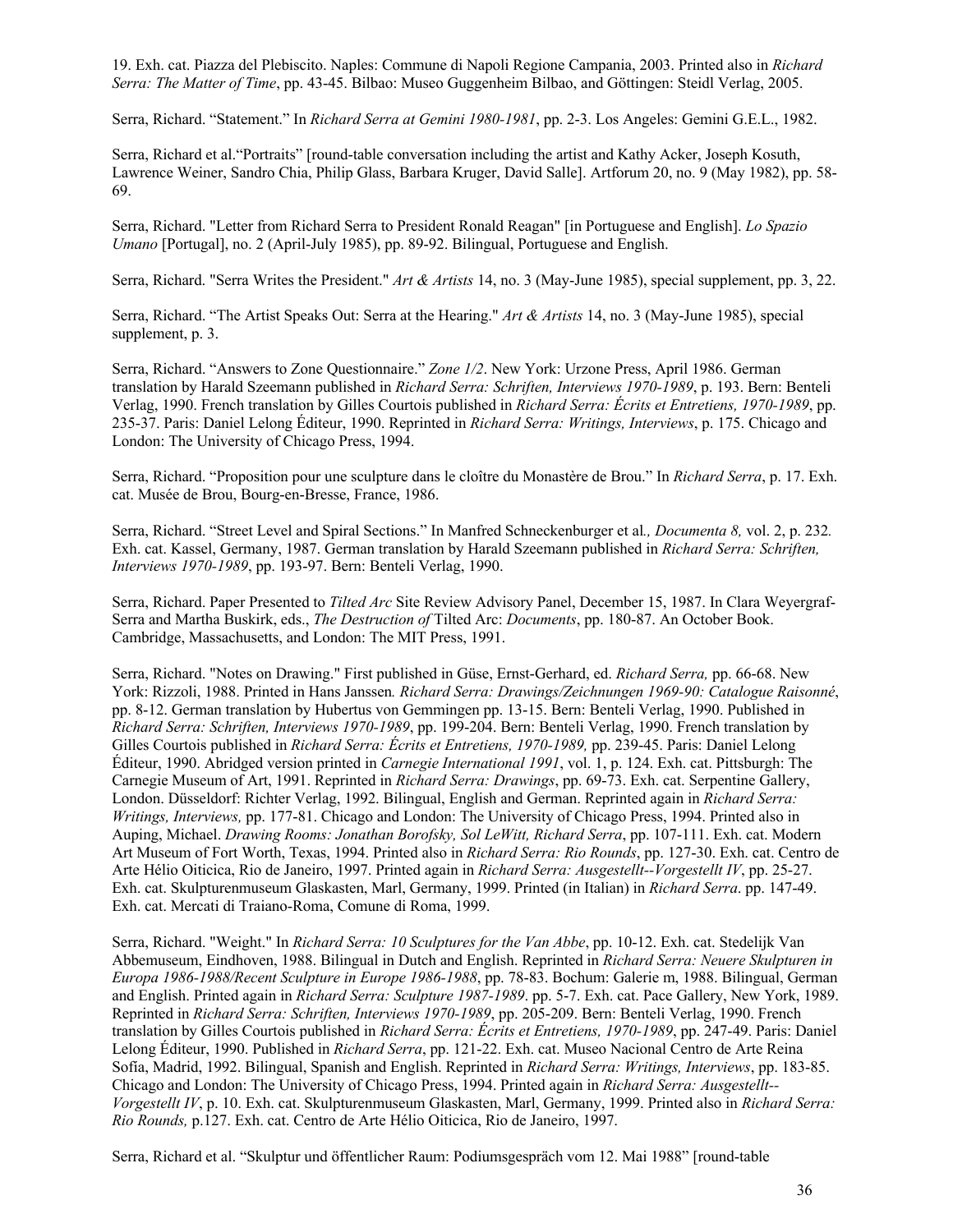discussion]. In Gisela Febel and Gerhard Schröder, eds., *La Piazza, Kunst und öffentlicher Raum. Geschichte, Realitäten, Visionen.* pp. 110-25. Stuttgart: G. Hatje, 1992.

Serra, Richard. "'Tilted Arc'—A Precedent?" [letter to the editor]. *The New York Times*, April 30, 1989, sec. 2, p. 5.

Serra, Richard. "'Tilted Arc' Destroyed." *Art in America 77*, no. 5 (May 1989), pp. 34-47, cover. German translation published in *Richard Serra: Schriften, Interviews 1970-1989*, pp. 217-36. Bern: Benteli Verlag, 1990. French translation by Gilles Courtois published in *Richard Serra: Écrits et Entretiens, 1970-1989*, pp. 271-300. Paris: Daniel Lelong Éditeur, 1990. Reprinted in *Richard Serra: Writings, Interviews*, pp. 193-212. Chicago and London: The University of Chicago Press, 1994.

Serra, Richard. "Artists Have Rights to Their Works." *Des Moines Sunday Register*, October 29, 1989, pp. 3C. German translation by Theres Abbt published in *Richard Serra: Schriften, Interviews 1970-1989*, pp. 253-58. Bern: Benteli Verlag, 1990. Gilles Courtois' French translation published in *Richard Serra: Écrits et Entretiens, 1970- 1989*, pp. 301-12. Paris: Daniel Lelong Éditeur, 1990. Published (in Italian) in *Richard Serra*, pp. 151-55. Exh. cat. Mercati di Traiano-Roma, Comune di Roma, 1999.

Serra, Richard. "The Yale Lecture, January 1990." *Kunst & Museumjournaal* [Amsterdam: English edition] 1, no. 6 (1990), pp. 23-33.

Glass, Philip, and Richard Serra. "Long Beach Island, Word Location." German translation by Harald Szeemann published under title "Long Beach Island, Worte-Standorte" in *Richard Serra: Schriften, Interviews 1970-1989*, p. 13. Bern: Benteli Verlag, 1990.

Serra, Richard. "Art and Censorship." *Critical Inquiry* 17, no. 3 (Spring 1991), pp. 574-81. Originally read at the Des Moines Art Center on October 25, 1989. Published in French in *Richard Serra: Écrits et Entretiens, 1970-1989*, pp. 301-13. Paris: Daniel Lelong Éditeur, 1990. Reprinted in *Richard Serra: Writings, Interviews*, pp. 215-23. Chicago and London: The University of Chicago Press, 1994. Reprinted in *Ethics and the Arts: An Anthology*, pp. 29-39. Garland Studies in Applied Ethics, 5. Ed. David E. W. Fenner. New York and London: Garland, 1995. Reprinted again in Elaine A. King and Gail Levin, eds. *Ethics and the Visual Arts*, pp. 185-94. New York: Allworth Press, 2006.

Serra, Richard. "Images for Robert Wilson." In Trevor Fairbrother, William S. Burroughs, Richard Serra, and Susan Sontag, *Robert Wilson's Vision: An Exhibition of Works by Robert Wilson with a Sound Environment by Hans Peter Kuhn,* pp. 29-32. Boston: Museum of Fine Arts, Boston, and New York: Harry N. Abrams, Inc., 1991.

Serra, Richard. "Panoramic View: A Project for Artforum by Richard Serra." *Artforum* 30, no. 2 (October 1991), pp. 98-99.

Serra, Richard. "Introduction." In Clara Weyergraf-Serra and Martha Buskirk, eds., *The Destruction of* Tilted Arc: *Documents,* pp. 3-17. An October Book. Cambridge, Massachusetts, and London: The MIT Press, 1991.

Serra, Richard, et al. "Skulptur und öffentlicher Raum: Podiumsgespräch vom 12. Mai 1988" [round-table discussion]. In Gisela Febel and Gerhard Schröder, eds. *La Piazza, Kunst und öffentlicher Raum*. Geschichte, Realitäten, Visionen. pp. 110-25. Stuttgart: G. Hatje, 1992.

Serra, Richard. "Afangar Series." *Open City*, no. 2 (1993), pp. 101-7.

Serra, Richard. "About Jorge Oteiza." In *Jorge Oteiza*, pp. 6-7. Exh. cat. New York: Haim Chanin Fine Arts, 2003. Originally published on the occasion of Oteiza's 85th birthday in *El Diario Vasco* [Spain], October 21, 1993.

Serra, Richard. "Donald Judd" [eulogy]. *Parkett*, nos. 40-41 (1994), pp. 176-79. Included also in "Some Aspects of Color in General and Red and Black in Particular." *Artforum* 32, no. 10 (Summer 1994), pp. 70, 113-14.

Serra, Richard. "Acceptance Speech. " In *Richard Serra: Props*. Exh. cat. Wilhelm Lehmbruck Museum Duisburg, Germany. Düseldorf: Richter Verlag, 1994. Speech given upon receiving The Wilhelm Lehmbruck Preis for excellence in sculpture by the Wilhelm Lehmbruck Museum Duisburg, January 1991. Originally printed in *Süddeutsche Zeitung*, April 6/7, 1991. Published as "Lehmbruck Award Speech" in *Serra, Richard: Writings, Interviews*, pp. 225-27. Chicago and London: The University of Chicago Press, 1994.

Serra, Richard. "Statement." In Jack Flam and Daniel Shapiro, eds. *Western Artists/African Art*, pp. 85-86. Exh. cat.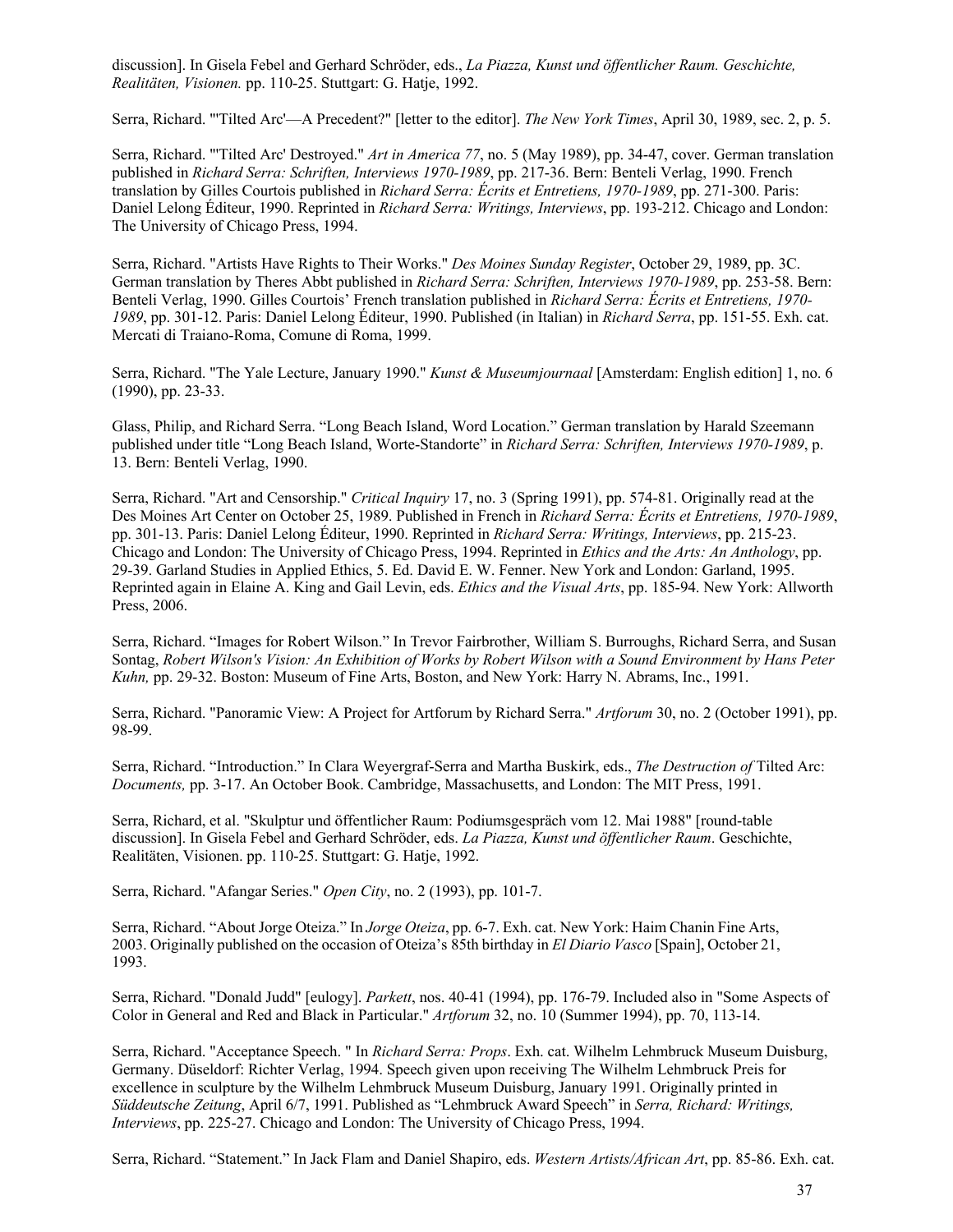Museum for African Art, New York, 1994.

Serra, Richard. "Rage." In *Louise Bourgeois: The Locus of Memory, Works 1982-1993*, p. 80. Exh cat. The Brooklyn Museum, Brooklyn, New York, 1994.

Mignot, Dorine, ed. *Joan Jonas: Works 1968-1994*. Exh. cat. Stedelijk Museum, Amsterdam, 1994. With contributions by the artist (p. 33), Rudi H. Fuchs, Bruce Ferguson, Susan Rothenberg, Mary Heilman, and Alvin Curran.

Serra, Richard. "Statement." In Hélène Leloup, *Statuaire Dogon,* pp. 553-55*.* Strasbourg: Editions AMEZ, 1994. With a preface by William Rubin and an additional statement by Georg Baselitz.

Serra, Richard. "Conferência de Richard Serra na Gulbenkian." *Artes & Leilões* [Portugal] 6, no. 28 (April 1995), pp. 32-34, 66.

"Cy Twombly: An Artist's Artist" [transcript of October 1994 symposium, with Francesco Clemente, Brice Marden, Richard Serra, and Kirk Varnedo]. *Res*, no. 28 (Autumn 1995), pp. 163-79.

Serra, Richard. "Basel, 18. Januar 1994/Basel, January 18, 1994." In Martin Schwander, ed., *Richard Serra: Intersection Basel*, pp. 72-79. Basel: Christoph Merian Verlag and Düsseldorf: Richter Verlag, 1996.

Serra, Richard. "Projekt für Rüschhaus: Fund-Raising-Lecture am 7. 12. 1995." In Wolfgang Etz and Ralf Scherer, *Richard Serra: Dialog mit Johann Conrad Schlaun: Eine Dokumentation,* pp. 12-17. Münster: Lions-Club Münster, 1997.

Serra, Richard. "Remembering Dick Bellamy" [eulogy]. *The Brooklyn Rail* (July-August 1998), p. 31.

Serra, Richard. "Mahnmal für die ermordeten Juden in Europa." *Weltkunst* 68, no. 13 (November 1, 1998), supplement, pp. 38-41.

Serra, Richard. "Lecture" [Rio de Janeiro, November 1997]. In *Richard Serra: Rio Rounds*, pp. 30-44. Exh. cat. Centro de Arte Hélio Oiticica, Rio de Janeiro, Brazil, 1999. Bilingual, Portuguese and English.

Serra, Richard. *Richard Serra: Reflections: The 2001 Belknap Lectures in the Humanities*. Princeton, New Jersey: The Council on the Humanities, Princeton University, 2001. Edited and reprinted as "Serra at Yale," *Yale University Art Gallery Bulletin 2003*, pp. 26-39. Reprinted as "Questions, Contradictions, Solutions" in *Serra*, pp. 41-60. Exh. cat. Museo Archeologico Nazionale, Naples, Italy, 2004. Reprinted as "Questions, Contradictions, Solutions: Early Work" in *Richard Serra: The Matter of Time*, pp. 46-55. Bilbao: Museo Guggenheim Bilbao, and Göttingen: Steidl Verlag, 2005. Reprinted again in *Gagarin* [Belgium] 8, no. 1 (2007), pp. 6-30.

Serra, Richard. "The Aestheticization of Terror" (letter to the editor). *The New York Times*, October 14, 2001, p. 2. A response to Karlheinz Stockhausen's remarks after the September 11 attacks on the World Trade Center, "The Devil Made Him Do It," published September 30, 2001.

Serra, Richard. "Statement About Line Drawings." In *Richard Serra: Line Drawings,* p. [3]. Exh cat. Gagosian Gallery, New York, 2002.

Serra, Richard, et al. "Figures of Difference." In *Art in Theory 1900-2000: An Anthology of Changing Ideas*, pp. 1,057-116. Eds. Charles Harrison and Paul Wood. Malden, Massachusetts: Blackwell Publications, 2003.

Serra , Richard. "About Jorge Oteiza." In *Jorge Oteiza*, pp. 6-7. Exh. cat. New York: Haim Chanin Fine Arts, 2003.

Serra, Richard. "Serra at Yale. " *Yale University Art Gallery Bulletin*, 2003, pp. 26-39.

Serra, Richard. "Dirk's Pod." In Silke von Berswordt-Wallrabe, ed., *Richard Serra: Dirk's Pod*, pp. 16-27. Göttingen: Steidl Verlag, 2004. Bilingual, English and German.

Serra, Richard. "Notes on The Matter of Time." In *Richard Serra: The Matter of Time*, p. 141. Bilbao: Museo Guggenheim Bilbao, and Göttingen: Steidl Verlag, 2005.

Serra, Richard. "Looking at Malcolm's Paintings." *Malcolm Morley: The Art of Oil Painting,* p. 5. Sperone Westwater: New York, 2005.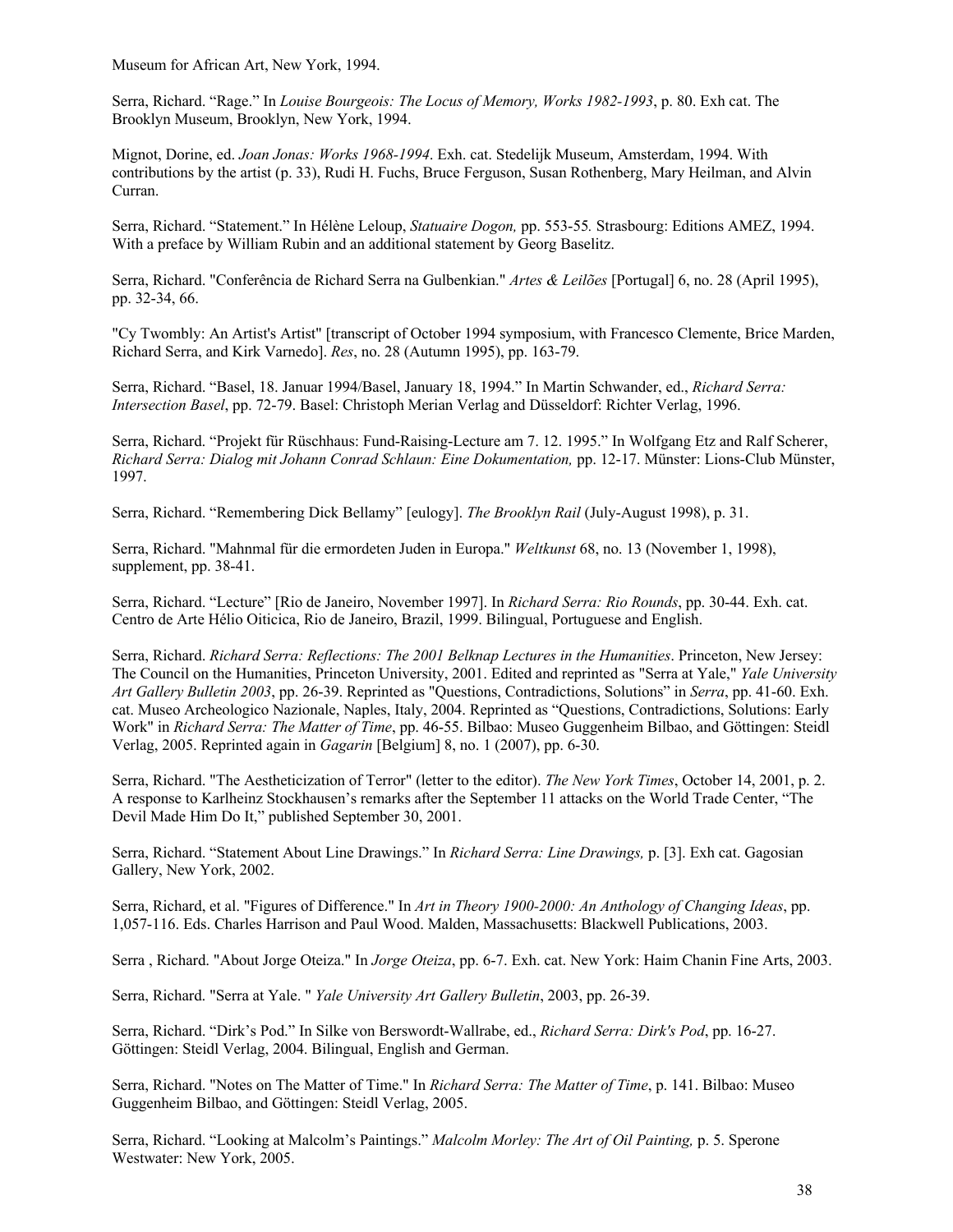Serra, Richard. "Steve Reich, 2005 Medalist in Music: Remarks by Richard Serra" [presenter of medal]. *The MacDowell Colony Newsletter* 34, no. 2 (Winter 2005), pp. 10-13. Reprinted as "On Steve Reich" in *Steve Reich @ The Whitney*, pp. 10-12. Exh. pamphlet. Whitney Museum of American Art, New York, 2006.

Serra, Richard. "A Modern Life: Vote of Confidence" [tribute read at William S. Rubin memorial]. *Artforum* 44, no. 9 (May 2006), p. 255.

Serra, Richard. "Williams College Commencement Address." Delivered June 1, 2008, Williamstown, Massachusetts. Posted on Williams College website: http://archives.williams.edu/williamshistory/commencement/2008/serra.php

Serra, Richard. "Statement [about Serra Loft]." In *Architect for Art: Max Gordon*, p. 126. Seattle: Marquand Books, 2011.

Serra, Richard. "[Ellsworth Kelly]." In *Artforum* (April 2016), p. 197.

# *SELECTED INTERVIEWS*

Bear, Liza. "Document: Spin Out '72-'73 for Bob Smithson" [interview with the artist, October 30, 1973]. *Avalanche* [New York], no. 8 (Summer/Fall 1973), pp. 14-15. Reprinted in *Richard Serra: Interviews, Etc. 1970-1980,* pp. 35 -37. Yonkers, New York: The Hudson River Museum. German translation by Theres Abbt published in *Richard Serra: Schriften, Interviews 1970-1989*, pp. 27-30. Bern: Benteli Verlag, 1990. French translation by Gilles Courtois published in *Richard Serra: Écrits et Entretiens 1970-1989*, pp. 25-28. Paris: Daniel Lelong Éditeur, 1990. Reprinted in *Richard Serra: Writings, Interviews*, pp. 15-17. Chicago and London: The University of Chicago Press, 1994.

Bear, Liza. "Prisoner's Dilemma" [interview with the artist, January 27, 1974]. *Avalanche* [New York], no. 9 (May-June 1974), pp. 26-28. Reprinted in *Richard Serra: Interviews, Etc. 1970-1980*, pp. 39-43. Yonkers, New York: The Hudson River Museum, 1980. German translation by Theres Abbt published in *Richard Serra: Schriften, Interviews 1970-1989,* pp. 31-36. Bern: Benteli Verlag, 1990. French translation by Gilles Courtois published in *Richard Serra: Écrits et Entretiens, 1970-1989*, pp. 29-39. Paris: Daniel Lelong Éditeur, 1990. Reprinted in *Richard Serra: Writings, Interviews*, pp. 19-25. Chicago: The University of Chicago Press, 1994.

Bear, Liza. "Richard Serra: Sight Point '71-75/Delineator '74-76" [radio interview, February 23, 1976]. First published in *Art in America* 64, no. 3 (May-June 1976), pp. 82-86. Reprinted in *Richard Serra: Interviews Etc. 1970 -1980*, pp. 57-63. Yonkers, New York: The Hudson River Museum, 1980. German translation by Harald Szeemann published in *Richard Serra: Schriften, Interviews 1970-1989*, pp. 47-55. Bern: Benteli Verlag, 1990. French translation by Gilles Courtois published in *Richard Serra: Écrits et entretiens 1970-89*, pp. 51-62. Paris: Daniel Lelong Éditeur, 1990. Reprinted in *Richard Serra: Writings, Interviews*, pp. 35-42. Chicago and London: The University of Chicago Press, 1994.

Borden, Lizzie. "Richard Serra Interviewed by Lizzie Borden." In *Richard Serra: Tekeningen/Drawings 1971-1977*, pp. 9-14. Exh. cat. Stedelijk Museum, Amsterdam, 1977. Reprinted as "Richard Serra Interview" in *Richard Serra: Arbeiten 66-77/Works 66-77*, pp. 223-27 (German translation by H. H. Schuldt on pp. 169-7). Exh. cat. Kunsthalle Tübingen and Kunsthalle Baden-Baden, Germany, 1978. Reprinted as "About Drawing, Richard Serra & Lizzie Borden" in *Richard Serra: Interviews, Etc. 1970-1980*, pp. 75-91. Yonkers, New York: Hudson River Museum, 1980. German translation published in *Richard Serra: Schriften, Interviews 1970-1989,* pp. 65-74. Bern: Benteli Verlag, 1990. French translation by Gilles Courtois published in *Richard Serra: Écrits et Entretiens, 1970-1989*, pp. 71-82. Paris: Daniel Lelong Éditeur, 1990. Reprinted as "About Drawing: An Interview," in *Richard Serra: Writings, Interviews*, pp. 51-58. Chicago and London: The University of Chicago Press, 1994. Italian translation published in *Richard Serra*. pp. 107-11. Exh. cat. Mercati di Traiano-Roma, Comune di Roma, 1999.

Michelson, Annette, and Clara Weyergraf. "Richard Serra's Films: An Interview." *October*, no. 10 (Fall 1979), pp. 68-104. Reprinted in *Richard Serra: Interviews Etc. 1970-1980*, pp. 93-117. Yonkers, New York: The Hudson River Museum, 1980. German translation by Harald Szeemann published in *Richard Serra: Schriften, Interviews 1970 -1989*, pp. 75-104. Bern: Benteli Verlag, 1990. French translation by Gilles Courtois published in *Richard Serra: Écrits et Entretiens, 1970-1989*, pp. 83-132. Paris: Daniel Lelong Éditeur, 1990. Printed in *Richard Serra: Writings, Interviews*, pp. 61-95. Chicago and London: The University of Chicago Press, 1994. Reprinted also in Foster, Hal, and Gordon Hughes, eds. *Richard Serra.* pp. 21-57. October Files. Cambridge, Massachusetts, and London: MIT Press, 2000.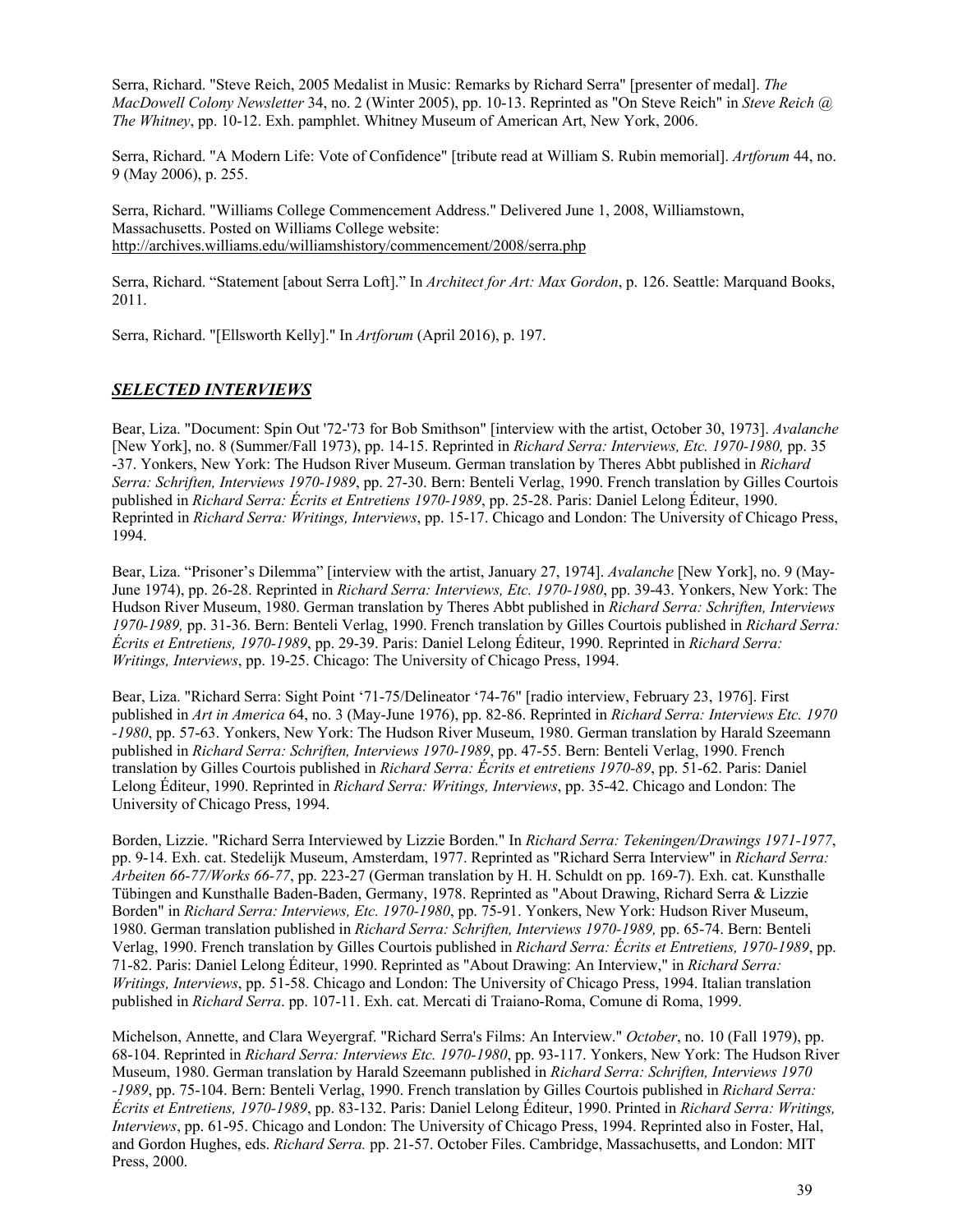Bear, Liza. "Interview" [March 30, 1976]. First published in *Richard Serra: Interviews, Etc. 1970-1980*, pp. 65-73. Yonkers, New York: The Hudson River Museum, 1980. German translation by Harald Seemann published in *Richard Serra: Schriften, Interviews 1970-1989,* pp. 57-64. Bern: Benteli Verlag, 1990. French translation by Gilles Courtois published in *Richard Serra: Écrits et Entretiens, 1970-1989*, pp. 63-70. Paris: Daniel Lelong Éditeur, 1990. Reprinted in *Richard Serra: Writings, Interviews*, pp. 45-49. Chicago and London: The University of Chicago Press, 1994. Italian translation in *Richard Serra*. pp. 101-103. Exh. cat. Mercati di Traiano-Roma, Comune di Roma, 1999.

Bach, Friedrich Teja. "Interview: Richard Serra & Friedrich Teja Bach" [March 14, 1975]. In *Richard Serra: Interviews, Etc. 1970-1980*, pp. 45-55. Yonkers, New York: The Hudson River Museum, 1980. German translation published as "Skulptur als Platz: Ein Gespräch mit Richard Serra" in *Das Kunstwerk* 31, no. 1 (February 1978), pp. 3-14. Reprinted in *Richard Serra: Schriften, Interviews 1970-1989*, pp. 37-36. Bern: Benteli Verlag, 1990. French translation by Gilles Courtois published in *Richard Serra: Écrits et Entretiens, 1970-1989*, pp. 41-49. Paris: Daniel Lelong Éditeur, 1990. Printed in *Richard Serra: Writings, Interviews*, pp. 27-33. Chicago and London: The University of Chicago Press, 1994. Italian translation published in *Richard Serra*, pp. 95-98. Exh. cat. Mercati di Traiano-Roma, Comune di Roma, 1999.

Serra, Richard, and Gerard Hovagymyan [interview]. *Cover* 2, no. 1 (January 1980), pp. 41, 45-47. Edited and reprinted as "Rigging" in *Richard Serra: Interviews Etc. 1970-1980*, pp. 119-131. Yonkers, New York: The Hudson River Museum, 1980. German translation by Harald Szeemann published in *Richard Serra: Schriften, Interviews 1970-1989,* pp. 105-12. Bern: Benteli Verlag, 1990. French translation by Gilles Courtois published in *Richard Serra: Écrits et Entretiens, 1970-1989*, pp. 133-39. Paris: Daniel Lelong Éditeur, 1990. Reprinted in *Richard Serra: Writings, Interviews*, pp. 97-101. Chicago and London: The University of Chicago Press, 1994. Italian translation published in *Richard Serra*. pp. 115-17. Exh. cat. Mercati di Traiano- Roma, Comune di Roma, 1999.

Lamarche-Vadel, Bernard. "Entretien avec Richard Serra" [interview with the artist, May 1980]. First published in *Artistes* [Paris], no. 7 (January- February 1981), pp. 24-29. Edited by Clara Weyergraf and published in *Richard Serra: Interviews, Etc. 1970-1980,* pp. 133-49. Yonkers, New York: The Hudson River Museum, 1980. German translation by Harald Szeemann published in *Richard Serra: Schriften, Interviews 1970-1989*, pp. 113-24. Bern: Benteli Verlag, 1990. French translation by Bernard Lamarche-Vadel and Gilles Courtois published in *Écrits et Entretiens, 1970-1989,* pp. 141-50. Paris: Daniel Lelong Éditeur, 1990. Reprinted in *Serra, Richard: Writings, Interviews*, pp. 111-17. Chicago and London: The University of Chicago Press, 1994. Italian translation published in *Richard Serra*. pp. 119-23. Exh. cat. Mercati di Traiano-Roma, Comune di Roma, 1999. Spanish translation published in *Arte Hoy: Richard Serra*. Guipúzcoa: Editorial Nerea, S.A., 2001, pp. 103-4.

Crimp, Douglas. "Richard Serra's Urban Sculpture: An Interview" [July 1980]. *Arts Magazine* 55, no. 3 (November 1980), pp. 118-24. Reprinted in *Richard Serra: Interviews Etc. 1970-1980*, pp. 163-87. Yonkers, New York: The Hudson River Museum, 1980. German translation by Harald Szeemann published in *Richard Serra: Schriften, Interviews 1970-1989*, pp. 133-51. Bern: Benteli Verlag, 1990. French translation by Gilles Courtois published in *Richard Serra: Écrits et Entretiens, 1970-1989*, pp. 159-80. Paris: Daniel Lelong Éditeur, 1990. Reprinted in *Richard Serra: Writings, Interviews*, pp. 125-39. Chicago and London: The University of Chicago Press, 1994. Printed also in Hal Foster and Gordon Hughes, eds. *Richard Serra*, pp. 146-73. October Files. Cambridge, Massachusetts, and London: MIT Press, 2000.

Eisenman, Peter. "Interview." *Skyline* (April 1983), pp. 14-17. German translation by Harald Szeemann published in *Richard Serra: Schriften, Interviews 1970-1989*. pp. 169-81. Bern: Benteli Verlag, 1990. French translation by Gilles Courtois published in *Richard Serra: Écrits et Entretiens, 1970-1989*, pp. 215-35. Paris: Daniel Lelong Éditeur, 1990. Reprinted in *Richard Serra: Writings, Interviews,* pp. 141-54. Chicago and London: The University of Chicago Press, 1994. Italian translation published in *Richard Serra*, pp. 125-36. Exh. cat. Mercati di Traiano-Roma, Comune di Roma, 1999.

Pacquement, Alfred. "Interview." In *Richard Serra: Writings, Interviews*, pp. 157-64. Chicago and London: The University of Chicago Press, 1994. First published as "Entretien avec Richard Serra" in *Richard Serra*, pp. 37-42. Exh. cat. Centre Georges Pompidou, Musée National d'Art Moderne, Paris, 1983. Translated by Jane Marie Todd. German translation by Harald Szeemann published in *Richard Serra: Schriften, Interviews 1970-1989*, pp. 183-91. Bern: Benteli Verlag, 1990. Published in *Richard Serra: Écrits et Entretiens, 1970-1989*, pp. 203-13. Paris: Daniel Lelong Éditeur, 1990. Reprinted in *Richard Serra: Writings, Interviews*, pp. 157-64. Chicago and London: The University of Chicago Press, 1994. Italian translation published in *Richard Serra*. pp. 139-44. Exh. cat. Mercati di Traiano-Roma, Comune di Roma, 1999.

Tōno, Yoshiaki, Jean Fautrier, et al. *Chatting with Artists = Tsukuritetachi to no jikan : gendai geijutsu no boken*, pp. 287-303. Tokyo: Iwanami Shoten, 1984.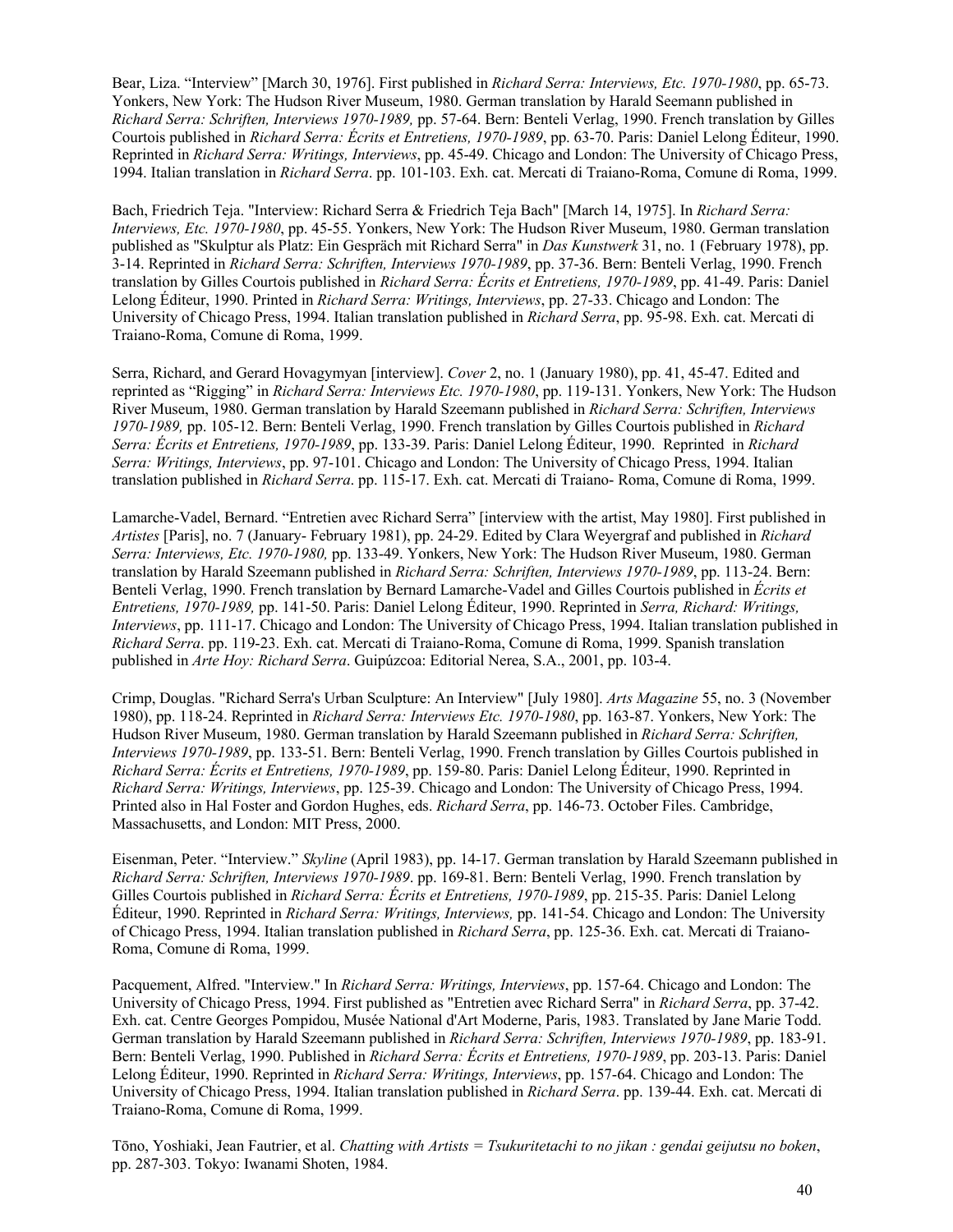Nishizawa, Midori. "Interview with Richard Serra." In *Richard Serra*, pp. [4-5]. Exh. cat. Nagoya/Tokyo: Akira Ikeda Gallery, [1985].

Ascher, Corine. "Trois Entretiens avec Richard Serra. " In *Richard Serra*, pp. 18-34. Exh. cat. Musée de Brou, Bourgen-Bresse, France, 1986.

Brender, Hans. "Meine Arbeit ist bauen. Sind Sie ein konservativer Künstler? Ein Gespräch mit dem amerikanischen Bildhauer Richard Serra." *Deutsche Volkszeitung*, no. 33 (August 14, 1987), pp. 11-12.

K. F. "'Die meisten Orte', sagt Richard Serra." *Deutsche Volkszeitung*, no. 47 (October 9, 1987), p. 17.

"Un entretien avec Richard Serra." *Sans Titre* [Lille, France], October-December 1988, pp. 1-2.

Szeemann, Harold. "On the Bridge." In *Richard Serra: "Maillart Extended,"* pp. 20-25. Bern: Benteli Verlag, 1989. Trilingual, German, French, and English.

Morgan, Robert C. "Richard Serra." *Flash Art News* [Milan], January-February 1989, *Flash Art* supplement, no. 144, p. 10. Harald's Szeemann translation into German published in *Richard Serra: Schriften, Interviews 1970- 1989*, pp. 245-49. Bern: Benteli Verlag, 1990. Translation into French by Gilles Courtois published in *Richard Serra: Ecrits et Entretiens, 1970-1989*, pp. 251-57. Paris: Daniel Lelong Éditeur, 1990. Reprinted in *Richard Serra: Writings, Interviews,* pp. 187-91. Chicago and London: The University of Chicago Press, 1994.

Beller, Thomas. "Richard Serra." *Splash*, April 1989, n.p. German translation by Theres Abbt published in *Richard Serra: Schriften, Interviews 1970-1989*, pp. 237-43. Bern: Benteli Verlag, 1990. French translation by Gilles Courtois published in *Richard Serra: Écrits et Entretiens, 1970-1989*, pp. 259-69. Paris: Daniel Lelong Éditeur, 1990.

Renberg, Ulf. "Javisst er det sensur i USA." *Arbeiderbladet* [Norway], May 9, 1989, p. 17. "Der Abriss" [about *Tilted Arc]*. *Art: Das Kunstmagazin*, August 1989, pp. 84-91.

Kazanjian, Dodie. "Cube Roots: Cubism Remains Potent: Dodie Kazanjian Talks to the Artists and Critics Who Deal with It Daily." *Vogue* [New York], September 1989, pp. 728-29, 798, 800-801.

Durand, Régis. "Richard Serra bâtisseur d'espaces." *Art Press* [Paris], no. 150 (September 1990), pp. 36-42.

Cooke, Lynne, and Mark Francis. "A Conversation with Richard Serra and Alan Colquhoun." *Carnegie International 1991*, pp. 23-74. Exh. cat. Carnegie Museum of Art, Pittsburgh, 1991. Reprinted in *Richard Serra: Writings, Interviews*, pp. 229-45. Chicago and London: The University of Chicago Press, 1994. Italian translation published *in Richard Serra*. pp. 157-68. Exh. cat. Mercati di Traiano-Roma, Comune di Roma, 1999.

Greenstein, M.A. "'My Awe and Wonder of that Moment Remained': A Conversation with Richard Serra." *Artweek* 22, no. 14 (April 11, 1991), pp. 15, 20.

Rosenthal, Mark. "Richard Serra: An Interview." In *Richard Serra: Drawings and Etchings from Iceland*, pp. [3-10]. Exh. cat. Matthew Marks Gallery, New York, 1992. Reprinted in *Richard Serra: Writings, Interviews*, pp. 247-50. Chicago and London: The University of Chicago Press, 1994.

Jenkins, Peter. "Serra Raises the Roof." *Modern Painters* 5, no. 2 (Summer 1992), pp. 26-29.

Serota, Nicholas, and David Sylvester. "Interview with the artist" [May 27, 1992]. In *Richard Serra: Weight and Measure*, pp. 9-25. Exh. cat. Tate Gallery, London. Düsseldorf: Richter Verlag, 1992. Bilingual, English and German. Reprinted in *Richard Serra: Writings, Interviews*, pp. 271-80. Chicago and London: The University of Chicago Press, 1994. Italian translation published in *Richard Serra*. pp. 171-79. Exh. cat. Mercati di Traiano-Roma, Comune di Roma, 1999.

Cooke, Lynne. "Interview with the artist." In *Richard Serra: Drawings*, pp. 10-68. Exh. cat. Serpentine Gallery, London. Düsseldorf: Richter Verlag, 1992. Bilingual, English and German. Reprinted in *Richard Serra: Writings, Interviews,* pp. 253-61. Chicago and London: The University of Chicago Press, 1994.

Bickers, Patricia E. Interview with the artist. *Art Monthly* [U.K.], no. 161 (November 1992), pp. 3-6. Reprinted in *Richard Serra: Writings, Interviews*, pp. 263-69. Chicago and London: The University of Chicago Press, 1994.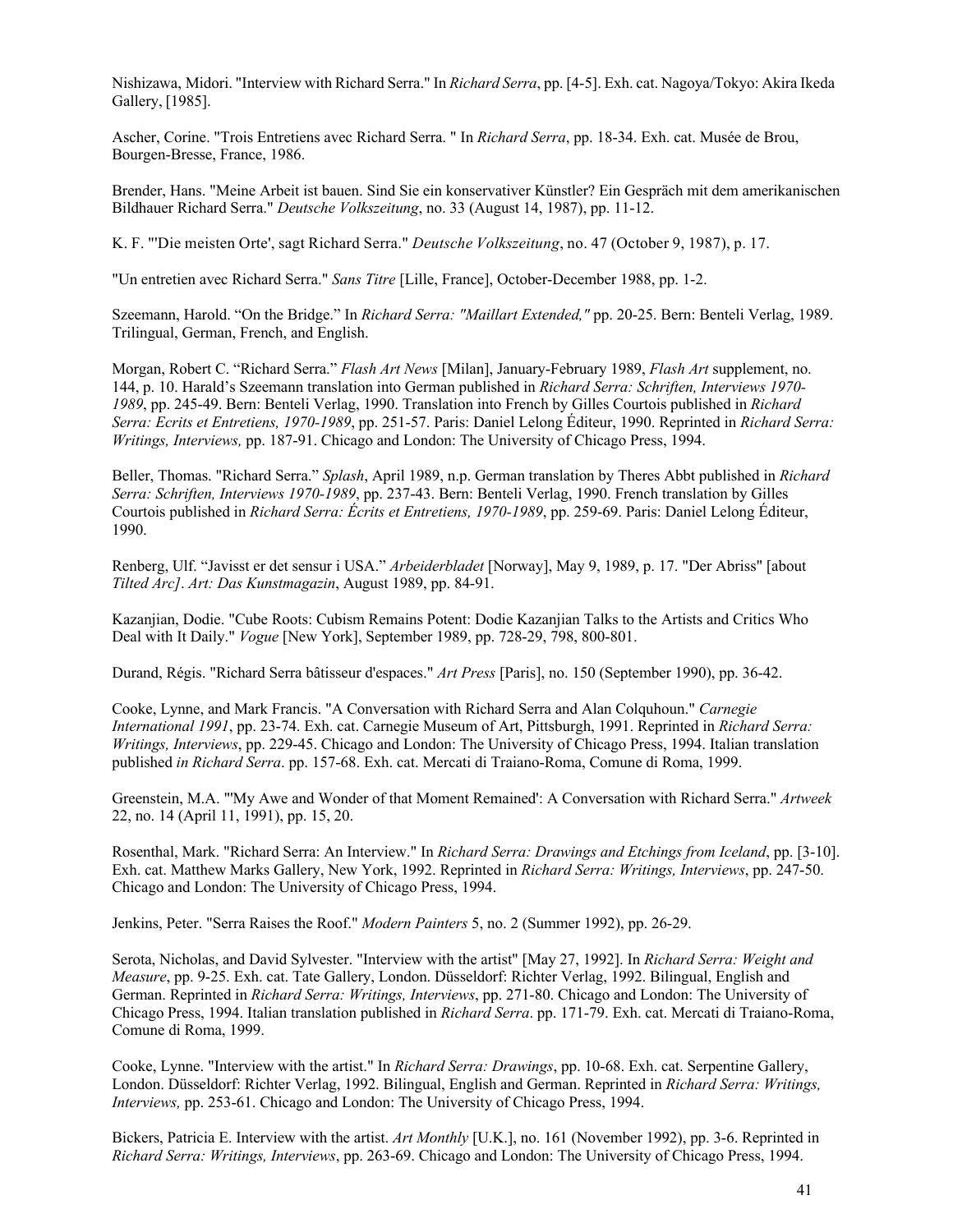Reprinted in Patricia Bickers and Andrew Wilson, eds. *Talking Art: Interviews with Artists Since 1976,* pp. 386-92. London: Art Monthly and Ridinghouse, 2007.

Hargreaves, Almuth. "Interview: Richard Serra." *Everything*, no. 4 (November 1992), pp. 6-7.

Seidner, David. "Richard Serra." *Bomb*, no. 42 (Winter 1992-93), pp. 40-45.

"Interview mit Richard Serra." *Kunst und Kirche* [Germany], no. 4 (1993), pp. 282-83.

Diamonstein-Spielvogel, Barbaralee. *Inside the Art World: Conversations with Barbaralee Diamonstein* [includes interview with the artist, pp. 226-31]. New York: Rizzoli, 1994.

Weber, Victor. "Richard Serra: Schlüsselerlebnis in der Werft." *Basler Zeitung*,January 15, 1994, sec. IIIA, pp. 23, 25.

Gonçalves Filho, Antonio. "Richard Serra Rejeita o Monumental na Arte." *O Estado de S. Paulo,* March 20, 1995, p. D8.

Sousa Machado, José, and Richard Serra. "Território sensí, ou, O lugar e o seu contexto: Entrevista com Richard Serra." *Artes & Leilões* 6, no. 28 (April 1995), pp. 26-29.

Kimmelman, Michael. "Richard Serra." *The New York Times*, August 11, 1995, pp. C1, C26. Reprinted in *Portraits: Talking with Artists at the Met, the Modern, the Louvre and Elsewhere*, pp. 50-64. New York: Random House, 1998.

Schwander, Martin. "I am not interested in answering to the dictates of what already exists" [interview with the artist, February 1995]. In Martin Schwander, ed. *Richard Serra: Intersection Basel*, pp. 80-96. Basel: Christoph Merian Verlag, and Düsseldorf: Richter Verlag, 1996. Bilingual, German and English.

Lunghi, Enrico. "The Experience Is the Content." In *Richard Serra: Exchange*, Luxembourg, pp. 14-23. Bochum: m Bochum, Kunstvermittlung, and Düsseldorf: Richter Verlag, 1996. Trilingual in French, German, and English.

Close, Chuck. "Richard Serra." In Joanne Kesten, ed. *The Portraits Speak: Chuck Close in Conversation with 27 of His Subjects*, pp. 51-75. New York: A.R.T. Press, 1997.

Cooke, Lynne and Michael Govan. "Interview with Richard Serra" [Cape Breton, July 10, 1997]. In *Richard Serra: Torqued Ellipses,* pp. 11-31. Exh. cat. Dia Center for the Arts, New York, 1997. Excerpts, titled "Project: Torqued Ellipses (Interview)," reprinted in *Architecture New York* 21 (Fall 1998), pp. 56-58. Spanish translation published in *Arte Hoy: Richard Serra*. Guipúzcoa: Editorial Nerea, S.A., 2001, pp. 105-8.

Katz, Vincent. "Richard Serra: Beyond the Walls." *Flash Art* 30, no. 197 (November-December 1997), pp. 88-91.

Simmons, Mark. "Richard Serra." *Coagula*, no. 36 (November 1998), pp. 30-35.

Sylvester, David. "Interview." In Russell Ferguson, Anthony McCall, and Clara Weyergraf-Serra, eds. *Richard Serra: Sculpture 1985-1998*, pp. 187-206. Exh. cat. Museum of Contemporary Art, Los Angeles. Göttingen: Steidl Verlag, 1998. Spanish translation published in Russel Ferguson, Anthony McCall, and Clara Weyergraf-Serra, eds. *Richard Serra: Escultura 1985-1999*. pp. 193-213. Exh. cat. Museo Guggenheim Bilbao, Bilbao. Göttingen: Steidl Verlag, 1999. Italian translation published in *Richard Serra*. pp. 185-215. Exh. cat. Mercati di Traiano-Roma, Comune di Roma, 1999.

Gonzalez Carrera, J. A. "'Oteiza fue el escultor más interesante de los años 50.'" *El Correo* [Spain], March 20, 1999, p. 40.

García Franco, María Luisa. "Richard Serra: 'La inutilidad del arte es lo que lo hace libre.'" *ABC* [Spain], March 25, 1999, p. 69.

Sierra, Rafael. "Richard Serra/Escultor: 'Creo que he logrado eclipsar el Guggenheim de Gehry.'" *El Mundo* [Spain], March 26, 1999, p. 59.

Mack, Gerhard. "Max war mehr als ein Freund." *Cash* [Switzerland], no. 16 (April 23, 1999), p. 79.

Schenkel, Johanna. "'Bleib in deiner Sprache.'" *TAZ: Die Tageszeitung* [Germany], June 22, 1999, p. 15.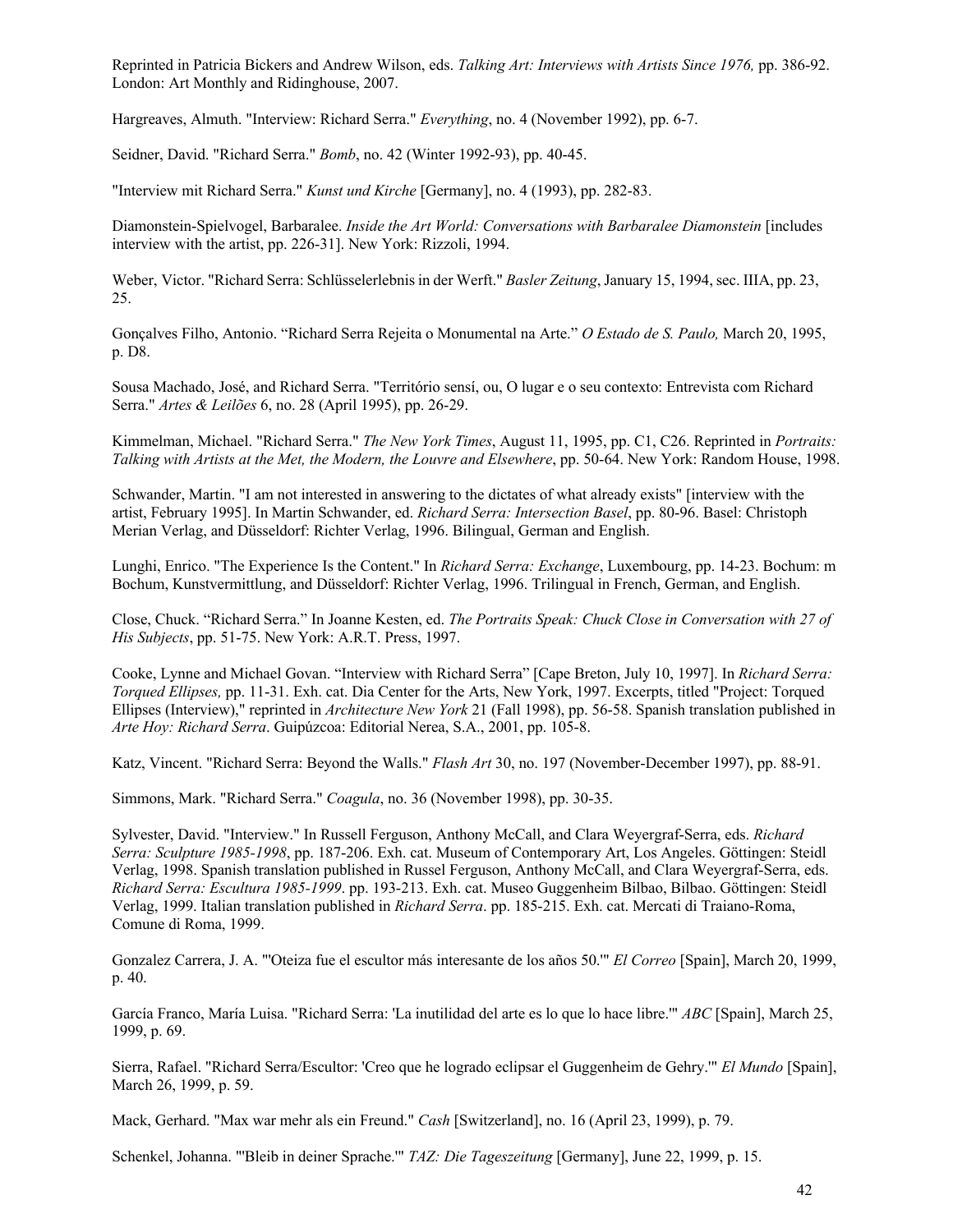Sylvester, David. "Serra in Bilbao." *Modern Painters* 12, no. 3 (Autumn 1999), pp. 26-33.

Costantini, Costanzo. "Richard Serra: 'I maestri del '900? Brancusi, Picasso e Giacometti.'" *Il Messaggero* [Italy], December 6, 1999, p. 18.

Vagheggi, Paolo. "'I miei lavori pesanti': Intervista con Richard Serra." *La Repubblica* [Italy], December 6, 1999, pp. 32-33.

Mammi, Alessandro. "Incontro con Richard Serra: Anche l'arte ha un suo peso." *L'Espresso* [Italy], January 6, 2000, p. 104.

Davis, Eric R. "Extended Vision: Richard Serra Talks About Drawing." *Art on Paper* 4, no. 5 (May-June 2000), pp. 60-65, 102.

Davis, Eric R. "Extended Vision: Richard Serra Talks About Drawing." *Art on Paper* 4, no. 5 (May-June 2000), pp. 60-65, 102.

Griffin, Tim. "Man of Steel." *Time Out New York* (November 8-15, 2001), p. 69.

Nakamura, Marie-Pierre."Richard Serra: 'Les jardins Zen ont bouleversé ma vision de la sculpture.'" *Art Actuel* [France], no. 18 (January-February 2002), pp. 70-73.

Waters, John. "Art Profile: Richard Serra." *Vogue Hommes International* (Spring-Summer 2002), pp. 116-24.

Peyser, Jonathan. "Declaring, Defining, and Dividing Space: Conversation with Richard Serra." *Sculpture* 21, no. 8 (October 2002), pp. 28-35.

Piccoli, Cloe. "Nella spirale dell'arte." *La Repubblica delle Donne,* January 31, 2004, pp. 84-86.

Lebovici, Elisabeth. "Richard Serra: Tonnes et détonne." *Libération* [France], May 25, 2004, pp. 31-32.

Lebovici, Elisabeth. "Rencontre Richard Serra." *Libération* [France], July 31-August 1, 2004, pp. 34-35.

Schweitzer, Eva. "Man weiß nicht, wer schlimmer ist, Bush oder Osama." *Die Zeit*, September 2, 2004, p. 38.

Thon, Ute. "Der Himmel, das Land und der Stahl." *Art:Das Kunstmagazin*, November 2004, pp. 126-41.

Pulido, Natividad. "Richard Serra, escultor: 'Krens no es el Papa, ni yo Miguel Ángel." *ABC* [Spain], May 6, 2005, pp. 2, 58-59.

Pulido Natividad. "'Quiero que la gente se vea dentro de mis esculturas." *Sur* [Málaga, Spain], May 6, 2005, p. 71.

"Me interesa la escultura que trata de transformar el lenguaje de las formas." *Expansión* [Spain], May 6, 2005, p. 35.

Martín, Ángel. "Richard Serra: 'Este es el mayor desafío de mi vida." *El Periódico--Exit* [Spain], May 6, 2005, p. 85.

Alemany, Luis. "Richard Serra, Escultor: 'Todo lo que he hecho ha sido andar.'" *El Mundo* [Spain], May 6, 2005, p. 58.

Carrillo de Albornoz, Cristina. "Mis esculturas sólo existen cuando el espectador las recorre." *El Semanal ABC*  [Spain], May 8, 2005, pp. 50-54, 56.

Múzquiz, Cecelia. "Bienvenido a Bilbao, Mr. Serra" [includes interview with the artist]. *Elle* (June 1, 2005), p. 115.

Foster, Hal. "Richard Serra in Conversation with Hal Foster." In *Richard Serra: The Matter of Time*, pp. 23-41. Bilbao: Museo Guggenheim Bilbao, and Göttingen: Steidl Verlag, 2005. Parts of this conversation were adapted as "On The Matter of Time." *Artforum* 44, no. 1 (September 2005), pp. 270-75.

Ezkerra, Estibalitz. "Experimentando el espacio" [includes interview with the artist]. *Gara* [San Sebastian, Spain], June 4, 2005, pp. 1, 8-9.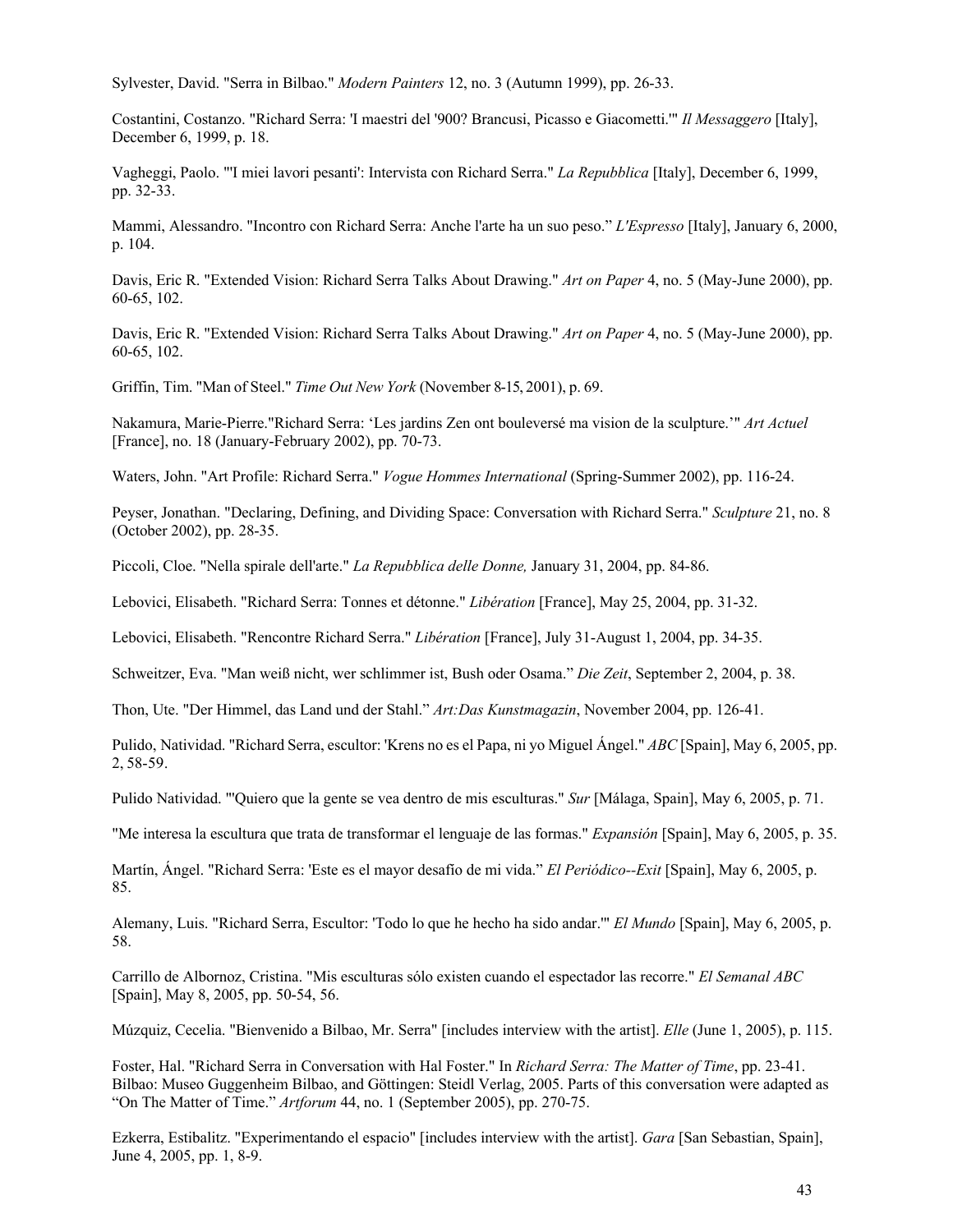Díaz-Guardiola, Javier. "Richard Serra: 'Esta obra es contante movimiento'" [includes interview with the artist]. *ABCD* [Spain], June 4, 2005, pp. 1, 32-35.

Castillo, Gorka. "Richard Serra--artista" [includes interview with the artist]. *Diario de Noticias* [Pamplona, Spain], June 13, 2005, pp. 66-67.

Calvo, Guillermo. "Richard Serra." *Arte y Parte* [Spain], no. 57 (June-July 2005), pp. 12-33.

Gayford, Martin. "Big in Bilbao: Richard Serra Returns to the Guggenheim," *Modern Painters*, July-August 2005, pp. 64-69.

González Carrera, J. A. "Yo hice imagen vasca en la posguerra" [includes interview with the artist]. *El Correo Español* [Spain], August 14, 2005, pp. 58-59.

Foster, Hal. "Richard Serra in Conversation with Hal Foster." In *Richard Serra: The Matter of Time,* pp. 23-41. Bilbao: Museo Guggenheim Bilbao, and Göttingen: Steidl Verlag, 2005. Parts of this conversation were adapted as "On *The Matter of Time*." *Artforum* 44, no. 1 (September 2005), pp. 270-75.

Castillo, Gorka. "Richard Serra: 'Los pintores europeos son mejores que los americanos'" [includes interview with the artist]. *La Clave* [Spain], September 23, 2005, pp. 78-81.

Coscia, Fabrizio. "Serra: Il Madre una risorsa per i napoletani." *Il Mattino* [Italy], December 4, 2005, p. 58.

Ottmann, Klaus. "Interview with Richard Serra." In *Thought Through My Eyes: Writings on Art, 1977-2005,* pp. 289-314. Putnam, Connecticut: Spring Publications, 2006.

Bui, Phong. "In Conversation: Richard Serra with Phong Bui," *The Brooklyn Rail*, June 2006, pp. 22-24. Reprinted in *Richard Serra: Rolled and Forged*, pp. 5-15. Exh. cat. Gagosian Gallery, New York, 2006.

McShine, Kynaston. "A Conversation About Work with Richard Serra." In *Richard Serra: Forty Years*, pp. 15-40. Exh. cat. The Museum of Modern Art, New York, 2007.

"Interview mit Richard Serra, dessen MoMA Retrospektive Museumsgeschichte schreibt." *Kunstzeitung*, no. 132 (August 2007), p. 17.

Pacquement, Alfred. "Richard Serra: Grand Seigneur du Grand Palais." In *Richard Serra: Monumenta 2008/Grand Palais*, pp. 4-11. Boulogne: Beaux Arts Éditions, 2008.

Storr, Robert. "Richard Serra Goes Public in Paris." *Art Press* [Paris], no. 345 (May 2008), pp. 28-35.

O'Hagan, Sean. "Richard Serra: The Interview." *The Observer*, October 5, 2008, pp. 6-7.

Pulido, Natividad. "Es dificil imaginar que algo que pesa tantas toneladas pueda desaparecer." *ABC* [Spain], October 2008, pp. 78-79.

Buck, Louisa. "I never thought there would be an audience for my work." The Art Newspaper, no. 196 (November 2008), pp. 46-47.

Searle, Adrian. "Metal Works." *Frieze Magazine*, no. 119 (November-December 2008), pp. 134-43.

"Richard Serra--Eckhard Schneider on the Occasion of the Opening of the Exhibition Richard Serra: Drawings-- Work Comes Out of Work, on June 13, 2008." In *KUB Texte* 01, pp. 19-32. Bregenz, Austria: Kunsthaus Bregenz, 2009.

"Richard Serra and Michael Auping" [interview with the artist, London, September 4, 2008]. In *Matrix/Berkeley: A Changing Exhibition of Contemporary Art*, pp. 45-52. Matrix Gallery, University Art Museum, Berkeley, California, 2009.

Badiola, Txomin. "Richard Serra in Bilbao: Interview with the Sculptor [1983]." In *Richard Serra: Tracks,* pp. 74- 77. Exh. cat. Galería Carreras Múgica, Bilbao, 2009. Bilingual, Spanish and English.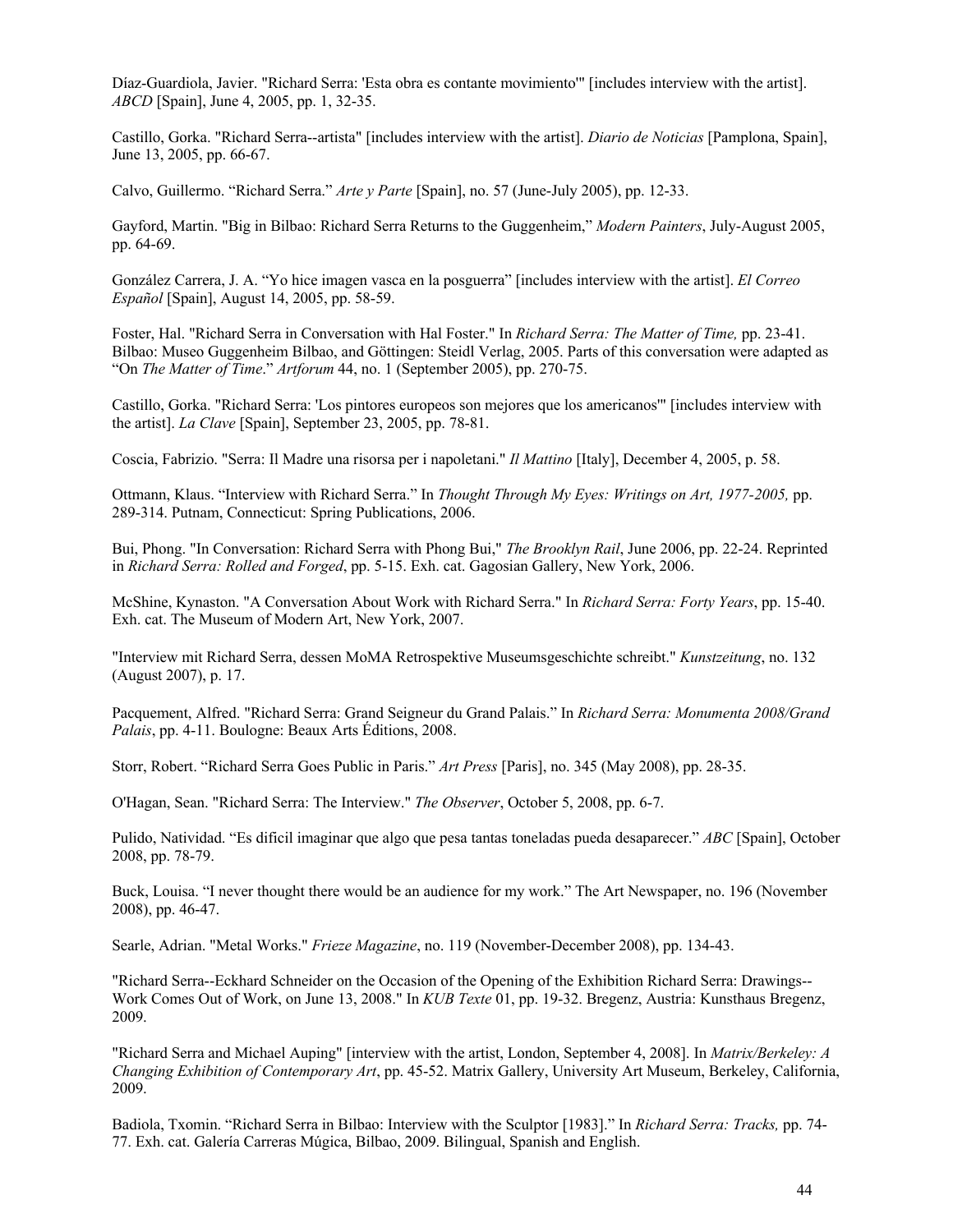Steeds, Lucy. "Richard Serra in Conversation with Lucy Steeds, November 13, 2009." In *Exhibiting the New Art: 'Op Losse Schroeven' and 'When Attitudes Become Form' 1969,* pp. 260-64. Vienna and Eindhoven, The Netherlands: Afterall Books in association with the Academy of Fine Arts Vienna and Van Abbemuseum, 2010.

Bell, Katherine. "Life's work." *Harvard Business Review*, March 2010, p. 132.

Farkas, Alessandra. "E ora lasciatemi carta bianca." *Io Donna*, April 17, 2010, pp. 53, 68-71.

Grau, Anna. "El mejor arte de mi vida lo he hecho en Espana." *ABC* [Spain], May 13, 2010, pp. 78-79.

Espejo, Bea. "Richard Serra: 'El arte es, por definición, una rebelión permanente'" [interview with the artist, October 7, 2010]. *El Cultural* [Spain], October 22, 2010, pp. 12-13.

Garrels, Gary. "An Interview with Richard Serra." In *Richard Serra: Drawing: A Retrospective*, pp. 65-83. Exh. cat. The Menil Collection, Houston, 2011.

Carrillo de Albornoz, Cristina. "The Difference Between Serra and Brancusi." *The Art Newspaper*, no. 226 (July/August 2011), p. 41.

Bui, Phong. "In Conversation: Richard Serra with Phong Bui." *The Brooklyn Rail,* July/August 2011, pp. 22-26.

Goldstein, Andrew M. "A Q+A with Richard Serra." *Modern Painters* 23, no. 6 (September 2011), pp. 63-65.

Serra, Richard, and Emmanuelle Lequeux [interview]. "Richard Serra: 'Il y a aujourd'hui dans l'art beaucoup d'insoutenable légèreté'" *Le Monde*, January 5, 2012, p. 25.

Battaglia, Andy. "Reflecting on Surfaces with a Man of Steel." *The Wall Street Journal*, April 12, 2013, p. A22.

Marthe, Marcelo. "Homem de Aço" [includes interview with the artist]. *Veja* [Brazil], May 2014, pp. 78-81.

Evelin, Guilherme. "Richard Serra: 'A era das estrelas da arquitetura está em declínio.'" *Época* [Brazil], May 29, 2014.

Forrest, Nicholas. "Richard Serra." *Gagosian* [quarterly publication], October 2014, pp. 2-3. Also accessible online at http://castage.blouinartinfo.com/news/story/1026069/qa-richard-serra-on-his-monumental-qatari-desert-sculpture

Duponchelle, Valérie. "Richard Serra: 'J'ai dessiné toute ma vie'" [interview with the artist]. *Le Figaro,* February 9, 2016, p. 28.

Serra, Richard and Michael Craig-Martin. "Heavy matter." *The Guardian* (October 1, 2016).

Storr, Robert. "Richard Serra." In *Interviews on Art*, pp. 804-815. HENI Publishing, London, 2017 [originally published in Art Press, April 2008]

# *SELECTED BIBLIOGRAPHY*

Pincus-Witten, Robert. "Slow Information: Richard Serra." *Artforum* 8, no. 1 (September 1969), pp. 34-39. Reprinted in Robert Pincus-Witten. *Postminimalism*, pp. 21-31. New York: Out of London Press, 1977. Printed again in Armstrong, Richard, and Richard Marshall, eds. *The New Sculpture 1965-75: Between Geometry and Gesture*, pp. 152-155. Exh. cat. Whitney Museum of American Art, New York, 1990.

Leider, Philip. "New York: Richard Serra, Castelli Warehouse." *Artforum* 8, no. 6 (February 1970), pp. 68-69. Reprinted in Armstrong, Richard, and Richard Marshall, eds. *The New Sculpture 1965-75: Between Geometry and Gesture*, p. 214. Exh. cat. Whitney Museum of American Art, New York, 1990.

Müller, Grégoire. "The Scale of Man." *Arts Magazine* 44, no. 7 (May 1970), pp. 42-43.

Krauss, Rosalind. "Richard Serra: Sculpture Redrawn." *Artforum* 10, no. 9 (May 1972), pp. 38-43. Reprinted in Armstrong, Richard, and Richard Marshall, eds. *The New Sculpture 1965-75: Between Geometry and Gesture*. pp. 274-77. Exh. cat. Whitney Museum of American Art, New York, 1990.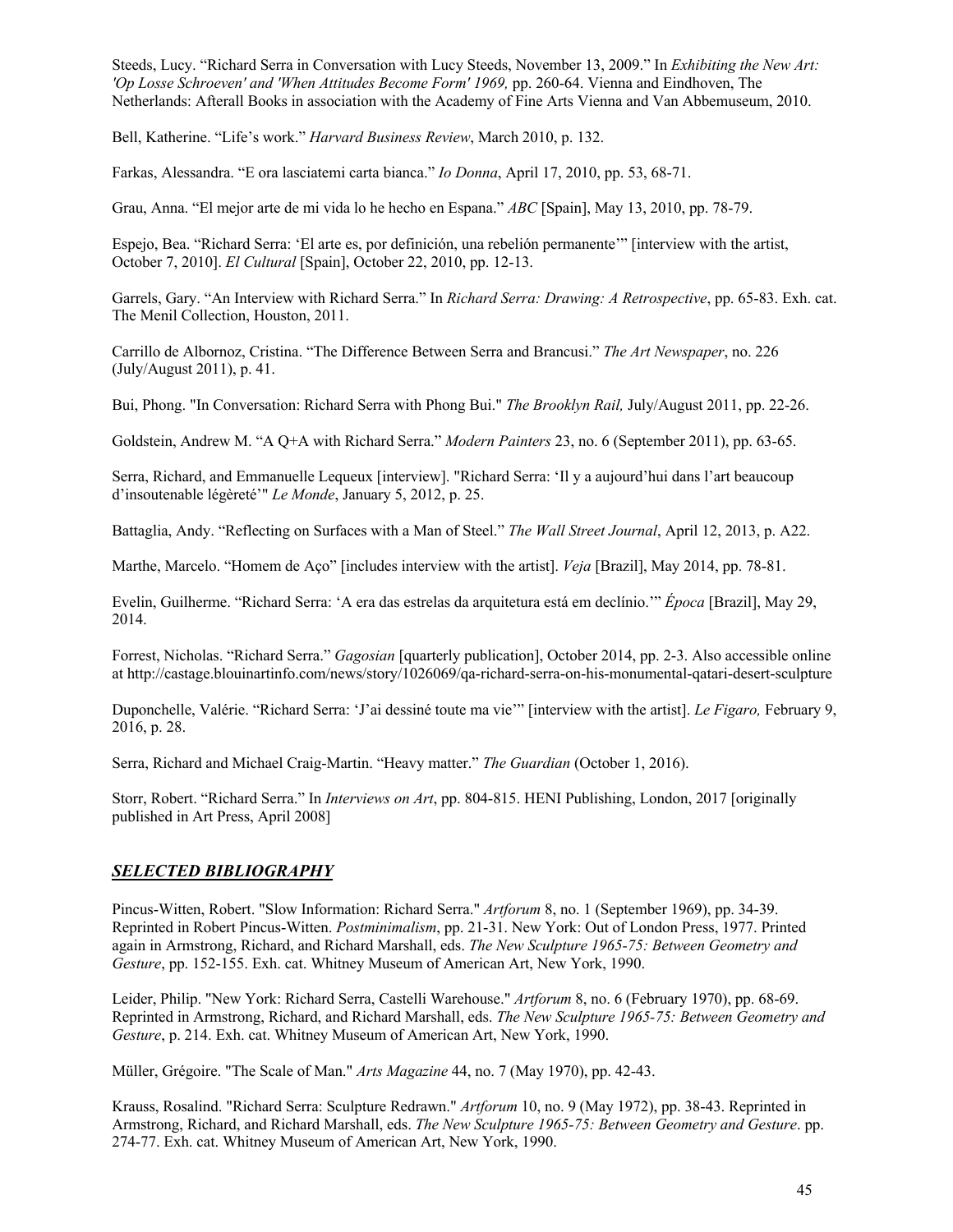Krauss, Rosalind. "Sense and Sensibility: Reflection on Post '60s Sculpture." *Artforum* 12, no. 3 (November 1973), pp. 43-53.

Hahn, Otto. "Richard Serra." *Art Press* [Paris], no. 9 (February 1974), pp. 10-11.

Thwaites, John Anthony. "Working Out: John Anthony Thwaites Examines the Work of Richard Serra." *Art and Artists* [London] 8, no. 12 (March 1974), pp. 34-37.

Kuspit, Donald B. "Richard Serra's City Piece." *Arts Magazine* 49, no. 5 (January 1975), pp. 48-51.

Dippel, Rini. "Richard Serra." *Museumjournaal* 21, no. 4 (August 1976), pp. 161-66.

Liza Bear. "Richard Serra: Faire l'expérience de la sculpture." *Art Press* [Paris], no. 6 (April 1977), pp. 9-11.

Catoir, Barbara. "Richard Serra." *Das Kunstwerk* 30, no. 4 (August 1977), pp. 83-84.

Weyergraf, Clara. "From 'Trough Pieces' to 'Terminal': Study of a Development." In *Richard Serra: Arbeiten 66 -77/Works 66-77*, pp. 152-63 (German), pp. 206-17 (English). Exh. cat. Kunsthalle Tübingen and Kunsthalle Baden-Baden, Germany, 1978.

Buchloh, Benjamin H. D. "Process Sculpture and Film in the Work of Richard Serra." In *Richard Serra: Arbeitn 66 -77/Works 66-77*, pp. 175-88 (German), pp. 228-39 (English translation by H. H. Schuldt). Exh. cat. Kunsthalle Tübingen and Kunsthalle Baden-Baden, Germany, 1978 . Reprinted in Foster, Hal, and Gordon Hughes, eds. *Richard Serra*. pp. 1-19. October Files. Cambridge, Massachusetts, and London: MIT Press, 2000.

Dienst, Rolf-Gunter. "Richard Serra." *Das Kunstwerk* 31, no. 3 (June 1978), pp. 84-85.

Cornwell, Regina. "Three by Serra." *Artforum* 18, no. 4 (December 1979), pp. 28-32.

Saunders, Wade. "Hot Metal." *Art in America* 68, no. 6 (Summer 1980), pp. 86-95.

Kuspit, Donald B. "Richard Serra, Utopian Constructivist." *Arts Magazine* 55, no. 3 (November 1980), pp. 124-29. Crimp, Douglas. "Richard Serra: Sculpture Exceeded." *October*, no. 18 (Fall 1981), pp. 67-78. Originally published as "Richard Serra: Le dépassement de la sculpture." *Artistes* [Paris], no. 7 (January-February 1981), pp. 30-37.

Bois, Yve-Alain. "A Picturesque Stroll Around 'Clara-Clara.'" in *October* (Cambridge, Mass.), no. 29 (Summer 1984), pp. 33-62. Originally published as "Promenade Pittoresque autour de Clara-Clara" in *Richard Serra*, pp. 11 -27. Exh. cat. Centre Georges Pompidou, Musée National d'Art Moderne, Paris, 1983. German translation published in Ernst-Gerhard Güse, ed. *Richard Serra*, pp. 44-64. Exh. cat. Westfälisches Landesmuseum für Kunst und Kulturgeschichte, Münster; Städtische Galerie im Lenbachhaus, Munich; Kunsthalle, Basel. Bochum: Galerie m, and Stuttgart: Verlag Gerd Hatje, 1987. Printed in Ernst-Gerhard Güse, ed. *Richard Serra*, pp. 40-59. New York: Rizzoli, 1988. Published in M'Ars [Slovenia], 2, no. 3 (1990), pp. 27-39. Reprinted in *Richard Serra*, pp. 123-40. Exh. cat. Madrid: Museo Nacional Reina Sofia, 1992 (Spanish translation on pp. 13-46). Reprinted in Foster, Hal, and Gordon Hughes, eds. *Richard Serra*. pp. 59-96. *October Files*. Cambridge, Massachusetts, and London: MIT Press, 2000.

Pacquement, Alfred. "Serra: Quand Paris expose un pittoresque sublime." *Les Années* 80, no. 1 (November 1983).

Linker, Kate. "Richard Serra, Jardin des Tuileries." *Artforum* 22, no. 6 (February 1984), pp. 91-92.

Bois, Yve-Alain. "The Meteorite in the Garden." *Art in America* 72, no. 6 (Summer 1984), pp. 108-13.

Crimp, Douglas. "Serra's Public Sculpture: Redefining Site Specifity." In *Richard Serra/Sculpture*, pp. 40-56. Exh. cat. The Museum of Modern Art, 1986. German translation published in *Richard Serra*, pp. 28-43. Exh. cat. Westfälisches Landesmuseum für Kunst und Kulturgeschichte, Münster; Städtische Galerie im Lenbachhaus, Munich; Kunsthalle, Basel. Stuttgart: Verlag Gerd Hatje, 1987. Reprinted in Ernst-Gerhard Güse, ed. *Richard Serra*, pp. 26 -39. New York: Rizzoli, 1988. Reprinted in Foster, Hal, and Gordon Hughes, eds. *Richard Serra*. pp. 147-73. October Files. Cambridge, Massachusetts, and London: MIT Press, 2000.

Craven, David. "Richard Serra and the Phenomenology of Perception." *Arts Magazine* 60, no. 7 (March 1986), pp. 49-51.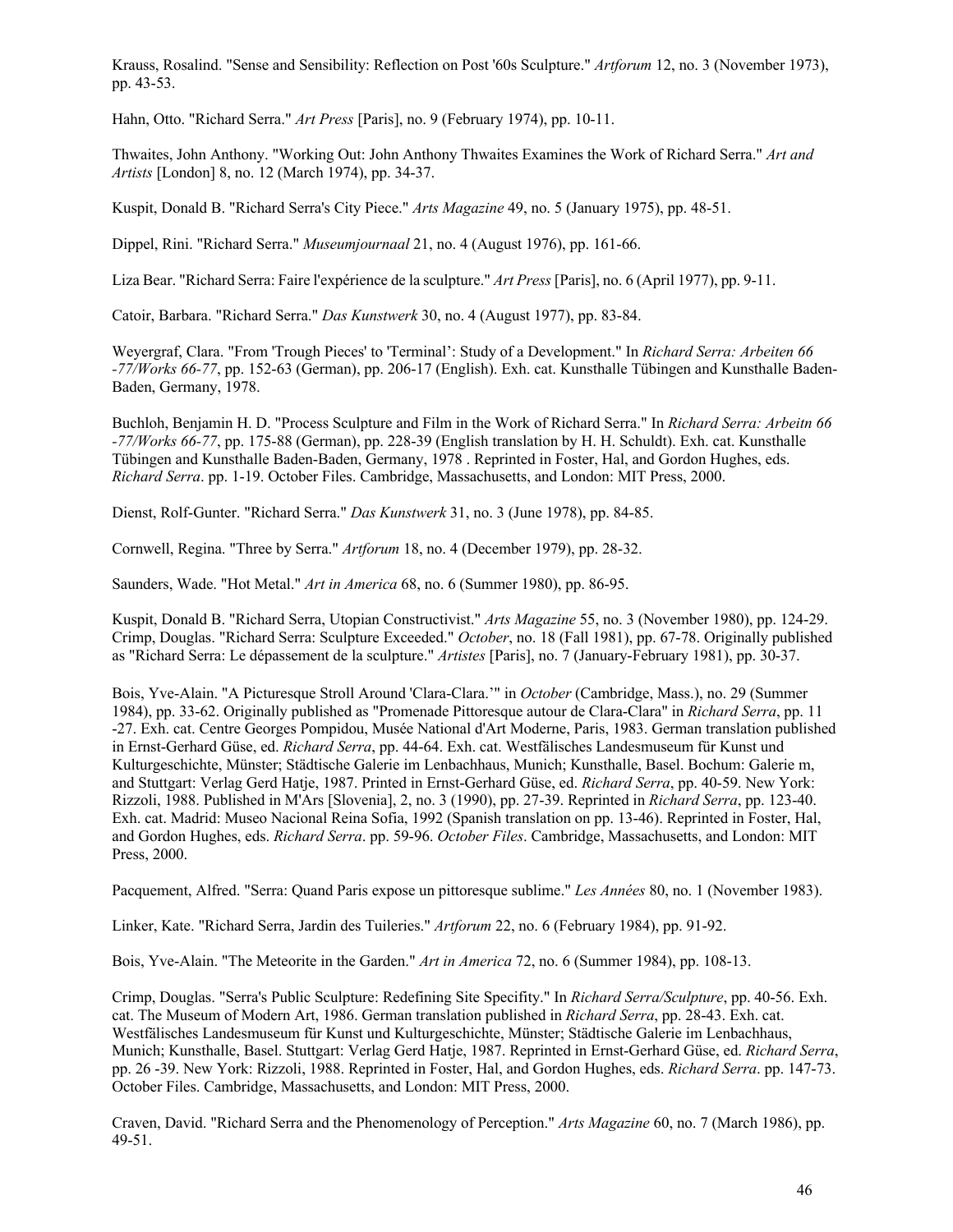Tuchman, Phyllis. "Man of Steel." *New York Newsday* (March 2, 1986), part II, pp. 4-5.

Pacquement, Alfred. "Richard Serra le constructeur." *Art Press* [Paris], no. 101 (March 1986), pp. 22-24.

Danto, Arthur C. "Richard Serra." *The Nation* (April 19, 1986), pp. 261-65.

Kramer, Hilton. "Richard Serra at MOMA." *The New Criterion* 4, no. 9 (May 1986), pp. 1-5.

Decary, M. "Richard Serra, Transitive Sculpture." *Vie des Arts* 31, no. 124 (September 1986), p. 50.

Saunders, Wade. "At Critical Mass." *Art in America* 74, no. 10 (October 1986), pp. 152-53, 155.

Schlagheck, Irma. "Der Stahlarbeiter." *Art: Das Kunstmagazin* (October 1987), pp. 64-75.

Weskott, Hanne. "Richard Serra: The Content Is Really in the Work Itself." *Kunstforum International*, no. 93 (February-March 1988), pp. 228-33.

Van Winkel, C. H. "Serras in the Netherlands: A Survey." *Kunst & Museumjournaal* [English edition] 2, no. 2 (1990), pp. 34-44.

Anfam, David. "Richard Serra and Kenneth Noland." *The Burlington Magazine* 132, no. 1042 (January 1990), pp. 66-67.

Jodidio, Philip. "Serra le révolté." *Connaissance des Arts*, no. 455 (January 1990), pp. 34-37, cover.

Szeemann, Harald. "Grosser Ausstellungssaal: Richard Serra: The Hours of the Day." *Kunsthaus Zürich*, no. 1 (1990), pp. 8-11.

Jolles, Claudia. "Richard Serra: The Hours of the Day." *Kunst-Bulletin* (Bern) (May 1990), pp. 28-34.

Meyer, Franz. "The Hours of the Day." *Werk, Bauen + Wohnen 77/44*, no. 9 (September 1990), pp. 18-19.

Hindry Royer, Ann. "Qui Serra verra." *Beaux Arts Magazine*, no. 83 (October 1990), pp. 72-79.

Newman, Sasha M. "Richard Serra: Stacks, 1990." *Yale University Art Gallery Bulletin* (1991), pp. 86-88.

Cutajar, Mario. "An Acquiescent Dignity: The New Sculpture 1965-75: Between Geometry and Gesture at MOCA's Temporary Contemporary." *Artweek* [Oakland, California] 22, no. 14 (April 11, 1991), pp. 1, 16.

Sylvester, David. "Solid and Fleeting: David Sylvester Discusses Richard Serra's Sculpture at the Tate." *London Review of Books* 14, no. 24 (December 17, 1992), pp. 14-15.

Sylvester, David, Nicholas Serota, Richard Serra, Lynne Cooke, and Armin Zweite. "Richard Serra." *The Burlington Magazine* 135, no. 1079 (February 1993), pp. 160-61.

"More Nous for Less Cash" [including a proposal by David Sylvester]. *Modern Painters* 7, no. 3 (Autumn 1994), p. 13.

Jacobi, Fritz. "Nur Einfachheit ist überzeugend: Zur Skulptur auf der Terrasse der Neuen Nationalgalerie." *Museums Journal* [Berlin] 9, no. 1 (January 1995), pp. 40-43.

Schwabsky, Barry. "Works of Art Remain Afloat on a Sea of Words." *Sculpture* 14, no. 3 (May-June 1995), pp. 36 -37.

Schwerfel, Heinz Peter. "Richard Serra l'intransigeant." *Beaux Arts Magazine*, no. 140 (December 1995), pp. 44-49. Pascheit, Olaf. "Richard Serra: Arbeiter in Blei." *Jahrbuch der Hamburger Kunsthalle* 2 (1996), pp. 61-81. Also published in *Ausstieg aus dem Bild,* pp. 61-81. Hamburg: Christians, 1996.

Gauthier, Michel. "L'acte ou le signe: Sur la sculpture de Richard Serra." *Cahiers du Musée National d'Art Moderne*, no. 55 (Spring 1996), pp. 93-105.

Horowitz, Gregg M. "Public Art/Public Space: The Spectacle of the Tilted Arc Controversy." *Journal of Aesthetic*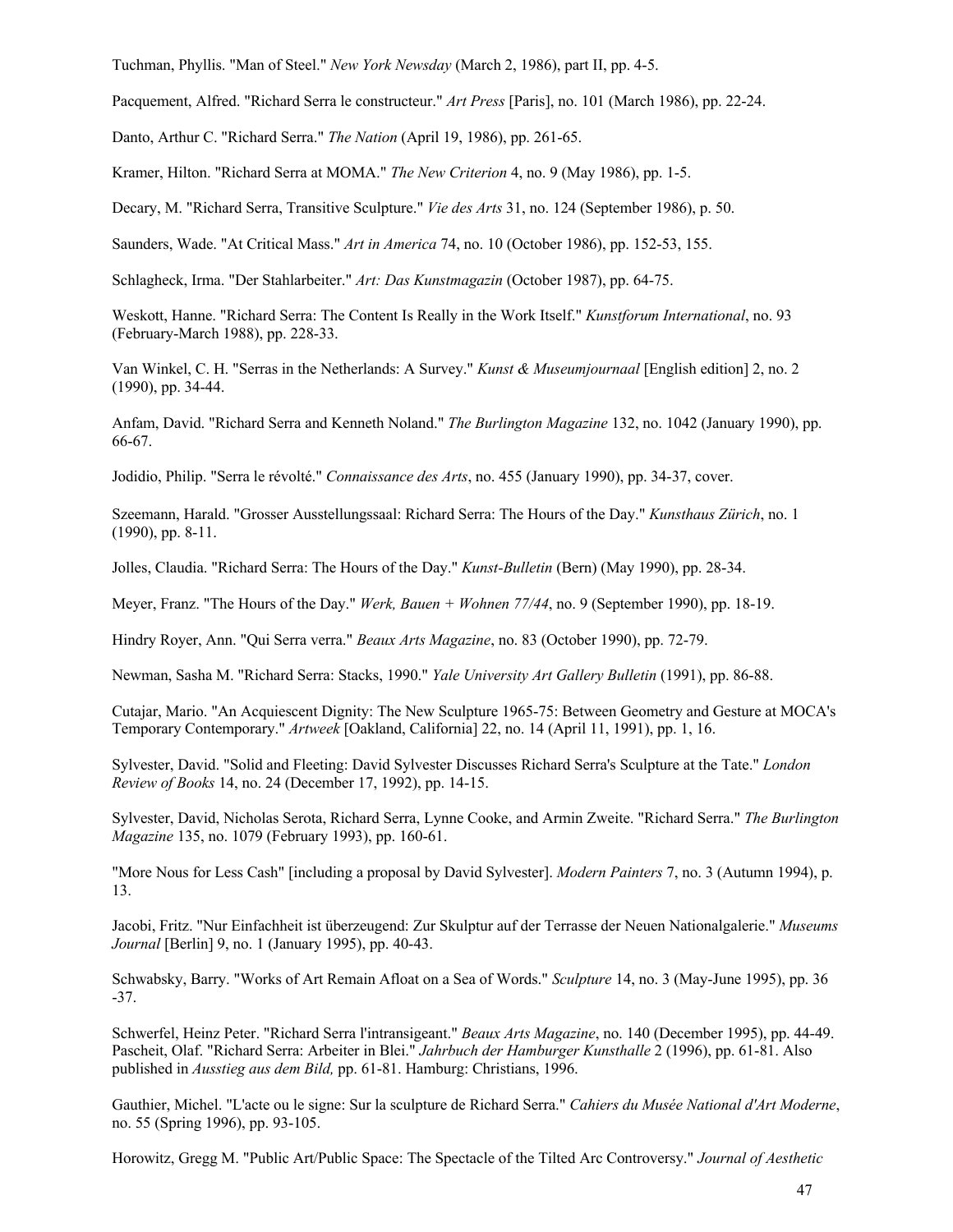*and Art Criticism* 54, no. 1 (Winter 1996), pp. 8-14.

Kelly, Michael. "Public Art Controversy: The Serra and Lin Cases." *Journal of Aesthetics and Art Criticism* 54, no. 1 (Winter 1996), pp. 15-22.

Baker, Kenneth. "An Aspect of Vulcanism." *ARTnews* 96, no. 6 (June 1997), pp. 97-98.

Diehl, Carol. "Richard Serra: Dia Center for the Arts." *ARTnews* 96, no. 11 (December 1997), p. 161.

Canongia, Ligia, and Glòria Ferreira. *Arte Cinema: Filmes Experimentas/Filmes de Artistas Plàsticos*. Exh. cat. Centro Cultural Banco do Brasil, Rio de Janeiro, 1997.

Bois, Yve-Alain. "Richard Serra: Dia Center for the Arts." *Artforum* 36, no. 5 (January 1998), pp. 96-97.

Elser, Oliver. "Endrunde: Denkmal für die ermordeten Juden Europas." *Texte zur Kunst* 8, no. 29 (March 1998), pp. 124-30.

Jolis, Alan. "Nerves of Steel." *ARTnews* 97, no. 5 (May 1998), pp. 138-42.

Wakefield, Neville. "Richard Serra's Torqued Ellipses." *Parkett*, no. 52 (May 1998), pp. 20-23 [English], 24-26 [German].

Hewitt, Ed. "Richard Serra's Torqued Ellipses." *The Surfer's Journal* 7 no. 2 (Summer 1998), pp. 123-24.

Eisenman, Peter. "The Time of Serra's Space: Torquing Vision." *Architecture New York* 21 (Fall 1998), pp. 59-61.

Seidner, David. "Richard Serra*." Artists at Work: Inside the Studios of Today's Most Celebrated Artists*, pp. 112-23. New York: Rizzoli, 1999.

Castro, Jan Garden. "Richard Serra: Man of Steel." *Sculpture* 18, no. 1 (January-February 1999), pp. 16-23, cover. Denk, Andreas. "Bramme auf Halde: Eine Arbeit Richard Serras für das Ruhrgebiet." *Kunstforum International*, no. 145 (May-June 1999), pp. 442-43.

Francis, Mark. "Richard Serra: Places Engender Thoughts." *Modern Painters* 12, no. 2 (Summer 1999), pp. 87-89.

Jodidio, Philip. "Serra à Bilbao." *Connaissance des Arts*, no. 564 (September 1999), pp. 110-17.

Jones, Nancy. "Richard Serra: Guggenheim Museum Bilbao." *ARTnews* 98, no. 9 (October 1999), p. 200.

Morgan, Robert C. "Bilbao: Eduardo Chillida, Richard Serra." *Sculpture* 8, no. 10 (December 1999), pp. 57-59.

Cohen, Mark Daniel. "Richard Serra's Star Turn." *Review Magazine* (December 1, 1999), pp. 26-30.

Germer, Stefan. "Richard Serra: The Drowned and the Saved." In *Art Projects/Synagogue Stommeln/Kunstprojekte*, pp. 59-64. Ostfildern-Ruit: Hatje Cantz Verlag, 2000. Bilingual, German and English.

Volk, Gregory. "Report from Reykjavik: Art on Ice." *Art in America* 88, no. 9 (September 2000), pp. 41-45.

Summers, Pat. "Richard Serra: Hedgehog of Modern Sculpture." *U.S. 1* [Princeton, New Jersey] (November 8, 2000), pp. 32-35, cover.

Bussmann, Klaus. "Johann Conrad Schlaun: Ein Dialog mit der Moderne." In *Westfalen und Italien: Festschrift für Karl Noehles,* pp. 235-44. Petersberg: Imhof, 2002.

Wei, Lilly. "Richard Serra." *ARTnews* 101, no. 2 (February 2002), p. 125.

Tomkins, Calvin. "Profiles: Man of Steel." *The New Yorker* (August 5, 2002), pp. 52-63.

Danto, Arthur C. "Milestone 1989: The Removal of Tilted Art." *Artforum* 41, no. 8 (April 2003), p. 106.

Spike, John T. "Calling It Like He Sees It: Wordplay Is Serious Stuff for Richard Serra." *Art & Antiques* 26, no. 5 (May 2003), p. 96.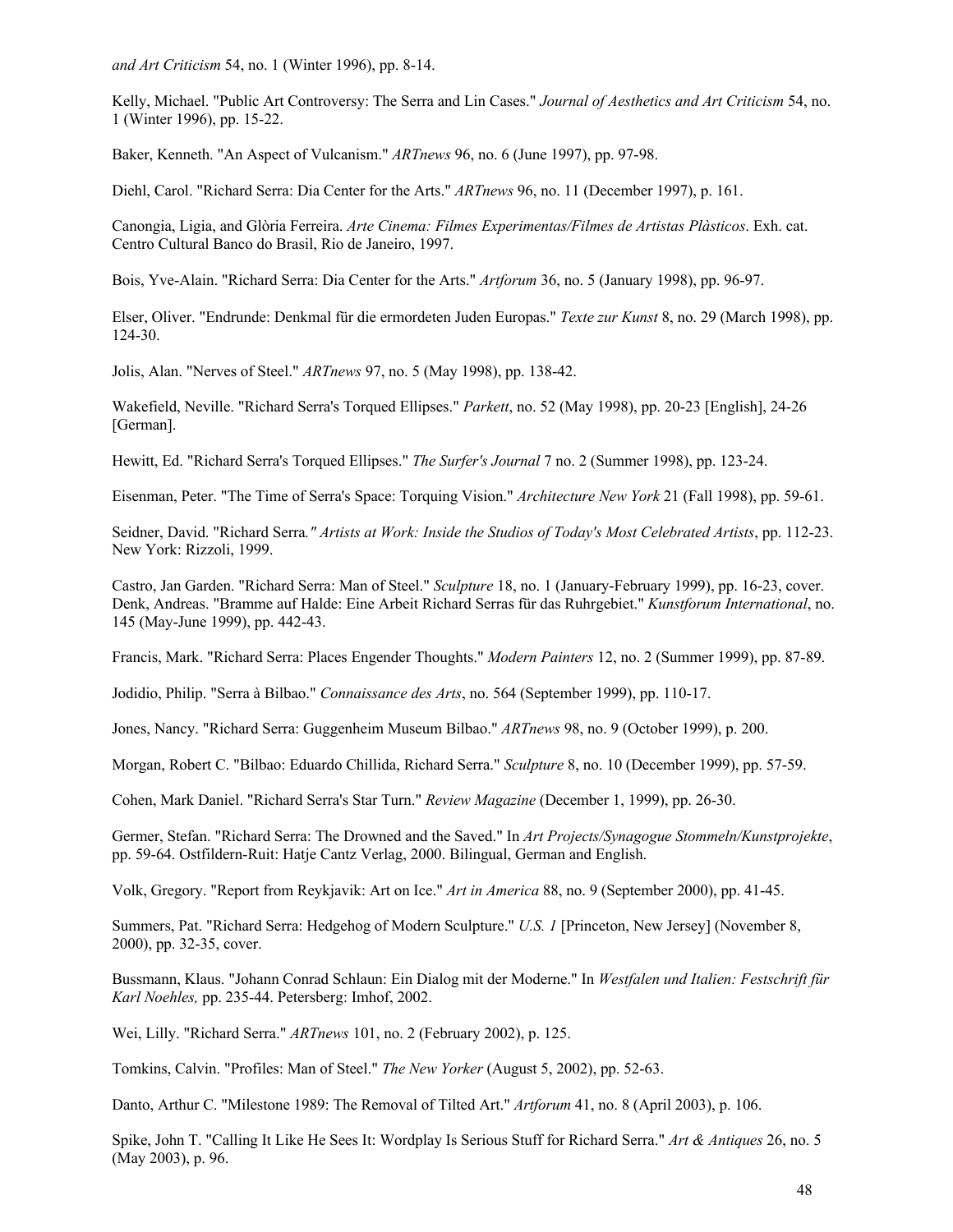Faure, Fabien. "'In It, On It': Richard Serra et la chair du monde." In *Histoire et esthétique de contact dans l'art contemporain,* pp. 190-209. Edited by Sylvie Coëllier. Aix-en-Provence: Université de Provence, 2005.

Fischer, Theodora. "Richard Serra´s List of Words." *Parkett*, no. 74 (2005), pp. 2-3.

Baker, Kenneth. "Walking and Looking." *Parkett*, no. 74 (2005), pp. 2-13. Bilingual, English and German.

Robertson, Heather. "Richard Serra: 'Shift'." *Border Crossings*, no. 93 (2005), pp. 50-55.

Foster, Hal. "Richard Serra in Bilbao." *Parkett*, no. 74 (2005), pp. 4-17. Bilingual, English and German.

Sausset, Damien. "Richard Serra, de Paris à Bilbao." *Connaissance des Arts*, no. 630 (September 2005), pp. 56-63.

Ebony, David. "Infinite Passages: Serra in Bilbao." *Art in America* (November 2005), pp. 138-41.

Varnedoe, Kirk. "Abstract Art Now." In *Pictures of Nothing: Abstract Art Since Pollock*, pp. 239-73. Princeton: Princeton University Press, 2006.

Kammen, Michael. "The Dimensions and Dilemmas of Public Sculptures." In *Visual Shock: A History of Art Controversies in American Culture*, pp. 238-45. New York: Alfred Knopf, 2006.

Updike, John. "Serra´s Triumph." *The New York Review of Books* (July 19, 2007).

Lawrence, James. "Richard Serra." *Burlington Magazine* (August 1, 2007), pp. 72-73.

Ratcliff, Carter. "The Fictive Spaces of Richard Serra." *Art in America* 95, no. 11 (December 2007), pp. 116-23, 173.

Hindry, Ann. "Quarante ans d'expectative: Serra, maître du suspense depuis 1968." In *Richard Serra: Monumenta 2008/Grand Palais,* pp. 12-19. Boulogne: Beaux Arts Éditions, 2008.

Bois, Yve-Alain. "Ellipse en torsion: Convulsions spatiales." In *Richard Serra: Monumenta 2008/Grand Palais*, pp. 37-38. Boulogne: Beaux Arts Éditions, 2008.

Foster, Hal. "At the Grand Palais." *London Review of Books* 30, no. 10 (May 22, 2008), p. 15.

Sullivan, Marin. "Richard Serra's 'Te tuhirangi contour': Time in the Space Between." *Sculpture* 27, no. 9 (November 2008), pp. 48-50.

Bourne-Farrell, Cécile. "Richard Serra's Paris Promenade." *Sculpture* 27, no. 9 (November 2008), pp. 51-53.

Rose, Matthew. "Spatial Skills: Richard Serra Imparts Grace and Power on His Grand Steel Landscapes." *Art & Antiques*, January 2009, pp. 90-96.

Crow, Kelly. "Richard Serra's Stonehenge Period." *The Wall Street Journal* (October 25, 2013), p. D6.

Foster, Hal. "Serra in the Desert." *Artforum* (September 2014), pp. 320-327.

Freeman, Nate. "Richard Serra to Receive Lifetime Achievement Award from Americans for the Arts." *Observer.com* (October 3, 2014).

Burns, Charlotte. "Zwirner to show major new work by Serra." *TheArtNewspaper.com* (October 15, 2014).

Herriman, Kat. "The Heart of the Arts; Americans for the Arts honors sculptor Richard Serra." *Wmagazine.com* (October 21, 2014).

Burns, Charlotte*.* "Richard Serra due to receive the French government's highest honor." *TheArtNewspaper.com* (May 29, 2015).

Kennedy, Randy. "Glass and Serra Team For Earthquake Aid." *The New York Times* (June 3, 2015): C3.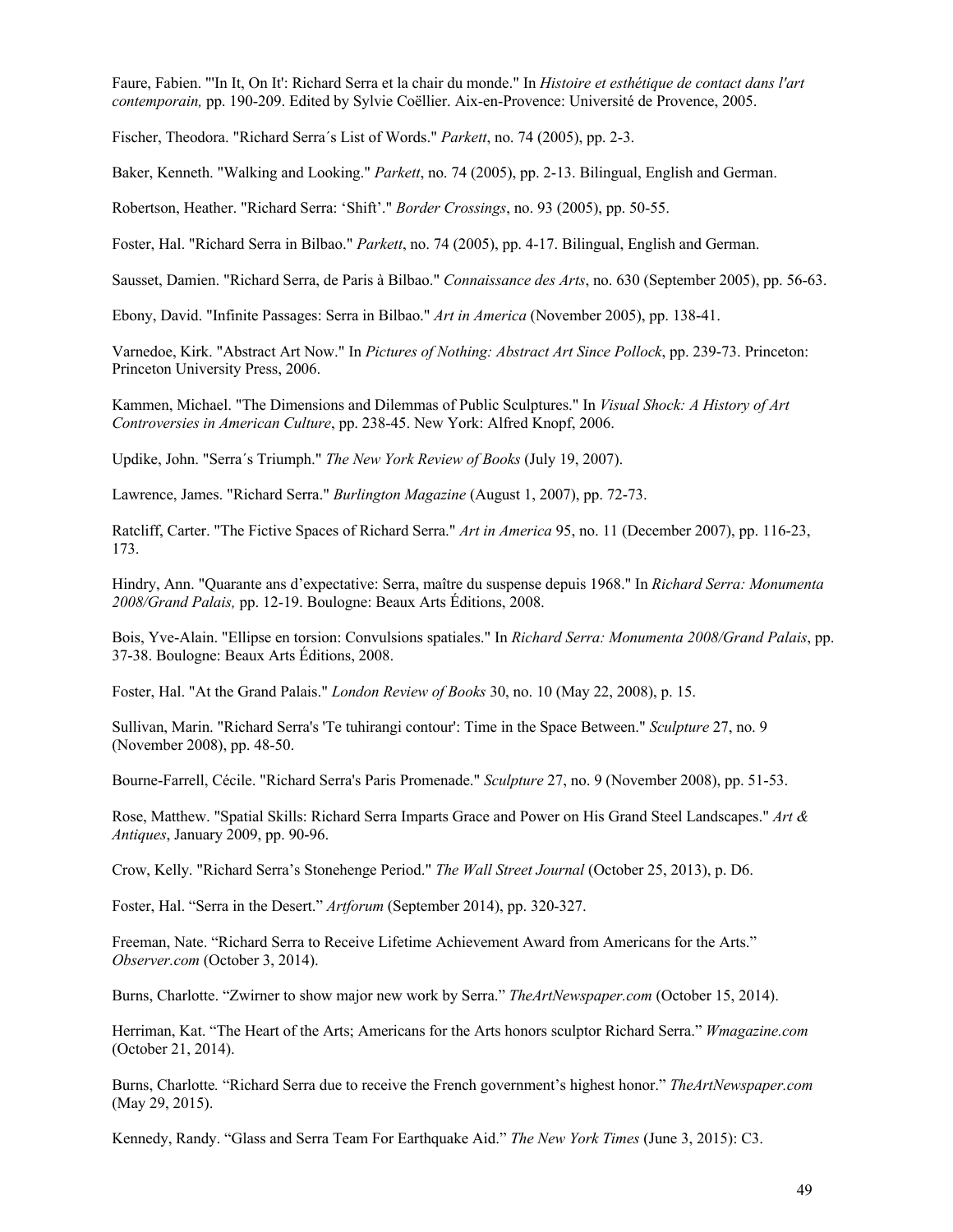Bui, Phong. "Richard Serra *Equal.*" *TheBrooklynRail.com* (June 3, 2015).

Lawrence, Alexa. "Richard Serra Receives France's Top Honor." *ArchitecturalDigest.com* (June 8, 2015).

Greenberger, Alex. "MoMA Acquires Richard Serra's New Sculpture at David Zwirner." *Artnews.com* (June 12, 2015).

Crow, Kelly. "Richard Serra." *Wall Street Journal Magazine* (November 2015): 130-137, 170.

Weiss, Jeffrey. "Due Process." *Artforum* (November 2015): 264-271.

Smith, Roberta. "Best in Art of 2015." *NewYorkTimes.com* (December 9, 2015).

Chadwick, Esther. "Richard Serra's monumental move in Washington, D.C." *Apollo-Magazine.com* (December 21, 2015).

Simon, Joan, ed. *Oliver Ranch*, pp. 163-183. New York: Gregory R. Miller, 2015.

Serra, Richard. "Ellsworth Kelly (1923-2015)." *Artforum* (April 2016): 197.

Johnson, Ken. "Steel Behemoths That Get Into Your Head." *The New York Times* (May 13, 2016): C19.

Jones, Jonathan. "Richard Serra Review-- Rusting Hulks that Trap the Ticking of Time." *TheGuardian.com* (October 13, 2016).

Serra, Richard. "My 10 Favorite Books." *NewYorkTimes.com* (October 28, 2016).

Sawyer, Sidonie. "Richard Serra, a Master of Giant Art." *Huffingtonpost.com* (February 28, 2017).

Rees, Christina. "Richard Serra Prints at the Nasher Sculpture Center." *Glasstire.com* (March 22, 2017).

Spence, Rachel. "Richard Serra films, Kunstmuseum Basel-'hewn from light.'" *Financial Times* (June 15, 2017).

Mekado, Murphy. "The Art of a New York Film Festival Poster." *NewYorkTimes.com* (October 5, 2017).

Carrier, David. "Richard Serra: Sculpture and Drawings." *The Brooklyn Rail* (December 13, 2017).

Enright, Robert. "The Weight of History; Richard Serra's Sculptures and Drawings." *Border Crossings* (Winter 2017): 26-43.

Hoffmans, Christiane. "Que Serra, Serra." *Blau* (May 2018): 71-75.

Serra, Richard. "Kynaston McShine" *Artforum* (May 2018).

"Richard Serra Drawings, David Zwirner Gallery Hong Kong." *Ran Dian* (May 21, 2018).

Sheets, Hilarie M. "Home Is a Sculpture Garden, but the Art Doesn't Stop at the Door." *The New York Times* (July 10, 2019).

Kennicott, Phillip. "Enter the Trance in Bridget Riley's Latest London Exhibition." The Washington Post (July 12, 2021).

#### *SLECTED PUBLIC WORKS AND COMMISSIONS*

| 2014 | East-West/West-East, Broug Nature Reserve, Qatar                  |
|------|-------------------------------------------------------------------|
| 2011 | 7. Oatar                                                          |
| 2006 | Connector, Segerstrom Center for the Arts, Costa Mesa, California |
|      | <i>Viewpoint</i> , Dillingen/Saar, Germany                        |
|      | Santa Fe Depot, San Diego Museum of Contemporary Art, California  |
| 2004 | <i>Wake</i> , Olympic Sculpture Park, Seattle Art Museum, Seattle |
|      | Vortex, The Museum of Modern Art, Fort Worth, Texas               |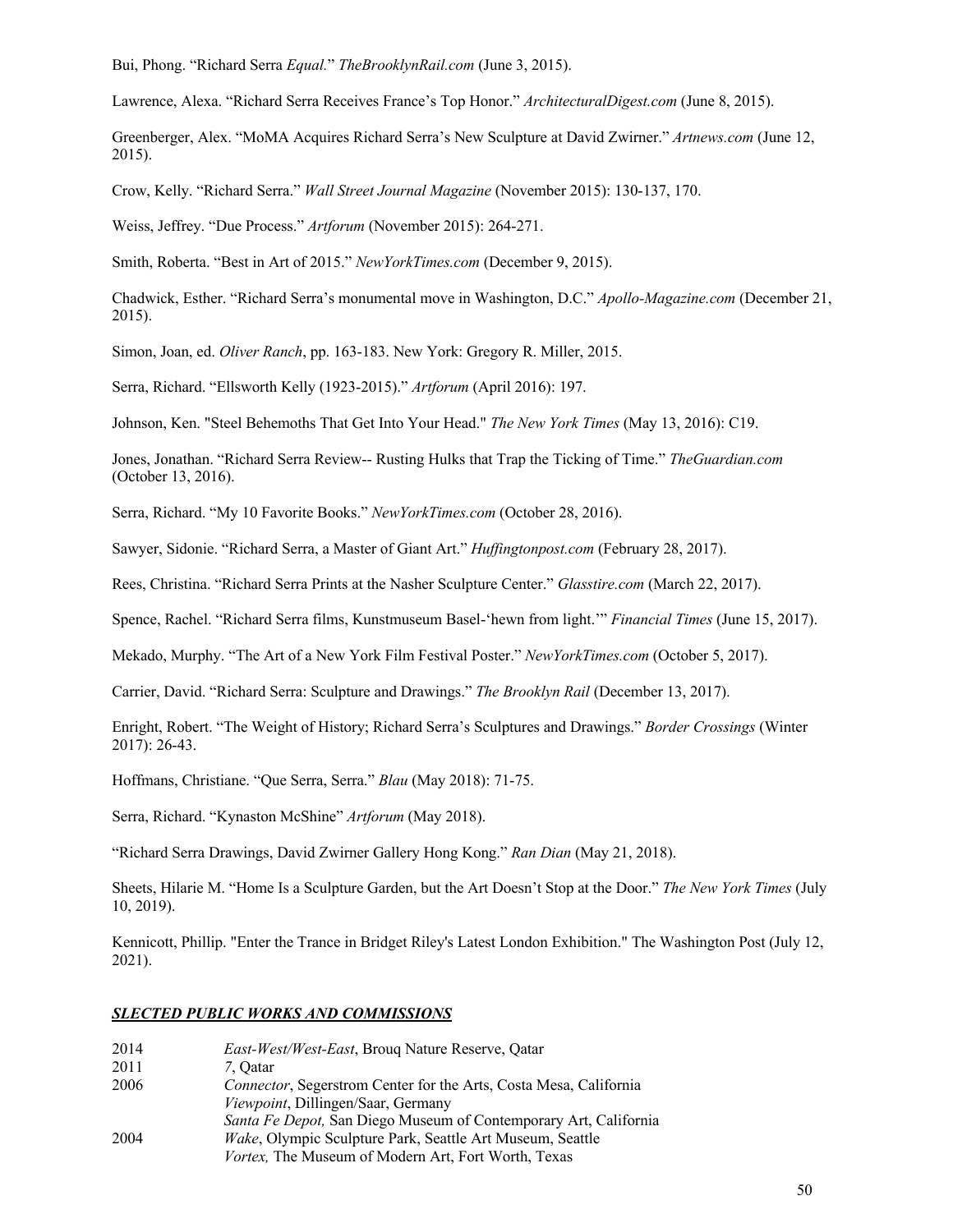| 2003      | Ballast, University of California, San Francisco                                                                                  |
|-----------|-----------------------------------------------------------------------------------------------------------------------------------|
| 2002      | T.E.U.C.L.A., University of California, Los Angeles                                                                               |
| 2000      | 4-5-6, Colby College, Waterville Maine                                                                                            |
| 1999-2000 | Walking Is Measuring, Fundação de Serralves, Porto                                                                                |
| 1999      | Joe, The Pulitzer Foundation for the Arts, Saint Louis                                                                            |
| 1998      | The Hedgehog and the Fox, Princeton University, New Jersey                                                                        |
| 1996      | Exchange, Plateau Kirchberg, Luxembourg                                                                                           |
| 1991      | Octagon for Saint Eloi, Eglise Saint Martin, Chagny, Saône-et Loire, France                                                       |
| 1990      | Afangar (Stations, Stops on the Road, To Stop and Look: Forward and Back, To Take It All In),                                     |
|           | Videy Island, Reykjavik                                                                                                           |
| 1988-96   | Sea Level, Zeewolde, The Netherlands                                                                                              |
| 1988      | Greenpoint, Sheldon Memorial Art Gallery, University of Nebraska, Lincoln                                                         |
|           | Maillart Extended, Gandfrey-Viadukt, Switzerland                                                                                  |
| 1987      | Berlin Junction, Berliner Philharmonie, Berlin                                                                                    |
| 1986-87   | <i>Fulcrum</i> , Broadgate, London                                                                                                |
| 1982-84   | La Palmera, Plaça de la Palmera, Barcelona                                                                                        |
| 1981      | Gedenkstätte Goslar, Breites Tor, Goslar, Germany                                                                                 |
| 1980-81   | T.W.U. Deichtorhallen, Hamburg (originally installed at West Broadway between Leanard and<br>Franklin streets, New York, 1981-82) |
| 1979-80   | Open Field Vertical/Horizontal Elevations (For Breughel and Martin Schwander), Wenkenpark,<br>Riehen, Switzerland                 |
| 1977      | <i>Terminal</i> , Hauptbahnhof, Bochum, Germany                                                                                   |
| 1976-80   | Wright's Triangle, Western Washington State University, Bellingham                                                                |
| 1974-82   | <i>Twain</i> , 11 <sup>th</sup> and Market streets, St. Louis                                                                     |
|           |                                                                                                                                   |

## *SELECTED MUSEUM & PUBLIC COLLECTIONS*

Addison Gallery of American Art, Andover, Massachusetts Albright-Knox Art Gallery, Buffalo Allen Memorial Art Museum, Oberlin College, Ohio Art Gallery of New South Wales, Sydney Art Gallery of Nova Scotia, Halifax Art Gallery of Ontario, Toronto, Ontario, Canada Art Institute of Chicago Baltimore Museum of Art, Maryland Bonnefantenmuseum, Maastricht, The Netherlands Brant Foundation The British Museum, London The Broad, Los Angeles Brooklyn Museum of Art, New York Cantor Arts Center, Stanford University, Palo Alto, California CAPC Musée d'Art Contemporain, Bordeaux, France Carnegie Museum of Art, Pittsburgh, Pennsylvania Centre Cultural Fundació La Caixa, Barcelona Centre Georges Pompidou, Paris Centre national des arts plastiques, Paris Cleveland Art Museum Colby College Museum of Art, Waterville, Maine Collection Institut d'art contemporain, Rhône-Alpes Dallas Museum of Art, Texas De Pont Museum, Tilburg, The Netherlands Deichtorhallen Hamburg Denver Art Museum, Denver, Colorado Des Moines Art Center, Des Moines, Iowa Detroit Institute of Arts, Michigan Dia Art Foundation, New York Kolumba Kunstmuseum des Erzbistums Köln, Cologne Glenstone, Potomac, Maryland Guggenheim Abu Dhabi Guggenheim Museum Bilbao, Spain Hamburger Kunsthalle, Germany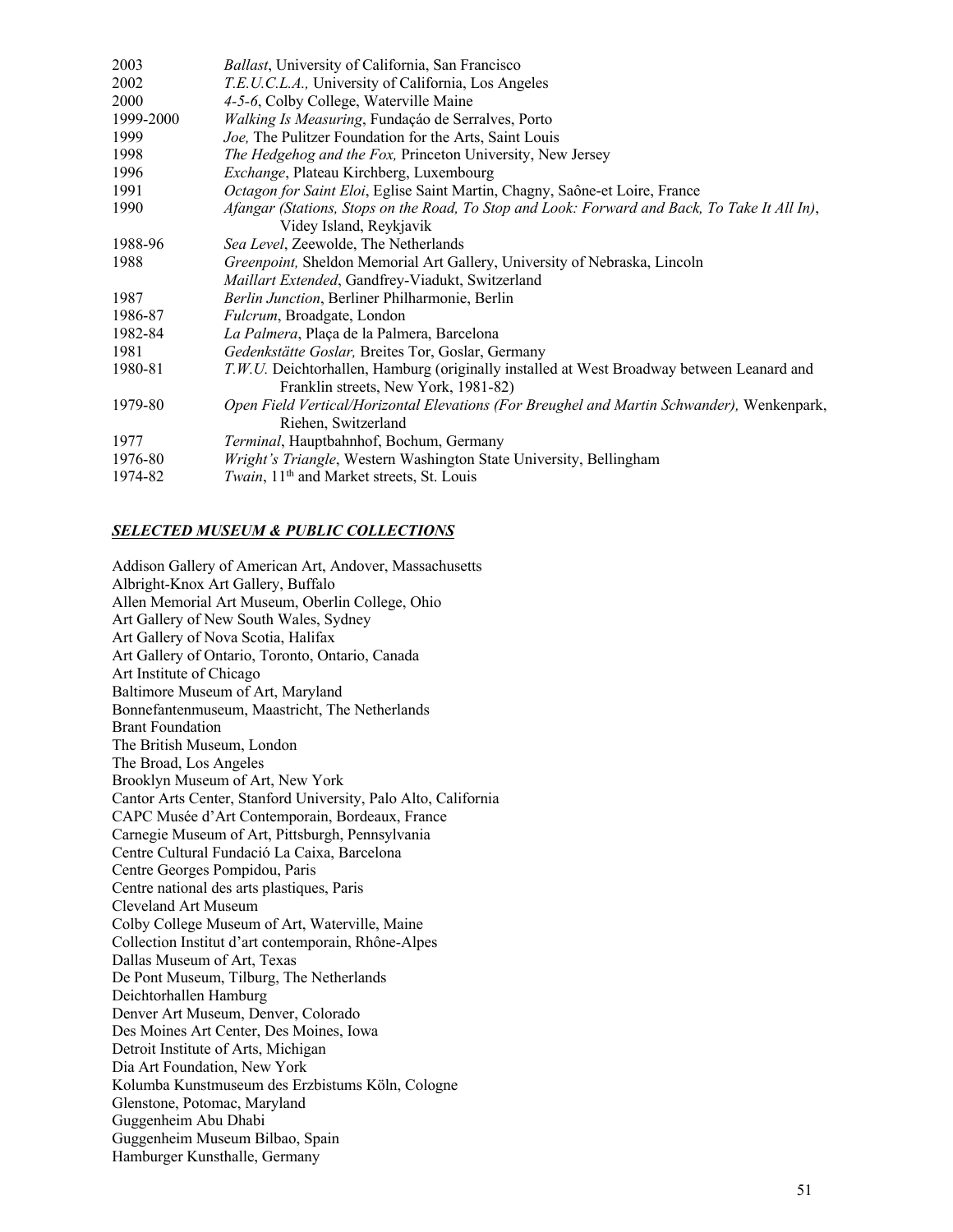Harvard University Art Museum, Boston/Fogg Art Museum, Harvard Art Museums, Cambridge, Massachusetts Hirshhorn Museum and Sculpture Garden, Washington, D.C. Hood Museum of Art, Dartmouth College, Hanover, New Hampshire Indianapolis Museum of Art Institut Valencià d'Art Modern Israel Museum, Jerusalem Kiasma Museum of Contemporary Art, Helsinki, Finland Kröller-Müller Museum, Otterlo, The Netherlands Kunsthalle Bielefeld, Germany Kunsthalle Tübingen, Germany Kunstmuseen Krefeld, Germany Kunstmuseum Basel, Switzerland Kunstmuseum Liechtenstein, Vaduz Kunstmuseum St. Gallen, Switzerland Kunstsammlung der Ruhr-Universität, Bochum, Germany Kunstsammlung Nordrhein-Westfalen, Düsseldorf, Germany Lalit Kala Akademi (National Academy of Art), New Delhi LaM - Lille Métropole Musée d'art moderne, d'art contemporain et d'art brut, Lille, France Los Angeles County Museum of Art, Los Angeles Louisiana Museum of Modern Art, Humlebaek, Denmark MACBA: Museu d'Art Contemporani de Barcelona Malmö Konsthall, Sweden The Metropolitan Museum of Art, New York Mildred Lane Kemper Art Museum, St. Louis Modern Art Museum of Fort Worth, Texas Musée d'Art Contemporain, Montreal, Quebec, Canada Musée d'Art Moderne de la Ville de Paris Musée de Brou, Bourg-en-Bresse, France Musée de Grenoble, France Museo d'Arte Contemporanea Donnaregina, Naples Museo Nacional Centro de Arte Reina Sofia, Madrid, Spain Museu de Arte Moderna, Sintra. The Berardo Collection, Portugal Museum Abteiberg, Mönchengladbach, Germany Museum Boijmans Van Beuningen, Rotterdam Museum für Moderne Kunst, Frankfurt Museum of Contemporary Art, Chicago The Museum of Contemporary Art, Los Angeles The Museum of Contemporary Art San Diego, La Jolla, California Museum of Fine Arts, Boston, Massachusetts Museum of Fine Arts, Houston Museum of Modern and Contemporary Art (MAMAC), Nice The Museum of Modern Art, New York Museum Ludwig, Cologne Museum Moderner Kunst Stiftung Ludwig Wien, Vienna Museum Voorlinden, Wassenaar, The Netherlands Nasher Sculpture Center, Dallas, Texas Nasjonalmuseet, Oslo Nationalgalerie, Berlin, Germany National Gallery of Art, Washington, D.C. National Gallery of Australia, Canberra National Gallery of Canada, Ottawa National Museum of Modern Art, Kyoto Osaka City Museum of Modern Art, Japan Pinakothek der Moderne, Munich The Pulitzer Foundation for the Arts, St. Louis, Missouri Qatari Museums Authority Rhode Island School of Design Museum, Providence Saint Louis Art Museum, St. Louis, Missouri San Francisco Museum of Modern Art Seattle Art Museum Serralves Foundation Collection, Museum of Contemporary Art, Porto Portugal Sheldon Memorial Art Gallery, University of Nebraska, Lincoln, Nebraska